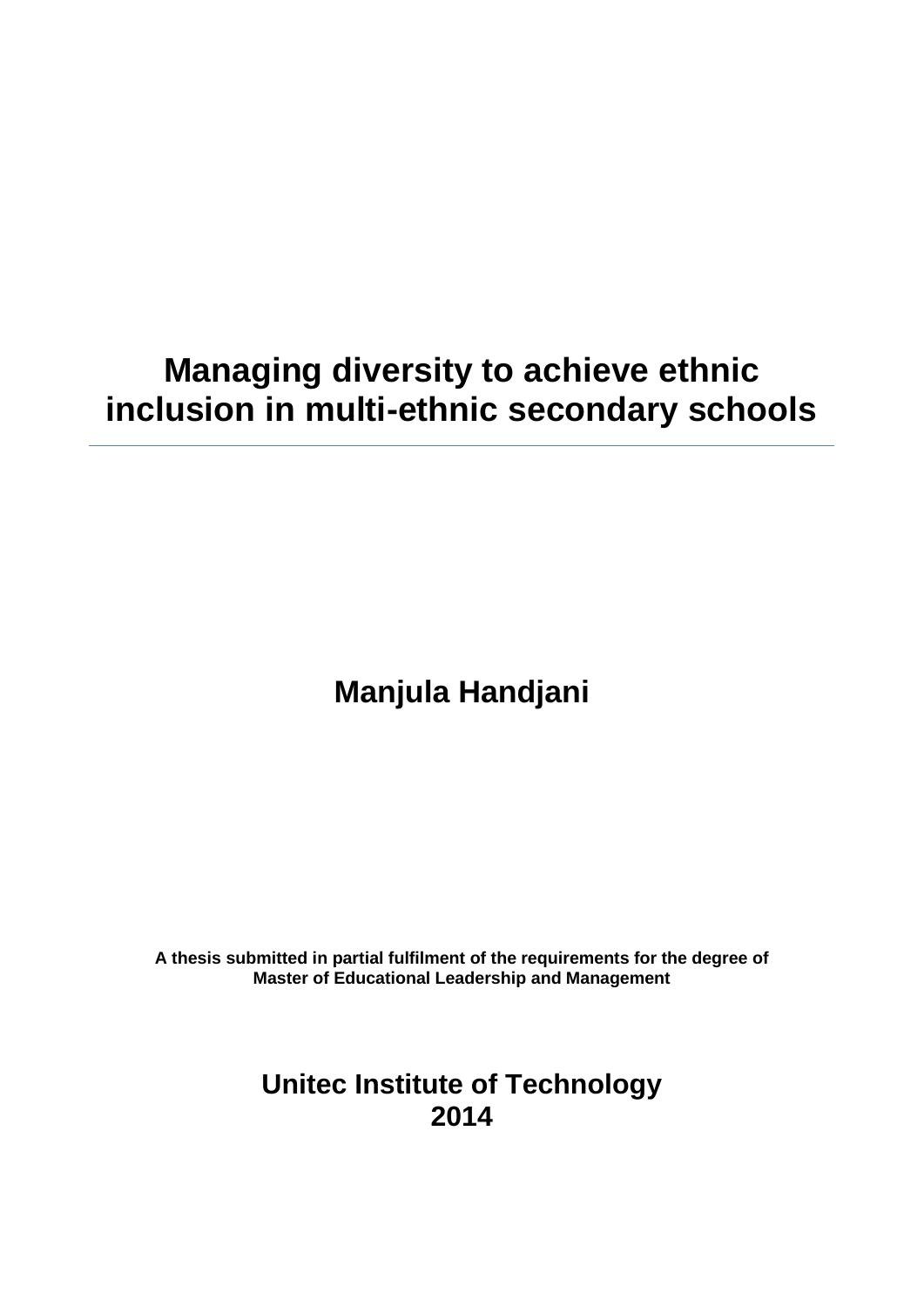### **ABSTRACT**

This research is set in the context of New Zealand and specifically in Auckland secondary schools which are becoming increasingly diverse in terms of ethnicity. Leaders in these schools face challenges to manage diversity to achieve inclusion of a diverse range of ethnically-related values, cultures and expectations. Many international studies advocate for the introduction of ethnically inclusive practices because these support student success. In the absence of any specific studies of ethnically inclusive practices in New Zealand schools, this thesis attempts to close a gap in the literature.

This research uses a qualitative approach in two case studies of multi-ethnic state secondary schools in South Auckland. Across the two case studies, data were collected using semi-structured interviews of senior leaders. Documentary analysis of school charter and equity policies was carried out to gain an understanding of the intent of managing ethnic diversity.

The findings of the study revealed the leaders valued ethnic diversity and were committed to improving the academic achievement of all students by using inclusive practices that could impact on student success. On the other hand, the study revealed that inclusive practices where not evident to any large extent compared to what the literature establishes as effective practice. The majority of these practices focused on Maori and Pasifika students with other ethnic groups generally excluded. Minor ethnic groups were recognised in practices such as promoting student leadership and sporting activities in a few instances. Leaders' attempts to increase inclusive strategies were challenged by difficulties such as understanding of the concepts of ethnic inclusion, cultures of ethnic groups apart from Pasifika and Maori, recruiting ethnically representative staff and low levels of parental involvement.

The study recommends that leaders develop a more clear understanding of the ethnically inclusive practices and promote open dialogue about the needs of ethnic groups beyond the current focus on Maori and Pasifika initiatives. A further recommendation is that curriculum leaders provide teachers with professional development in the understanding of cultures of all ethnic groups.

i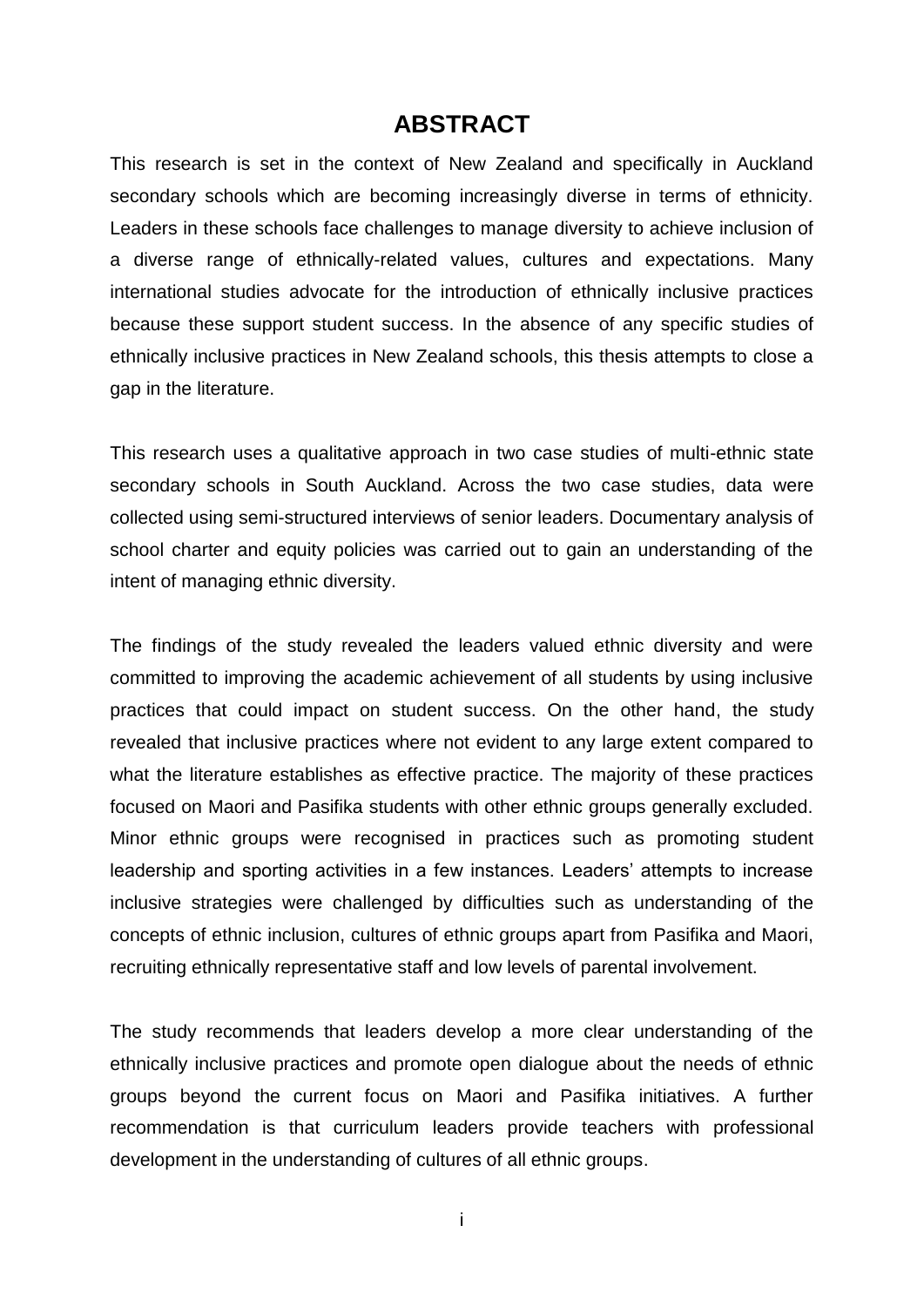### **ACKNOWLEDGEMENTS**

This thesis would not have been completed without the support of many people. Although this has been on my list of things to do, but to actually start the process needs motivation and as such I would like to thank Karene Biggs, my appraiser for that extra drive that I needed to get started.

I am extremely grateful to the principal, the board of trustees and other senior leaders of my school for their gracious support when applying for the study leave and encouragement throughout the process.

I would also like to acknowledge and thank the two schools that opened their doors for me to conduct this research. I would like to thank the participants for taking time out of their busy schedule to participate in this study.

I would like to express the deepest appreciation to The Master of Educational Leadership and Management team at Unitec for conveying their excitement towards improving leadership skills. In particular, my deepest and most humble gratitude towards Professor Carol Cardno, my supervisor whose patience, support, guidance and her passion for research and knowledge will have a lasting effect on me.

Not to forget my dear family, especially my husband, I will be eternally grateful for your unfailing encouragement, tolerance, patience and support throughout the years of my study. My children thank you for not complaining and being tolerant when I needed help. In addition, a huge thank you to my sisters for their understanding, cheering me when I needed and supporting me by leaving me alone so I could complete this thesis as scheduled.

Lastly, thank you to my late mum and dad who were extremely passionate about education and success of students. I am grateful to you for instilling the value of education in me so I could pass this on to others. I miss you and know that you would have proud of me today. Rest in Peace.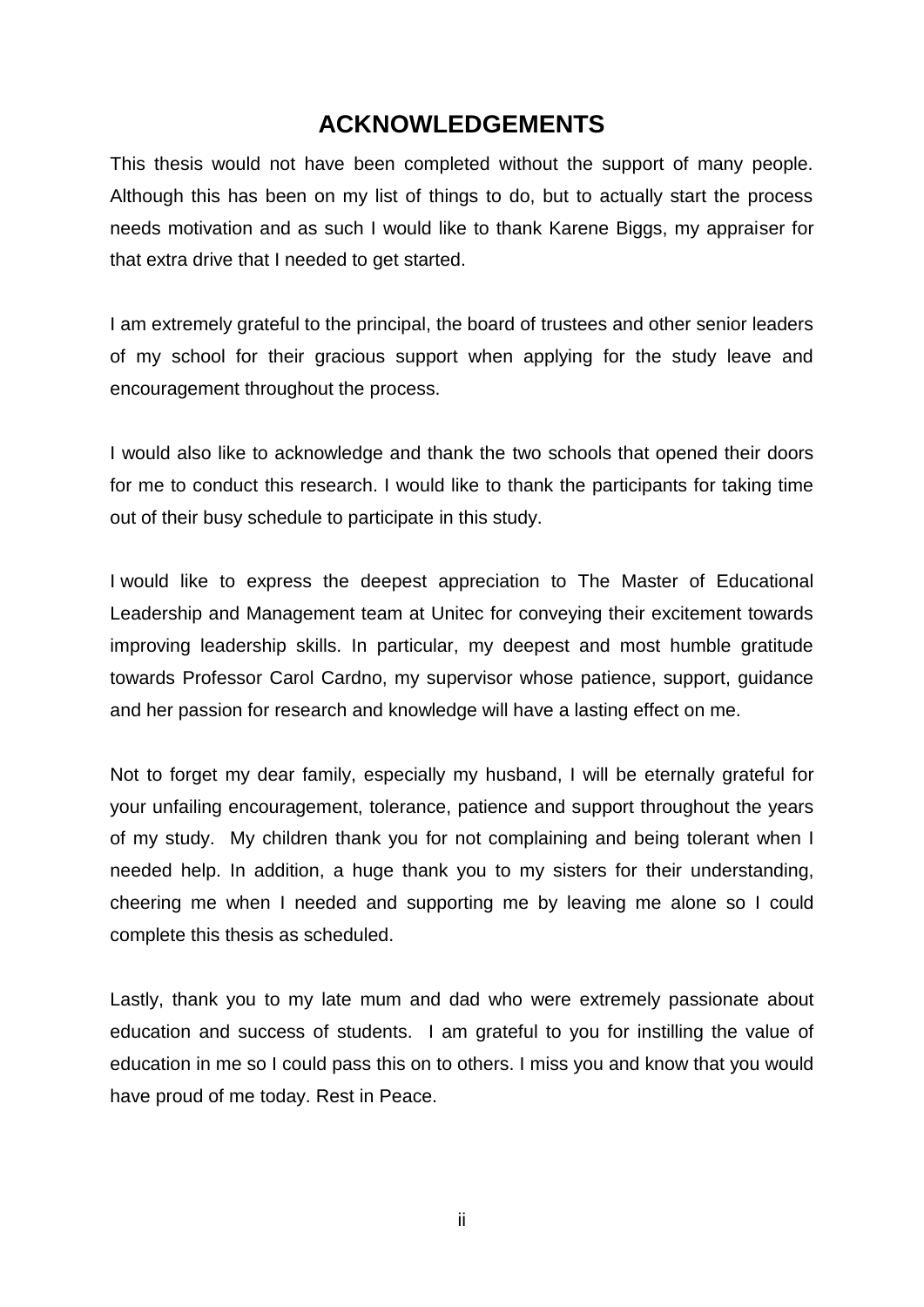## **TABLE OF CONTENTS**

| <b>CHAPTER FOUR: FINDINGS IN THE CASE STUDY OF CROWGROVE HIGH</b> |  |
|-------------------------------------------------------------------|--|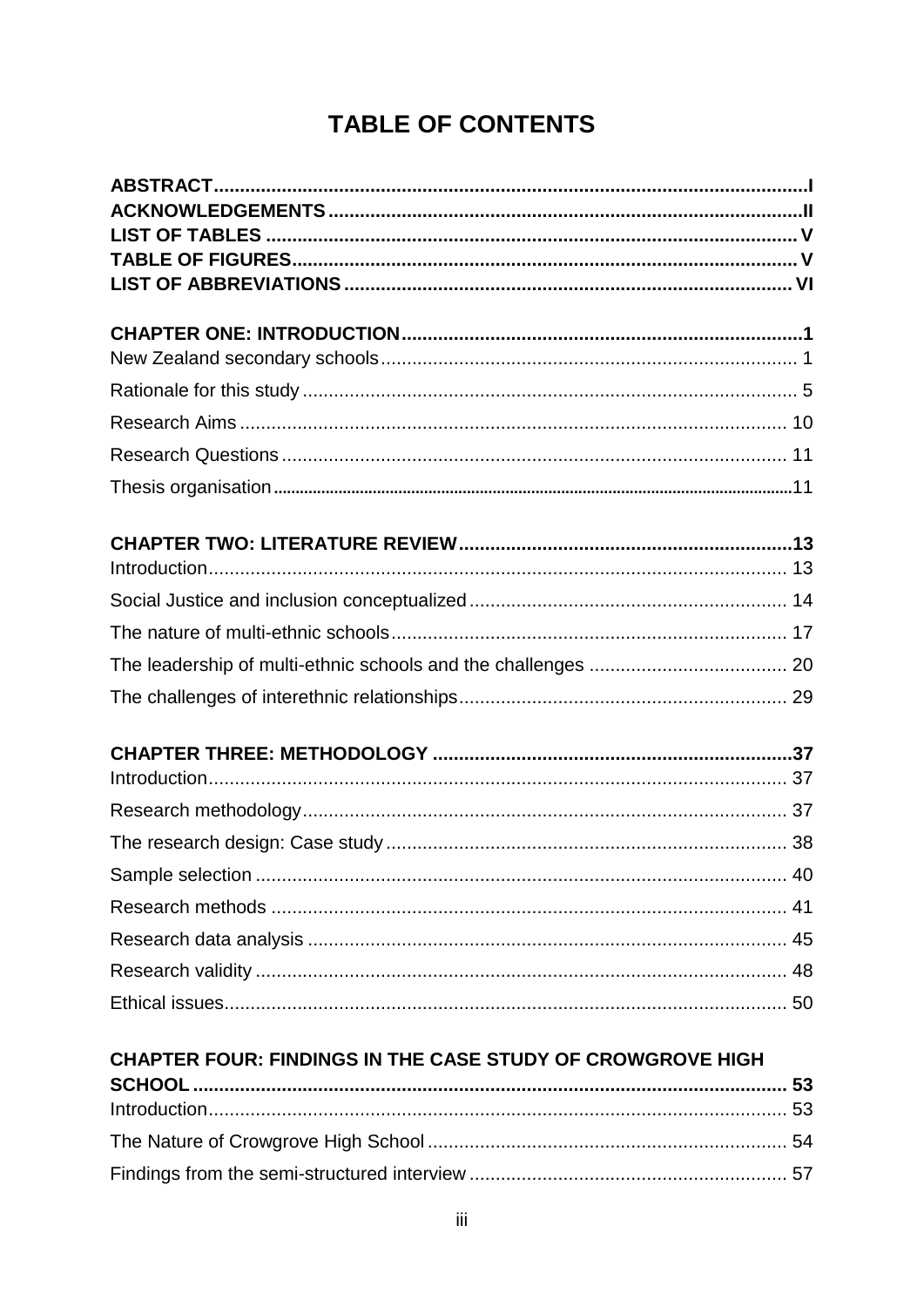## **CHAPTER FIVE: FINDINGS IN THE CASE STUDY OF ROSECREST HIGH**

# **CHAPTER SIX: DEEPER ANALYSIS AND DISCUSSION OF THE TWO CASES..99**

| How the leaders manage the challenges they face in multi-ethnic schools 106 |  |
|-----------------------------------------------------------------------------|--|
|                                                                             |  |
|                                                                             |  |
|                                                                             |  |

| <b>CHAPTER SEVEN: CONCLUSIONS AND RECOMMENDATIONS 114</b>            |
|----------------------------------------------------------------------|
|                                                                      |
|                                                                      |
| Recommendations for creating a more inclusive school environment 115 |
|                                                                      |
|                                                                      |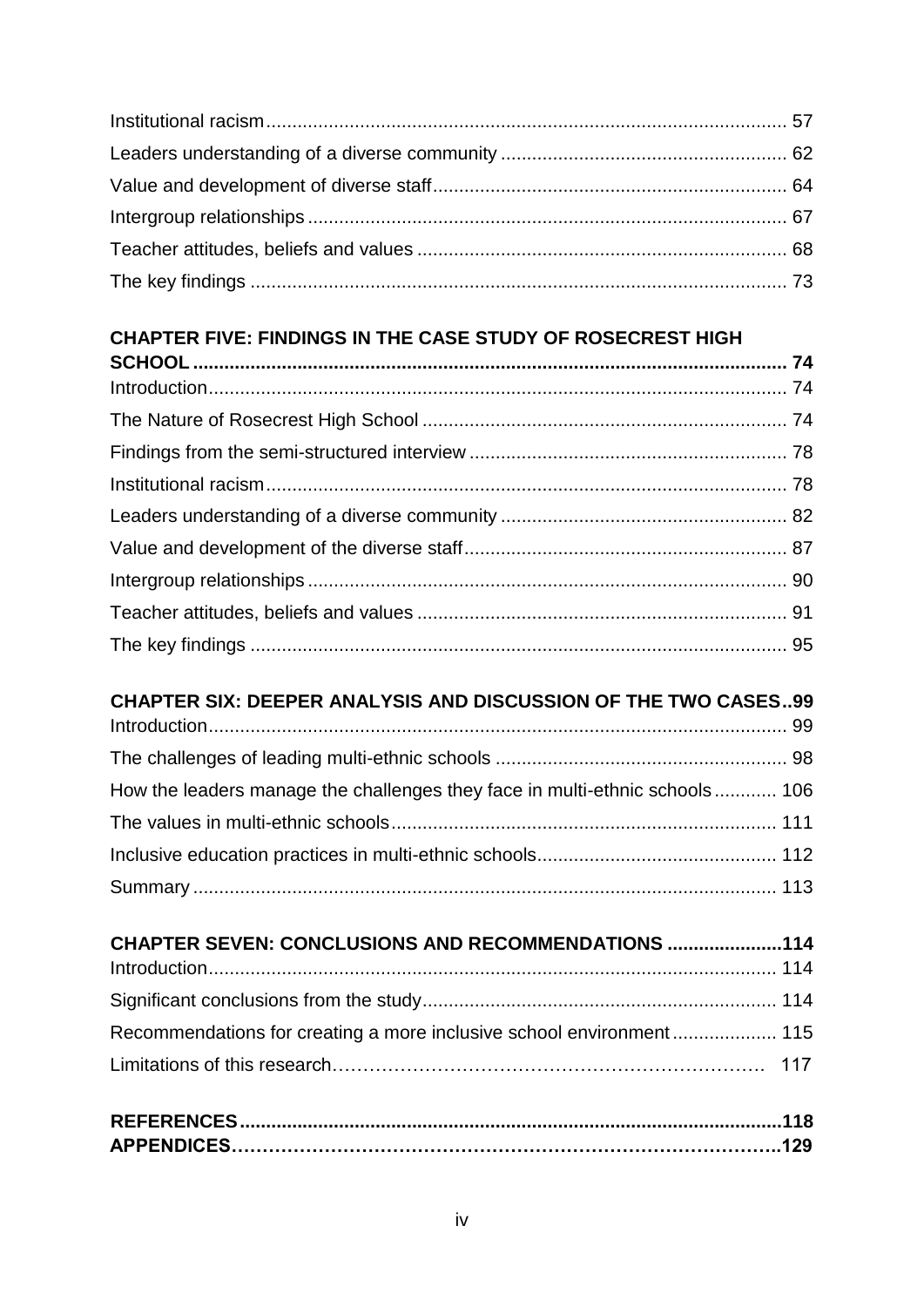### **LIST OF TABLES**

| Table 1.2: Percentages of ethnic groups in the Papatoetoe & Mangere-Otahuhu         |  |
|-------------------------------------------------------------------------------------|--|
|                                                                                     |  |
| Table 2.1: Representation of leaders & teachers by ethnicity in state and state     |  |
|                                                                                     |  |
|                                                                                     |  |
| Table 3.2: Documents used for documentary analysis in each school  44               |  |
| Table 6.1: Cross case analysis of the findings from the Crowgrove and the Rosecrest |  |
|                                                                                     |  |

## **TABLE OF FIGURES**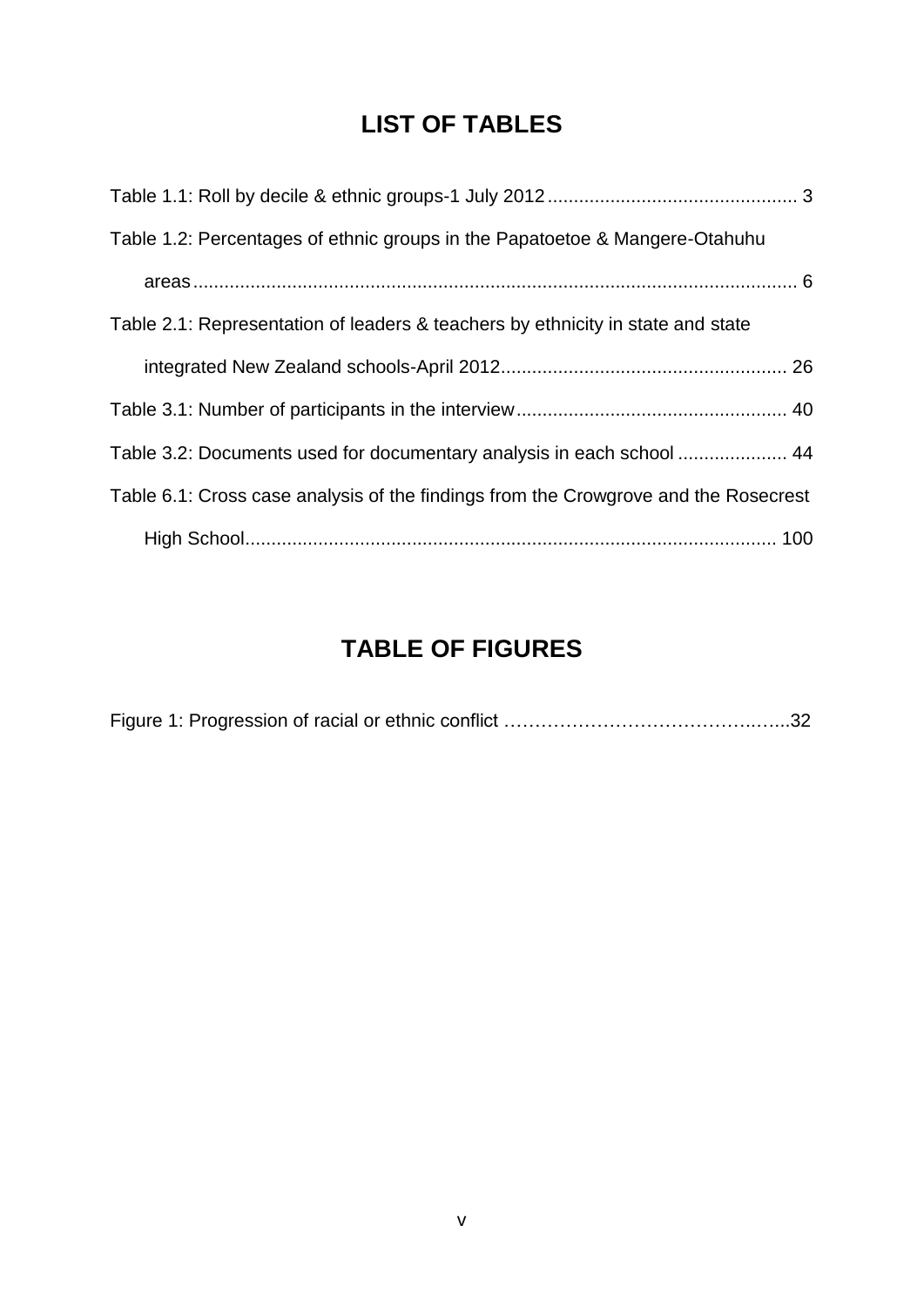## **LIST OF ABBREVIATIONS**

| <b>OECD</b>     | Organisation for Economic Cooperation and Development                |  |  |
|-----------------|----------------------------------------------------------------------|--|--|
| <b>NCEA</b>     | National Certificate of Educational Achievement                      |  |  |
| <b>GATE</b>     | Identify gifted and talented Māori students                          |  |  |
| <b>MATES</b>    | <b>Mentoring and Tutoring Education Scheme</b>                       |  |  |
| <b>PILOT</b>    | Pacific Island Leaders of Tomorrow                                   |  |  |
| <b>UNESCO</b>   | United Nations Educational, Scientific and Cultural<br>Organisations |  |  |
| <b>ERO</b>      | <b>Education Review Office</b>                                       |  |  |
| <b>BES</b>      | <b>Best Evidence Synthesis</b>                                       |  |  |
| <b>UREC</b>     | <b>Unitec Research Ethics Committee</b>                              |  |  |
| <b>BOT</b>      | <b>Board of Trustees</b>                                             |  |  |
| SL <sub>1</sub> | Senior leader one                                                    |  |  |
| SL <sub>2</sub> | Senior leader two                                                    |  |  |
| CL <sub>1</sub> | Curriculum leader one                                                |  |  |
| CL <sub>2</sub> | Curriculum leader two                                                |  |  |
| CL <sub>3</sub> | Curriculum leader three                                              |  |  |
| PL <sub>1</sub> | Curriculum leader four                                               |  |  |
| PB4L            | Positive behaviour for learning                                      |  |  |
| EEO             | <b>Equal Employment Opportunity</b>                                  |  |  |
| <b>AUT</b>      | <b>Auckland University of Technology</b>                             |  |  |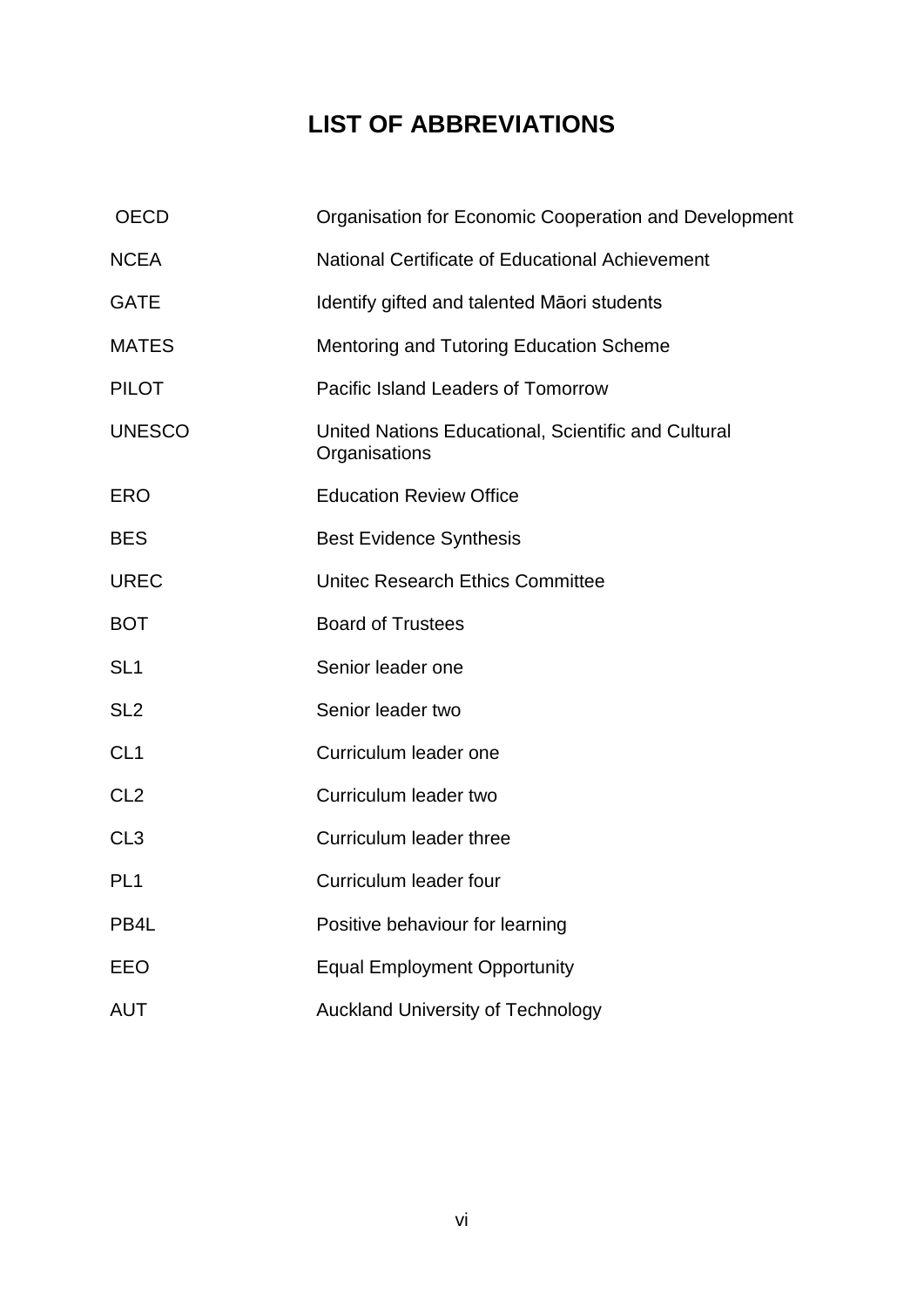### **CHAPTER ONE: INTRODUCTION**

Auckland city in New Zealand is the most diverse city in a country that is committed to a bicultural partnership between Maori (the Indigenous people) and Europeans. It currently has the largest Pacific Island population in the world, with an ever increasing representation of diverse ethnic cultures from all over the world including large numbers of Indian sub-continent and Asian migrants. Secondary schools in some suburbs of Auckland city are particularly representative of this cultural and ethnic diversity. It is these settings that give rise to my interest in researching the topic of how leaders manage ethnic diversity to achieve inclusion in multi-ethnic schools.

#### **New Zealand secondary schools**

Schooling in New Zealand is compulsory from ages six to sixteen. There are over 2,500 state schools including primary, intermediate and secondary in New Zealand. In 2012 there were 362 secondary schools and 157 composite schools with secondary departments. The state secondary schools are government funded, secular and the majority of the students attend these schools. Generally secondary schools comprise of years nine to thirteen, and serve students aged thirteen to seventeen (Ministry of Education, 2013a).

To understand how leaders manage diversity and create conditions for inclusiveness, it is important to understand the education system in New Zealand. In New Zealand schools a 'decile system' allocates each school a rating of one to ten which specifies the degree to which it draws students from low socio-economic communities. Lower decile schools are those that have a higher percentage of students from low socioeconomic areas (Ministry of Education, 2013b).

The state secondary schools in New Zealand are ethnically diverse. This study will focus on 'ethnicity' as a key aspect of diversity because it has prominence in the discussions of equity, social justice and inclusion. It may be assumed that schools with large multi-ethnic migrant communities are generally associated with lower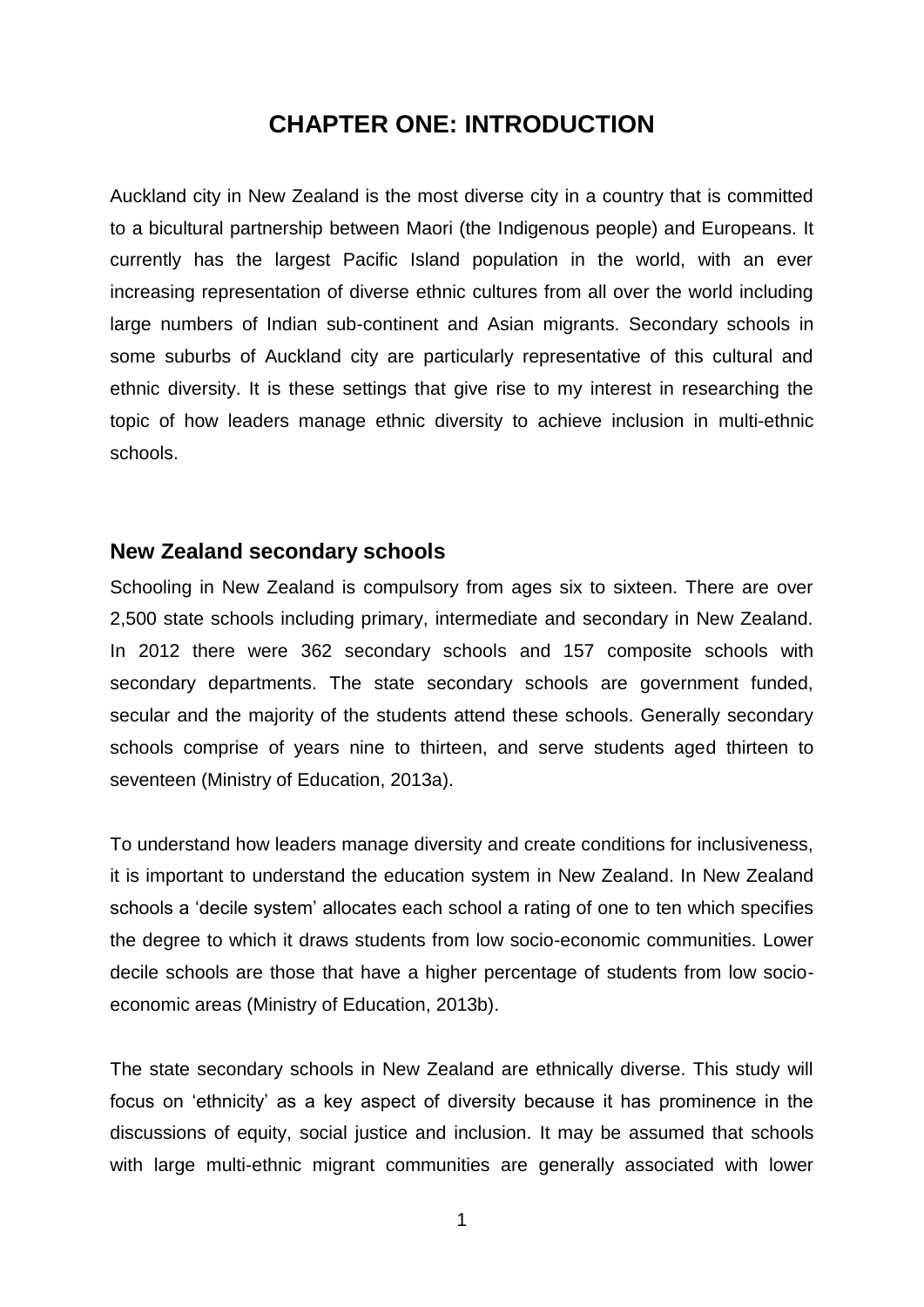socio-economic status. According to the Ministry of Education (2013c) Table 1.1, shows that the number of Pakeha/European students increase with an increase in the decile of the school. Table 1.1 shows that the lower the decile of the school the higher the number of Maori and Pasifika students attending those schools. Although, there are a significant number of Asians (Chinese, Indians and other Asians) and Middle Eastern/Latin-American/African (MELAA) students, these ethnic groups are more concentrated in decile 9 and 10 schools. Overall, Table 1.1 shows that the schools in New Zealand are ethnically diverse. Although, my study is based in low decile schools where the Pasifika student population is higher than the other ethnic groups, the focus of my study goes beyond Maori and Pasifika students. The focus is more on other ethnic groups such as the Chinese, South East Asians, sub-continent Indians and Indo Fijians.

Blackmore (2006) claims that the ethnic diversity in student populations brings into schools a vast array of cultures, values, beliefs, identity, languages and socioeconomic backgrounds. Several international studies show that this poses onerous responsibility and challenge to the senior, curriculum and pastoral leaders to provide for and respond to the needs of the teachers, students and the wider school community. In order to overcome these challenges, more needs to be understood about the challenges that the leaders in schools face and how they manage ethnically diverse schools while achieving inclusion (Dimmock, Stevenson, Bignold, Shah & Middlewood, 2005; Goddard, Billot & Cranston, 2006; Lumby & Coleman, 2007; Shah, 2008; Walker,2005) The responsibilities relating to leading for social inclusion include not only academic achievement but also developing effective relationships with the parents, the communities and the community agencies, enhancing the personal and social development of the students and developing the life skills of the students so that they are better equipped for the society and its demands (Dimmock, 2005; Zirkel, 2008). Ethnic diversity in schools can be beneficial as well because it contributes to teaching and research by increasing creativity and innovation (Hurtado, 2010).

According to a review report by the Organisation for Economic Cooperation and Development (OECD) (2010) the education system of New Zealand today reflects our bicultural heritage.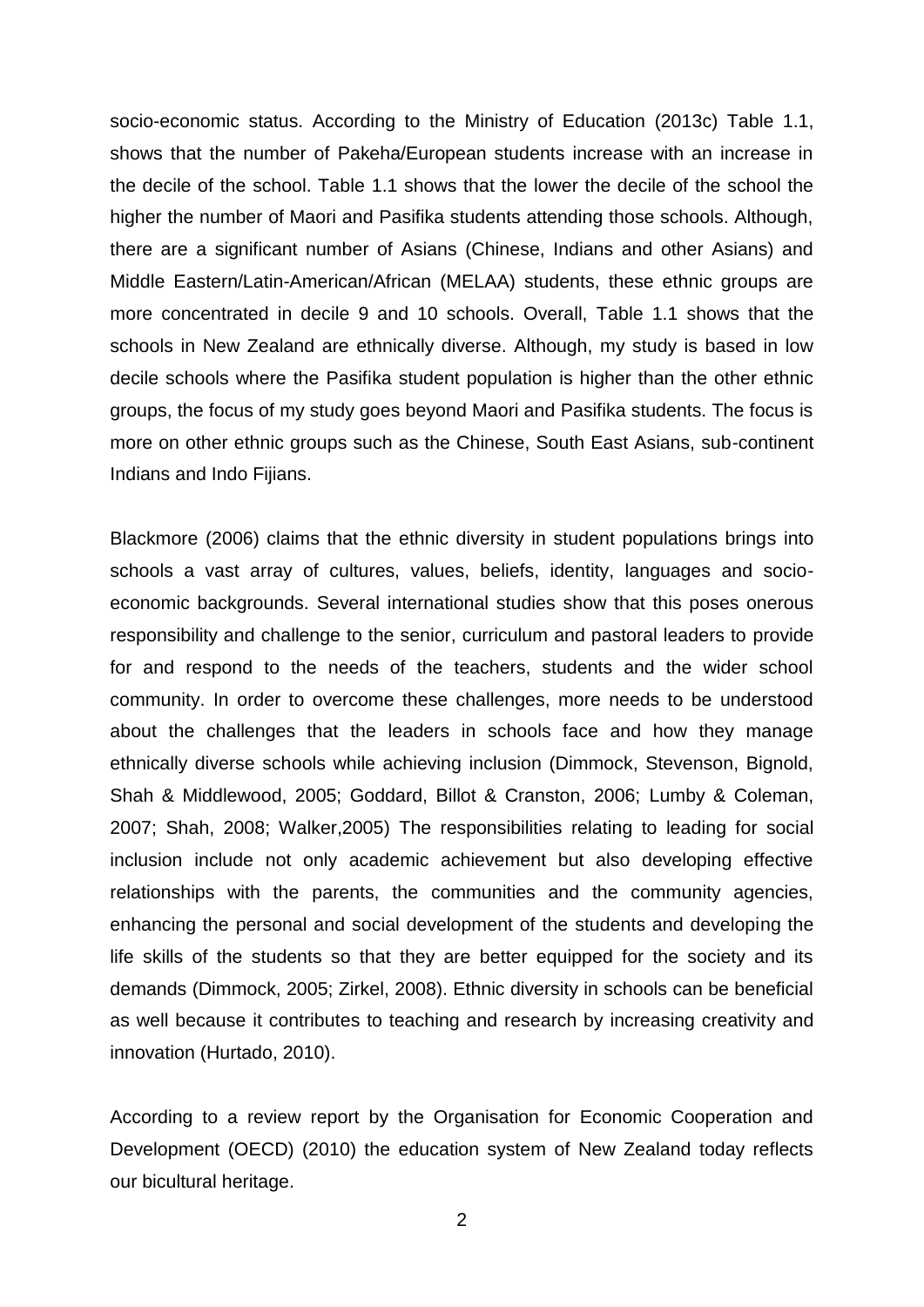| <b>Decile</b> | European/     | <b>Maori</b> | <b>Pasifika</b> | <b>Asian</b> | <b>MELAA</b> |
|---------------|---------------|--------------|-----------------|--------------|--------------|
|               | <b>Pakeha</b> |              |                 |              |              |
|               | Total         | <b>Total</b> | <b>Total</b>    | <b>Total</b> | <b>Total</b> |
| Decile 1      | 2,623         | 26,557       | 22,227          | 1,378        | 250          |
| Decile 2      | 12,828        | 28,812       | 12,791          | 4,022        | 817          |
| Decile 3      | 16,553        | 21,046       | 9,555           | 6,026        | 993          |
| Decile 4      | 28,915        | 20,308       | 7,735           | 6,819        | 1,365        |
| Decile 5      | 42,026        | 18,698       | 4,698           | 5,022        | 1,196        |
| Decile 6      | 50,336        | 15,736       | 4,226           | 6,451        | 1,451        |
| Decile 7      | 44,801        | 11,034       | 3,744           | 6,348        | 1,362        |
| Decile 8      | 61,707        | 11,244       | 3,714           | 7,908        | 1,565        |
| Decile 9      | 61,627        | 9,621        | 3,313           | 12,674       | 1,910        |
| Decile 10     | 84,278        | 7,695        | 2,606           | 16,828       | 2,534        |

<span id="page-9-0"></span>**Table 1.1: Roll by decile & ethnic group-1 July 2012**

Source: Indicators & Reporting Team, Ministry of Education Note: Prior to 2012 MELAA was included in ethnic group 'other'

During the 1990s, the national curriculum underwent changes and a new standard based qualification, the National Certificate of Educational Achievement (NCEA) was introduced in 2002. Soon after NCEA was introduced, the New Zealand's population rapidly became multi-ethnic. Consequently, the national curriculum was again revised during 2000-2002 and fully implemented in schools by the end of 2010. According to Kelly (2001) the review of the national curriculum was based on the outcomes of semi-structured interviews with key national stakeholders from businesses, industry training organisations and some Māori and Pacific Island perspectives. These stakeholders were selected to articulate views gained from their experiences and ability to place New Zealand in an international context. The key competencies for New Zealand's national curriculum have been written by taking into consideration the unique demographic, cultural, economic and geographic circumstances. Demographically New Zealand is a multi-cultural country but, it is underpinned through the Treaty of Waitangi that provides the platform for the multi-cultural diversity within the country. As a result, New Zealand has a unique identity within which each culture is recognised. In the school sector, these shifting paradigms and changing demographics led to a re-examination of the curriculum, in particular, the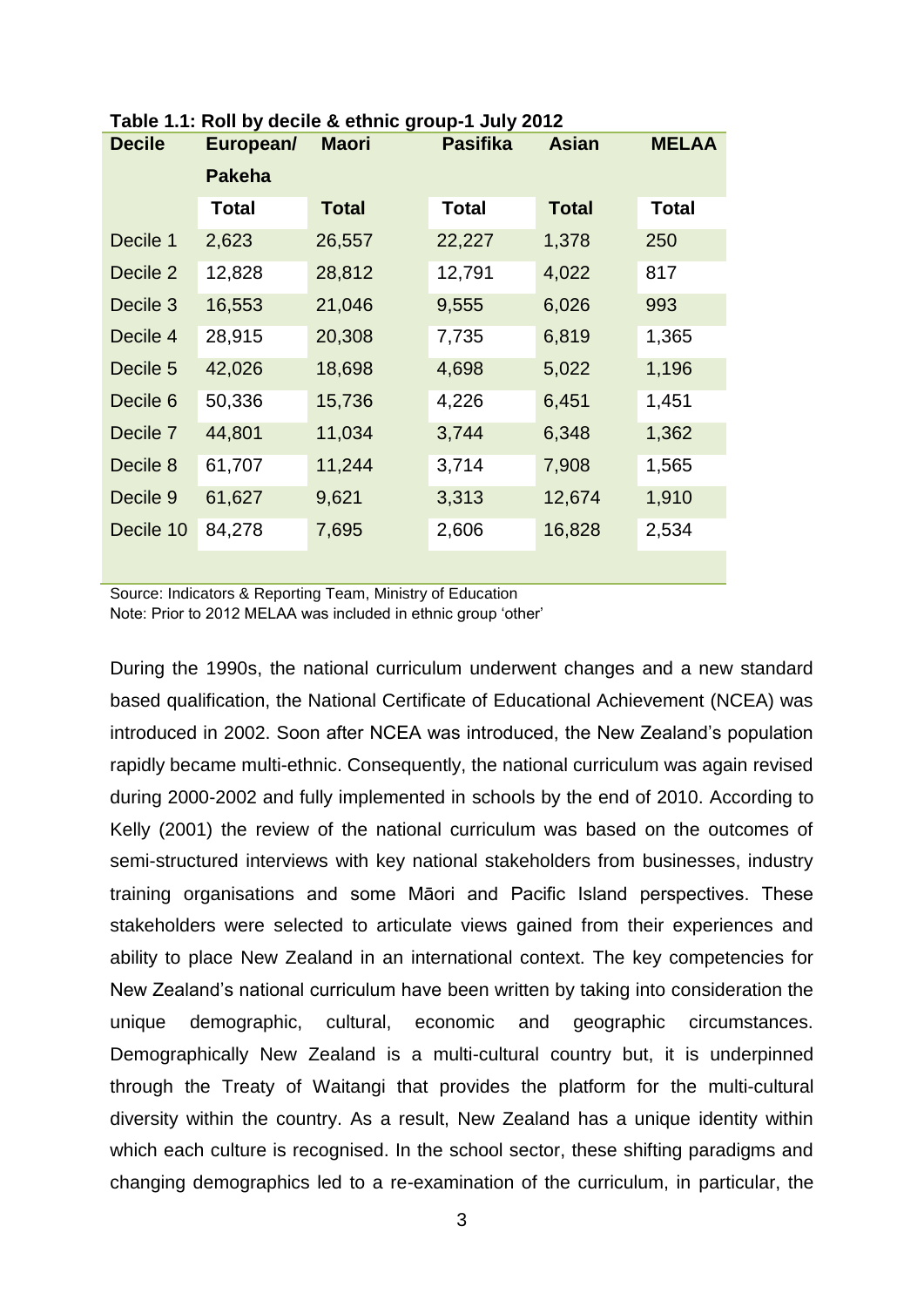key competencies that school leavers need to succeed in their life. In this respect, there were challenging issues to examine about key competencies that are culturally appropriate in New Zealand because this country aims to be bi-cultural as well as multi-cultural. This led to the development of a broad national curriculum and a range of school structures to enable all students of all ethnicities to be successful. The principles of equity and inclusion feature prominently in the New Zealand Curriculum (2007) that states that "the curriculum is non-sexist, non-racist, and nondiscriminatory; it ensures that students' identities, languages, abilities, and talents are recognised and affirmed and that their learning needs are addressed" (p.9). In addition to the above mentioned principle of equity, the values in the New Zealand Curriculum include those of ethnic diversity as seen in different "cultures, languages and heritages, equity, through fairness and social justice" (p. 10). The principles of equity and inclusion in the New Zealand Curriculum are identified by Nusche, Laveault, MacBeath & Santiago (2012) in the OECD Reviews of Evaluation and Assessment in Education. On one hand they say that every student has a right to a similar standard of education. On the other hand, there is continued emphasis and a strong focus on monitoring the achievement of the "priority" (p.11) groups, the Pasifika and the Māori who are underachieving. This has led the Ministry of Education to develop initiatives through priority programmes such as *Te Kotahitanga,* which is a professional development programme to support teachers to improve the achievement of Māori students by developing lessons through culturally responsive context. It also aims to assist leaders and the wider school community to reorganise structures and organisations to help teachers in this initiative (Ministry of Education, n.d). In addition, there is the *Ka Hikita-Accelerating success 2013-2017,* a strategy to quickly change the performance of the education system so that all Māori students achieve success as Māori and the *Pasifika Education Plan for 2013-2017* is targeted at Pasifika students' achievement from early learning through to tertiary education (Ministry of Education, 2013d).

Furthermore, now in the school there are involvements of external agencies such as Auckland University which leads the *Starpath Project* whose aims are to increase the achievement of Māori and Pasifika students so that there is increased number of students successful at tertiary level courses and increase the achievement of other students from low socio-economic areas (The University of Auckland, n.d). The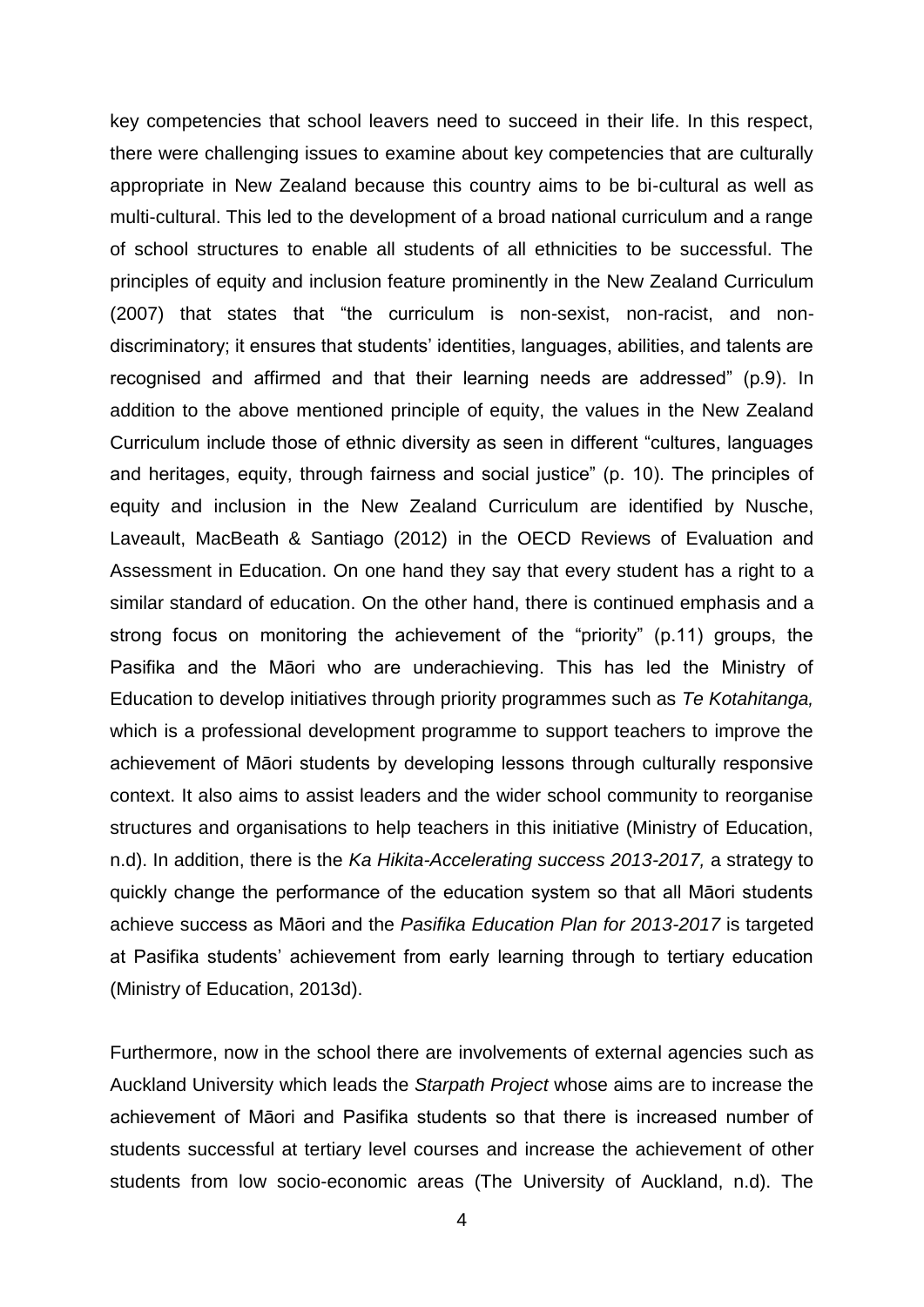Counties Manukau Health offers a programme called *Health Could B 4 U* in the bid to attract more Māori and Pasifika students into Health careers. The students are provided with mentors, workshops and scholarships (Counties Manukau Health, n.d). *Healthcare Heroes and Health Science Academy* are two initiatives led by the Pasifika Medical Association that has been placed in the secondary schools to encourage Pasifika students into Health Science (Pasifika Medical Association, n.d). Both these initiatives offer mentoring, tutoring, workshops, workplace experience, scholarships and prizes to top students.

In responding to the initiatives available to secondary schools as illustrated above, it is important to consider the pressures that schools have to endure because they are not only juggling the external issues but also the internal issues. The internal issues include the increasing ethnic diversity and the need for schools to be more responsive to culturally inclusive pedagogies (MacFarlane, Glynn, Cavanagh & Bateman, 2007).

#### **Rationale for this study**

I am a curriculum leader at a South Auckland low decile, multi-ethnic state secondary school. I have been serving the school for the last sixteen years first as a classroom teacher, then a dean and now as a curriculum leader. Over these years, I have noticed a significant demographic shift in the community in which the school is located. Table 1.2 shows the percentages of different ethnic groups in the area in which the school is located. As can be seen, these areas are multi-ethnic comprising of Europeans, Maori, Pacific peoples, Asians (Chinese, Indians, Korean, Filipino, Japanese, Sri Lankan, Cambodian, and Thai) and other ethnic groups.

The populations of the community in Table 1.2 are reflected in the ethnic composition of the student populations in the school as well. It is a multi-ethnic school serving students from more than ten different countries. These students bring with them a diverse cultural vibrancy to the school. This vibrancy is due to the students bringing with them a multitude of characteristics that include different languages, values, beliefs, experiences and expectations. However, all is not well as it seems in the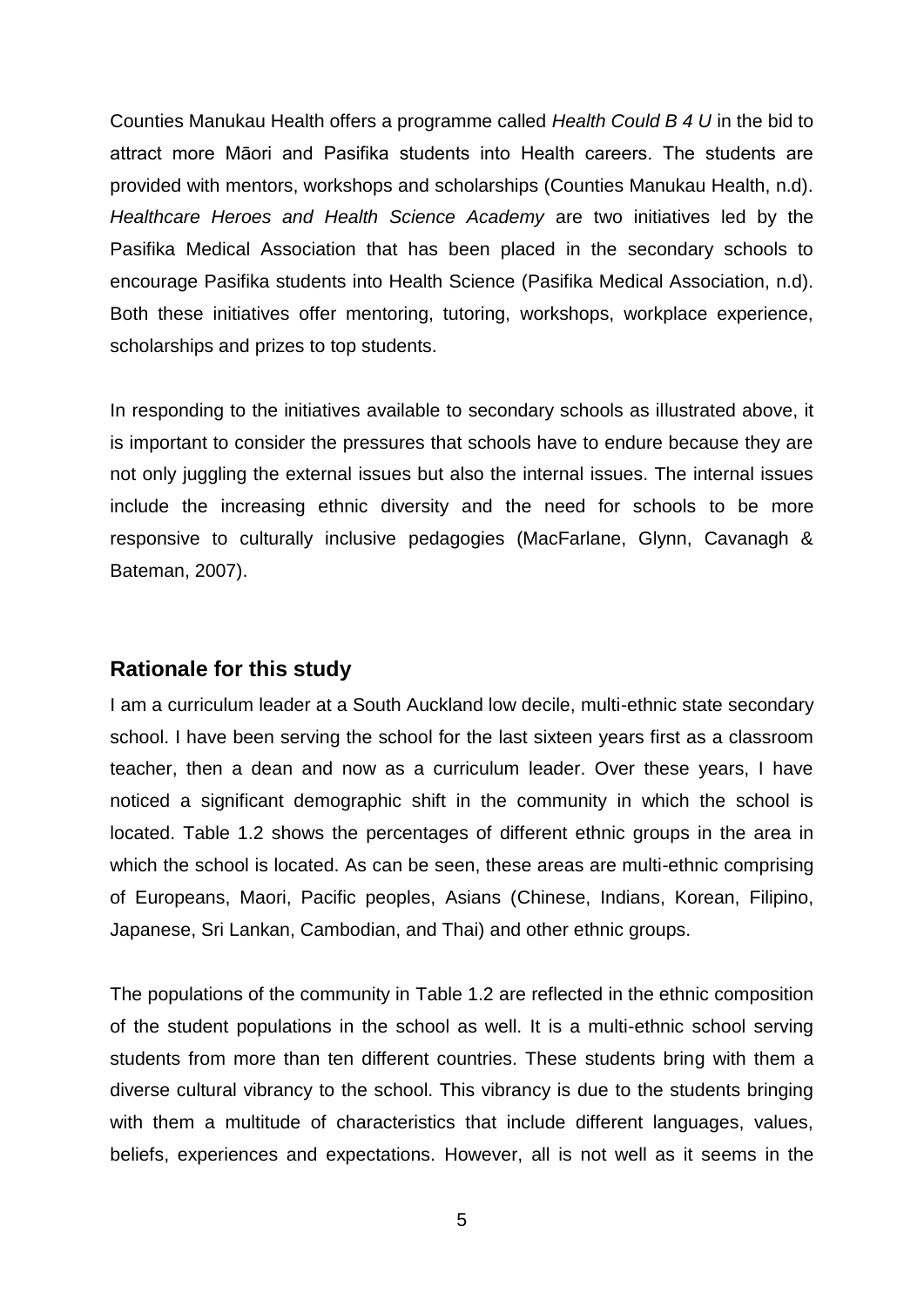school as it continues to become more diverse. The ethnic diversity is seen by some educators as a problem rather than a value to the school. Structural discrimination and prejudice as described earlier in this chapter can work against the academic achievement of students from other ethnic backgrounds.

| <b>Area</b>              | <b>Ethnic Groups</b>            |               | Year | Percentage     |
|--------------------------|---------------------------------|---------------|------|----------------|
| <b>Mangere - Otahuhu</b> | European                        |               | 2006 | 20             |
| <b>Mangere - Otahuhu</b> | Maori                           |               | 2006 | 17             |
| <b>Mangere - Otahuhu</b> | Pacific peoples                 |               | 2006 | 58             |
| <b>Mangere - Otahuhu</b> | Asian                           |               | 2006 | 14             |
| <b>Mangere - Otahuhu</b> | <b>Middle</b>                   | Eastern/Latin | 2006 | $\overline{0}$ |
|                          | American/African                |               |      |                |
| <b>Mangere - Otahuhu</b> | Other ethnicity (New Zealander) |               | 2006 | $\overline{2}$ |
| <b>Papatoetoe</b>        | European                        |               | 2006 | 34             |
| <b>Papatoetoe</b>        | Maori                           |               | 2006 | 15             |
| <b>Papatoetoe</b>        | Pacific peoples                 |               | 2006 | 25             |
| <b>Papatoetoe</b>        | Asian                           |               | 2006 | 32             |
| <b>Papatoetoe</b>        | <b>Middle</b>                   | Eastern/Latin | 2006 | 2              |
|                          | American/African                |               |      |                |
| <b>Papatoetoe</b>        | Other ethnicity                 |               | 2006 | 4              |

<span id="page-12-0"></span>**Table 1.2: Percentages of ethnic groups in the Papatoetoe & Mangere-Otahuhu areas**

Source: Statistics New Zealand, Census of Population and Dwellings, 2006.

When I first came to this school, the percentage of Pakeha students was more than it is today. Nevertheless, as one can see in Table 1.2 the percentages of Pakeha in these areas are quite low and these are reflected in the school as well. As more migrants such as Pasifika, Indians and Asians settled in this area, the Pakeha families have either moved away from the area or are sending their children to other higher decile schools. Earlier, the school attracted more Pasifika and Maori students but in recent years the percentages of Indians, Indo-Fijians, Chinese, and South East Asians have increased. When the population of Pasifika was higher, there was a lot of focus placed on improving their achievement. This has continued but more initiatives such as those described in the previous section have now been introduced in the school.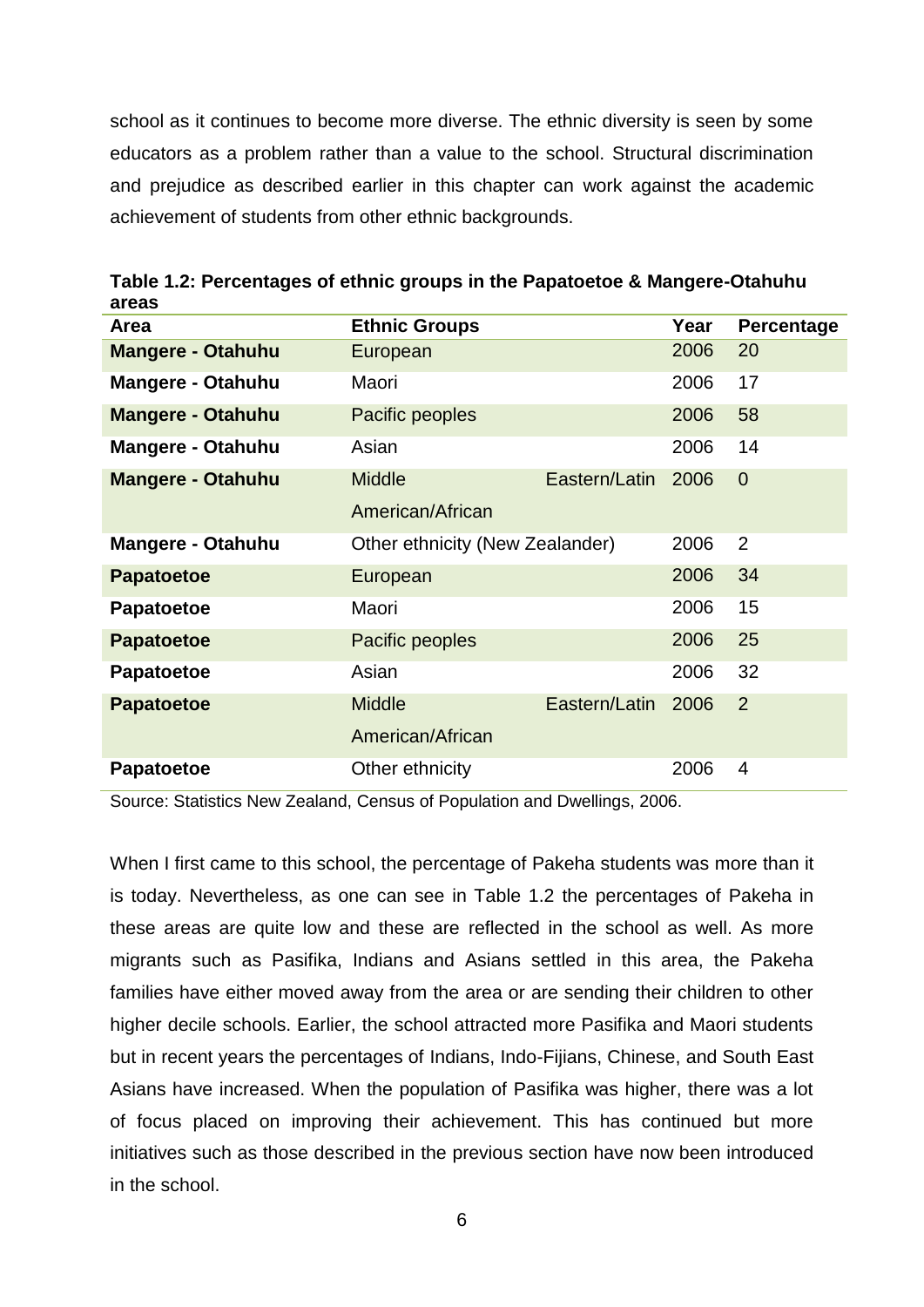The following initiatives are used in the school to fulfil the government's goals which is to improve the achievement exclusively of Pasifika and Māori students:

- Healthcare Heroes;
- $\blacksquare$  Health Could b 4 U;
- **Pasifika High Achievers;**
- Maori High Achievers:
- **Taimana**;
- Starpath Project;
- **IDENTIFY Gifted and talented Maori students (GATE);**
- Auckland University of Technology led programme for Pasifika students;
- Affirming Works Secondary School mentoring programme;
- **Mentoring and Tutoring Education Scheme (MATES);**
- Katti Kei a Tatou te Ihi; and
- **PILOT Pacific Island Leaders of Tomorrow.**

As a curriculum leader, I was in charge of two initiatives, Healthcare Heroes led by the Pasifika Medical Association and Health Could b 4 U programme led by Counties Manukau Health. The purpose of the programmes is to encourage Pasifika and Māori students into pursuing a career in the Health sector. This is justified by the fact that the Pasifika patients in the hospitals are more comfortable when communicating with their own people. These programmes involved extra administration work, such as collecting and analysing data, sending letters home, attending meetings, organising the facilitator to come into school and speak to different cohorts to promote their programme and organising trip approvals and parent evenings. As a result, I had to make announcements in classrooms that comprised of students from varied ethnic groups. As a teacher and a curriculum leader, this placed me in an awkward and uncomfortable situation because to me prioritisation of one ethnic group was achieved at the exclusion of other students. It did not make it any easier when students from other ethnic groups expressed their concerns regarding their perception of singling out of one group as inequality and exclusion. Apart from these and other initiatives, the school has now nominated a Māori teacher who analyses the results of all Māori students and then presents them to whole staff. In addition, all teachers have to analyse all academic results, but, with special focus on Pasifika and Maori students and these are made accessible to outside agencies as well.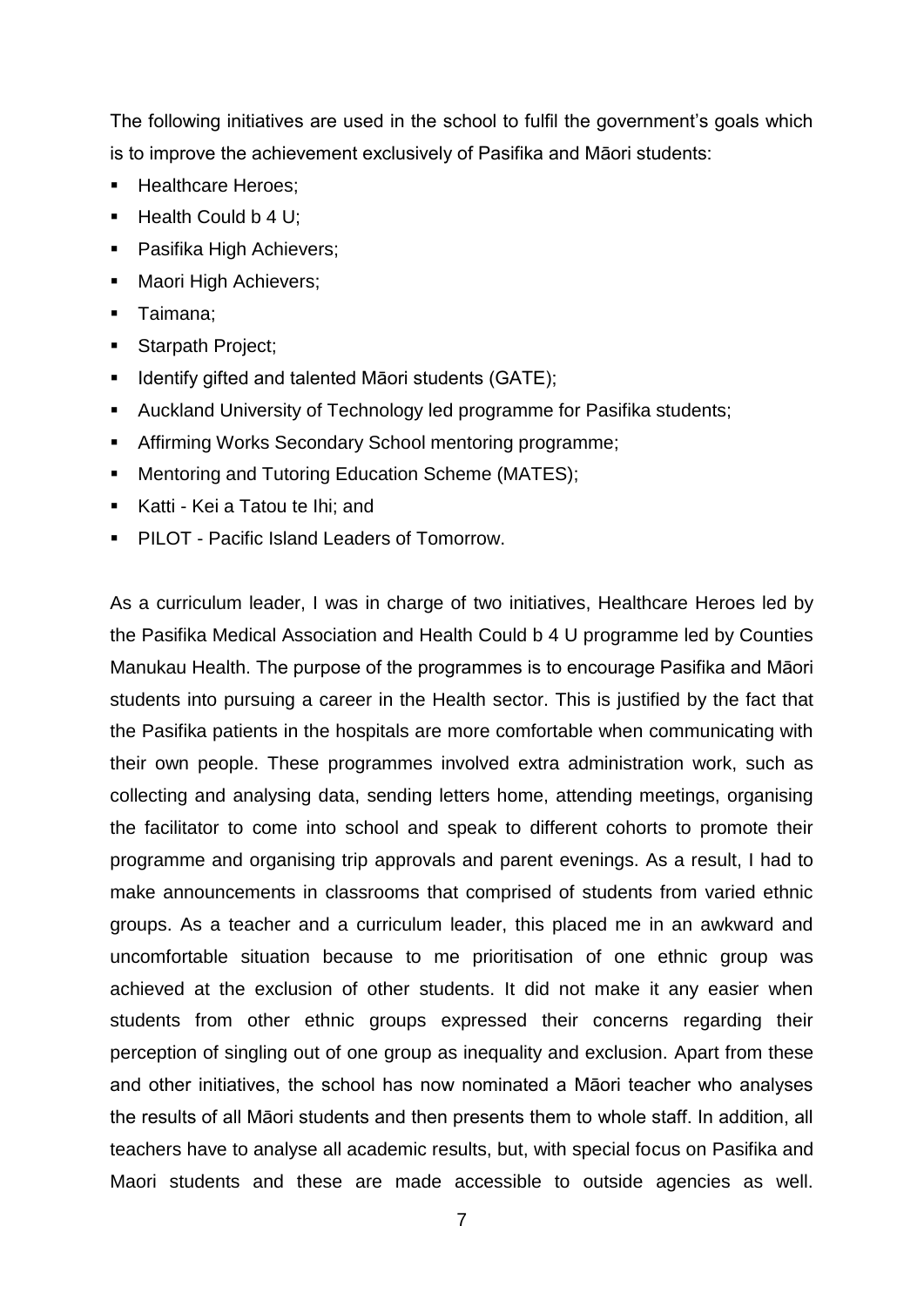Interestingly, there has been no comprehensive professional development involving these initiatives. According to Shah (2008) this correlation between statistics of underachievers and certain ethnicities can be perceived negatively by students. In fact it can be seen as discriminatory and the educators can generalise that the Pasifika and Māori students are inferior and others who are the high achievers are the superior. As a facilitator of the programmes, I was made aware by some of the Pasifika students that they felt they were being targeted for special attention and it was embarrassing for them.

According to Newman (2013) these types of programmes that are based on ethnic differences, are not discriminatory because Human Rights laws allow for such special treatment so that the disadvantaged groups can achieve parity with other groups. Newman says that these must be temporary but, from what I perceive of the status of these programmes, initiatives will continue. According to the chief executive of the Ministry of Pacific Island Affairs, Winter (2013), "As the fastest naturally-growing ethnic group in New Zealand it is essential for our country that Pacific children reach their educational potential to ensure a sustainable future for the Pacific community and for New Zealand as a whole" (p.1). As a result of the continued growth of the Pasifika population, these initiatives will perhaps continue and grow. These interventions by external agencies, means initiative overload which leaves the leaders and the teachers' overwhelmed, fatigued and less time to focus on the most important task which is teaching and learning in the classroom. It also leaves less room for the senior leaders to focus on the principles of inclusion.

At this point I would like to make it clear that the focus of this study is on *inclusion*. Inclusion in this study is not about improving academic success of the disadvantaged and closing the academic achievement gap. According to Ryan (2006) *inclusion* and *inclusive practices* are a problem in school because of *exclusion* of students from certain ethnic groups who are left out of privileges offered by the school. This is socially unjust because students from all ethnicities have a right to be included in all practices and activities available in school. He points out that, failure to practice inclusion, results in students dropping out of school or failure to become proficient at the curriculum.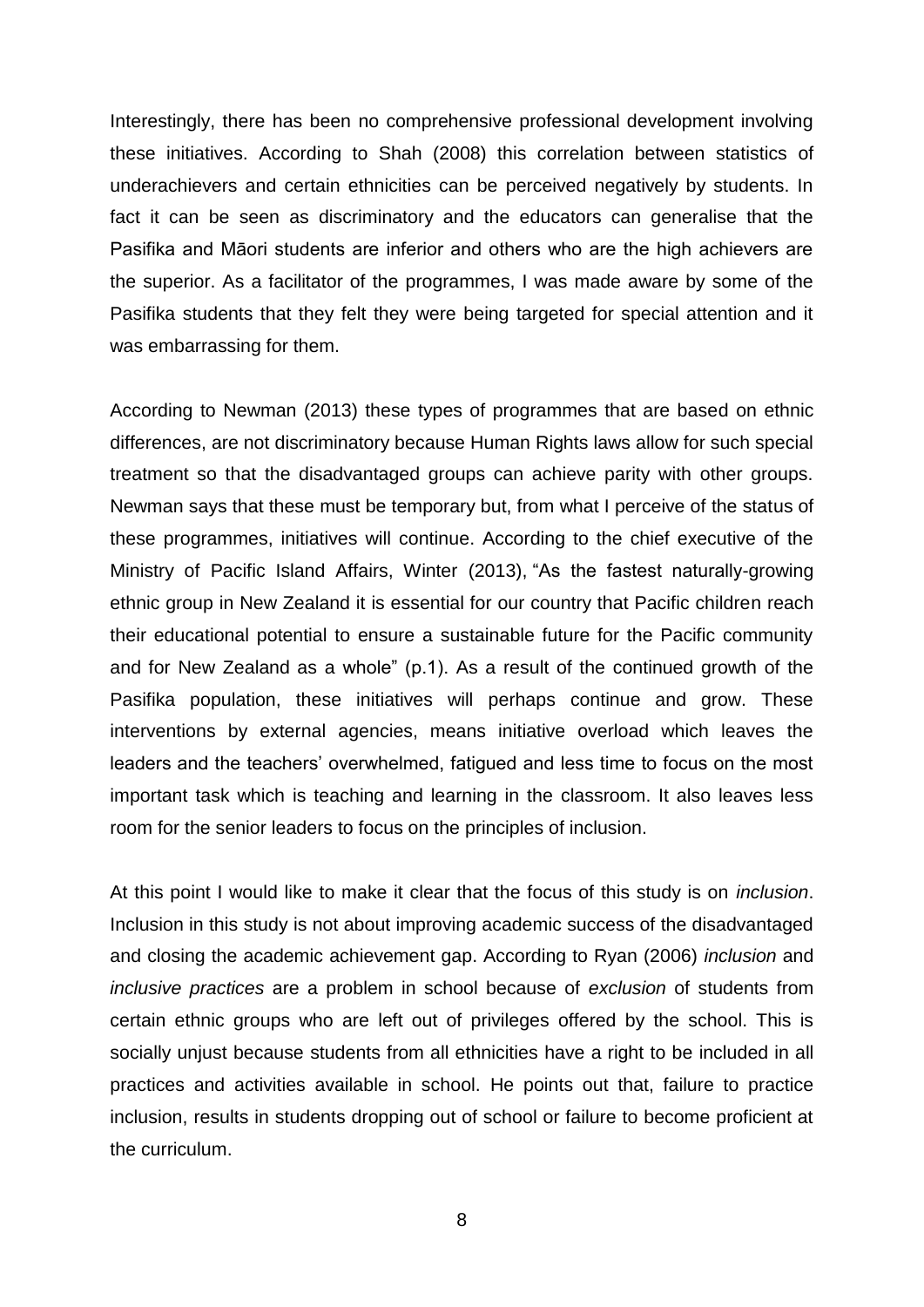Some of the conditions created by the school to foster ethnically inclusive practices are student leadership, after school homework centres, sports and cultural groups. There are other conditions that act as barriers to an inclusive school culture such as lack of understanding of cultural values and norms. From my experience, a number of teachers and leaders are well versed with Pasifika and to some extent Māori culture but have inadequate understanding of the cultural values of Indo-Fijians, South East Asians and Chinese. The leaders and teachers have a negative stereotype attitude and they espouse that these students do not need any priority treatments because they can be academically successful without the assistance that is given to the Pasifika and Māori students.

There have been instances where Indian students have informed the teachers from their own ethnic background about their teacher's lack of understanding of cultural beliefs that have led to a showdown between teacher and student. There is also a problem in the counselling area where the values and principles of different ethnic groups are not considered to the extent that needs to be to resolve issues. As a result, it causes conflict in the relationship between parents and students. In one particular case, misunderstanding of cultural values led to students being removed from their home and in the care of social welfare which had a drastic effect on the education of those students. There was another case which involved ridiculing of the Indian students in the singing assembly.

The issue of interethnic conflicts leading to fights in school is a very sensitive issue but leaders need to address these to create an environment of mutual respect to keep students safe in their schools. This issue is quite delicate and can be emotional because relationships are about, respect, trust and anti-racism. There are Indian and Asian students who are highly achieving coming from low socio-economic backgrounds but there is less opportunity for them to apply for scholarships because a large chunk of the scholarships to the universities are set aside for the Pasifika and Maori students.

Discussions about race, ethnic culture and diversity are often fraught with tension because these are sensitive issues. However, as my research focuses on this very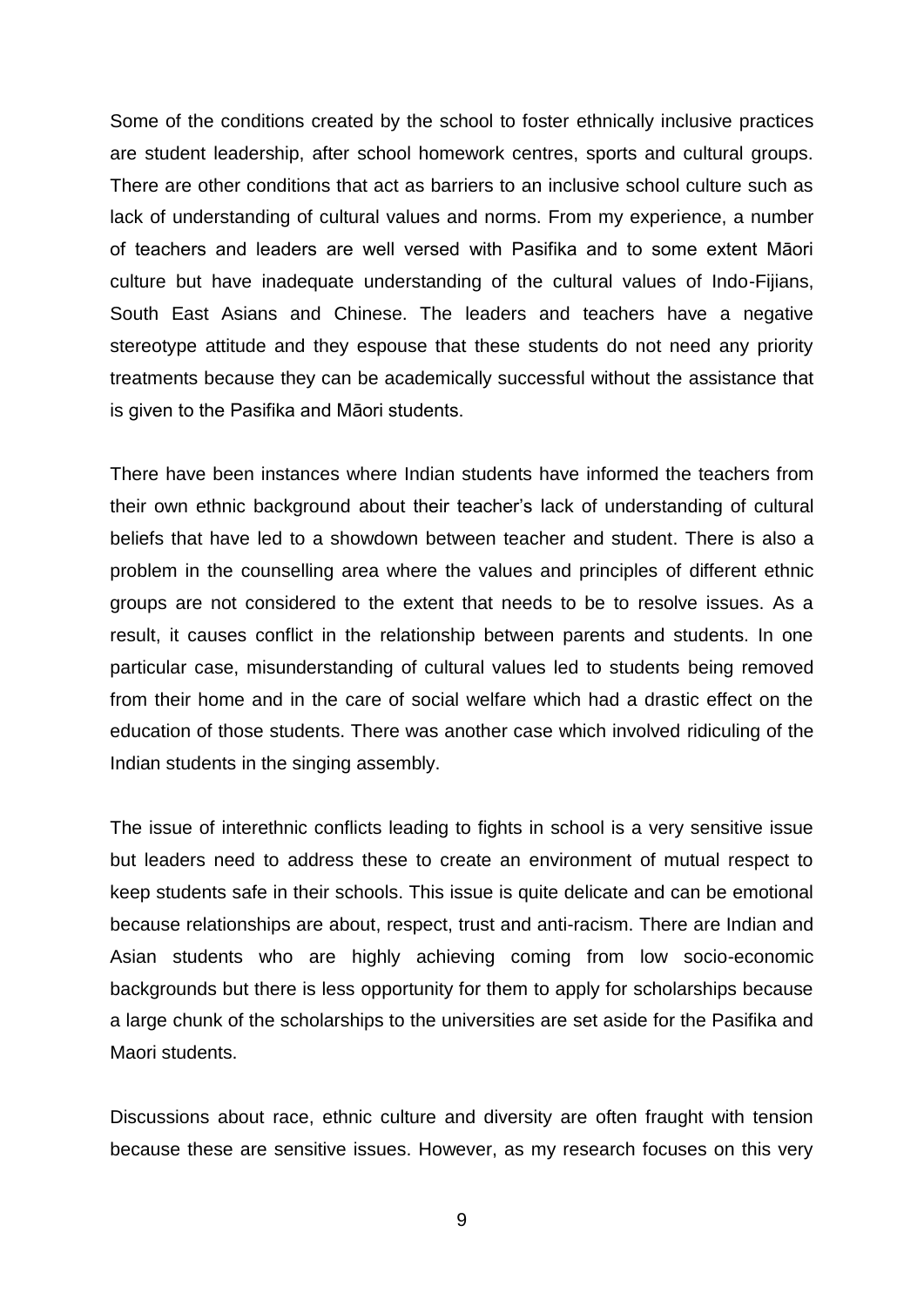area, I am prepared to be courageous in stating the assumption that institutional racism and exclusion of certain ethnic groups exists in some schools.

According to Macpherson (1999, cited in Walters, 2012):

Institutional racism is seen as the failure of an organisation to provide an appropriate and professional service to people because of their colour, culture or ethnic origin. It can be seen or detected in processes, attitudes, and behaviour which amount to discrimination through unwitting prejudice, ignorance, thoughtlessness and racist stereotyping which disadvantage minority ethnic people (p.126).

Institutional racism leads to inequity and exclusion. It may not be intentional in the school because for example, initiatives through priority programmes is a requirement of the Ministry of Education and the schools are required to contribute towards the educational goals set for the Māori and the Pasifika students. Exclusion of students from experiences and knowledge in school will result in these students not getting the best experience of education in school. In order to include all students and give them the best educational experience, Dimmock et al., (2005) and Ryan (2006) suggests that changes need to be made in the curriculum, in the teaching material, styles in teaching and learning, goals set in schools by senior leaders, attitudes and behaviours of senior leaders and teachers because these are what will make an impact on student learning and academic and social development.

Ethnic inclusion in schools can be positively promoted by involving the whole school communities, making it a routine part of all structures, processes in school and ingraining it in day to day management of the school.

#### **Research Aims**

The two aims that were proposed for this study were:

- 1. To examine the nature and challenges of ethnic diversity in multi-ethnic secondary schools.
- 2. To investigate how the secondary schools manage diversity to achieve ethnic inclusion.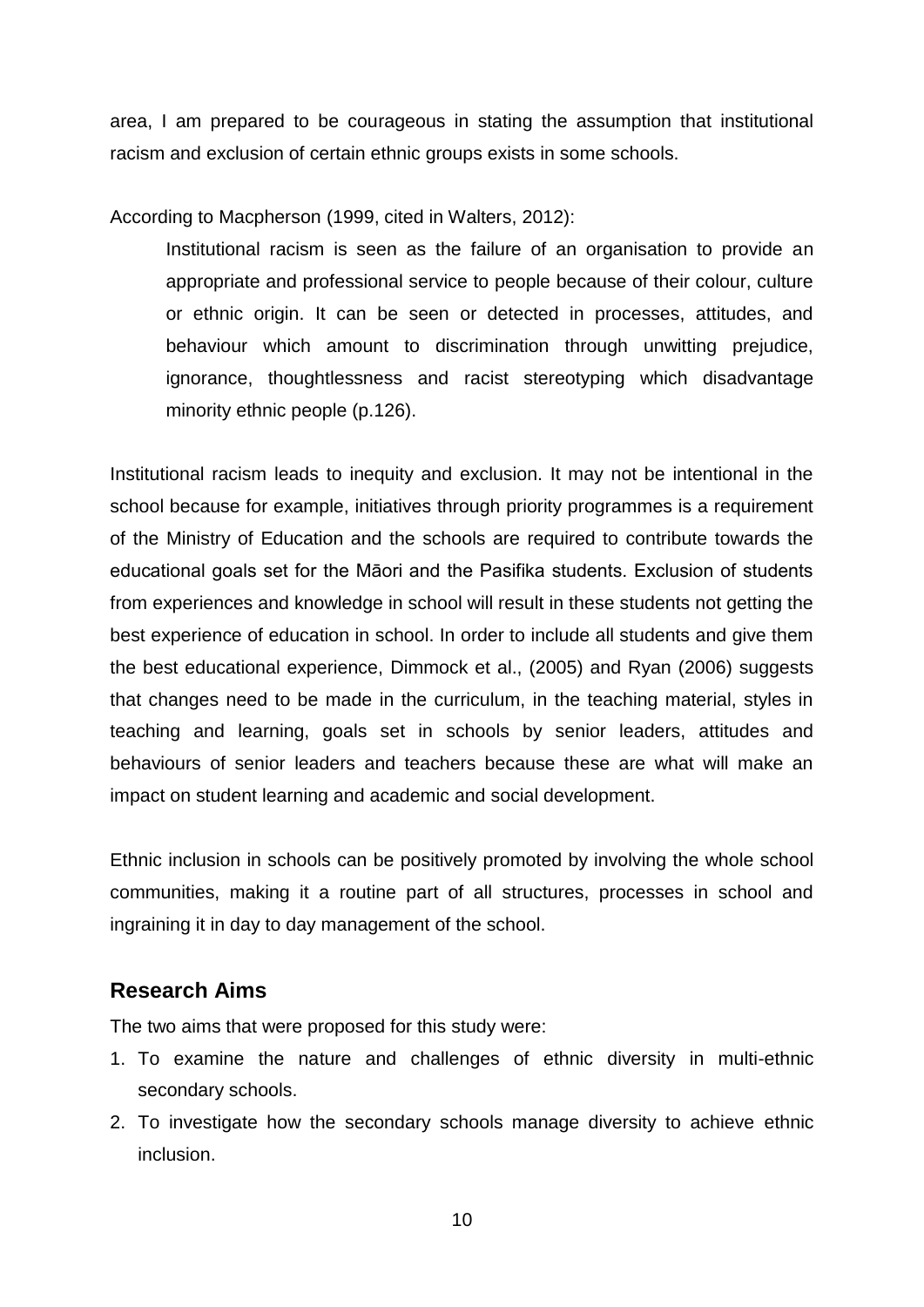### **Research Questions**

The three research questions that guided this study were:

- 1. What is the nature of multi-ethnic secondary schools?
- 2. What challenges do the multi-ethnic secondary schools face in relation to ethnic diversity?
- 3. How do these multi-ethnic secondary schools manage diversity to achieve ethnic inclusion?

#### **Thesis organisation**

This thesis is organised into seven chapters.

Chapter One is an introduction to this research and describes the background and the rationale for this investigation. It also outlines the research aims and questions that guided this study.

Chapter Two, the literature review, critically examines the international and New Zealand based literature on how the multi-ethnic secondary schools manage diversity to achieve equity across all ethnic groups in terms of equal opportunities for student success. The literature provides a background for investigating existing understandings of how schools manage diversity, as well as providing information for evaluating the findings of this case study.

Chapter Three, the methodology outlines and justifies the methodological approach used in this research. This chapter also describes the two methods; semi-structured interviews and documentary analysis used to collect data, and how data were subsequently analysed. The issues of validity and ethics have been taken into consideration when describing the two data collection methods.

Chapter Four provides a summary of the findings of the semi-structured interviews and documentary analysis of the first case study, Crowgrove High School which is the pseudonym for the first school in the study. The findings are discussed around the themes that emerged from the data.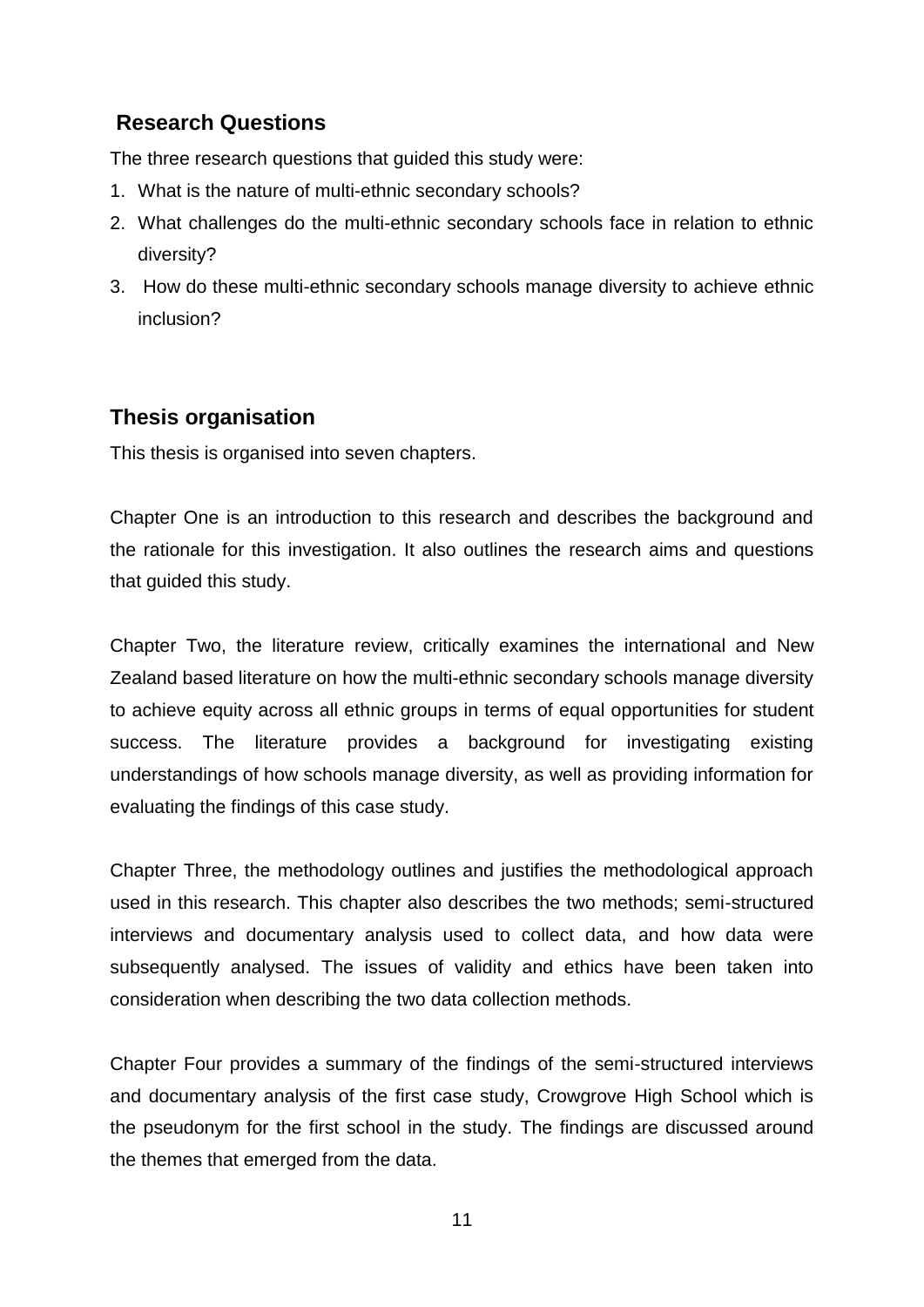Chapter Five provides a summary of the findings of the semi-structured interviews and documentary analysis of the second case study, Rosecrest High School which is the pseudonym for the second school in the study. The findings are discussed around the themes that emerged from the data.

Chapter Six, the discussion, begins with a cross-case analysis to show the similarities and the differences in how the two schools manage ethnic diversity to achieve inclusion. This is followed by a thematic discussion connecting the findings to the literature review.

Chapter Seven, the conclusions and recommendations, includes conclusions made in response to the three research questions. It also deliberates on the findings and presents recommendations to achieving ethnic inclusion.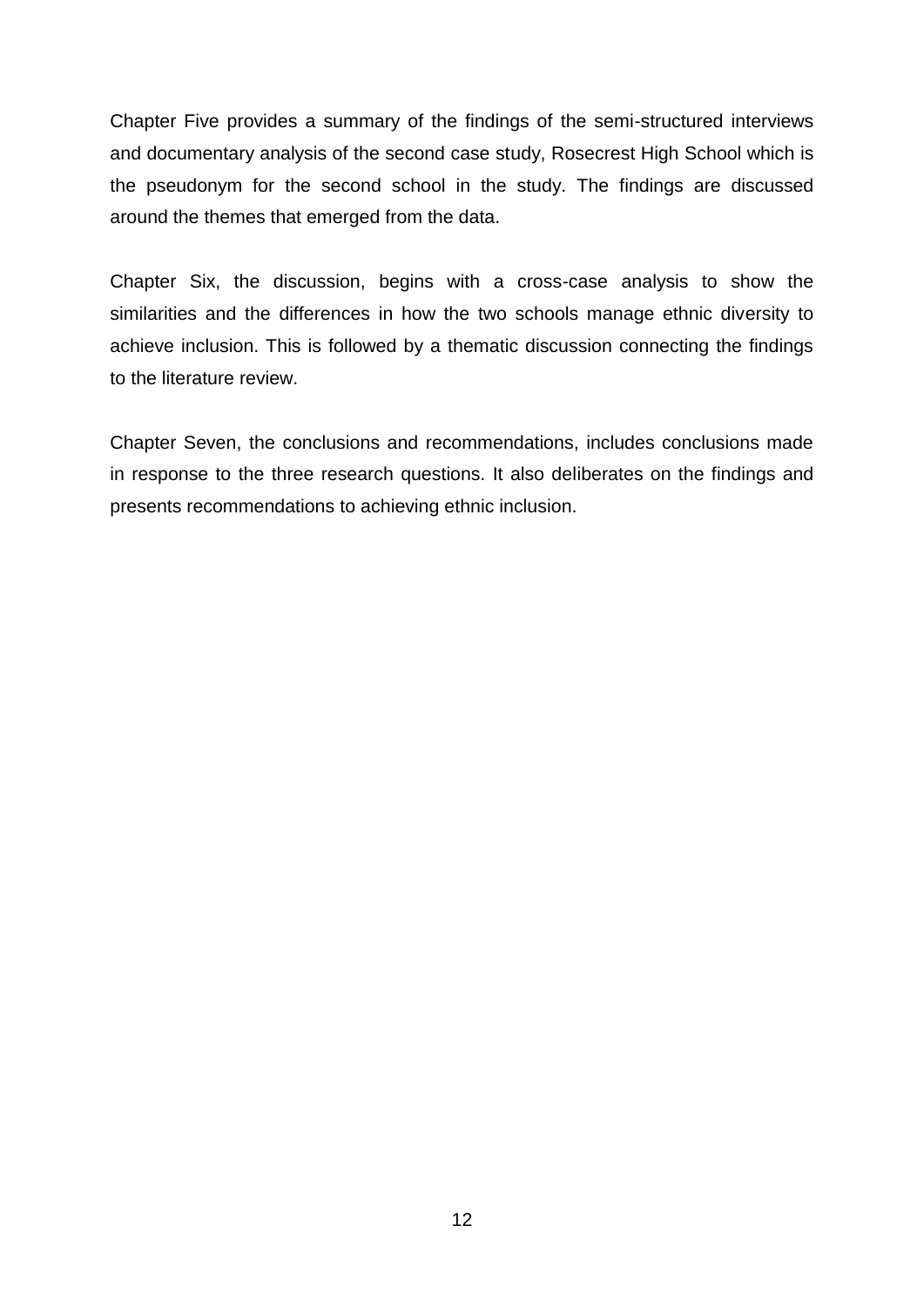### **CHAPTER TWO: LITERATURE REVIEW**

#### **Introduction**

The central purpose of this chapter is to focus on and explore the literature that exists on the nature and challenges of ethnic diversity. In addition, the study will endeavour to investigate how the leaders of multi-ethnic secondary schools located in low socioeconomic areas manage ethnic diversity to achieve inclusion across all ethnic groups. This chapter will examine the research that exists on managing diversity in schools. There is a minuscule proportion of New Zealand based literature that deals with managing diversity in multi-ethnic schools. As a result, this study will draw mostly upon the literature from Germany, United Kingdom, United States and Africa where studies have been done in context of multi-ethnic schools.

In order to understand the nature and challenges of ethnic diversity in schools and how schools manage ethnic diversity to achieve inclusion, it was important to explore the relevant literature. As I reviewed the literature, I was able to isolate the following themes.

- Social justice and inclusion conceptualised;
- Nature of multi-ethnic schools:
- The challenges for leaders of multi-ethnic schools and;
- Challenges of interethnic relationships.

The writing of this chapter has been fraught with difficulty in particular with the terms, such as *diversity* which in this study is used in context with ethnicity, *social justice*, *inclusion* and *equity* because each term is broad and inter linked. As a result it can be understood from different perspectives. Hence, I have specified the meaning that I have attached to each term as it is introduced.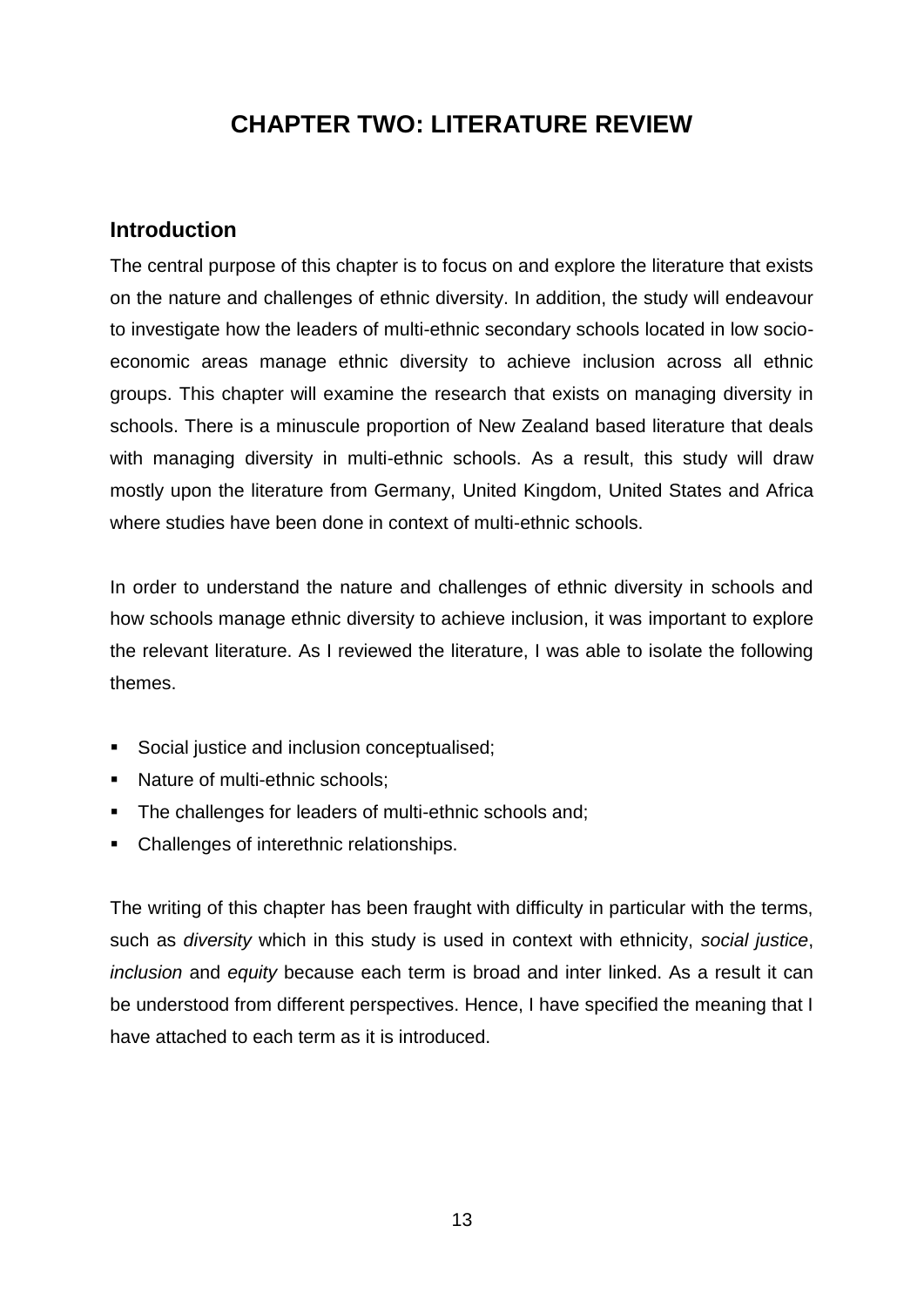#### **Social Justice and inclusion conceptualized**

To manage ethnic diversity, provide social justice and create an inclusive environment for all ethnic groups is a huge challenge to the leaders of educational organisations in which multiple ethnicities are represented. Social justice and inclusion can be managed in schools by creating an inclusive organisational culture at the student, staff, and the wider community levels (Dimmock, 2005).

In his New Zealand based empirical study Friesen (2007) used a survey to investigate how the people of New Zealand conceptualized the term *social justice.*  He found that the people related social justice to "Equal Distribution, Tolerance, Equal Treatment, Criminal Justice, Equal Rights, Equal Opportunities, Legislative, Responsibility, Democratic, Collectivism and Individualism" (p. 147). The term *equality* can be seen through two different lenses. Firstly, many people in his study said that everyone must be treated equally irrespective of, for example, ethnicity, and there should be no preferential treatment for any groups. On the other hand, many people in the empirical study said it is about equal distribution of goods and that those who are the disadvantaged group must receive greater goods and the advantaged group receive less so that *equity* is reached.

This study will focus on social justice which is about equal opportunities meaning all individuals from all ethnic groups receiving the same goods. According to Friesen (2007) social justice as *equal opportunity* is to allow for people to independently access resources in order to develop themselves without assistance and be able to completely participate in the society. This shows that equal opportunities when provided leads to experiencing social justice in the society. The structures and the processes of organisations need to change in order for the individuals to gain access to resources independently. Similar to Friesen's arguments, Dimmock (2005) in his study of multi-ethnic urban schools suggests that when the organisation's structures do not provide equal opportunities to all ethnicities then it becomes challenging to the leaders to provide an all-inclusive environment. As a result, barriers that prevent school community individuals from participating can be removed by implementing suitable policies.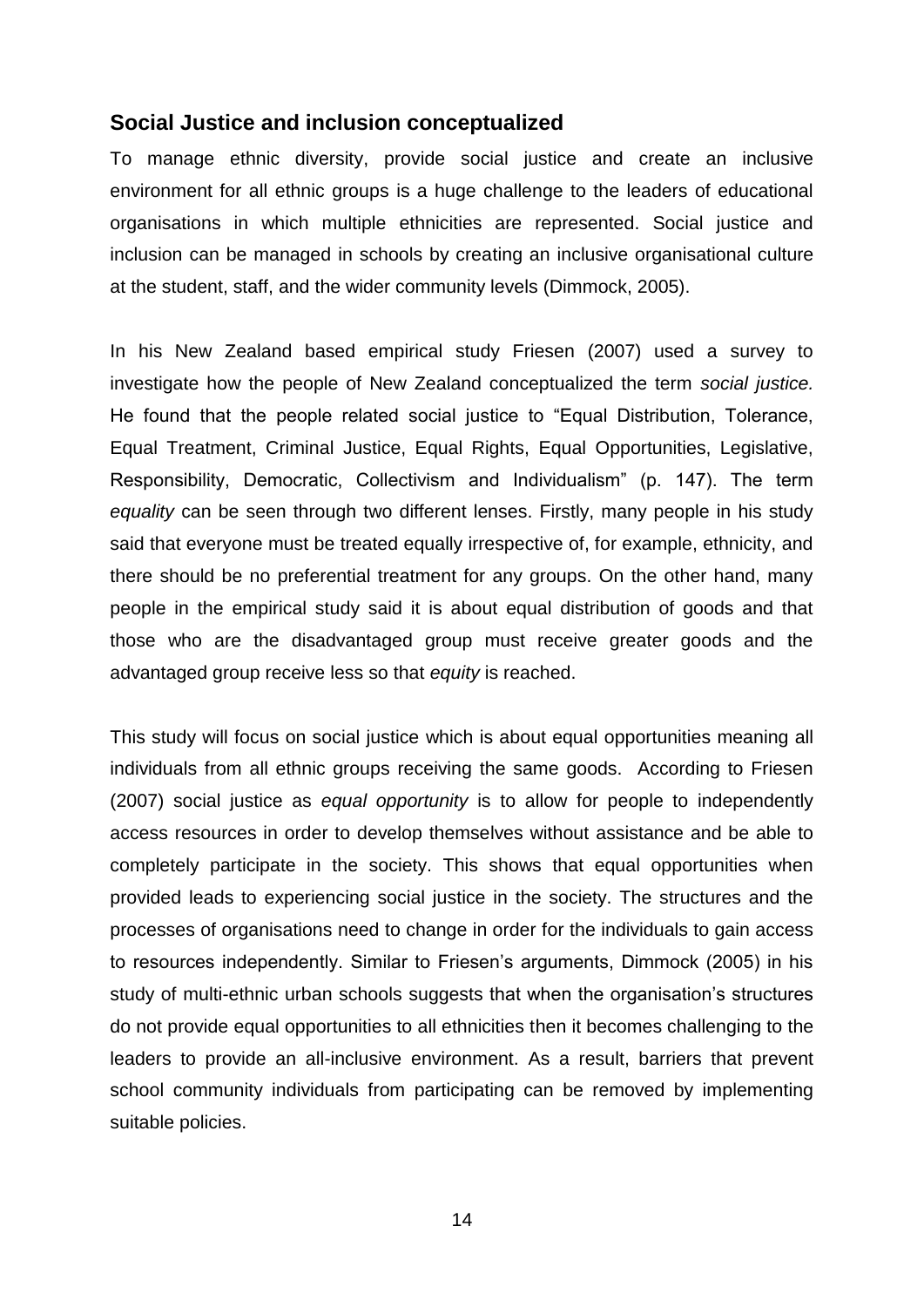According to Ryan (2006) in his study of inclusive leadership, he claims that social justice is a difficult concept to understand and define can be ambiguous and conflicting but it is about fairness, rights and welfare. Rawls (1972) contends that "social justice will be achieved when goods, rights, and responsibilities are equally distributed among individuals" (p.5). Although it is important that each individual receives their fair share of goods there is a limitation to Rawls (1972) study because he has not taken into account the structures and relationships that decide who must receive the goods. Ryan (2006) contends that distribution of goods depends on the rules that manage the relationship of people in the organisations and how people treat each other in the society. Social justice can be achieved through meaningful inclusion in the organisation's practices and processes. He also claims that social justice cannot be attained if students are excluded from processes in the schools and that inclusion of all students has its advantages. In recent years there has been an increasing amount of literature arguing that structures, processes and systems such as change in curriculum and teaching constituents needs to be structured and organised in a manner that provides students from all ethnic groups positive experiences of educational equality. But, the structures and processes can change only when everyone participates (Friesen, 2007; Dimmock, 2005; Riehl, 2000; Ryan, 2006).

According to the Oxford dictionary and thesaurus (1997) on the surface the root term *include* means to "have or treat as part of a whole" (p.312). *Inclusion* can be defined in several ways because of usage in social, economic and political systems. In addition, it can be defined according to how it is used in practice or how one wants to use and would like others to use it. For example, a New Zealand based report by Mitchell (2010) focuses on inclusiveness in education in relation to students with disabilities. Although the report is based solely on students with disabilities, he acknowledges that the concepts of inclusiveness are complex and it not only includes the needs and the type of education provided to the disabled students but it also encompasses the "broader aims of education, the purposes of schools, the nature of the curriculum, approaches to assessment, and schools' accommodation to diversity" (p.121). When the concept of *inclusion* is applied to multi-ethnic schools, it means encompassing the school community, giving all students from all ethnic groups' access to knowledge, experiences and interactions. If the students from some ethnic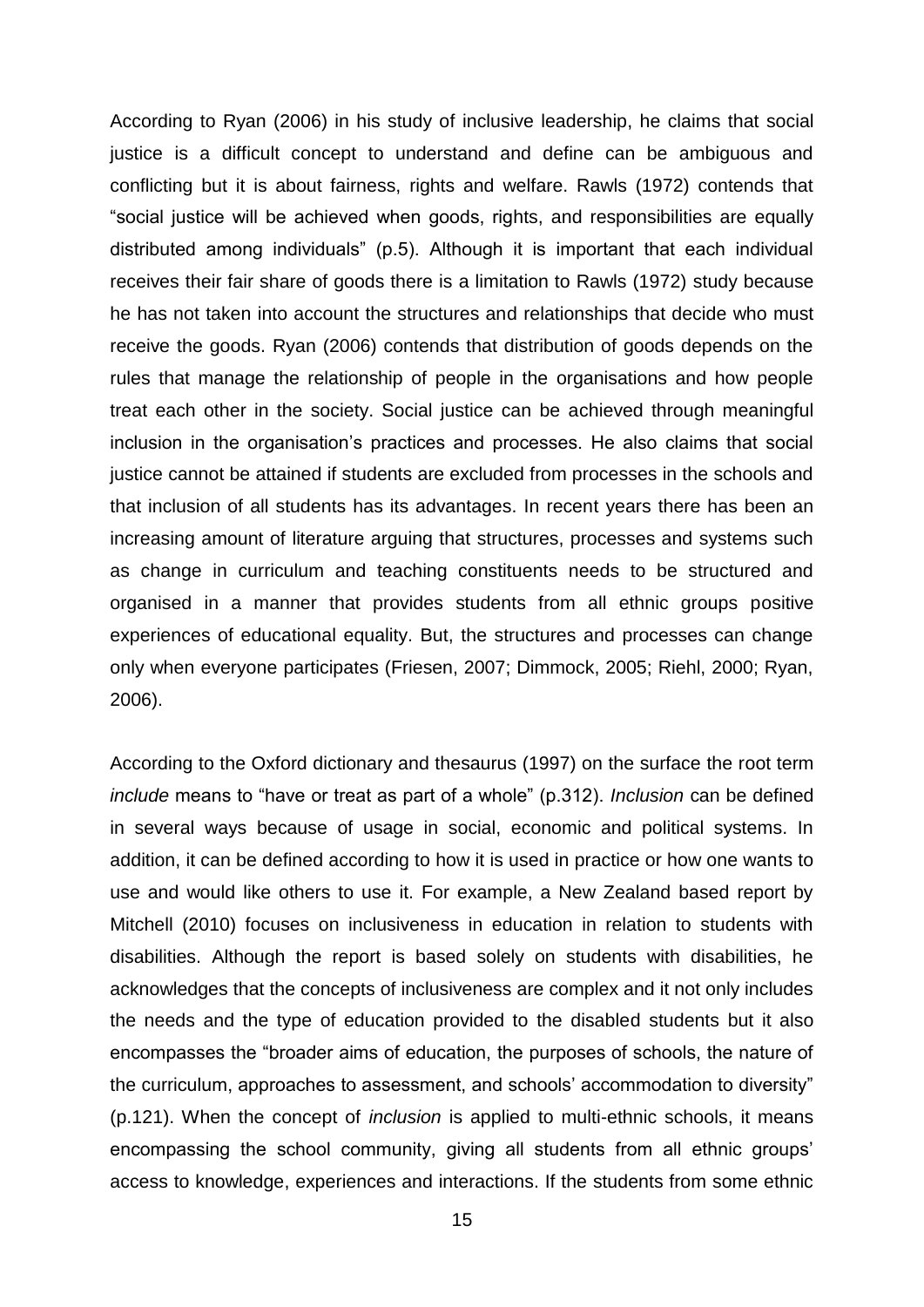groups are excluded from these then regrettably the schools have failed these students (Ryan, 2006). The concept of inclusion is very clearly reflected in one of the eight principles that underpin the New Zealand Curriculum. Consequently, the schools can use the values of inclusion in the New Zealand Curriculum document to develop lessons through a culturally responsive context.

Although several New Zealand writers Kearney (2009), MacArthur (2009), Mitchell (2010) and Ministry of Education (2007) discuss inclusion of all students in education, equity in New Zealand continues to focus on students with special needs and the academic success of the Māori and Pasifika students only. Mitchell (2010) claims that inclusive education has not been implemented uniformly across all countries due to historical, economic, social and cultural reasons as each country's socio-economic status is different and one model will not fit all. On the other hand, Watkins and D'Alessio (2009) contend that inclusive education in different countries is based upon their national policies which in turn are based upon the country's circumstances such as social, economic, and cultural issues.

A ground breaking research done by Ryan (2006) presents the concept of inclusive leadership and describes it as when it encompasses all students and the values that they have. He acknowledges that the meaning of inclusion can be complicated. But, he argues that although inclusion has been part of education for a while now, and as previously discussed using Mitchell's (2010) literature, the only discourse was about the rights of getting disabled students into mainstream classrooms. This was seen best as all people were getting the rights to participate in social, economic and political processes which also include education. Therefore, to practise inclusion in school means that educators including the leaders have to be learners of student's backgrounds, culture, experiences and knowledge.

The United Nations Educational, Scientific and Cultural Organisations (UNESCO) (2009) defines inclusion as an, " on-going process aimed at offering quality education for all while respecting diversity and the different needs and abilities, characteristics and learning expectations of the students and communities, eliminating all forms of discrimination" (p.3). Therefore, it can be seen that inclusion has taken on a new meaning and has moved from the narrow to a broader concept encompassing all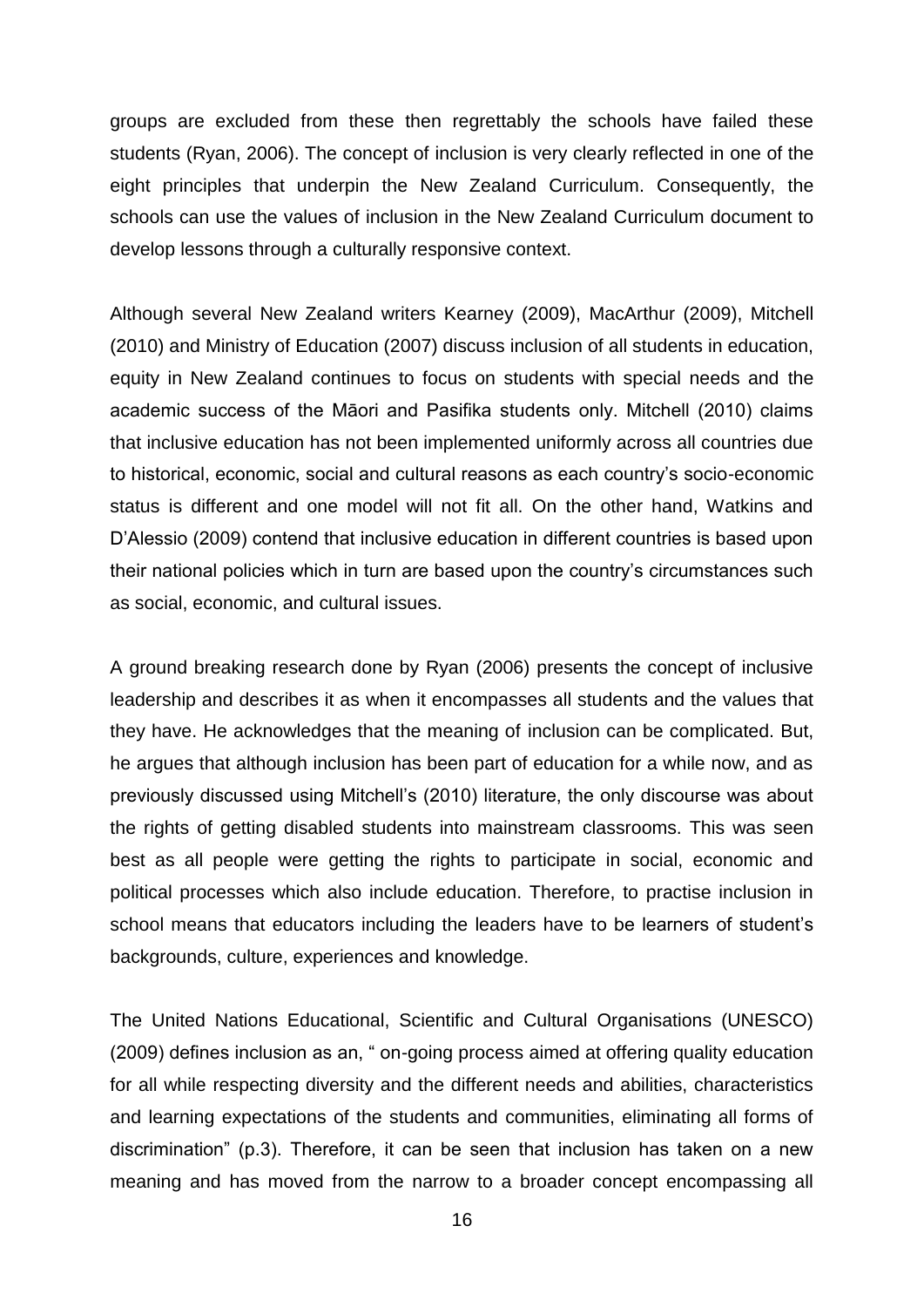differences. This organisation justifies inclusion in education from three different perspectives. From the educational perspective it is development of teaching strategies based on differences and has the ability to meet the needs of all students. The social justification of inclusion requires educators to change their attitude towards diversity. As a result, society can be all inclusive and non-discriminatory and consequently it will cost less to teach all students rather than set up and maintain complex specialised school systems catering for 'special' students. Several authors assert that inclusion in the education system concerns social justice that talks about the issues of respect, fairness and equity (Ballard, 2003; Lumby & Coleman, 2007; Ryan, 2006; Walker, 2005). Similar to UNESCO (2009), Ballard (2003) further claims that the teachers getting ready to enter the teaching profession need to take into account how they will create an atmosphere of inclusiveness in their classrooms because this is about students from all ethnic groups and not only those with special needs which is one narrow area.

For the reasons discussed in this section, the term inclusion in this study will be used to indicate ways in which an educational organisation can include students and other stakeholders of all ethnic groups. For the purpose of this study, the term *inclusion* will be used to include students from all ethnic groups. It will also examine the conditions created by the schools that allow students to be included in all the systems, practices, processes and opportunities available in their schools. According to Riehl (2000) in her literature review of how the school administrators respond to the needs of diversity in student populations argues that inclusive leadership practice is ingrained in values of equity and social justice. When leaders are committed, it may promote a much needed new form of practice, and if not then leaders face several challenges in relation to social justice and inclusion when managing multi-ethnic schools.

#### **The nature of multi-ethnic schools**

According to Banks (2001) in his study of cultural diversity and education, he defines the term *ethnic group* "as a group that shares a common ancestry, culture, history, tradition, and sense of peoplehood" (p.78). It is what gives an individual their identity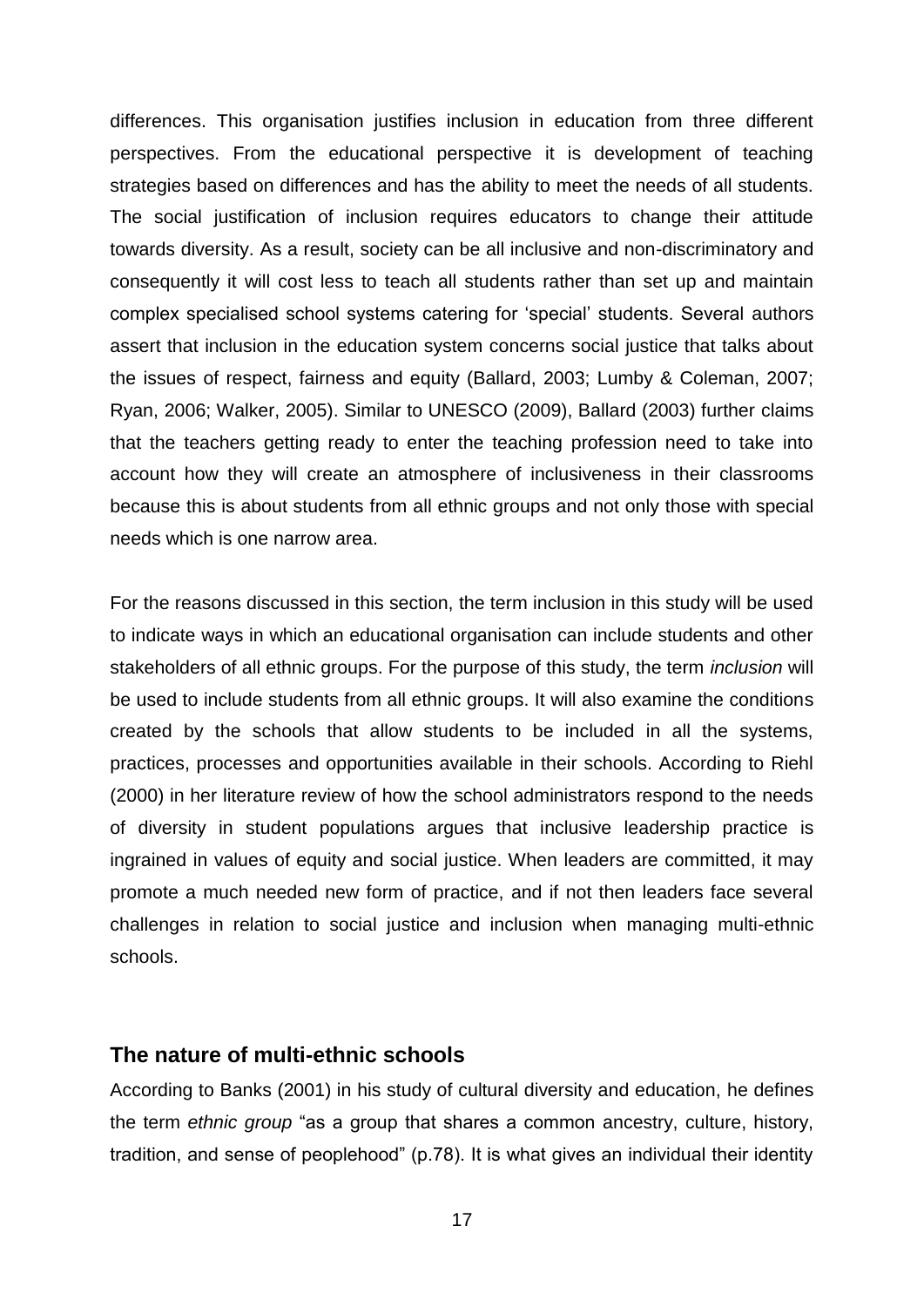as well as their connection to their culture. It is possible for one individual to be affiliated to more than one ethnic group.

For this study it is worthwhile to reflect on the terms *race* and *ethnicity* as these terms are often used synonymously. There are two important reasons for school leaders to understand the distinction between the two terms. The first one has to do with racism and if race is claimed as being socially constructed then the leaders have the power to influence others to deconstruct racism. Secondly, by understanding these terms, they could become part of the school curriculum, thus giving an epistemological basis from which students could learn about inter-ethnic relationships (Henze, 2001).

Although race and ethnicity are used in similar contexts, in this study ethnicity will be used because the word *race* is more complex and problematic when compared to *ethnicity*. According to Henze (2001) in her educational practice report, an ethnic group "refers to a social group that shares a sense of group membership, culture, language, political and economic interests, history, and an ancestral geographical base" (p.2). Race on the other hand is associated with biological and genetic differences concerning physical and mental differences. According to Durie (2005) ethnicity is inferred as social and cultural uniqueness emphasising lifestyles and interaction within the society. The words *ethnic* and *ethnicity* originated from Greek where *ethnos* means people. In their present usage these terms relate to a group of people who share their ancestry, heritage, language, dress, customs and religion (Walters, 2012).

The consequence of ever changing political and economic circumstances of all countries has resulted in forced or voluntary human immigration, international students seeking a better education system, and asylum seekers in quest for better opportunities. This in turn has had an effect on the population structure of New Zealand which is changing at a rapid pace and becoming more multi-ethnic. This shift in demographics is seen in the ethnic diversity of student populations which reflect the communities in which the schools are located, in particular the urban schools (Goddard et al., 2006; Walker, 2005). Some of the ethnic groups in New Zealand are: Māori, who are the Indigenous people, New Zealand born 'Pakeha' or the white people, Pasifika people such as Samoans, Tongans, Cook Island; Chinese, South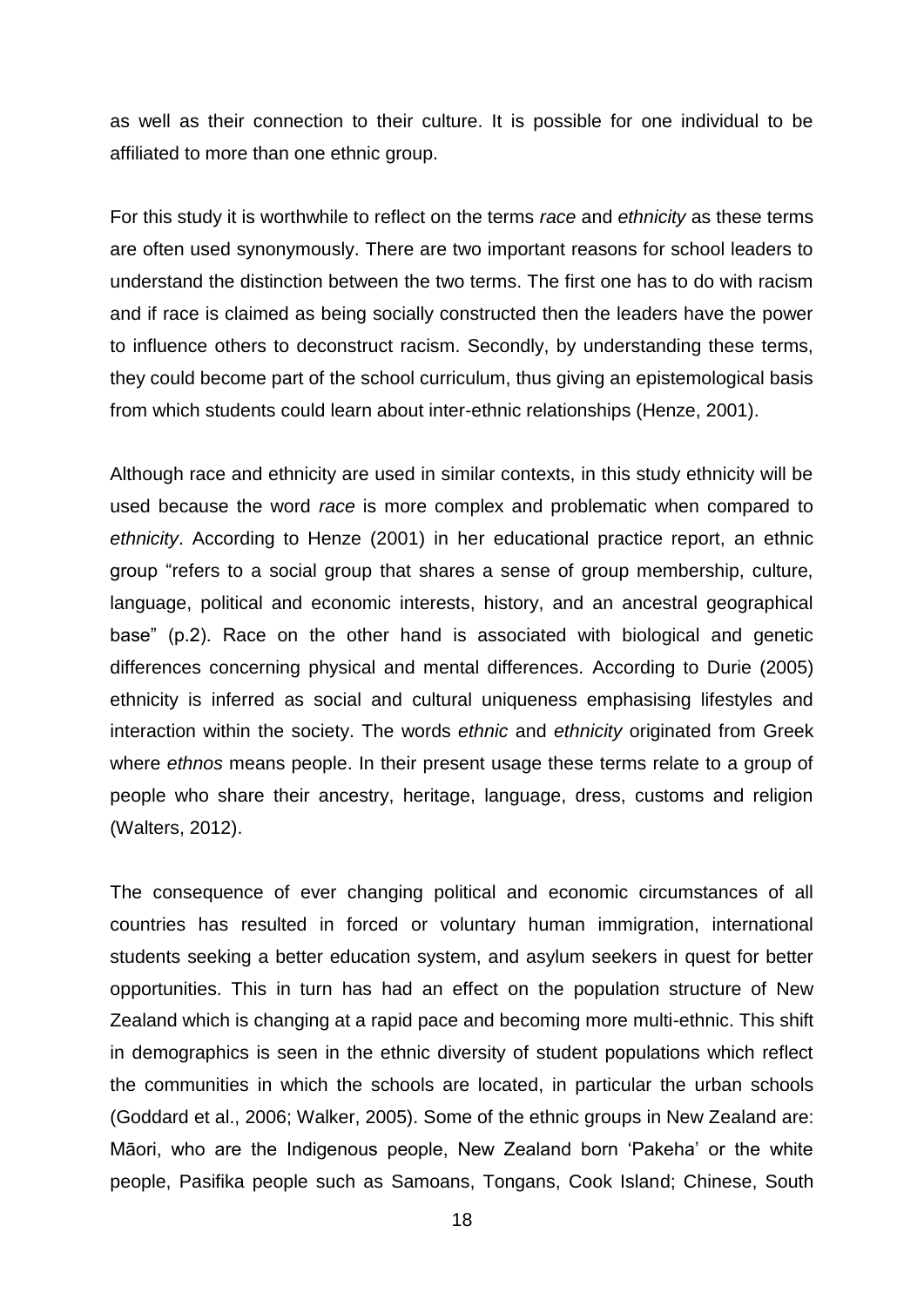East Asians such as Indians, Vietnamese and Cambodians, and Indo-Fijians (Indians from Fiji islands). The population structure of New Zealand is changing at a rapid pace and becoming more diverse in terms of ethnicity due to human immigration, international students and asylum seekers. The ethnic projections by statistics, New Zealand (2006) show that the population of different ethnic groups will continue to increase: European or other population by 0.4 % a year, New Zealand Māori by 1.3% a year, Asian by 3.4% a year and Pasifika by 2.4 % a year. The impact is seen in the ethnic diversity of student population which reflects the communities in which the schools are located (Goddard et al., 2006).

A research report on effective leadership of English schools by Walker (2005) states that educators in countries such as Australia, New Zealand, United States, China, Singapore and United Kingdom face near to common challenges leading multi-ethnic schools. He notes that schools in New Zealand, Australia and United States continue to confront issues such as institutionalised racism and underachievement in minority ethnic groups. A report by OECD (2010) says that New Zealand students perform better than other students from other countries in reading, Maths and Science but there is disparity in the achievement of students from low socio-economic communities. According to a more recent OECD report Nusche et al., (2012) claim that although evaluation and assessments targets the needs of diverse learners but, New Zealand pays particular attention to Māori and Pasifika groups who are considered to be the under achieving groups. However, the report states that "there is room to optimise assessment practice for different student groups, improve school processes to identify and respond to groups at risk of underperformance and strengthen the national information system regarding diverse groups of students" (p.11). In a diverse school there exists a range of talents, cultures and background and if channelled in the right direction, these could have a positive effect on the environment of the schools. It does take a huge effort, commitment and willingness from the leaders and other teaching staff but the effect is rewarding, therefore, it is worth the effort. A school that embraces diversity and recognises the effort that leaders and staff make is a productive school. Understanding, recognising diversity and its discourse will enable the leaders and teachers to develop a rich learning environment. As a result, schools see diversity as strength rather than a problem. Consequently, they are able to develop a better relationship with the community and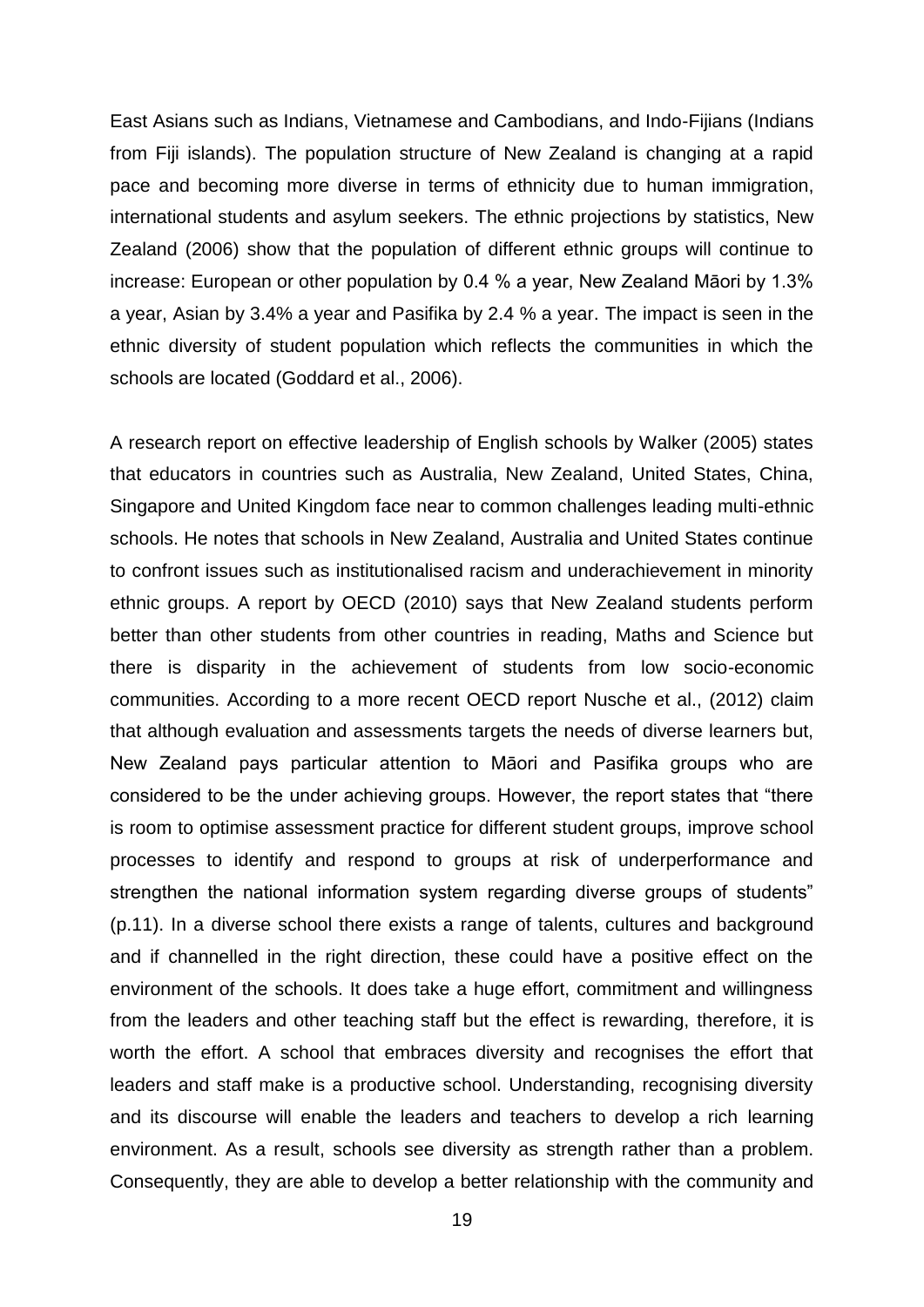to adapt to the constant ethnic change in the school and community population (Goduka, 1999).

For the purpose of this study two South Auckland multi-ethnic state secondary schools have been chosen. These schools comprise of students from different ethnic groups.

#### **The leadership of multi-ethnic schools and the challenges**

Whilst an ethnically diverse organisation has many advantages such as a rich and varied array of backgrounds and cultures adding new dimensions and perspectives, it also creates several challenges.

According to Lumby and Coleman (2007), in their book focusing on leadership for diversity, the challenge for all educational leaders is to embrace diversity in their organisations. These leaders have power and prejudices ingrained and institutionalised and consider individuals from other ethnicity as *others* or as *outsiders* questioning their competence. Their commitment to equity and social justice ensures the stakeholders that diversity is welcome and leadership is not about the status quo. As a result, this brings about the challenges of redefining values, policies and attitudes in order to restructure and work effectively cross-culturally (Goddard et al., 2006; Institute for Educational Leadership, n.d).

Several international studies show that the multi-ethnic nature of schools poses onerous responsibility and challenge to the senior, curriculum, and pastoral leaders. The challenges include providing for and responding to the needs of the teachers, students and the wider school community. The challenges that these leaders face evolves from variables such as, different cultures, languages, values, morals, ethics, needs and aspirations of different ethnic groups. In order to overcome these challenges, more needs to be understood about the challenges that the leaders in schools face and how they manage ethnically diverse schools to achieve inclusion (Dimmock et al., 2005; Goddard et al., 2006; Lumby & Coleman, 2007; Shah, 2008; Walker, 2005). Walker (2005) contends that these challenges could be exhilarating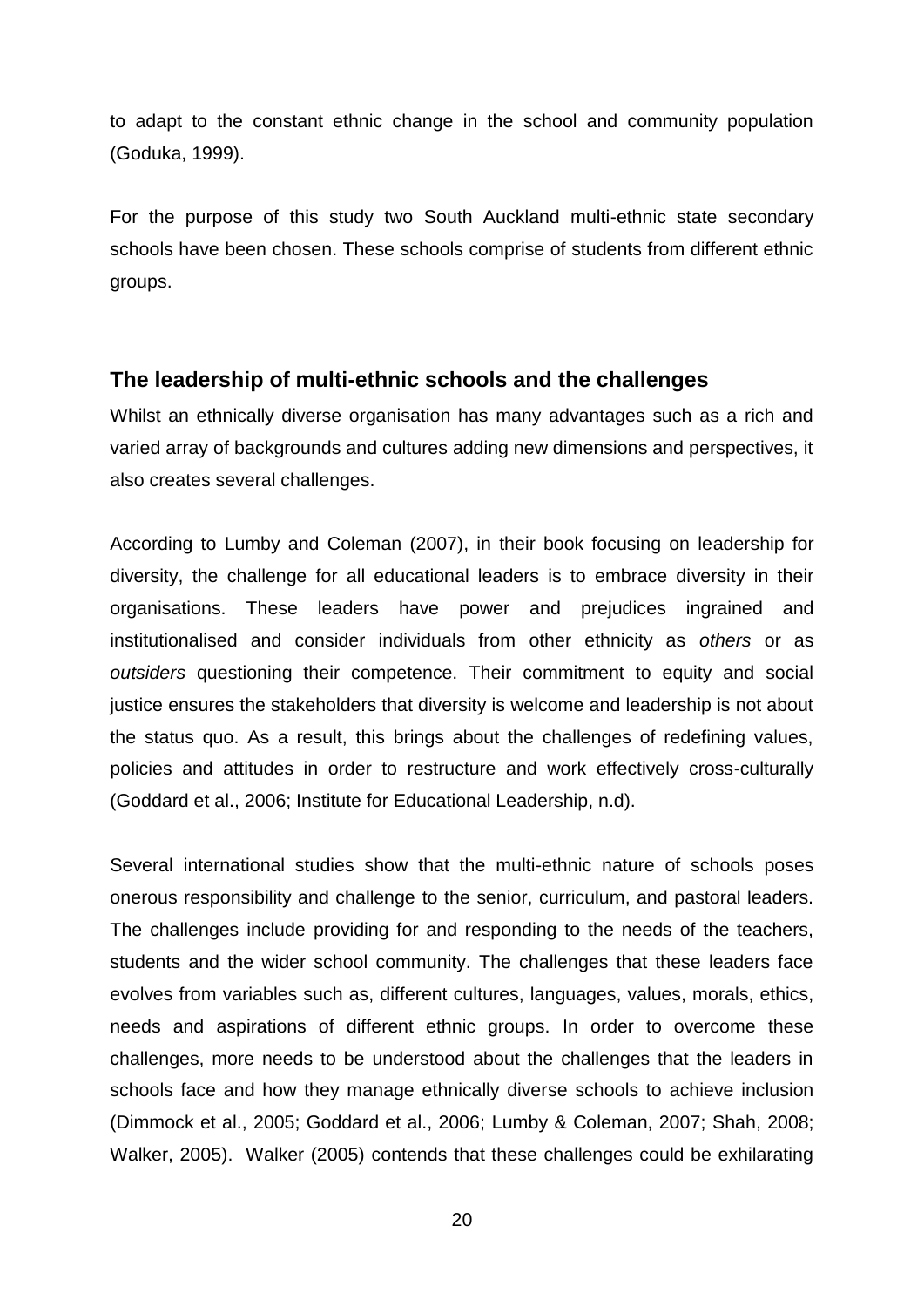because diversity in schools bring about richness and concerns developing a more equitable education but terrifying because it deals with issues around prejudice and social justice. Several writers Dimmock (2005) and Zirkel (2008) argue that the responsibilities relating to leading for social inclusion includes not only academic achievement but also developing effective relationships with the parents, the communities and the community agencies.

A United States study by Henze (2001) posits that there are possibilities that schools that do not respond positively to the changing demographics and student ethnic diversity will not be able to provide a safe, respectful, challenging and effective learning environment. Although, all teachers and other staff in multi-ethnic schools are responsible for dealing with challenges that are related to diversity, the focus of this study is on senior, curriculum and pastoral leaders. The intention to involve the leaders in the study is, firstly it is important to explore the challenges in depth from their viewpoint and secondly they are the ones who are in the position to make positive changes. For all students to be successful in multi-ethnic schools, the leaders need to affirm the knowledge, cultures, experiences, values, traditions and histories that students bring to the school. This then advocates for an inclusive leadership. Inclusive leadership is not seen in terms of "positions or individuals who perform certain tasks but as a collective process in which everyone is included or fairly represented" (Ryan, 2006, p.16). Ryan continues that inclusive leadership is a process and it does not relate to a dominant individual who is expected to achieve great things using their skills and knowledge. However, it depends on many individuals who are able to contribute to the processes of decision making, practices and policies to make things happen in and beyond the school to achieve the end product.

Students from different ethnic groups come to school laden with different values, knowledge, culture, information and behaviours. They attain these characteristics from interacting with their parents, families, community members, peers, and other members of their social group by using different languages, through different beliefs and religious activities. This, according to Leithwood and Riehl (2003) in their review of research on how leadership influences student learning is known as the "social capital" (p.9). The relationship between diversity and productivity has been widely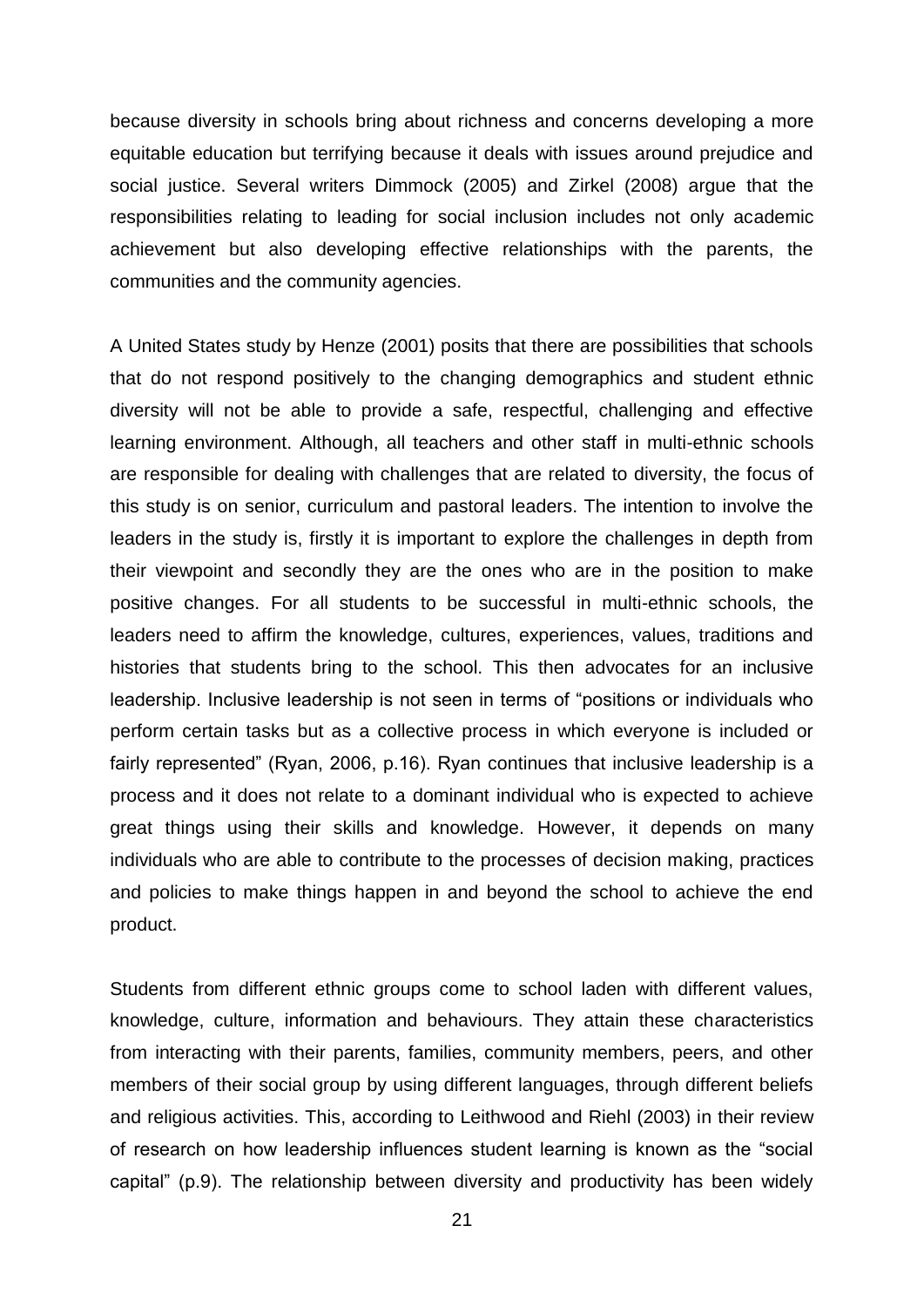investigated and they claim that diversity can be an asset to schools and it should be valued. Appropriate management of diversity by the leaders in education can result in synergy of all the individuals and as such lead to higher productivity. As such, leaders would need to look deeply into changing the culture and structure of the organisation. They also argue that they need to consider the values and visions, policies, curriculum, student and staff profile, decision making processes, expectations of all students and their pedagogy to see how they respond to the differences. As a result, a trustworthy relationship will develop between students in schools, parents and communities. By developing a trusting environment, they will be able to promote inclusion, challenge discrimination and improve productivity (Blackmore, 2006; Leithwood & Riehl, 2003; Rosado, 2006).

A study done by Goddard et al., (2006) on ethnocultural diversity in high schools of Australia, New Zealand and Canada revealed that the five principals that were part of their study acknowledged diversity positively and celebrated diversity and saw it as strength rather than a weakness. In New Zealand schools the leaders involved the students in celebrating diversity through dancing, food and performances. But Nieto (2004) as well as one of the participant in Goddard et al., (2006) study argue that this is not enough because commitment in responding to different cultures, recognising beliefs and values of each ethnic group is needed to make noticeable changes.

The findings of several argue that if leaders want to respond and lead multi-ethnic schools, it is fundamental to seriously listen to the voice of the learners and take on board their views. As such they will contribute constructively to develop a positive culture in multi-ethnic schools. They suggest that students from all ethnic groups can be encouraged to participate and represent their ethnic groups on a democratic student council where their voices are heard and they take part in decision making studies (Dimmock, 2005; Rashid & Tikly, 2010; Ryan, 2006). On the other hand Ryan (2006) argues that although student leadership and their voice is becoming more evident in schools, it could be more visible but there were leaders who did not trust students to be confident in making sound educational decisions and did not believe that they could cope with an additional workload. There was also a possibility of students bringing up challenges in regards to traditions and injustice, possible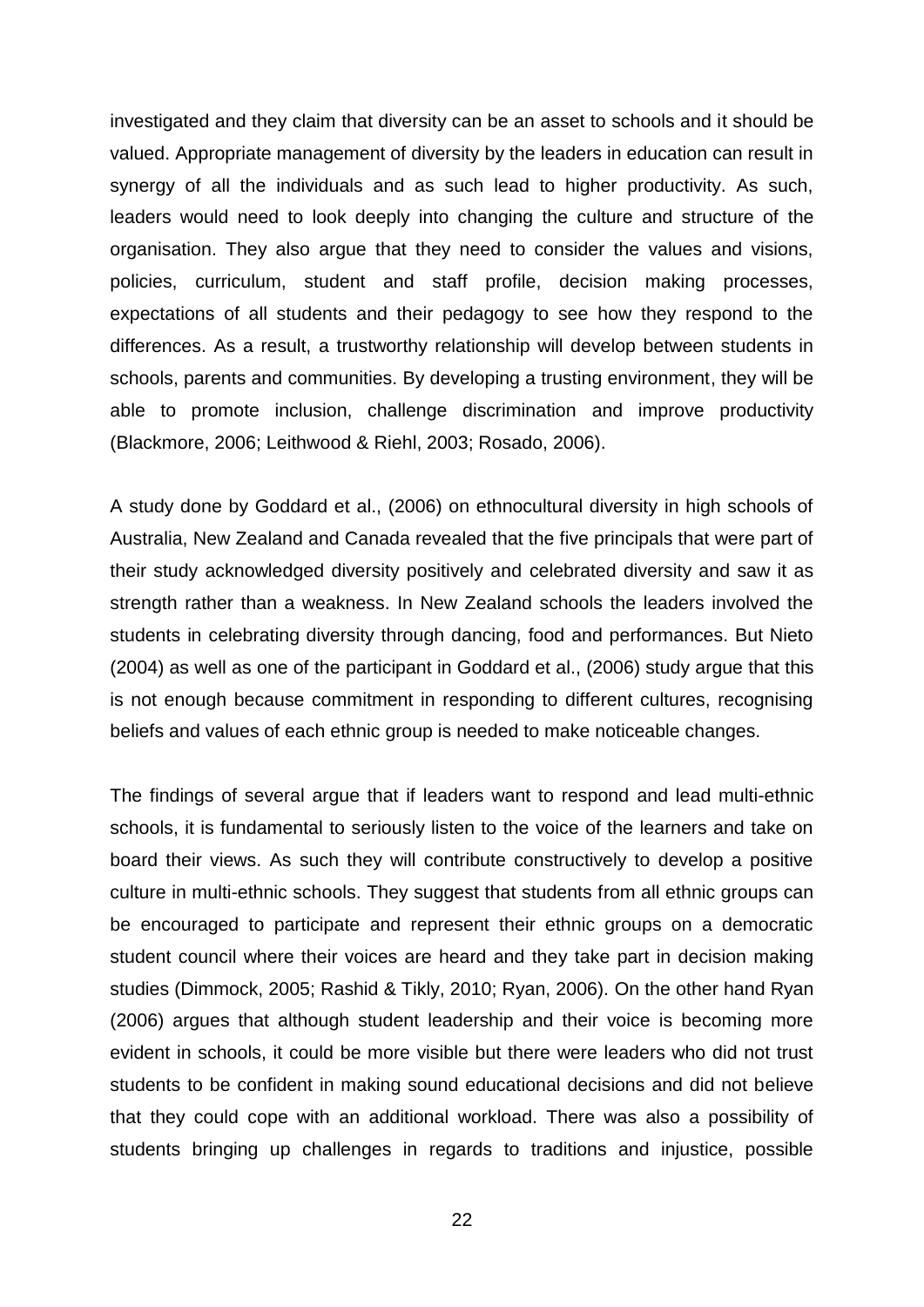conflicts between teachers and students. Lastly, the leaders were wary of the policy that did not include students in making decisions.

According to the New Zealand curriculum, Ministry of Education (2007), inclusion means making students and all staff feel valuable and the challenge lies in planning and teaching strategies as well as understanding of different cultures to make curriculum all inclusive. Moreover, several studies claim that although, teachers planning, instructions and the quality of curriculum have an impact on learners, leaders also have a significant impact on the learning of the students. The leaders are responsible for creating an environment by putting in place resources and processes to support teachers in planning, delivery of quality curriculum and promoting their vision and goals (Leithwood & Riehl, 2003; Verma, Zec & Skinner, 1994). Dimmock (2005) suggests that students from different ethnic groups can be involved in the teacher training days where they can guide and help teachers in planning of the units.

The New Zealand curriculum in schools is universal and according to the Education Review Office (ERO) (2012) "schools should be places where learner's cultural and ethnic identities are acknowledged, celebrated and promoted through the curriculum" (p.27). When the students explore their cultural heritage through the curriculum and the teachers understand the different cultures, their sense of belonging increases. The students can connect to their cultural roots, feel more valued and are more engaged in their learning, consequently their capability and understanding increases (Akey, 2006; ERO, 2012; Gibbs & Poskitt, 2010; Leithwood & Riehl 2003; Walker, 2005). On the other hand, Walker (2005) points out that integrating culture into teaching practice can be downplayed because of the demands of assessment requirements. This is instrumental for academic success of students and students leaving their culture outside the door of the classrooms. He suggests that ways need to be found to carry out both to continue to motivate and engage students in the learning process. A very experienced principal in Walker's study advocates that:

Effective learning in a multi-cultural setting depends on 'comprehensible input' – that is the level at which the teacher can make content understandable to the learner. This can be done in a number of ways which include using the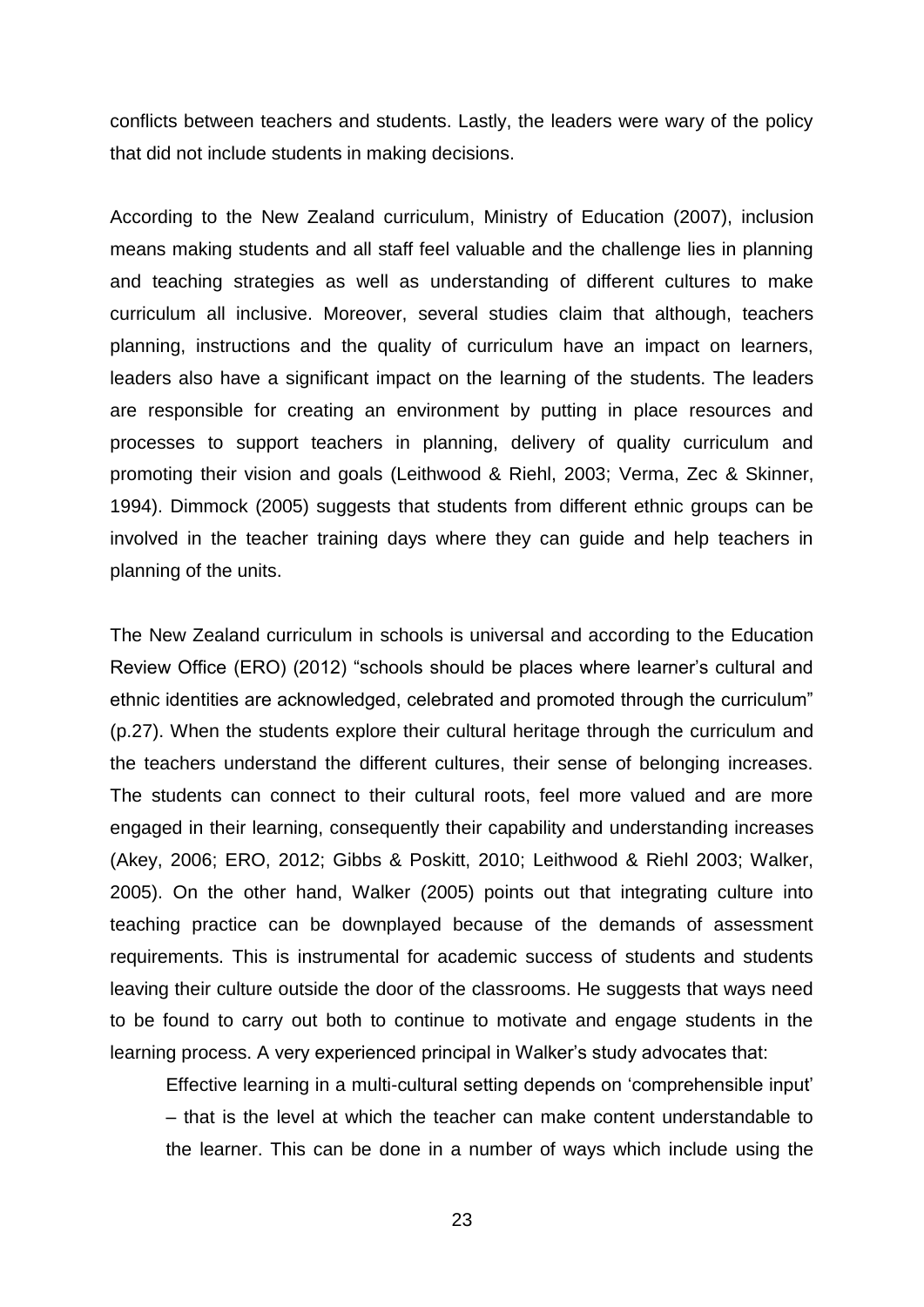student's native language, using visual supports such as gestures, pictures, maps, etc. to enrich what is being said (Adcock, 1997, p.3).

A United States research study Leithwood and Riehl (2003) says that many school leaders are now working in schools that are getting increasingly diverse and those schools that may not be experiencing success are located in low socio-economic areas with a higher number of immigrants. The reason for failure could be lack of resources, low expectation by teachers and lack of knowledge of strategies to develop and use with students who are most challenging in these schools. Rashid and Tikly (2010) in their field study of schools across many countries argue that an inclusive school is one which sets high expectations for all students. This can be done by involving role models and mentors from the wider community. They also argue that while there is one program for lower achieving group, there must be another for higher achieving students. Several international research studies suggest that empirical studies over the last 50 years argue that disadvantaged students from ethnically diverse communities' learn more effectively when they are grouped heterogeneously because of high expectations and peer modelling (Leithwood & Riehl, 2003; Leithwood, Louis, Anderson & Wahlstrom, 2004).

Several international studies including a New Zealand study Howard (2010) argue that the staff profile in a multi-ethnic school must reflect the ethnic profile of the school, thus expressing their commitment to that of the students and the community. These studies also argue that recruiting ethnically diverse and culturally competent teachers who live in and experience their culture would benefit the school because these teachers will act as the positive role models to the students. The challenge for the senior leaders is to appoint, develop and retain ethnically diverse, able and skilled teachers from the community in which the school is located (Dimmock, 2005; Dimmock, et al., 2005; Kennedy, 1989; Sanchez, Thornton, & Usinger, 2008; Zirkel, 2008). Dimmock (2005) in his case study of five United Kingdom multi-ethnic schools found that in the time of teacher shortage, the leaders had difficulty in recruiting and retaining quality staff in these multi-ethnic schools. To resolve this problem, the leaders had equity for staff as a priority on their agenda, recruiting staff who themselves were committed to working in a multi-ethnic school. The leaders also supported and involved staff in decision making processes to show that they were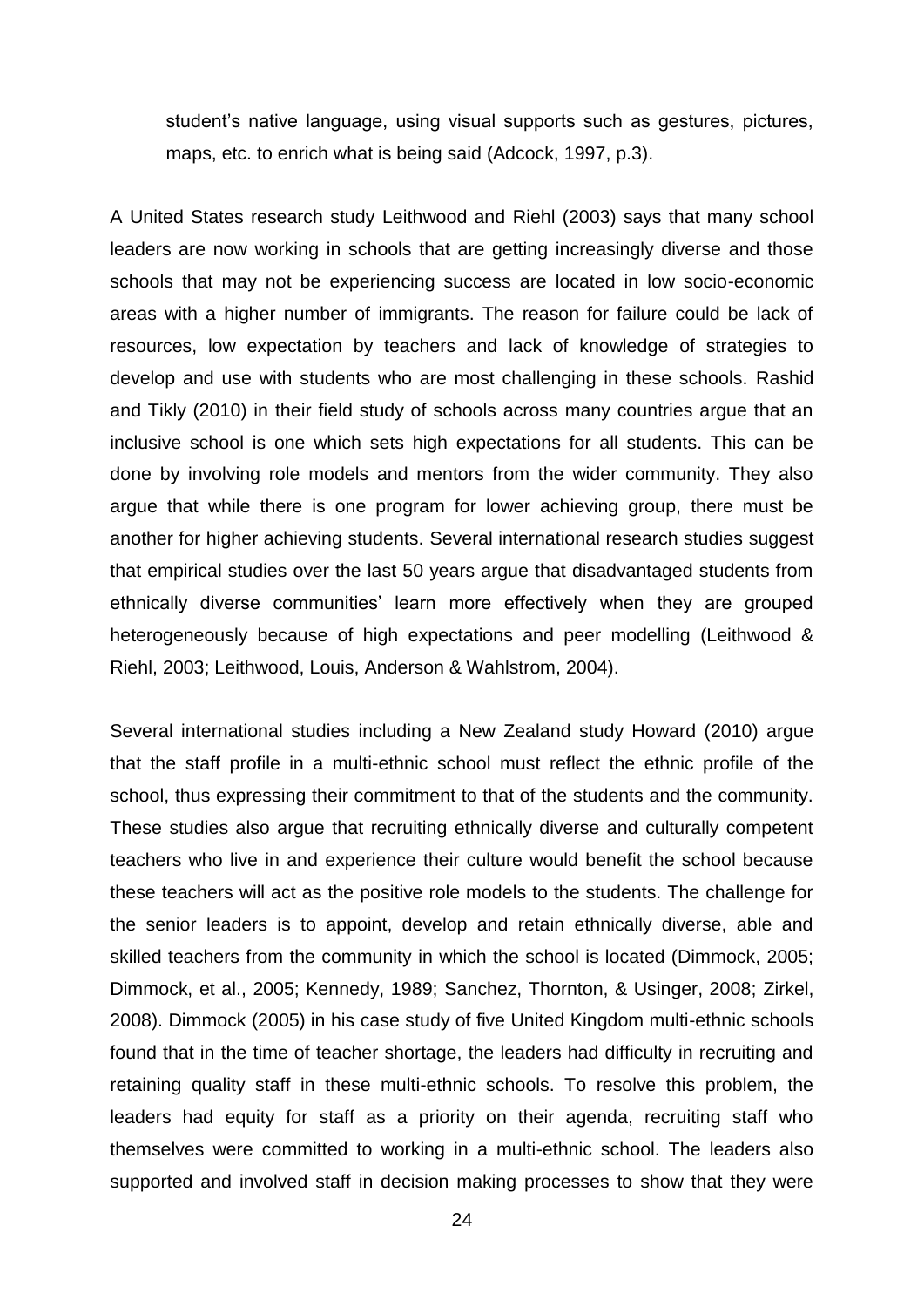valued, providing genuine opportunities to staff to work collaboratively as well as taking on board the needs of the minority staff.

Howard (2010) in her case study highlights the need for diverse teachers in New Zealand schools. She argues that this was seen by students as role models, they increased the confidence level of ethnic minority students, and provided support to students using their language either in the academic or pastoral area. 'Teach New Zealand', a sector of Ministry of Education has common goals and that is to develop an education system that will prepare the people of New Zealand with the knowledge, values and skills that they need to be successful. This sector provides opportunities to only Māori and Pasifika individuals to train as teachers to act as role models and make a difference to these students.

In an earlier study done by Kennedy (1991) regarding teacher quality in the United States she points out three problems, firstly *representation*, secondly *tested-ability* and thirdly *improvement of practice* problem. Looking at the representation problem, she claims that the teaching profession is under represented by the minority group. She argues that more teachers from minority groups need to be recruited. However, from a more practical stand, she argues that recruiting a diverse group of teachers will not resolve problems. She provides a practical reason; it is not possible to completely match students and teachers demographically because a student spends about 12-13 years in school and in that period comes across approximately 30-35 teachers who will be from different ethnic groups. She continues to argue that the most important thing is for the students from different ethnic groups to learn their material and as such it is also vital that improvement of practice problem is resolved. She contends that teachers also represent themselves as mathematicians, scientists, mentors and guides which would motivate students. However, it is important that there is representation of different ethnic groups on the staff if not in the classrooms because, the students then know that they are their role models.

It is interesting to note that representation of minority ethnic groups is also an issue in New Zealand schools. Table 2.1 compares the number of principals, senior leaders, middle managers and teachers' from different ethnicities in New Zealand schools. It is apparent that the information in Table 3 supports the findings of Howard (2010)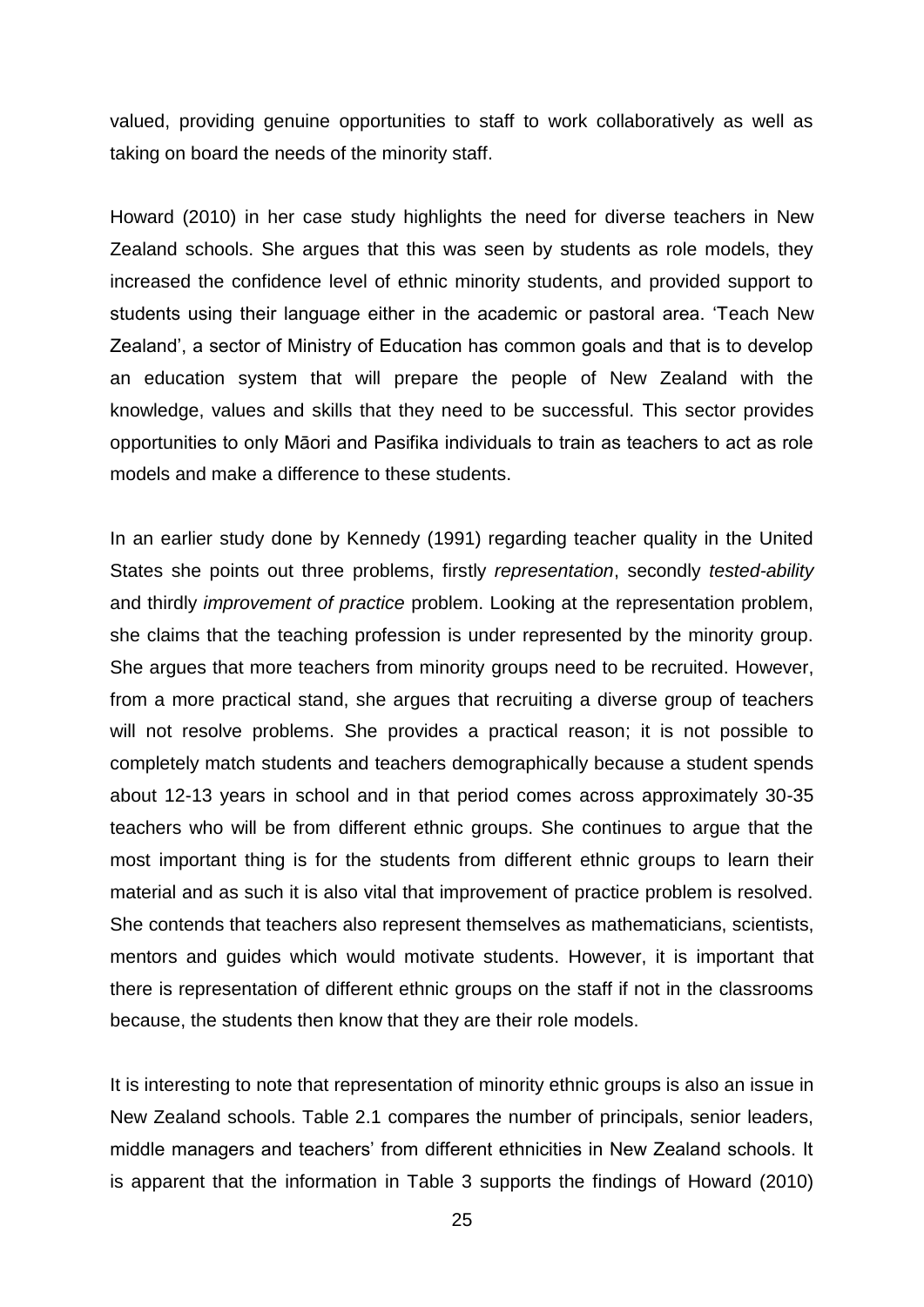where it clearly shows that European/Pakeha continues to dominate leadership and teaching positions in schools. It can also be seen that between 2004 and 2012, there has been some increase in the number of individuals from minority groups to the leadership positions. By way of illustration Table 2.1 shows that there has been only 7% increase in the number of Māori principals and a meagre 0.4% increase in the number of Asian principals between the period 2004 and 2012. It is discouraging to note that over eight years there has not been a significant increase in the number of principals representing minority ethnic groups. One of the limitations of these data is that it does not give the representation of leaders and teachers from different ethnic groups in state secondary schools which are the focus of this study.

| <b>Ethnicity Group</b> | <b>Principal</b> |                | <b>Senior</b>     |                | <b>Middle</b>     |      | <b>Teacher</b> |       |
|------------------------|------------------|----------------|-------------------|----------------|-------------------|------|----------------|-------|
|                        |                  |                | <b>Management</b> |                | <b>Management</b> |      |                |       |
|                        | 2012             | 2004           | 2012              | 2004           | 2012              | 2004 | 2012           | 2004  |
| <b>NZ Maori</b>        | 329              | 168            | 254               | 129            | 938               | 391  | 3129           | 1685  |
| <b>Pasifika</b>        | 27               | 18             | 57                | 25             | 233               | 86   | 1007           | 426   |
| <b>Asian</b>           | 15               | 5              | 35                | 15             | 281               | 122  | 1339           | 593.3 |
| European/Pakeha        | 1971             | 1369           | 2322              | 1690           | 6828              | 4710 | 23150          | 14137 |
| <b>Other</b>           | 23               | $\overline{2}$ | 38                | $\overline{4}$ | 213               | 45   | 1279           | 361   |
| Unknown/no             | 20               | 929            | 81                | 1081           | 365               | 1956 | 2252           | 12818 |
| response               |                  |                |                   |                |                   |      |                |       |

<span id="page-32-0"></span>**Table 2.1: Representation of leaders & teachers by ethnicity in state and state integrated New Zealand schools-April 2012**

Source: TPDW: Education Counts

Apart from inequity in leadership positions, several research studies claim that one of the greatest challenges for the leaders is to advocate for open and critical dialogue among teachers regarding diversity and inclusion (Ryan, 2006; Walker, 2005; Zirkel, 2008). Ryan (2006) suggests that these critical conversations, reflections on learning and teaching practices can be encouraged in a collaborative environment such as when developing school goals where all staff members are involved. This is vital in a multi-ethnic school so no staff member from any ethnic group takes each other's context for granted. On the other hand Zirkel (2008) suggests that to change teacher attitudes and beliefs, the leaders need to have allies on their teams who will support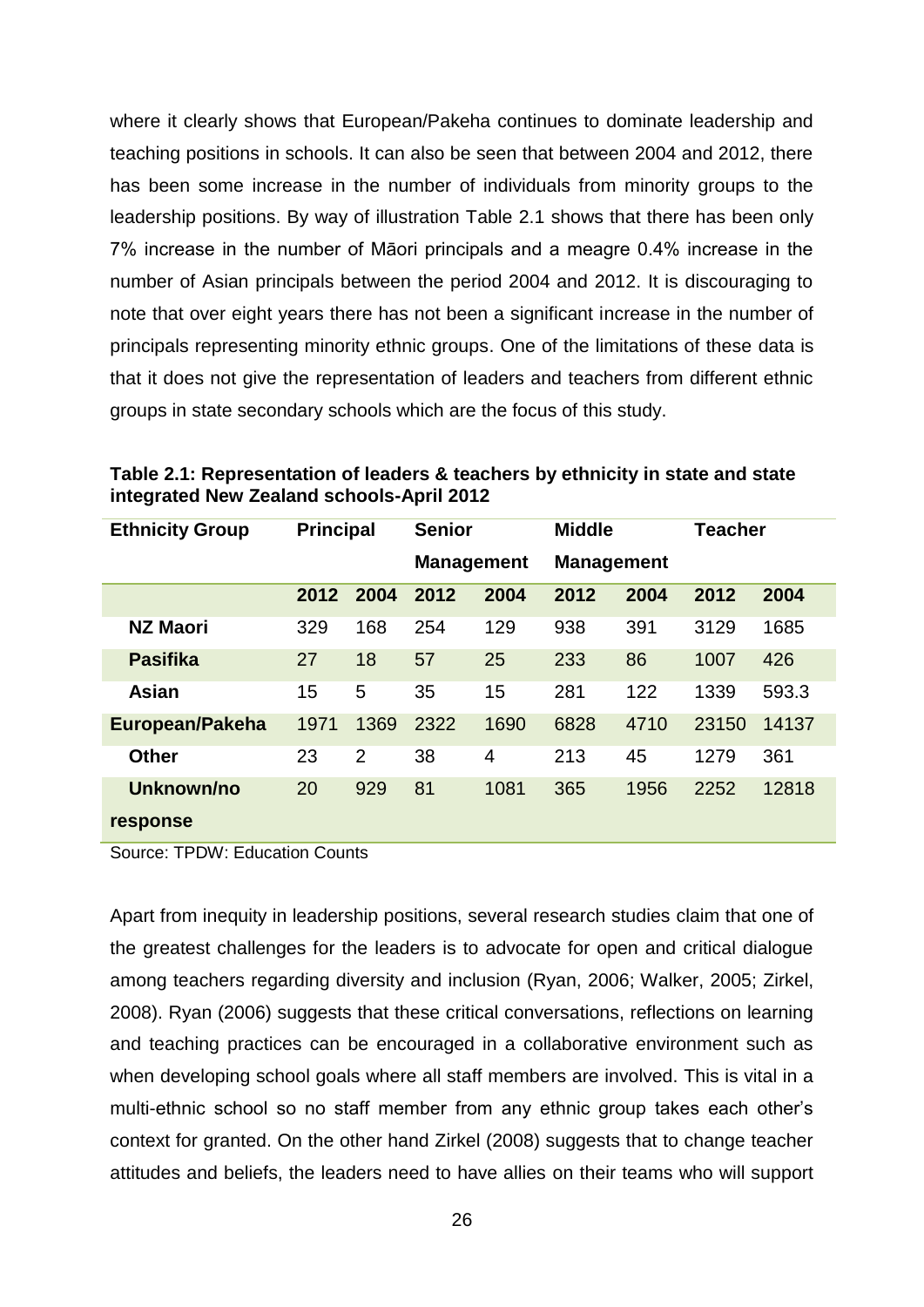the leaders in creating and advocating for greater equity among staff. In contrast, Walker (2005) found that schools that were successful in creating an inclusive culture were those where the leaders were proactive and demanded that staff conform to values of social justice and the leaders did this by including the values in their mission statements and school development plans which were communicated not only in school but outside in the community as well.

Over the past few decades, several studies have argued that teacher beliefs and attitudes are the core to understanding of diversity and educational processes and that is what influences the strategies that teachers use in their classroom to overcome the challenges that they face, motivate students and raise achievement levels (Banks, 2001; Blackmore, 2010; Dimmock, 2005; Verma et al., 1994; Zirkel, 2008). According to Zirkel (2008) in her study of United States schools, she found that teachers were not well prepared to teach in multi-ethnic schools and that they played the blame game with the students from minority groups, blaming students for the lack of motivation, potential and skills. Parents and culture were blamed for the failure of the students. Several studies claim that although it is vital that teachers share values and practices of their students, it is equally important to acknowledge the differences that contribute to the attitudes and behaviors that all students bring to the class. As each student is different, the challenge is to recognize their strengths and weaknesses without being judgmental about the student's cultural background or the groups they associate with (Banks, 2001; Dimmock et al., 2005; Walker, 2005).

According to Ryan (2006) parents play a large role in the schools and in order to practice inclusiveness, the parents need to be empowered in order to participate in decision and policy making. But, some leaders retain power for themselves and are reluctant to share their powers particularly with some ethnic groups and under privileged parents. As a result, he suggests structural changes that would accommodate the voice of the parents, as well as for leaders to learn about their community that includes parents, students and teachers. He also points out that strategy such as sending out surveys can help to find gaps and improvements that need to be made and these could be included in the policies. Consequently, the parents will be more committed to the education of their children enhancing the achievement levels. His study of a New Zealand school is a good example of the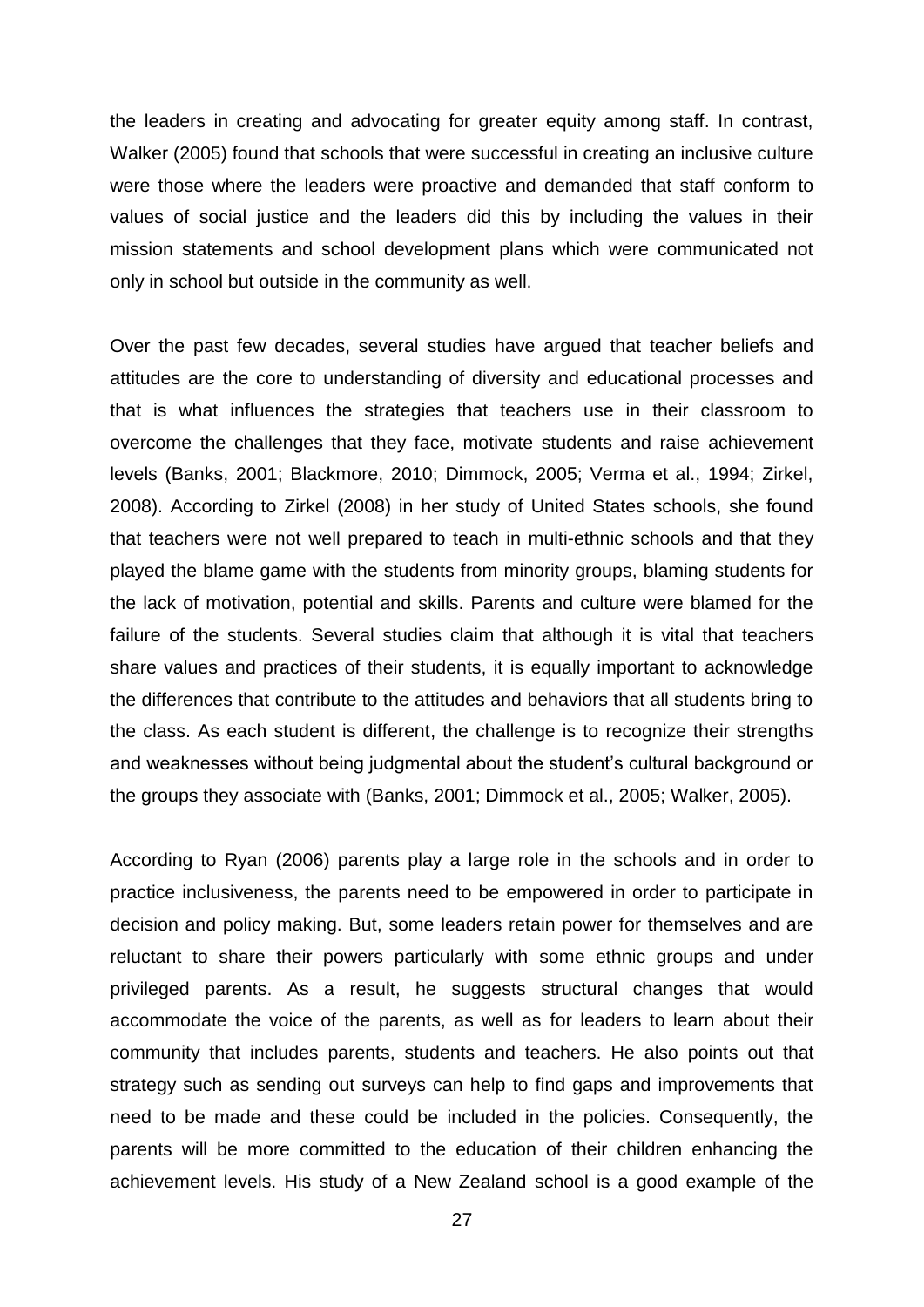influence that a principal of Māori heritage has on critical leadership and inclusiveness where parents have been made more aware of the issues around equity and inclusiveness. As a result, the parents are very comfortable about taking part in dialogues concerning policies and coming to school for any matters.

Studies done by Blackmore (2006), Lorbiecki and Jack (2000) emphasize the shift of the use of *equal opportunity* to discourses of *diversity* and they encourage the inclusion of this in the educational policies. Lorbiecki and Jack (2000) in their study of diversity management claim that equal opportunity is about 'sameness' but diversity is about 'difference'. Both the studies posit that differences mean that there are different ways of working together. Diversity that is created through diversity management policies promotes cohesion among different ethnic groups. Moreover, according to Ryan (2006) schools that practice inclusiveness need to develop and promote policies inclusive of values.

Earlier empirical studies done by Verma et al., (1994), in nine United Kingdom schools revealed that although teachers were aware of existing policies on equal opportunities and anti-racism, they were not familiar with what was exactly in the policies and how effective the policies were. The researchers also found that there was a degree of difference in how and who formulated the policies. Blackmore (2006) is critical of policies that were formulated during the 1980s in countries such as the United States, New Zealand, Australia and Canada that tried to promote diversity by including language and culture into their curriculum and pedagogy such as bilingualism in New Zealand. She claims that this was done to show respect and recognition of different cultures but, the communication of these policies were reduced to "multicultural food and festivals, 'dress up in another culture' days in schools, and 'learning to get along together' as a form of practical tolerance" (p.189). This study will endeavor to find out if the New Zealand schools have a diversity or equal opportunities policy, how it is formulated and if the leaders involved in this study are aware of it.

According to Ryan (2006) and Swartz (2009) what is needed in today's schools is replacement or reconsideration of the hegemonic *diversity model*. This model has been derived and adapted by schools from the European and Western Worldview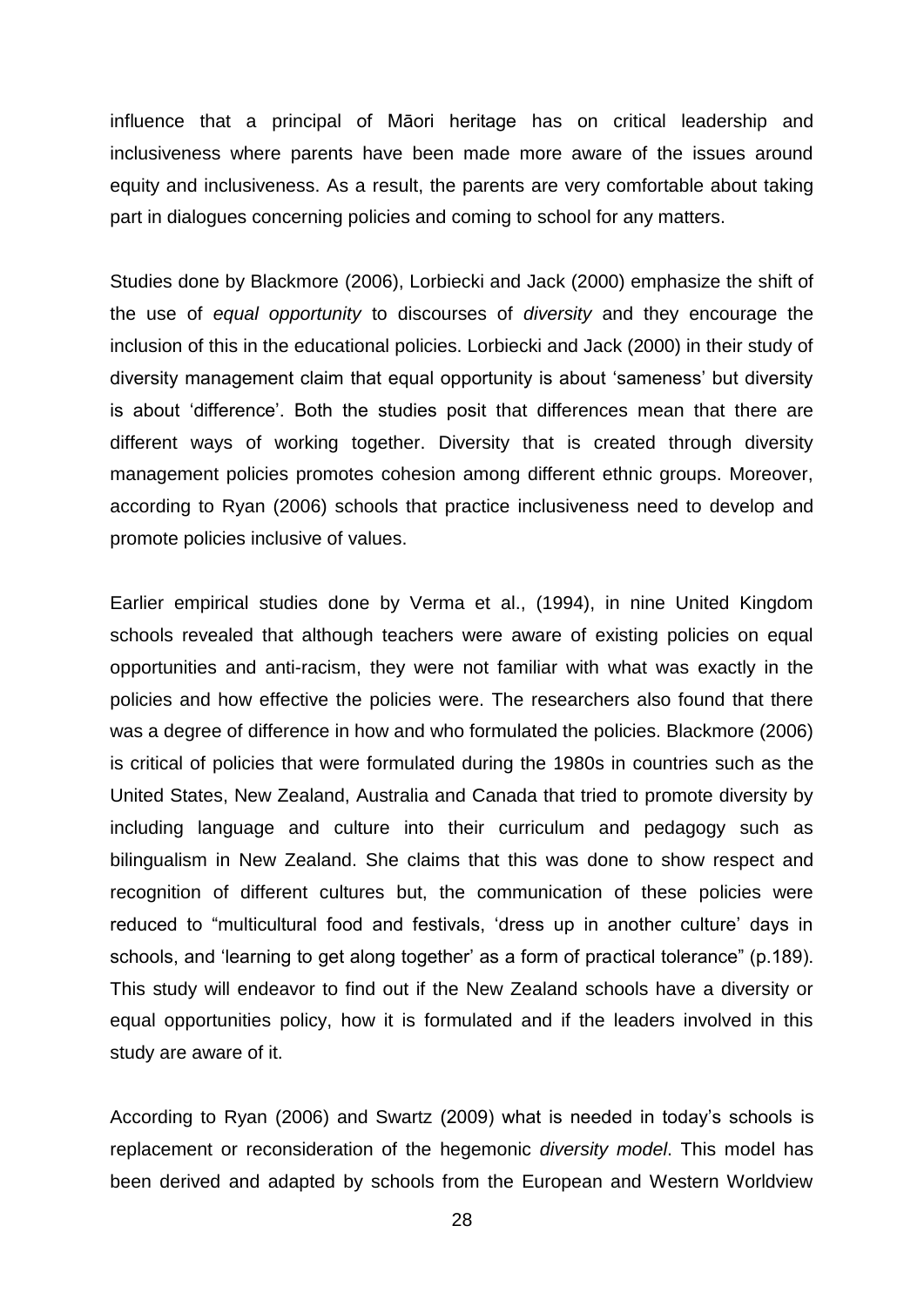which demonstrate organisational hierarchy. There is a need for honest dialogue aiming at unshackling students, teachers, families and communities from the chains of systemic forces that create and maintain inequality in the education system. In contrast to the diversity model, the supporters of an *emancipatory model,* Ryan, (2006) Swartz (2009) derived from the African, Diasporan, and Indigenous worldview advocate for a more global form of inclusion. This model promotes collective leadership as opposed to individualistic and hierarchical leadership seen in the diversity model. It places emphasis on the educative side of leadership, arguing that leadership is more educational than managerial. Leadership is not about personality or being decisive. In this type of leadership differences are treated as deficits. It is about unity, connecting with individuals, supporting and guiding the school community in learning about the world. Emancipatory leadership is about questioning what a leader does every day, being conscious of exclusive practices such as racism and taking action to remove the diseases of exclusion which can permeate the school systems. But leaders alone will find this challenging and as such open, honest discourse about diversity needs to be promoted by the leaders. For this to be successful, the school community needs to develop characteristics such as, tolerance towards criticisms, patience, listening, re-examining self and actions and a willingness to admit and correct mistakes. Emancipatory leadership exists but in very few schools, but, if practised it will motivate group tenet and as a result ranking, separating, analysing results by ethnic groups and formation of status group in students will be avoided. Consequently, classrooms will be more humane, than differences meaning deficit and an emancipatory model will bring out the best in all students, teachers and the community.

#### **The challenges of interethnic relationships**

A considerable amount of research argue that one of the most challenging aspects of leading multi-ethnic schools is to try and improve interethnic relationships (Blackmore, 2010; Dimmock, 2005; Henze, 2001; Ryan, 1999; Vaught & Castagno, 2008; Walters, 2012). A large and growing body of literature have investigated that ethnic diversity can be an advantage to organisations such as schools and consequently it should be seen as a positive force. Diversity brings about different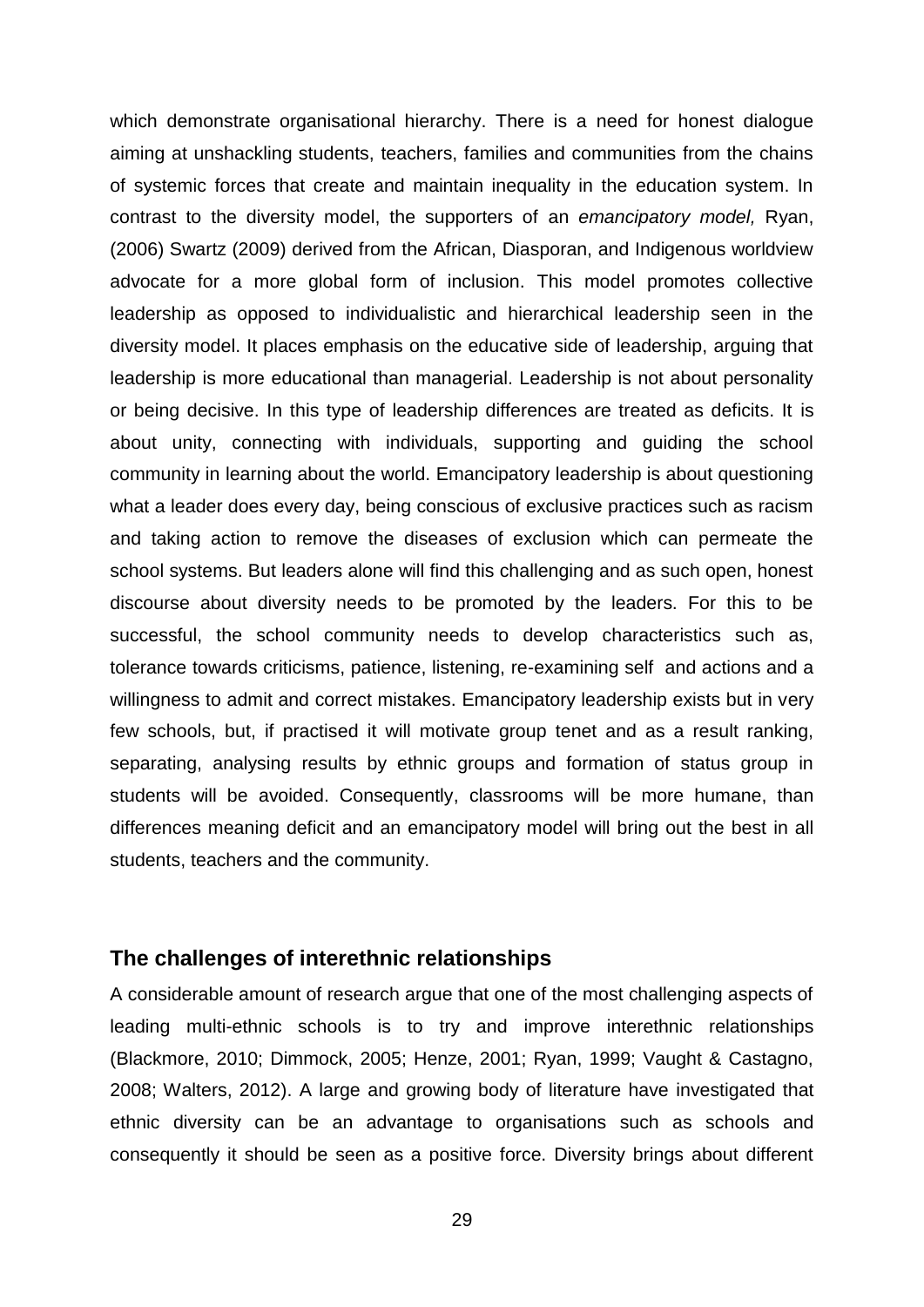ideas, cultural values and richness such as social performances of different ethnic groups, understanding of different cultures and respect for interethnic relationships. These could be beneficial to overcome challenges such as racism, stereotyping, drugs and alcohol in organisations such as schools (Blackmore, 2006; Blackmore, 2010; Haas, 2010; Shah, 2007).

Racism according to Ryan (1999) and Walters (2012) can be understood in three different forms. Firstly, as individual/personal racism which is prejudice against an individual and becomes evident in the characteristics of a person, their attitudes and behaviour. Secondly, cultural racism, where one cultural group shows its superiority and thirdly, institutional racism which is inequality between different ethnic groups in an institution such as schools. In institutional racism it is not the individuals that are racist but it is the structures and arrangements of the institute that determines racism such as unequal distribution of resources that favour some ethnic groups over others. Studies done by Banks (2001) and Verma et al., (1994) found that the relationship between students and teachers is vital to the success of students. They claim that the teacher attitudes towards the students from low socio-economic areas and of colour tend to be negative and this has an impact on the school environment. They found that students disliked some teachers because they perceived they were being racist by treating certain ethnic groups differently if they were quiet in class, inability to pronounce names correctly and giving the minority students 'easier' worksheets to do.

According to Ryan (1999) in his case study of a multi-ethnic secondary school, he investigated how race-ethnicities work and found out that behavioural and structural racism was common in that school. Racist conversations not only occurred in playgrounds but also took place in the classrooms where teachers threw racist comments at students and students from different ethnic backgrounds received differential treatment. This is supported by Howard (2010) in her New Zealand based case study where she found out from students that teachers contributed to racism and stereotyping which in turn did not contribute to creating a friendly and respectful environment in schools.

30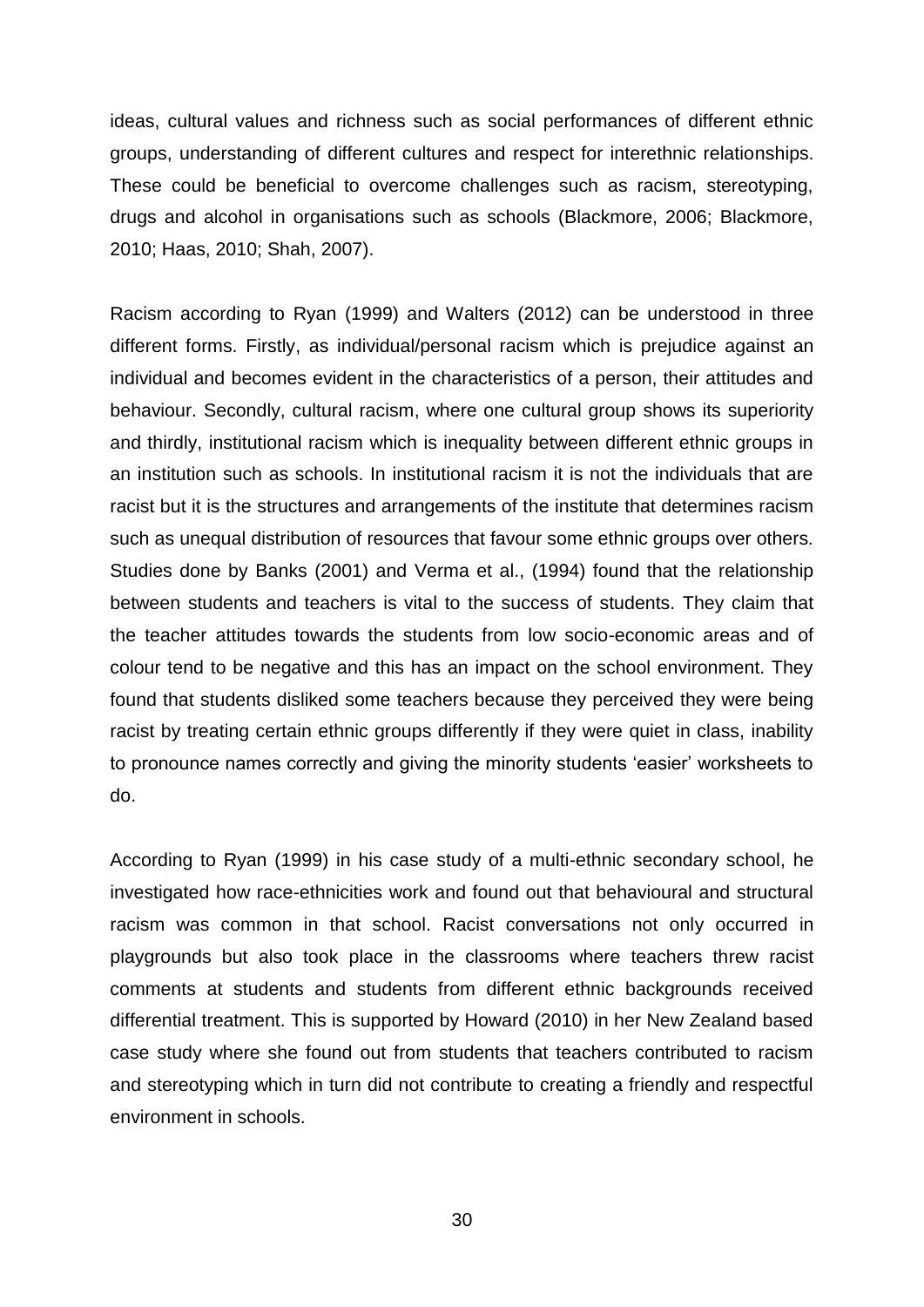In another major study Vaught and Castagno (2008) of teacher attitudes in relation to race, the authors engaged in *Critical Race Theory* which works on three bases. Firstly, one cannot escape from it, secondly it is not temporary and therefore, cannot disappear because it adapts to changes in society and thirdly, it must be challenged. Apart from that, racism is not only individualistic but it is also institutional and one of the greatest challenges for leaders in schools. They found out that individual racism goes hand in hand with institutional racism which fails equity in most United States schools. In their study, the teachers of schools were provided with professional development in which they became more aware of racism but did not lead to compassion. Although there were changes with the teacher attitudes, lack of action by the leaders in changing the structure of the institutions in combination with the training meant that structural racism continued to be unchallenged.

A New Zealand based report by Else (1997) highlights the fact that the academic achievement gap between Māori students and others was due to their socioeconomic status rather than their ethnicity. However, Harker (2007) investigated this further and concluded that it is indeed the ethnicity that was the cause of low achievement and not low socio-economic status that the report had previously reported. On the other hand, Hattie (2003) used reading test results to conclude that the achievement of Maori students remained low irrespective of what decile schools they attended, or if they were from higher or lower socio-economic status. He argues that it was actually the cultural relationship between teachers and students, low inclusion of Maori context in teacher planning, less interaction between teacher and student, less positive feedback, teacher racism, racism between students and lack of respect for identity that affected the achievement rates. As a result of low achievement in the Pasifika and Maori students, a New Zealand based empirical study, Best Evidence Synthesis (BES) Robinson, Hohepa and Lloyd (2009) reports that the Ministry of Education (2013d) currently has specialized programmes such as *Ka Hikitia—Managing for Success* for Maori students, and the *Pasifika Education Plan for* Pasifika students. These can be considered as institutional racism and these bias programmes can have a negative effect on students from other ethnic groups as well as students from those ethnic groups. Yet, it is quite ironic that (Robinson et al., 2009) discusses the relationship between students in New Zealand as one that needs to be strengthened because New Zealand ranks quite low in students feeling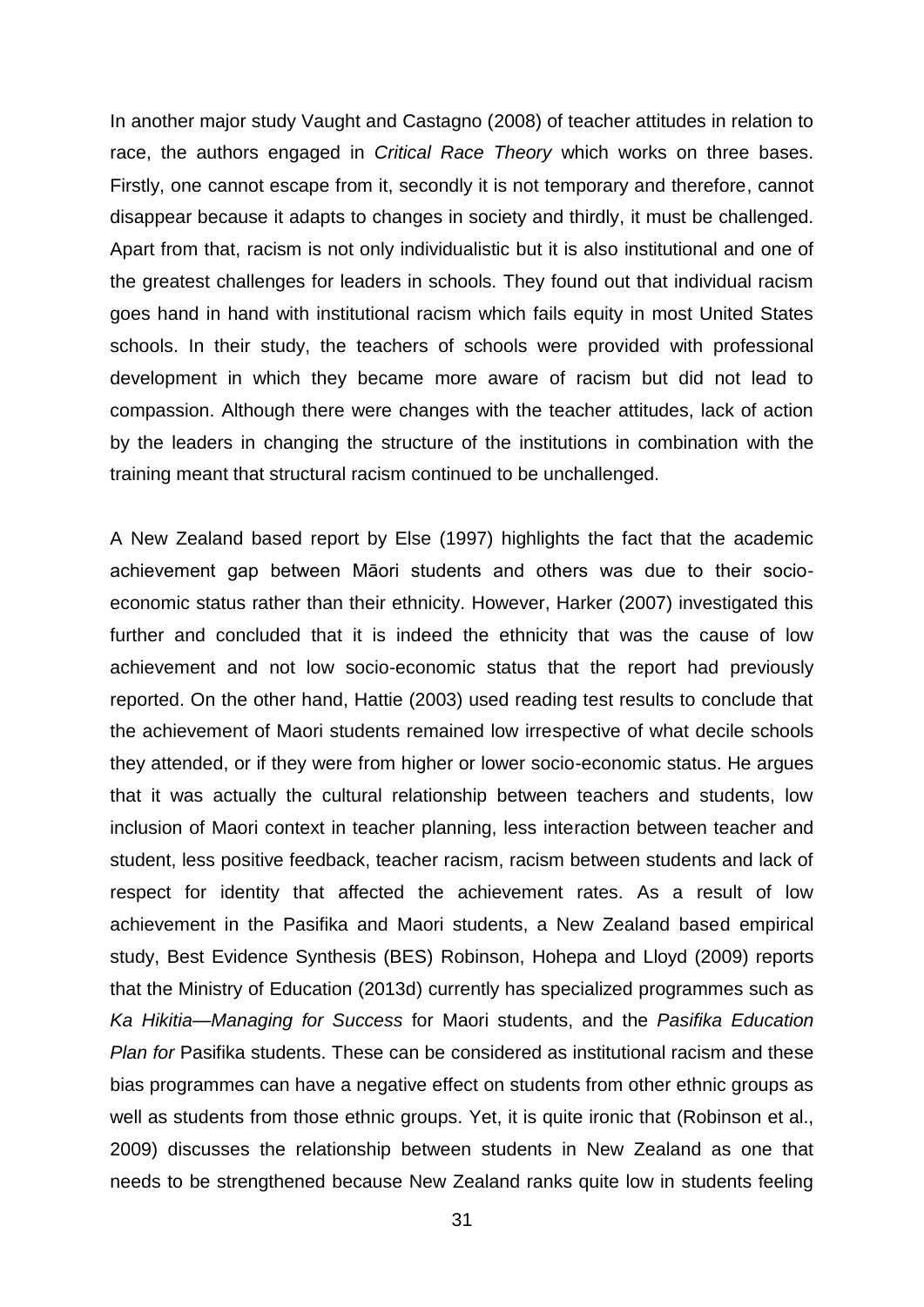safe in high schools due to bullying. Robinson, Hohepa and Lloyd also report that this has led to a high rate of suicide among young people and they advocate to leaders, families and communities to address this issue to make students feel safe in schools so that achievement rate increases. Numerous studies claim that student's relationship with teachers from the same ethnic background would contribute to reducing racial conflicts as well as supporting positive development of students (Gordon, 2002; Kane & Orsini, 2003; Lee, 1991).

# **Figure 1: Progression of racial or ethnic conflict**



Source: Henze, 2001, p.7

In the case studies of proactive leaders in 21 schools, trying to establish positive interethnic relationships, Henze (2001) found as seen in Figure 1 that overt ethnic conflicts such as physical fighting, racial comments are prevalent in multi-ethnic schools which lead to poor interethnic relationships between students and as such the challenge for leaders is to be able to identify the root causes for these. She continued to note that there is also the middle layer comprising of hidden conflicts and tensions which is caused by the third layer which is the root causes of the conflicts that include segregation due to stereotyping, personal and institutional racism, socialization where the adults of the society transfer their negativity to the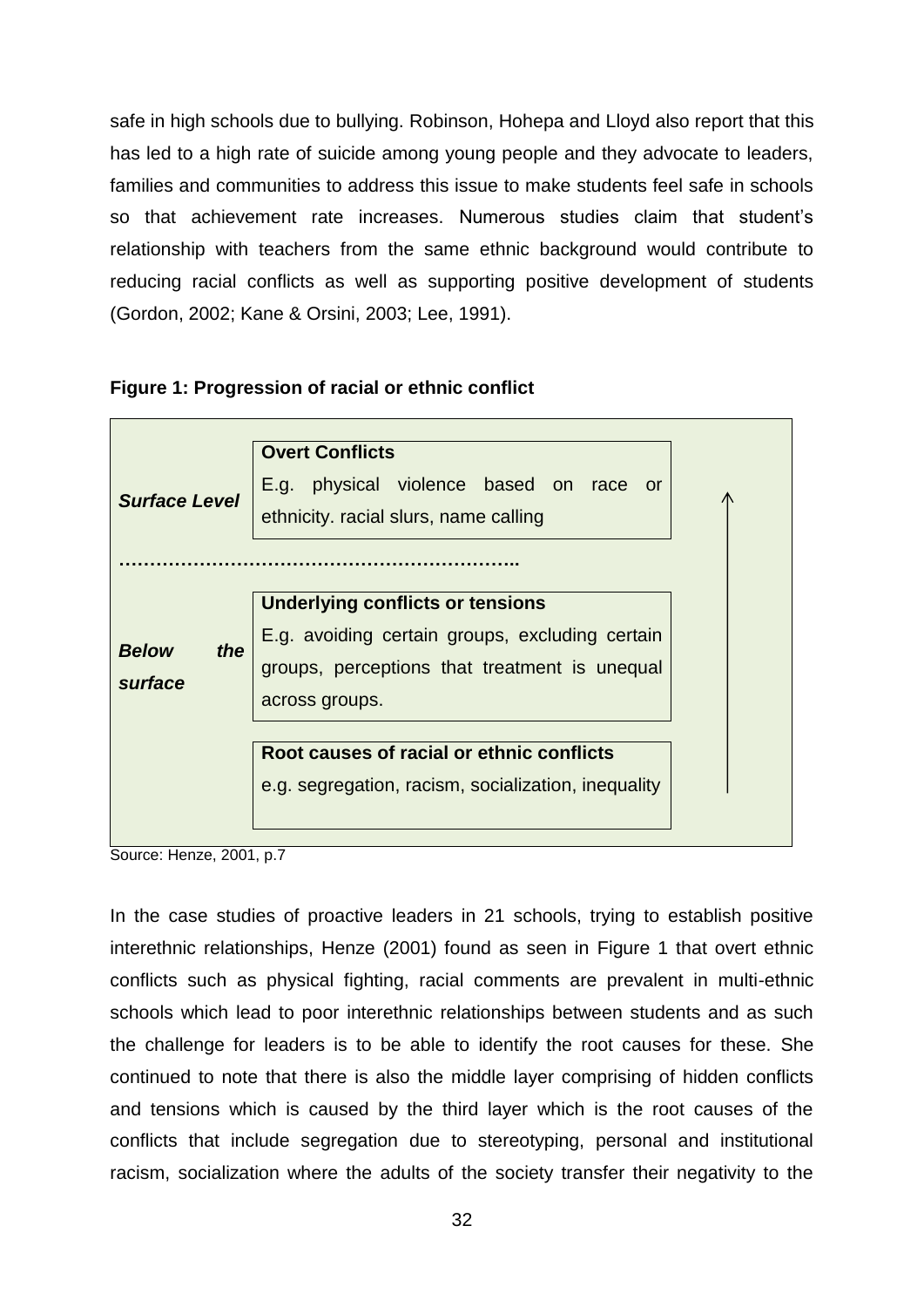students and finally inequality which included unequal distribution of resources and power. Henze also found that by identifying the root causes for the overt conflicts, leaders can make changes in the structures and the processes of the school to develop a stronger inter-ethnic community. Her studies claim that conflicts can be seen as something positive because it provides the leaders an opportunity for learning.

Studies by Ryan (2006) and Verma et al., (1994) claim that racism can be subtle and projected through teacher beliefs, attitudes and behaviour. These are challenging issues for leaders. Monitoring data, achievement and underachievement can be perceived as subtle racism because analysing data by ethnic groups in schools mean certain groups are patronized. Teachers and leaders may see value in this but when carried out routinely; it tends to exclude students from certain ethnic groups from experiences that they may otherwise enjoy. These beliefs find their way in stereotyping by the teachers and the leaders. The term 'stereotype' originates from Greek words: 'stereos' meaning a form and 'typos' meaning an impression. Stereotyping is a process of putting people in categories and it may either be bad or good but it brings about exclusion.

Ryan (2006) gives an example of stereotyping in an American secondary school, where teachers and students believe that Asians, such as Chinese and Japanese are very bright because they tend to sit in the front and the Africans are more athletic types but not as intelligent. Therefore, the Africans were expected to work harder at their studies. As such, this belief about different groups of people leads to exclusion from engaging in meaningful learning. Moreover, this is supported by several studies who claim that negative stereotyping and false beliefs have an effect on students' aspirations, engagement, enthusiasm and they perceived themselves as foolish because they did not receive the same respect as the others did and as such they under achieved (Abbas, 2004; Riley & Docking, 2004; Shah, 2008; Walters, 2012). Shah (2008) asserts that conclusions made regarding ethnicity and underachievement is prejudiced because it brings about inferiority complex among different ethnic groups, some ethnic groups such as Indians are made of sub groups according to their faith, and hence theorizing about achievement of different ethnic groups is quite challenging.

33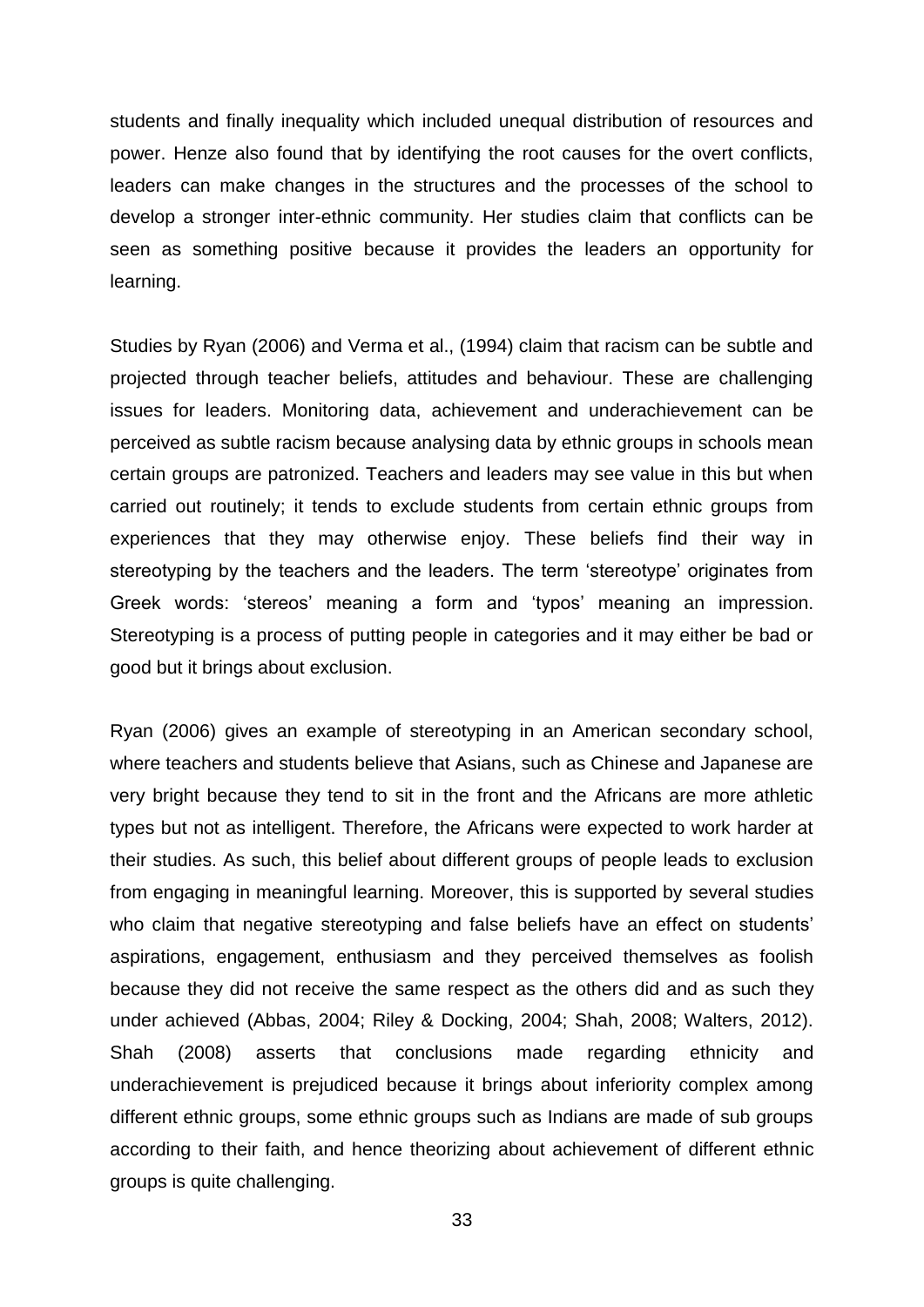Numerous studies argue that one of the biggest challenges for the leaders is to develop and maintain a positive environment for parents and the communities in multi-ethnic schools located in countries such as, United States, Canada, United Kingdom, Australia and New Zealand (Henze, 2001; Dimmock 2005; Dimmock et al., 2005; Robinson et al., 2009; Walker, 2005; Zirkel, 2008). Zirkel (2008) argues that the extent of involvement of parents in schools depends on their socioeconomic status. Parents from high socioeconomic areas tend to yield their power in schools. On the other hand parents from low socioeconomic areas tend to be less involved because of barriers such as language, work schedules, financial difficulties and socially they are not sure how to interact with school personnel. Nevertheless, developing strong and positive relationships with parents and community is a vital strategy used to understand the background of students which helps teachers in the classroom; it also empowers school culture and improves academic achievement of students.

A New Zealand seminal study Robinson et al., (2009) Best Evidence Synthesis Iteration, Dimension 7 states that, "Creating educationally powerful connections with family, whanau, and communities" (p.142). Developing relationships with the wider community in which the school exists is the key to understanding of the different cultures and their identity. The challenge lies in engaging with the families because each ethnic group is shaped by its own historical, political and socio-economic factors. These differences will need to be valued and respected. According to Dimmock (2005) and Ryan (2006) a diverse community means barriers such as language, cultural issues and working hours when communicating with the parents. The challenge is to work with the community by creating an environment where the individuals from the community feel comfortable. The leaders should be able to clearly communicate their vision in different languages so that it is understood by all members, provide resources such as time and skilled facilitation by experts to continuously engage the community in ongoing conversations about improvements or changes in the school. If the leaders want to learn more about the different ethnic groups, they will need to become the learners but the challenge for them is to share their values and at the same time be receptive to different points of view.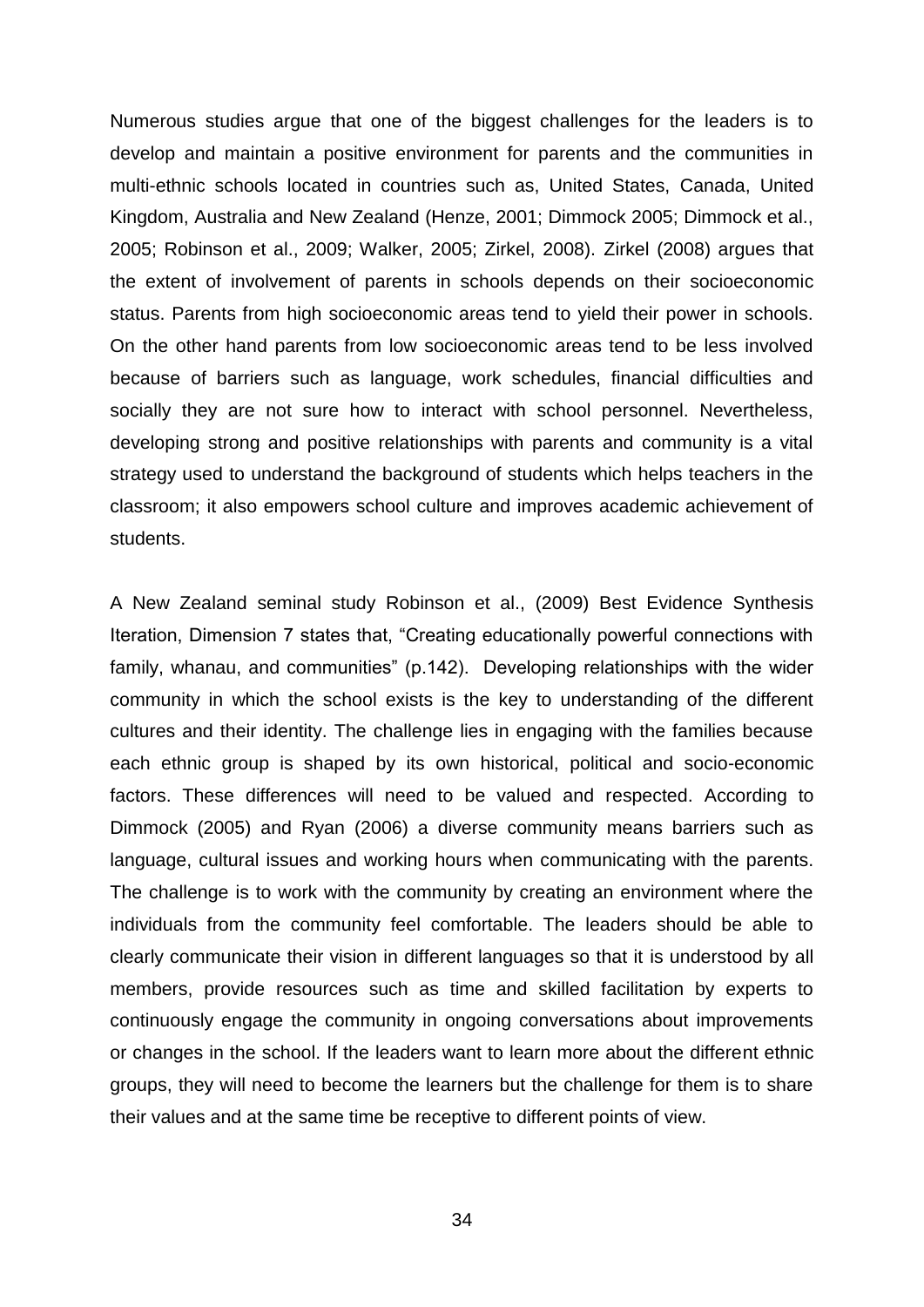Studies done over the last decade suggests that effective interethnic relationship can be developed by the leaders by promoting an open and honest dialogue between individuals from all ethnic groups. This can only occur if individuals want to, they can trust each other, and they have respect, affection and appreciation for each other. They explain that to nurture relationship with the wider community, educators will benefit by making themselves available to community members, visiting and accessing areas where people such as teachers, students and parents tend to congregate, getting information about school into the community and encouraging parents into school, providing professional development for staff to better understand the different cultures, developing structures that will bring together students, teachers, leaders and families. These strategies will help develop respect among the individuals and they can give them a sense of belonging, because they will share similar goals in relation to school (Blackmore, 2010; Dimmock et al., 2005; Henze, 2001; Ryan, 2006).

On the other hand, studies such as Henze (2001) and Walker (2005) advocate for developing a diverse leadership team that comprises of individuals of different ethnic groups to sustain positive interethnic relationships. Finally Dimmock et al., (2005) state that "these schools did not see their commitment to their students stopping either at the school gate, or at the end of the school day or at the end of the school day (p.35). The principals who participated in this study developed strong relationships with the community by developing worthwhile relationship with community groups, local organizations, their personal involvement with the community and appointing staff in the role of community link who were able to access certain aspects of knowledge about the community that was useful to the school.

### **Summary**

In this chapter I have identified four themes from the literature review. These themes are: social justice and inclusion conceptualised, the nature of multi-ethnic schools, the challenges for leaders of multi-ethnic schools and challenges of interethnic relationships. The literature review provides many explanations of the challenges that leaders face when leading multi-ethnic schools. The literature review also provides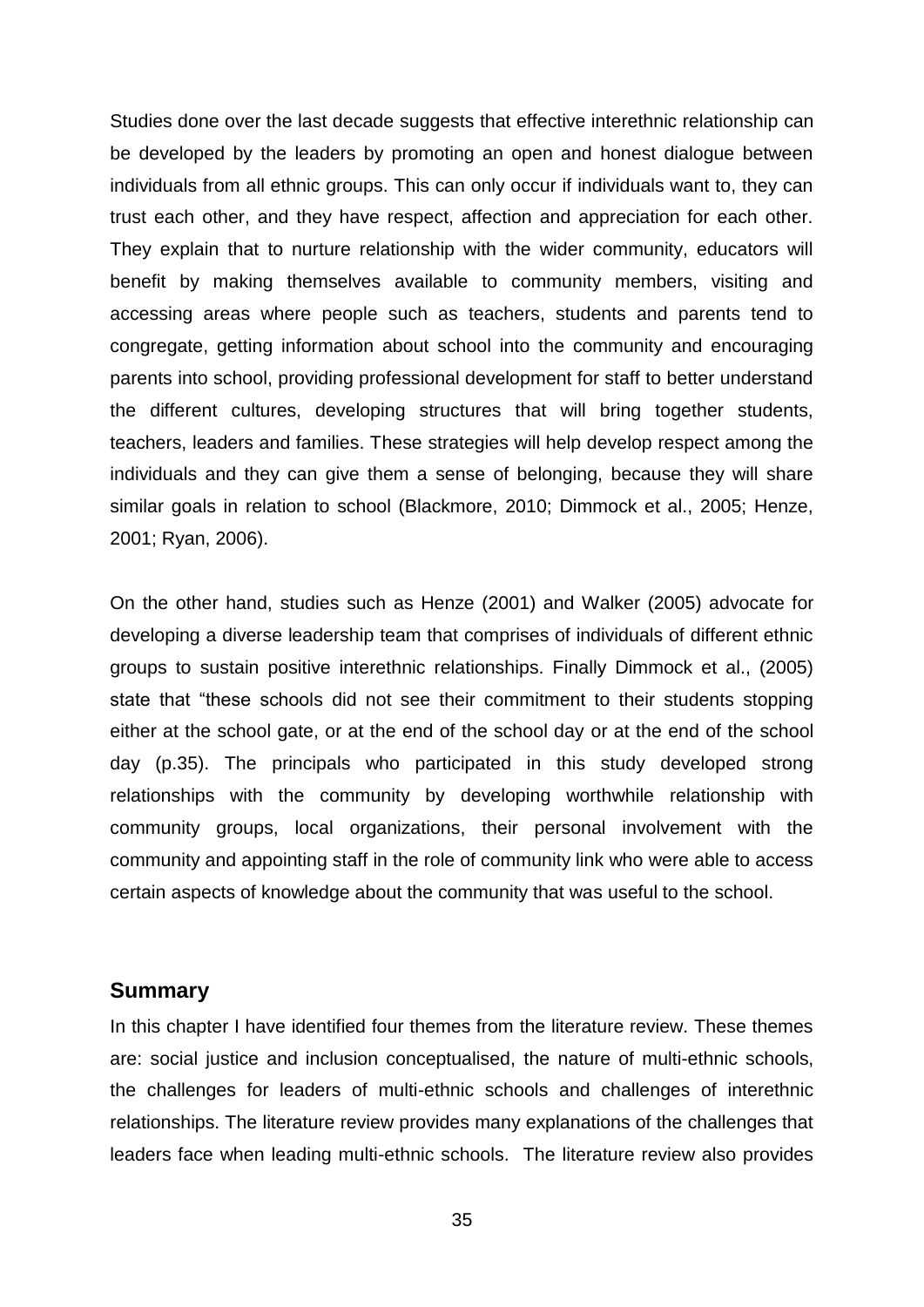an insight into the conditions that the educational leaders can create in their schools in order to achieve inclusion of students from all ethnic groups in the activities and practices of the school.

The next chapter will outline the research methodology which guided the research approach and the research methods that were used to collect qualitative data to find answers to the research questions.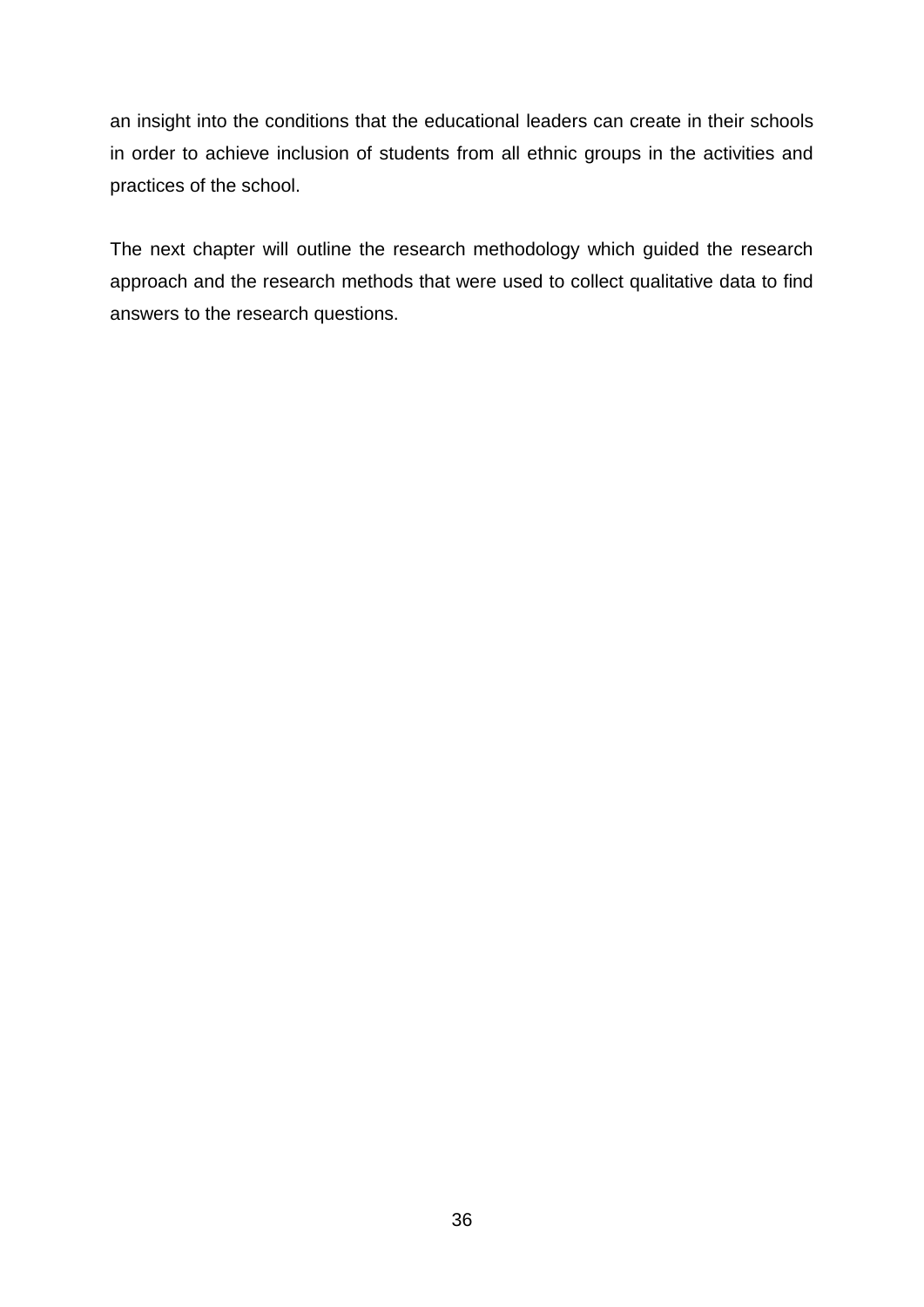# **CHAPTER THREE: METHODOLOGY**

# **Introduction**

Chapter three begins by discussing the rationale for using an interpretive research approach for this study. Following this, it provides a discussion of the qualitative research methodological approach to collecting and analysing data using two methods: semi structured interviews and documentary analysis. Finally, this chapter addresses the issues concerning validity and ethics related to the study.

# **Research methodology**

From the social science perspective, a paradigm is made of ontological and epistemological assumptions. In other words it is the way we look at the world, what it is made up of and how it works. Epistemology is defined by Davidson and Tolich (2003) as "the philosophical theory of knowledge. The branch of philosophy that deals with how we know what we know" (p.25). According to Bryman (2012) and Creswell (2013) the paradigm and the two assumptions guide the researchers to their choice of research methodology, research design and the tools needed to gather and analyse data. There are two contrasting paradigms to choose from to carry out research. *Positivism* adopts an objective world and as such looks for facts that can be considered in terms of specific connections between variables. The positivists mainly use experimental and quantitative methods to collect data but it has been complemented by some qualitative methods to gather more extensive information. *Postpositivism* on the other hand does not rely on cause and effect but considers the facts as a probability. So, the study of human behaviour cannot be tested empirically. Postpositivism believe in using logical steps, multiple viewpoints and qualitative data collection methods to study human behaviour. *Interpretivism* is related to postpositivism and it is used in qualitative research such as my study to understand how each individual perceives reality.

Several writers say that there are many strategies, but the most appropriate to conduct my study was using the interpretative approach because it focused on the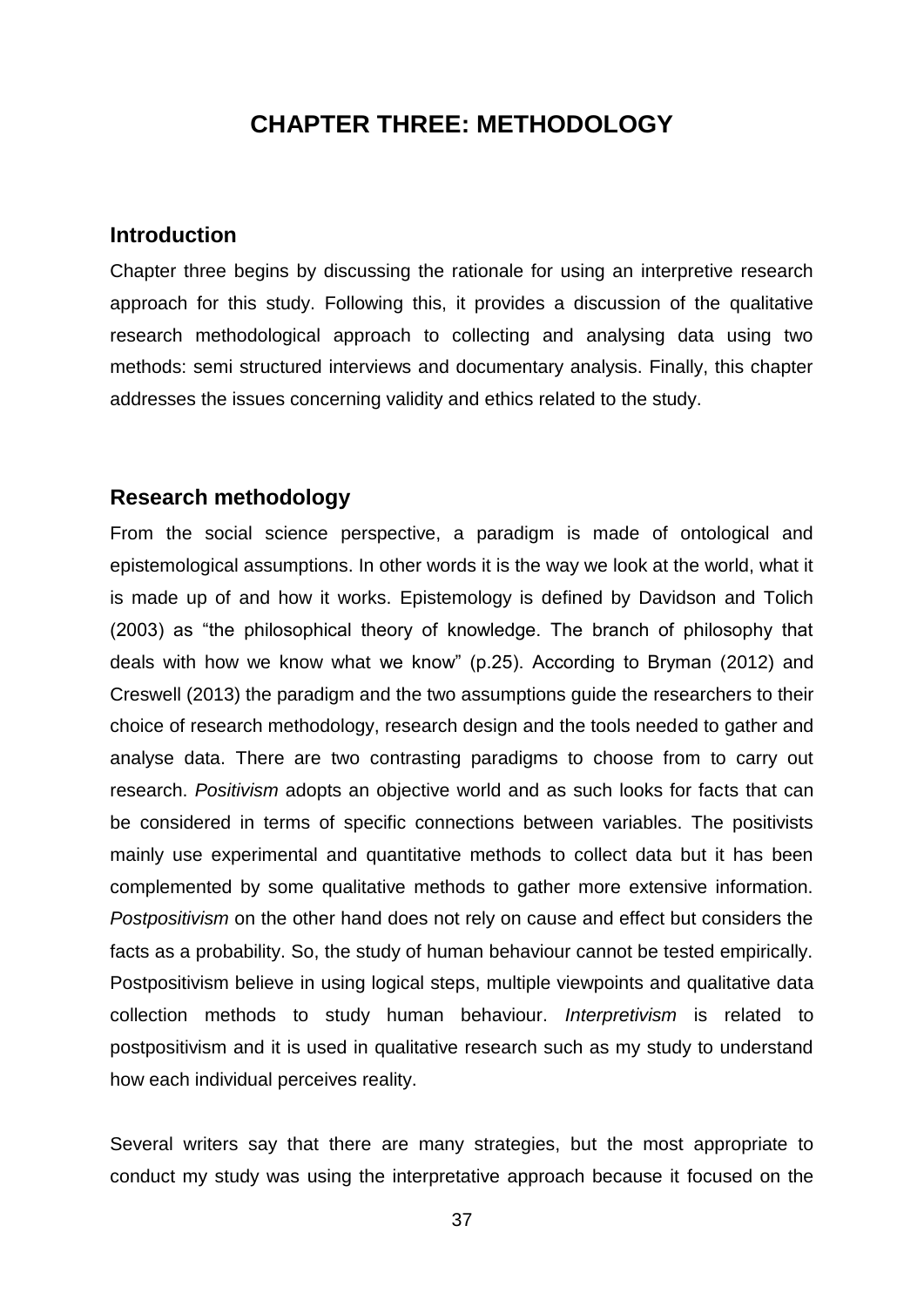behaviour of the people (Bryman, 2012; Cohen, Manion & Morrison, 2007; Stake, 2005). The interpretative approach is described by Davidson and Tolich (2003) as the "systematic analysis of socially meaningful action through the direct detailed observation of people in natural settings in order to arrive at understandings and interpretations of how people create and maintain their social worlds" (p.26). To research a complex educational phenomenon such as managing diversity to achieve inclusion in multi-ethnic schools required a suitable approach. The research aims and questions in this study reflected a focus on human behaviour and, therefore, the data were socially situated and context based (Cohen et al., 2007). By using the interpretive approach, I was able to study senior, curriculum and pastoral leaders in their own natural school setting. This gave me the opportunity to gather rich qualitative data that were reflective of the participant's experiences, feelings, emotions and the relationships between the factors associated with the challenges when leading multi-ethnic schools. This placed the participants and me in a joint construction of meaning which led to an understanding of beliefs, values, and attitudes of the leaders within the structures and the processes of the school (Bryman, 2012; Cohen et al., 2007; Lincoln & Guba, 2005; Stake, 2005). The rich data that were gathered were used to support, illustrate or challenge the literature that was reviewed prior to the collection of data (Cohen et al., 2000; Creswell, 2002; Merriam, 1998b). In addition, it gave me a further insight into an understanding of and new perspectives of how leaders manage diversity in multi-ethnic schools located in low socio-economic areas.

The research questions in this study were the determinants in deciding the type of strategy or research design and as such this is a case study of two multi-ethnic secondary schools located in South Auckland.

### **The research design: Case study**

According to Yin (1994) a case study is a research process and he defines it as an "empirical inquiry that investigates a contemporary phenomenon within its real-life context, especially when the boundaries between phenomenon and context are not clearly evident" (p.13). On the other hand, Merriam (1988) defines a qualitative case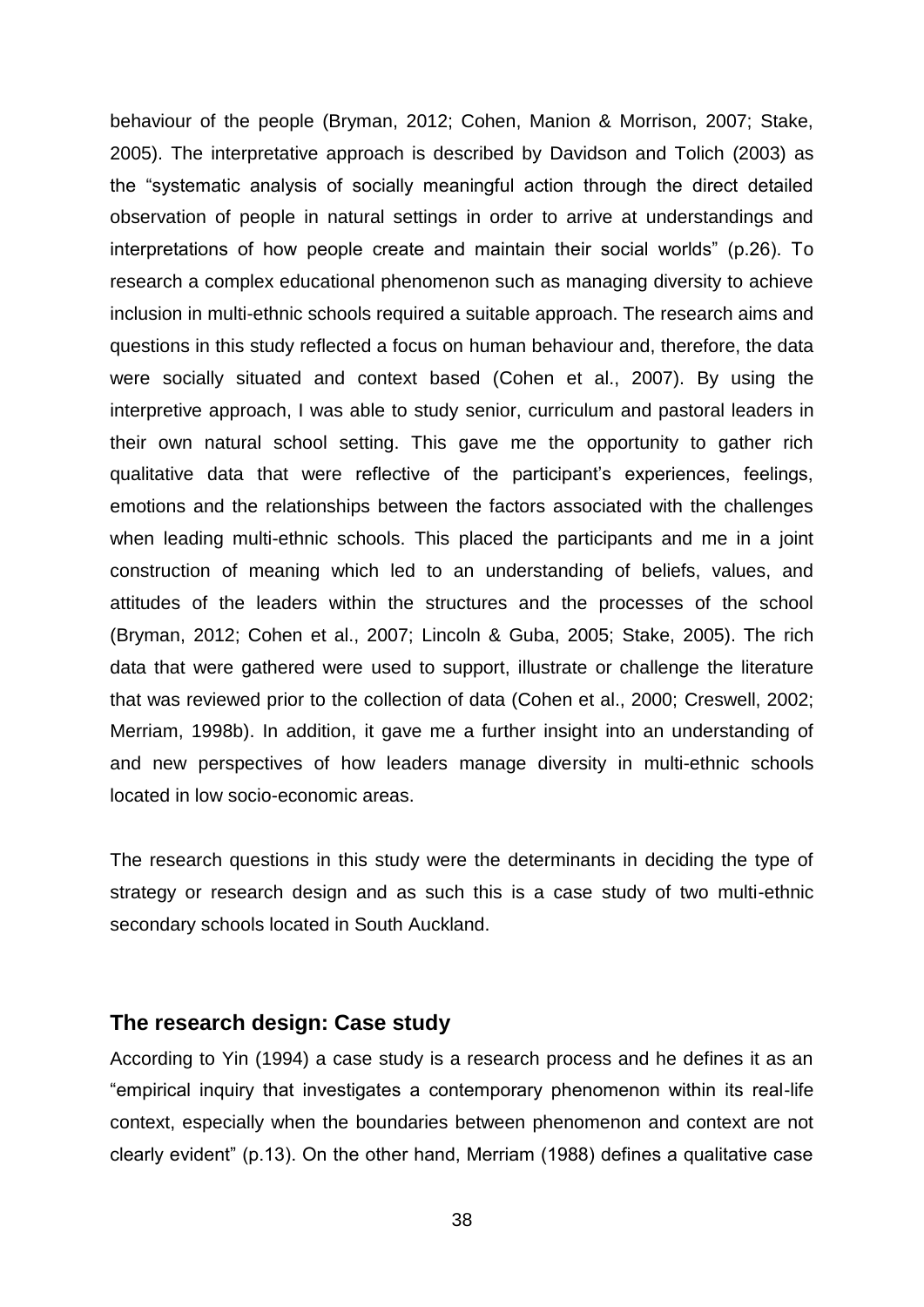study in terms of the final product, "it is an intensive, holistic description and analysis of a single instance, phenomenon, or social unit" (p.21). In my research, I selected a qualitative case study of two schools because I wanted to get an insight into the processes and knowledge of the multi-ethnic schools and how the leaders in those schools manage diversity related to inclusive multi-ethnic practices.

According to Creswell (2013) a case study has several characteristics. Firstly a bounded, concrete case must be identified and this study included two multi-ethnic schools located in a low socio-economic area. Then, the reason for conducting a case must be stated. In my research I wanted to study how the leaders at different levels managed diversity in a multi-ethnic school to achieve inclusion. Thirdly, a good qualitative case study is one which includes a range of methods to collect rich data which will assist in in-depth understanding of the case (Creswell, 2013; Merriam, 2009). In my case study I used semi-structured interviews and documentary analysis to collect rich descriptive data that contributed towards a deep understanding of how leaders manage diversity in the two multi-ethnic schools. The interviews allowed the participants to talk openly and honestly. The researcher could see through the eyes of the participants (Bryman, 2012). The documentary analysis was used in this study to complement the findings from the interviews and to consolidate the study including enriching my final writing of the findings. This method also "forms an excellent means of triangulation, helping to increase the 'trustworthiness', reliability and validity of research" (Wellington, 2000, p. 121).

Data analysis in case study can involve many units within the case or multiple cases. In this case study the themes and the sub-themes were isolated from the transcripts. To understand the complexity of the case, a within-case analysis of each case was done first. A detailed description of the themes and the sub themes isolated in each school was analysed and described in detail using the perspectives of the senior, curriculum and pastoral leaders. Each case was analysed from three different perspectives for triangulation purposes. In addition documentary analysis was done to complement the findings from the interviews and increase validity of the study. This was followed by cross-case analysis of the data from the two schools to compare and contrast the accumulated case knowledge in order to find patterns. In doing cross-case analysis new knowledge was produced.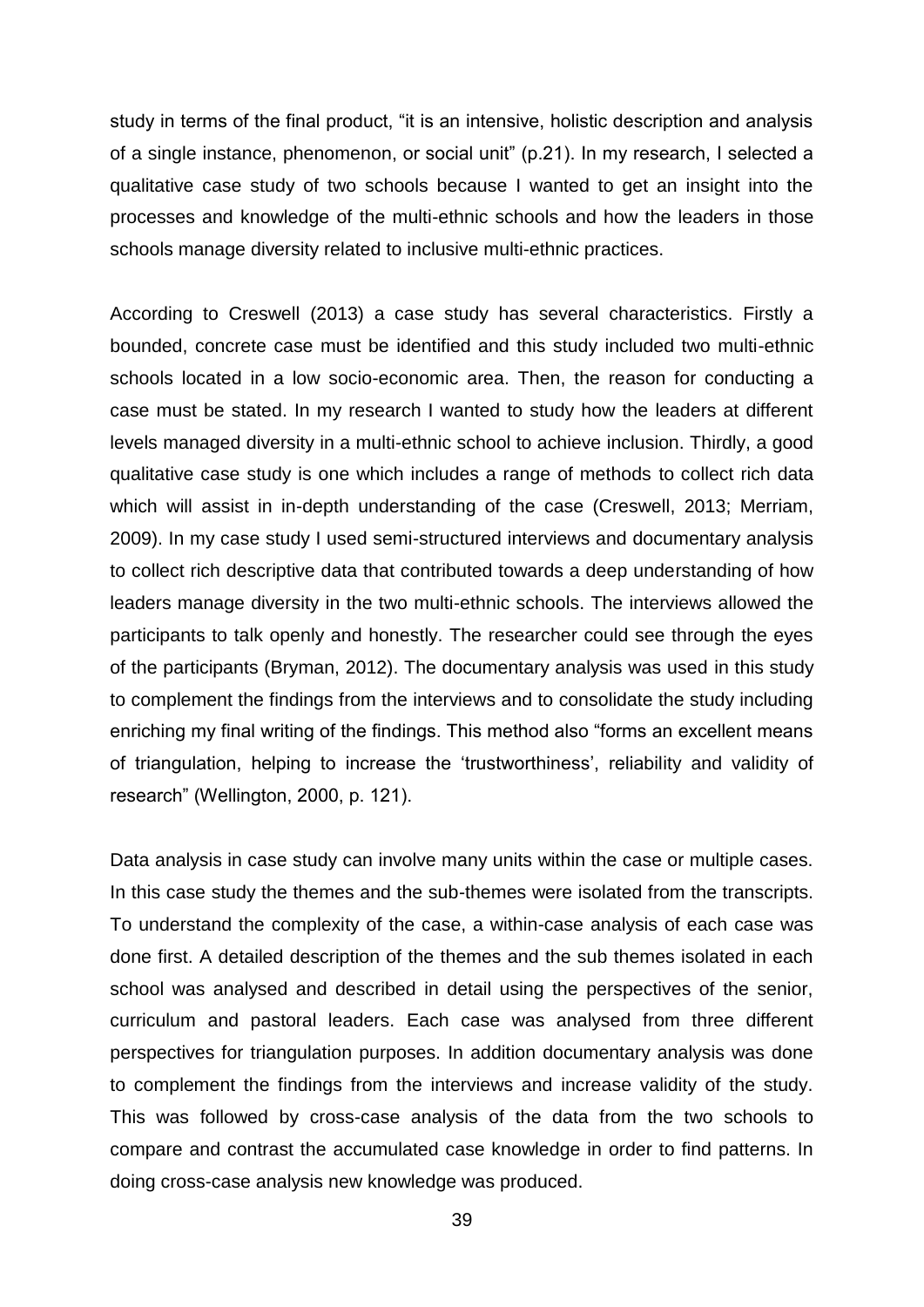# **Sample selection**

While quantitative research methodology involves *probability sampling*, qualitative methodology involves the concept of *purposive sampling.* This type of sampling concerns how the units are selected. In this study, it concerned the selection of the schools and the participants for the interviews (Bryman, 2012; Creswell, 2013). For the purpose of this study, the schools and the participants were selected in direct reference to the research questions. Ten multi-ethnic high schools located in low socio-economic areas of South Auckland were invited to be part of my study. Out of the ten schools, four schools responded positively. I chose to conduct my study in two schools where there was definitive availability of the participants needed for the interviews. The principals of these schools gave me formal permission to access their institution to collect data using semi-structured individual interviews and documentary analysis. The point of contact in Crowgrove High School which is the pseudonym for the first school in the study was the associate principal. Rosecrest High School which is the pseudonym for the second school was the principal. I personally visited and emailed both the schools to discuss my study and organise the dates and time of the interviews. In Crowgrove High school, the principal recruited the participants personally and five of the curriculum leaders were interested in the study and wanted to participate. In Rosecrest High School I was allowed to approach leaders at different levels to invite them to the interviews. I sent out the letters using email to the participants and organised interview dates and times with them.

| <b>School/Number of participants</b>        | <b>Crowgrove</b><br><b>High</b><br><b>School</b> | <b>Rosecrest</b><br><b>High</b><br><b>School</b> |
|---------------------------------------------|--------------------------------------------------|--------------------------------------------------|
|                                             |                                                  |                                                  |
| <b>Senior leaders</b>                       | 2                                                | 2                                                |
| <b>Curriculum leaders</b>                   | 3                                                | 2                                                |
| <b>Pastoral leaders</b>                     |                                                  |                                                  |
| Total number of participants in each school | 6                                                | 5                                                |

### **Table 3.1: Number of participants: Interview**

Table 3.1 shows the number of participants that I interviewed in each school. In Crowgrove High School I interviewed two senior, three curriculum and one pastoral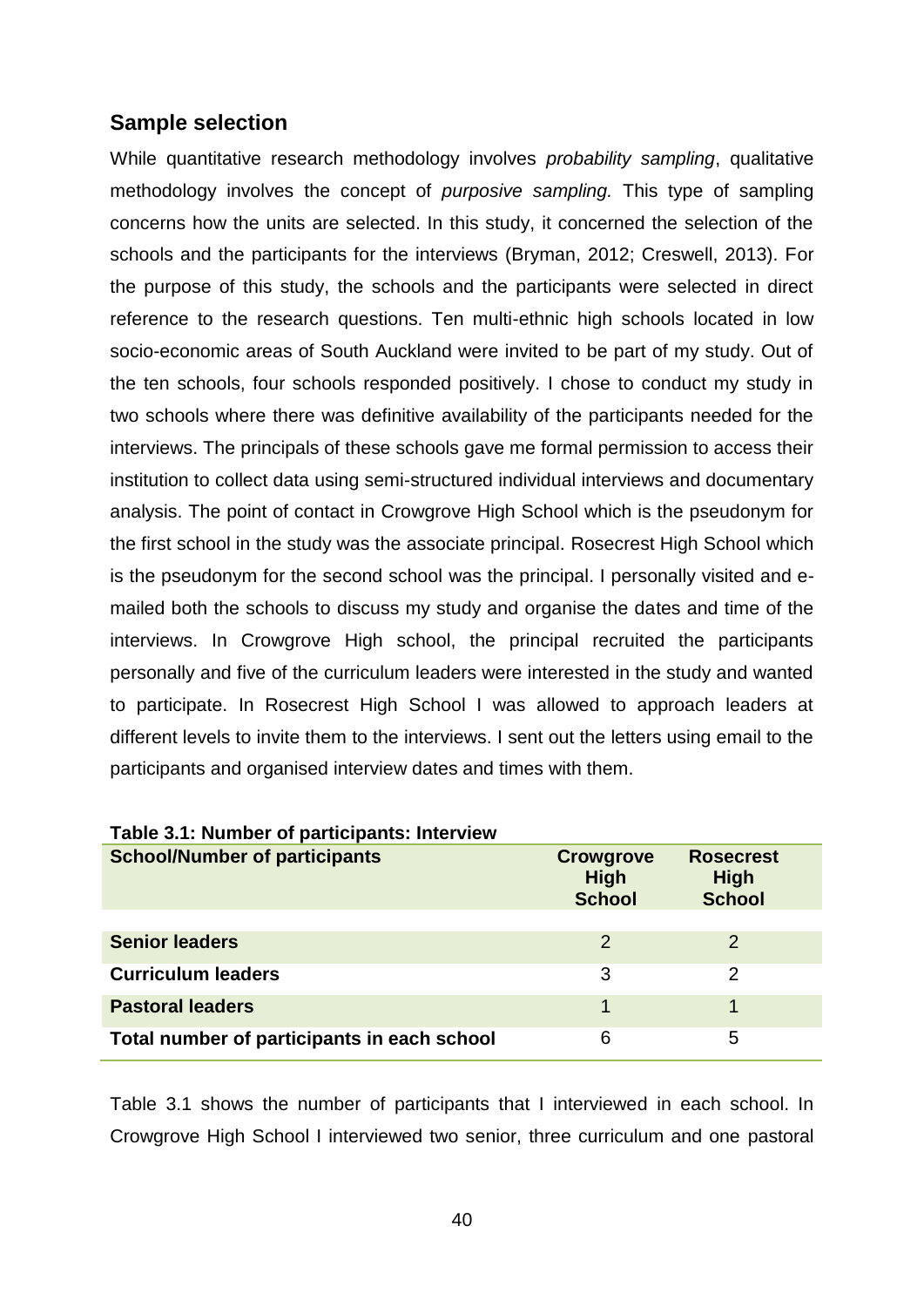leader. In Rosecrest High School, I interviewed two senior, two curriculum and one pastoral leader.

In both the schools the probability sampling was not preferred in my study because it would have been difficult to create a sampling frame. In this study, purposive sampling was used to select senior, curriculum and pastoral leaders. These participants were purposively chosen because these are the participants who would give most insight into the research questions through the narratives of students, teachers and parents (Bryman, 2012; Creswell, 2013).

# **Research methods**

### **Method 1: Semi-structured interview**

According to Bryman (2012), interview is one of the most common methods used in qualitative research to collect data. Fontana and Frey (2005) claim that interviewing involves asking questions in order to gather data. An interview is collaborative and occurs through active conversations between the interviewer and the interviewee. In an interview the "interviewer becomes an advocate and partner in the study, hoping to be able to use the results to advocate social policies and ameliorate the conditions of the interviewee" (p.696). Interviews demand active engagement with developing suitable relationship with the interviewees, the sensitivity to follow up questions and degree of probing for more information (Fontana & Frey, 2005). The flexibility of the interview is what makes it so popular with the qualitative researchers. Apart from flexibility, the process of interviewing, transcribing and analysing the interviews are less disruptive than when compared to other methods (Bryman, 2012).

Fontana and Frey (2005) identify three types of interviewing: structured, semistructured and unstructured. In a structured interview, the interviewer asks a series of same pre-determined questions with very little to no open ended questions. The interviewer is in charge and there is very little flexibility in the manner the questions are asked and answered. A structured interview has higher validity and is more suitable for quantitative methodology because the answers to questions reflect the

41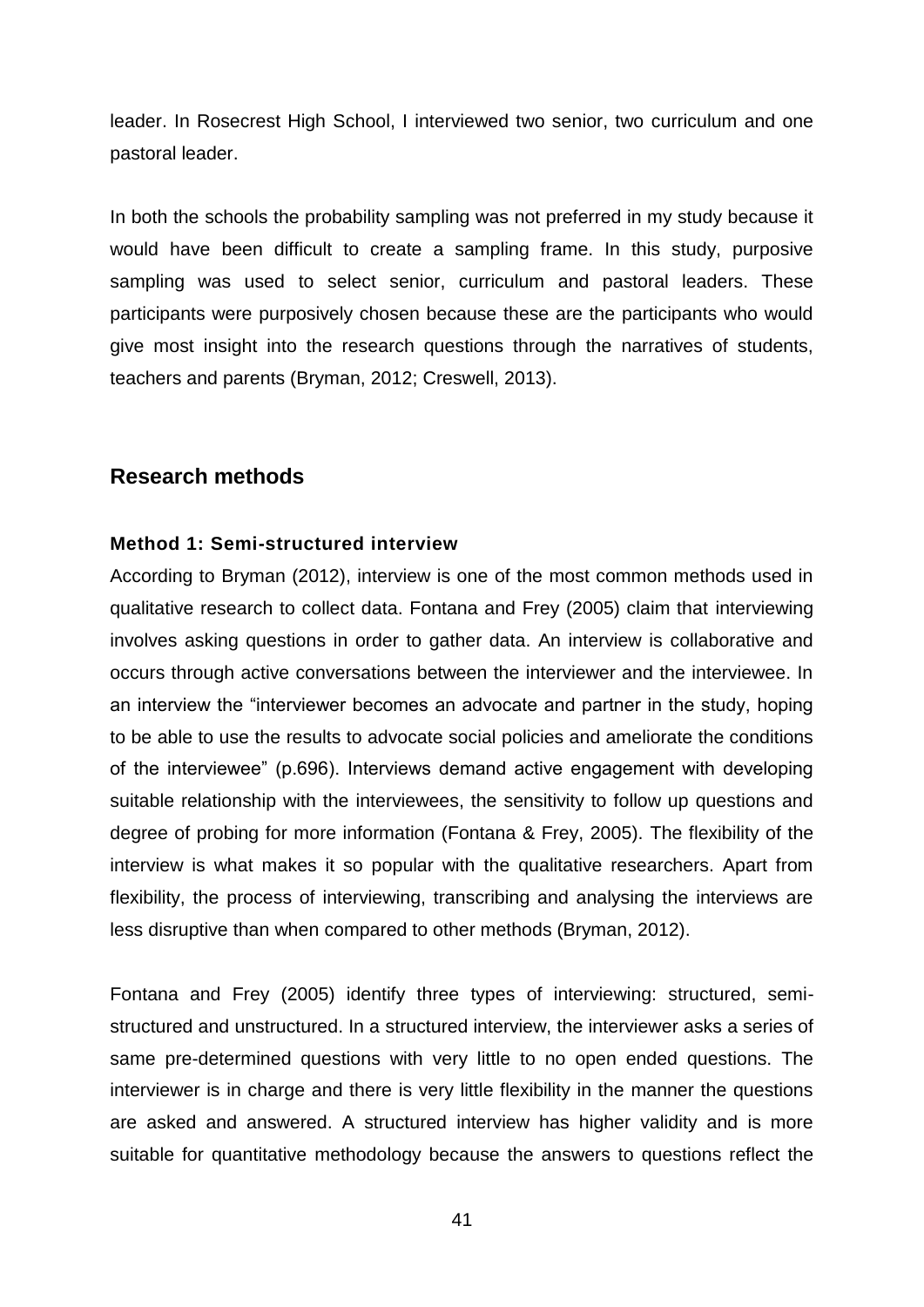concerns of the researcher. Unstructured interviews on the other hand include open ended questions and can change depending on the response of the interviewee. As a result, a more in depth and unexpected knowledge can be gained.

Semi-structured interview was the most appropriate to my study because as Bryman (2008) suggests that an advantage of qualitative interviewing is the ability for the interviewer to "depart significantly from any schedule or guide that is being used" (p. 470). The interview schedule (Appendix 1) that was part of semi-structured interview contained some easy closed questions which were asked to get factual information, put respondents at ease, and build confidence and rapport. The open ended questions were written in such a way that they were easy to understand to get clear responses to seek information on how leaders manage diversity to achieve inclusion. I used a series of same pre-established open ended questions with each of the eleven participants to reduce bias and subjectivity (Bryman, 2012). These questions were provided to the participants prior to the interviews because I was aware of time constraints of the leaders and they could familiarize themselves with the questions.The interviews were conducted at a time, day and place suitable to the participants. The flexibility of using open ended questions gave the participants the opportunity to explain ideas, issues or even their stories because their responses was not limited as in the structured interview. Using semi-structured method, the participants were encouraged to talk particularly at the conclusion of the interview when I asked them if they wanted to add any information. As such, the discussion gave me the opportunity to explore deeply into the participants thinking to collect rich data and information. Semi-structured interview allowed me to develop and use prompts or probes to obtain more comprehensive, additional information, or clarify responses (Bryman, 2012; Hinds, 2000, Lofland, Snow, Anderson & Lofland, 2006; Merriam, 1998a). To overcome the possibility of being bias and subjective, I was careful not to be judgemental but was sensitive and respectful of the participants and the information being collected (Merriam, 1998a).

When organising the interview sessions, I requested a venue in the school that would be free from distractions and noise to digitally record the interviews. I gave the interviewee a copy of the information sheet and explained to them the research aims and the purpose of the study. I also thanked them for their time and their involvement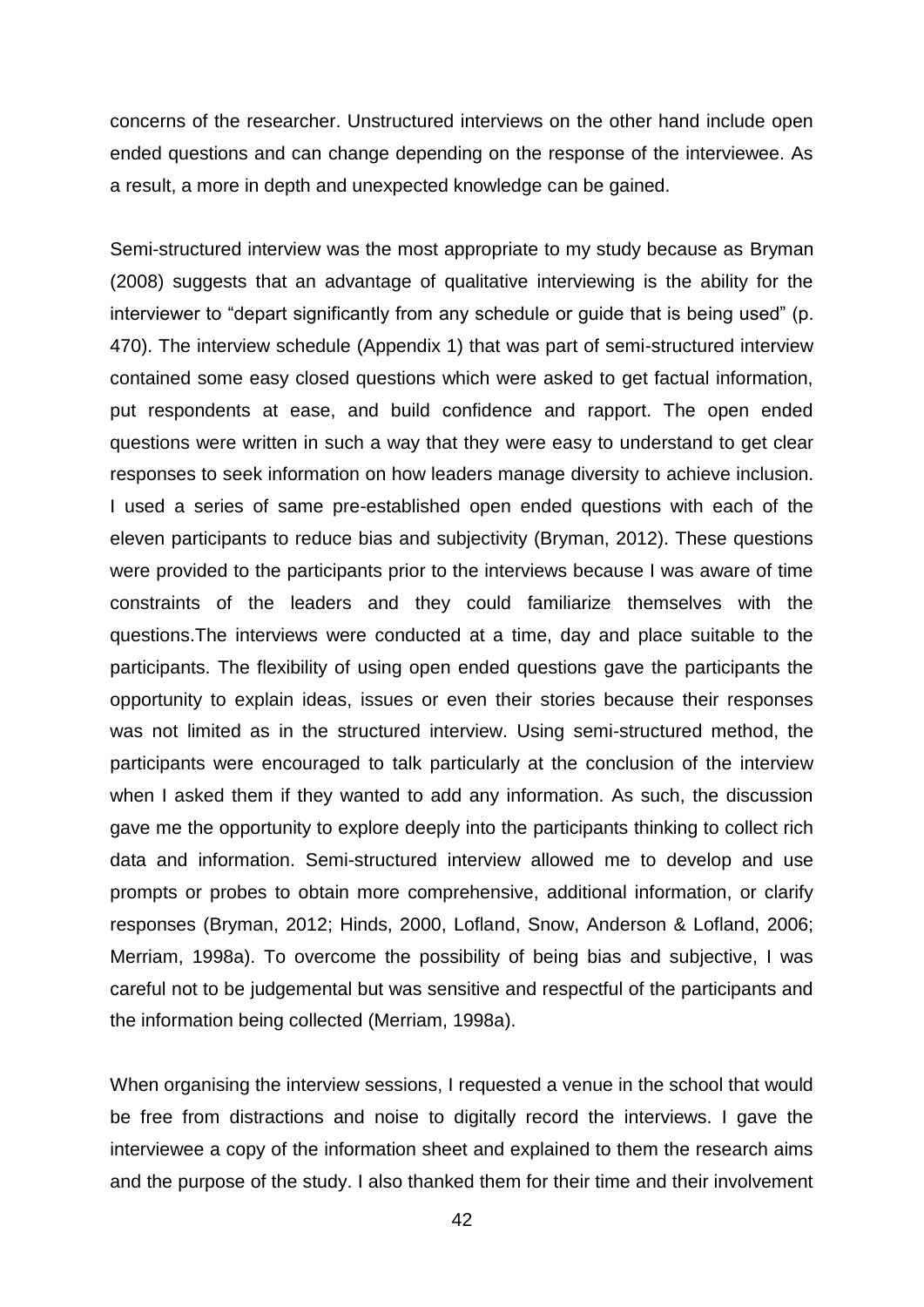in the study. To ensure that the interviewees were comfortable and to create an environment of trust, I encouraged the respondents to feel free to talk about their experiences, opinions and sensitive issues that were ethnically based. At the end of the interview, I read out my aims and asked them if we had missed anything and if they would like to add any more information. This was welcomed by the participants and I gathered some valuable information (Hinds, 2000; Kvale, 1996).

The recording and transcribing interview data has many advantages as outlined by Bryman (2012). I transcribed the interviews myself so that I could closely examine what the participants were saying, I could read it over as many times as I wanted when searching for themes and I did not have to remember everything they said if I had not recorded or transcribed the interviews. Transcription of the interviews also provided me with evidence. The transcriptions were sent back to the participants to check for accuracy (Hinds, 2000).

One of the disadvantages of interviews was the time consuming nature of the transcription process (Bryman, 2012). I experienced this after my first interview which was one hour long. Following this, I reviewed my process and reduced the interview time to forty minutes. With the sample size of eleven interviewees, I was able to collect rich data but I had reached a saturation point where no new information emerged in the data when I completed the ninth interview. According to Strauss and Corbin (2008) qualitative researchers continue to collect data to a point when no new or relevant information emerges. When the phenomenon which is being studied can no longer be explained, saturation of information has been achieved.

#### **Method 2: Documentary analysis**

Documentary analysis is a secondary source of data and this tool was employed as the second method to analyse this study. The main purpose of using documentary analysis in this study was to examine pedagogical knowledge espoused in managing diversity in multi-ethnic schools to achieve inclusion. This data collecting tool was a systematic procedure for reviewing or evaluating printed documents in Rosecrest High School and electronic documents in Crowgrove High School. Like transcripts of interviews, document analysis required data to be examined and interpreted in order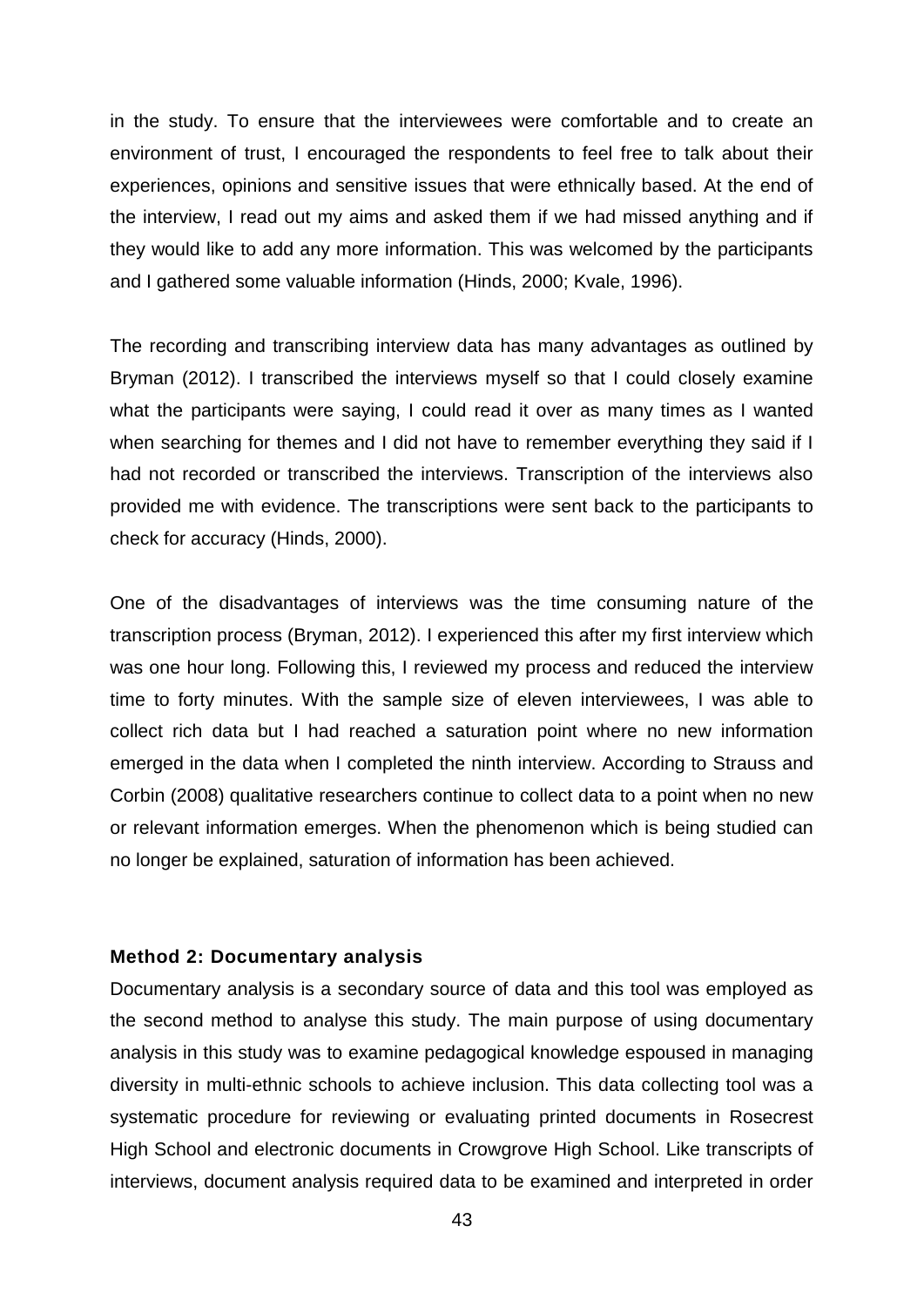to elicit meaning, gain understanding, and develop empirical knowledge (Strauss & Corbin, 2008).

Table 3.2 shows the documents that were analysed in each of the schools. Documentary analysis was done to complement the findings of my study and to add validity to the study.

| <b>School/Documents</b>                                                   | <b>Crowgrove</b><br><b>High School</b> | <b>Rosecrest</b><br><b>High School</b> |
|---------------------------------------------------------------------------|----------------------------------------|----------------------------------------|
| <b>Charter 2013</b>                                                       |                                        |                                        |
| <b>Policy statement on equity</b>                                         | X                                      |                                        |
| Policy on appointment of assistant<br>teachers including faculty managers | Χ                                      |                                        |
| <b>Policy: recruitment and retention of staff</b>                         | X                                      |                                        |

| Table 3.2: Documents used for documentary analysis in each school |  |  |  |  |
|-------------------------------------------------------------------|--|--|--|--|
|-------------------------------------------------------------------|--|--|--|--|

Since this is a qualitative study, I used a rigorous set of criteria for analysis which has been referred to by several writers (Bryman, 2012; Fitzgerald, 2012; Wellington, 2000). According to Wellington (2000) the documents can be analysed using these criteria: "context, authorship, intended audience, intentions and purposes, vested interests, genre, style and tone, presentation and appearance" (p.116). Bryman (2012) recommends using these four criteria: *authenticity*, which describes the reality or truthfulness of the documents; *credibility*, meaning the *reliability* of the documents; *representativeness* which describes the distinctiveness of the documents; and *meaning*, which asks if the documents are easy to comprehend. Fitzgerald (2012) on the other hand, recommends using these questions to analyse the documents: What type of document is it? Does it have any particular unique characteristics? When was it written? Who was the author and what was his/her position/? For whom (what audience) was the document written? What is the purpose of the document? Why was the document written? What evidence is there within the document that indicates why it was written? (p.304)

The advantages of using documentary analysis were that it could be analysed at the time convenient to me and it provided facts or information that could not be gained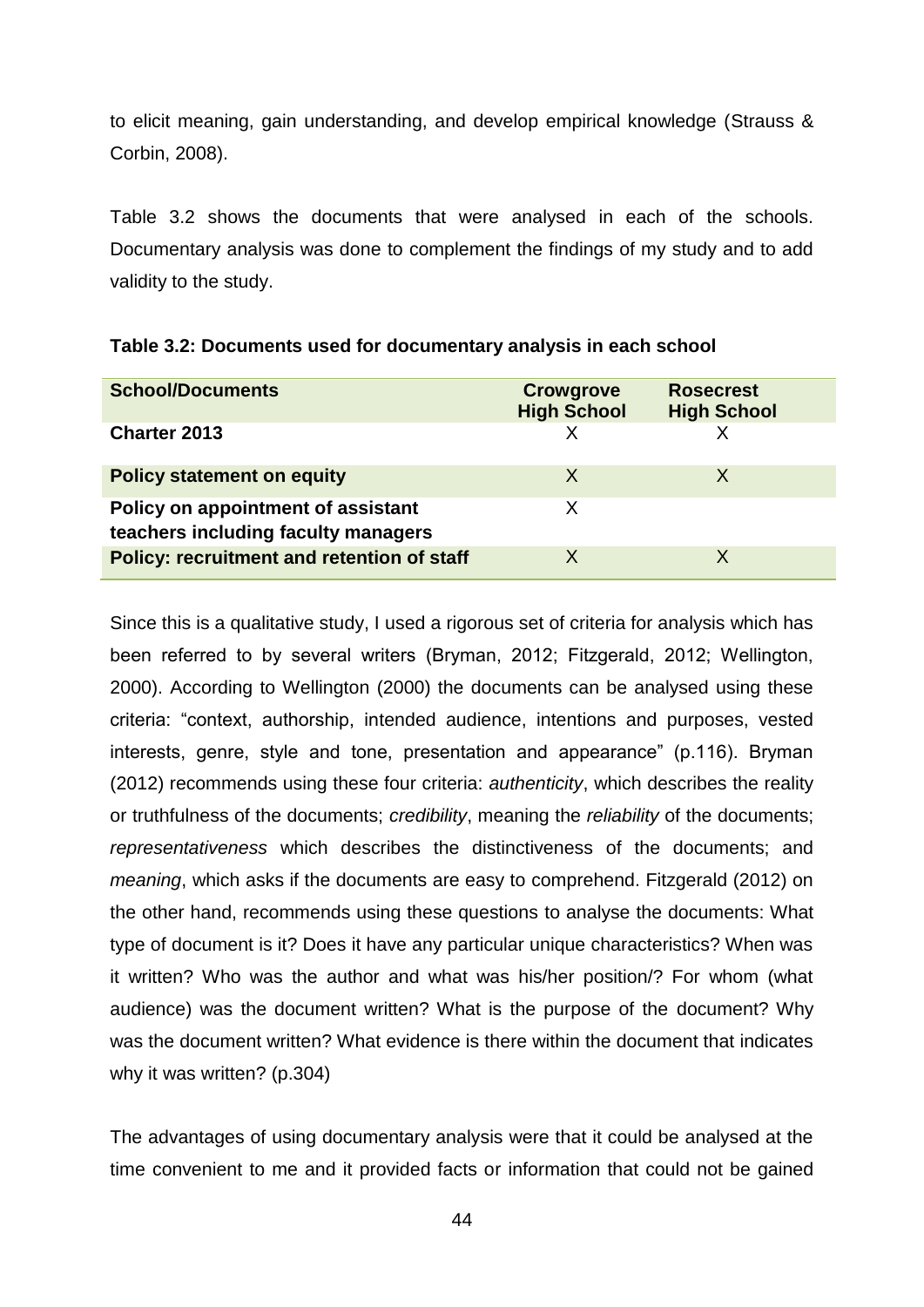through the interviews. The disadvantages were, the documents may not be accurate, not accessible or permission not granted to use the documents and taking longer time to analyse (Fitzgerald, 2012). According to Bowen (2009) and Wellington (2000) documents provide background information as well as historical insight into the issue being researched. It also provided me with the indication of any conditions that affected the events under research. In addition, it provided me with information pertaining to change and developments. Lastly this method was used to verify empirical findings and evidence from other sources. If the data from the document analysis had not corroborated with the data collected by any other method then more research needed to be done to build credibility of the information. Apart from understanding empirical knowledge, documentary analysis was also used to corroborate and triangulate data collected from the interviews, so that the data were more robust (Fitzgerald, 2012; Yin, 1994).

# **Research data analysis**

### **Semi-structured interview**

Several writers agree that qualitative analysis of the masses of rich descriptive information collected, presents a challenging task to qualitative researchers because there is no straightforward method to analyse the prose type of information (Bryman, 2012; Creswell, 2013; Lofland et al., 2006). Qualitative data analysis is described by Lofland et al., (2006) as a "transformative process" (p.195). In this process the raw data are taken, organized, read through, and sorted into categories and themes by the researcher who is the principal representative. This process is carried out using an inductive approach to interpret information (Bryman, 2012; Creswell, 2013; Lofland et al., 2006).

Coding is the core of qualitative analysis because the researcher will be able to write detailed descriptions within the context of the setting and develop themes and as such it is typical to case studies. Coding is a basic process in grounded theory which requires a researcher to sort, manage data into categories and make the data meaningful (Bryman, 2008). According to Charmaz (2001), "it is the process of defining what the data are all about" (p.34). In thematic coding the data are pulled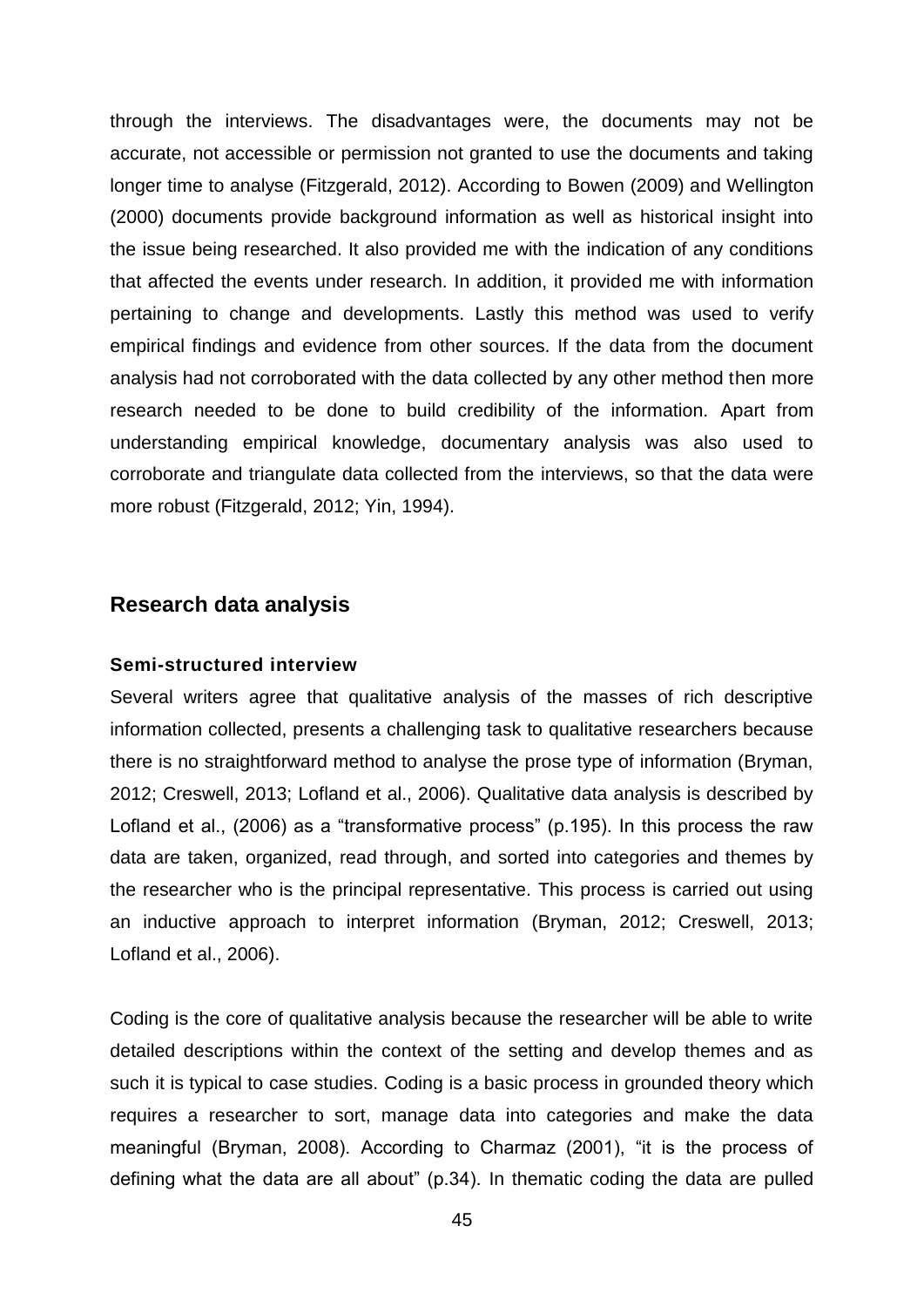apart and texts are put into small categories and given codes. Once the data are analysed in each of the cases, the categories are then reduced in meaningful ways to establish patterns and examine the relationship between the categories to combine them into five to six themes (Bryman, 2012; Creswell, 2013). Stake (1995) suggests using a 2x2 table to show the relationship between the categories in each case. Yin (2009) suggests cross-case synthesis where a word table is used to present the data to find similarities and differences in each case. I used a word table to compare and contrast four meaningful themes that emerged from the analysis of data in each of the schools. The information in the table was used to carry out a cross case discussion of information gathered in both the schools.

All the qualitative data for this study were analysed using semi-structured interviews with ten participants. I stopped at ten instead of analysing all eleven interviews that were conducted because firstly there was saturation of data. Secondly, in the interview with the eleventh participant, we were constantly disrupted by students who could not be ignored and hence, not much valuable data was collected. The analysis of the raw data facilitated for me a deeper understanding of the challenges that leaders face when managing multi-ethnic schools and achieve inclusion for all students.

This coding system in qualitative analysis was reviewed constantly throughout the research process and the data were treated as likely indicators of concepts in order to compare and find the best fit (Bryman, 2012; Lofland et al., 2006). The data collected from each case school were taken and analyzed separately using thematic coding. This is called as 'within-case analyses'. In this method, the transcripts and the documents were read and re-read closely and the parts that were noteworthy to the relevant theory, the research questions and the answers were given labels. Similar terms, phrases, ideas were given the same code.

When analysing the data from the interviews, I took a thematic approach to coding. As I read the transcripts, each sentence and paragraph section was reviewed to decide which codes were most suitable as suggested by the data. Each of those codes was continuously compared to other codes to identify patterns, similarities and differences. Data were analysed using the constant comparative method (Strauss &

46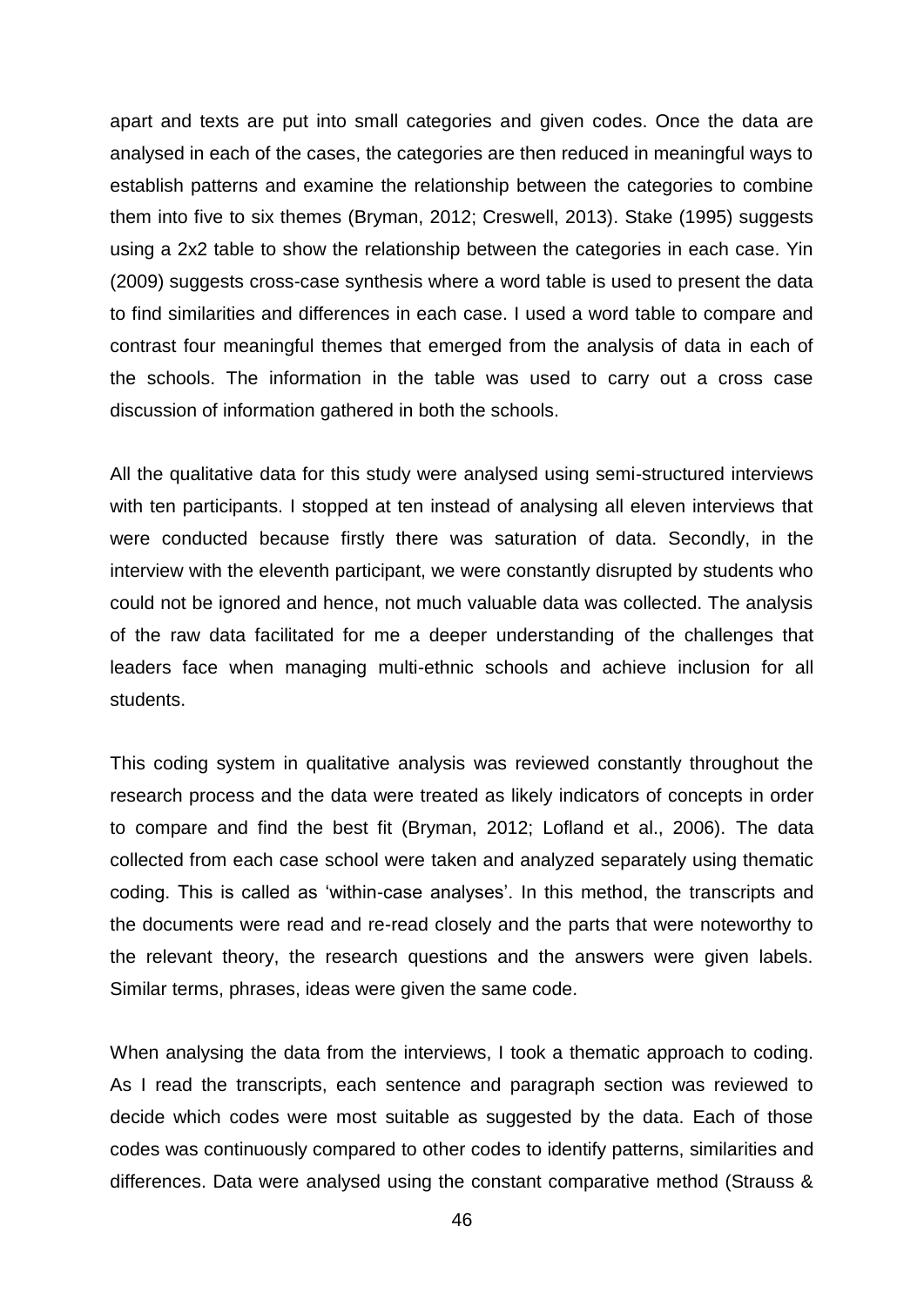Corbin, 1990). This process was done electronically and manually. The sub themes that were similar were then put in a broader theme or category. All the information from each of the schools was placed separately in form of a table under these headings: Major themes, minor themes, words/phrases, interviewee, quotes and comments so that the data were made clearer to me.

# **Documentary Analysis**

The information gathered using documentary analysis was used to write the narrative of the nature of the two case schools. The documents that I needed to collect data were readily available from the associate principal and the principal of both the schools. These documents included the equity policies and school charter. According to Merriam (1988), "documents of all types can help the researcher uncover meaning, develop understanding, and discover insights relevant to the research problem" (p. 118). In this study the purpose of analysing the documents was to provide a more in depth understanding of how the management of diversity to achieve inclusion is documented within the two case schools. The analysis of the school documents provided information relevant to the significant key research question: How does this school manage ethnic diversity to achieve inclusion? The documents that were analysed were published internally in the school. The purpose of analysing the charter and the equity policies was to find out if the espoused values were clearly communicated and committed to the principles of inclusion. The intention of using documentary analysis in juxtaposition with the semi-structured interviews allowed me to consider what was espoused in relation to what was practiced. I used the framework of several writers to co-construct an analysis checklist most suitable to my study and I asked the following questions as I analysed the documents (Bryman, 2012; Fitzgerald, 2012; Wellington, 2000):

- 1. Who wrote the document? (Author)
- 2. When was it written? (Context/Time period)
- 3. Can I believe this document? (Reliability)
- 4. Who was it written for? (Audience)
- 5. What was the need for writing the document? (Intention)
- 6. How might it relate to previous or later documents? (Context)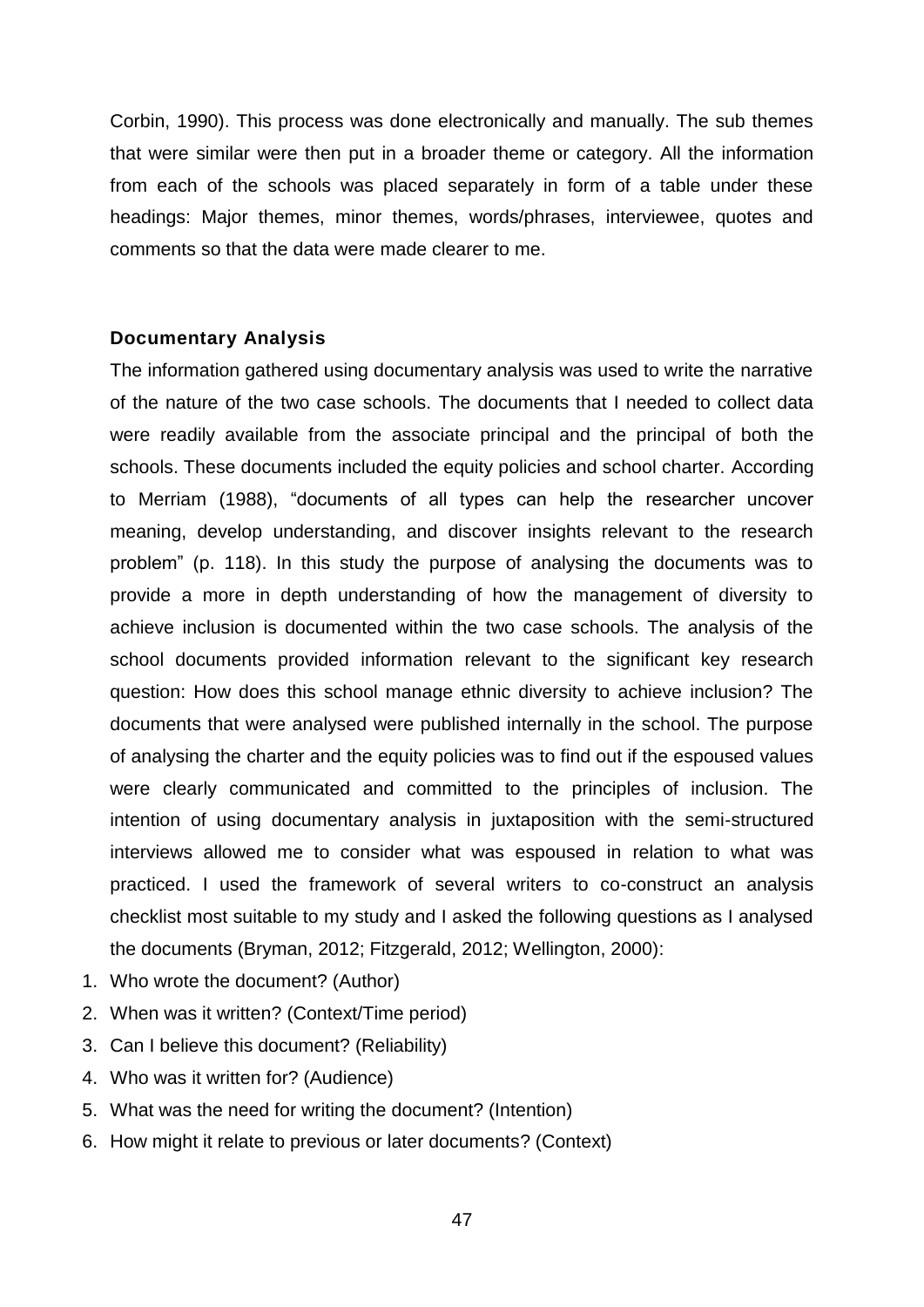7. Are the documents easy to read and comprehend? How are values communicated? What is missing? Which words or phrases are common? (Content)

Document analysis involved three stages: skimming, deep reading and interpretation. This process combined thematic and content analysis where information related to the key questions were collated in different categories. Fitzgerald (2012) argues that content analysis is a form of quantitative analysis where the frequency of words are noted and textual analysis assists in the understanding of qualitative importance of words, phrases and paragraphs. To understand the embedded meanings within the documents, I used content analysis to highlight key words relevant to the research questions. I achieved this manually and electronically.

A thematic approach was adopted whereby the documents were read and reread to get deeper meaning. Categories were written in the margin of the documents. By adopting this process I was able to perceive the intentions of the schools as to how diversity was managed in multi-ethnic schools to achieve inclusion. The categories were revised constantly through the research process and there was back and forth movement to develop concepts, collection of data, coding, analysis and interpretation (Altheide, 1996; Bowen, 2009). The analysis of the documents only provided information on the practices espoused by the school, but the interview data provided an accurate account of what was practiced in the school. As a result the data from the interviews either confirmed or refuted the findings from the documentary analysis.

# **Research validity**

In a qualitative study, authenticity of data analysis is vital and essential. Validity, reliability and triangulation contribute to the rigor and authenticity of the study (Cohen et al., 2007; Davidson & Tolich, 2003). The integrity of a case study is dependent to a large extent on its validity and some reliability. A case study must be designed in such a way that it has methodological rigor and bias removed by the researcher by being neutral (Cohen, et al., 2007; Yin 1989). Validity has been defined as, "the meaning that subjects give to data and inferences drawn from the data that are important" (Cohen et al., 2007, p. 134). Therefore validity is about accountability.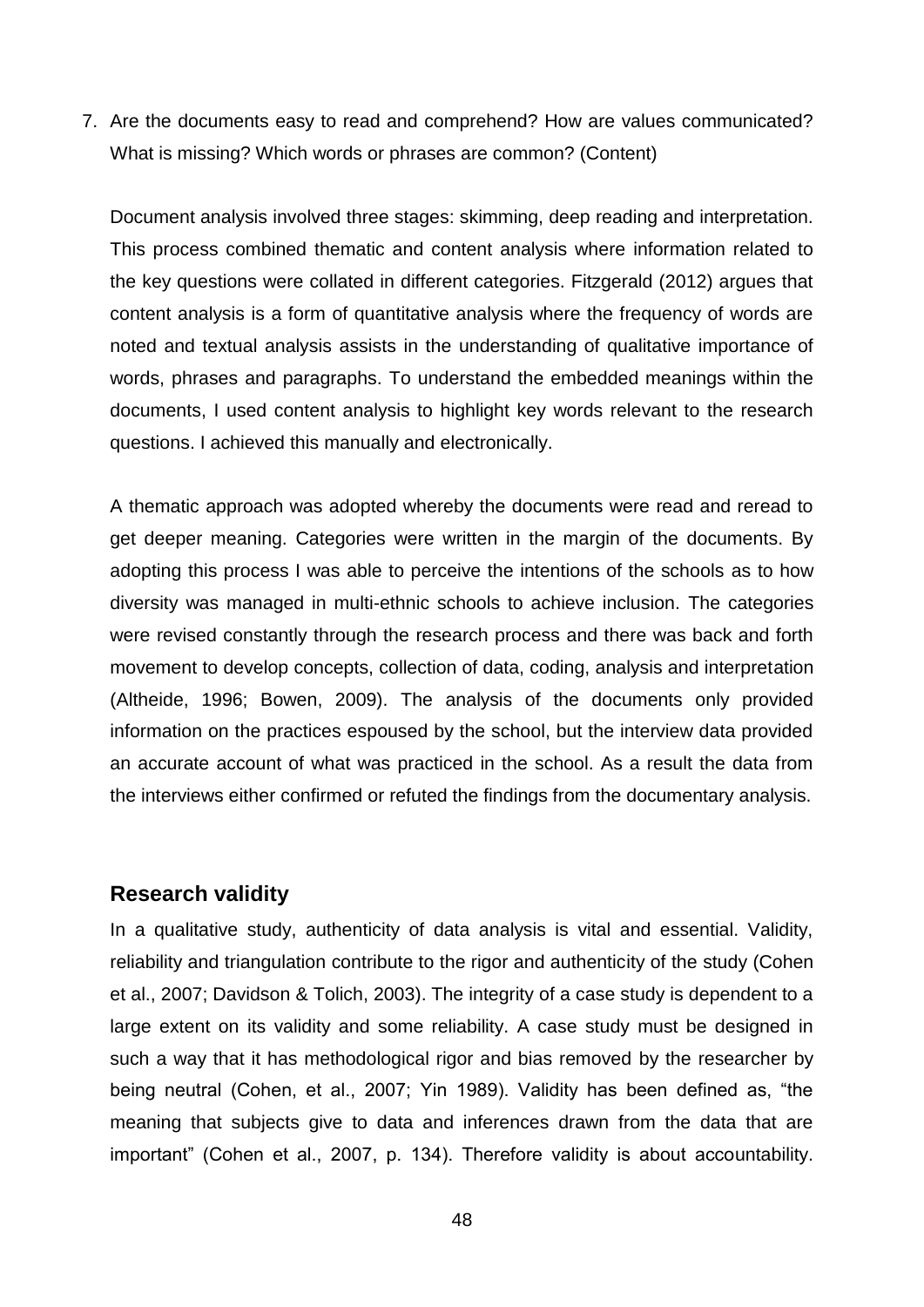According to Miles and Huberman (1994) and Yin (1989) case study can achieve integrity through construct validity and internal and external validity.

To achieve construct validity, the questions were written clearly and they matched the aims and the literature review of the study. The sampling of the schools and the participants were purposeful because the aims and the questions demanded that the study be conducted in multi-ethnic schools. The leaders at different levels were invited to participate in the semi-structured interviews because they gave me an insight into how they manage diversity in their schools, in their areas of responsibility. The interview was structured and the same interview schedule was used with each of the participants. The validity of the data was achieved by collecting data using varied methods; semi-structured interviews with senior, curriculum and pastoral leaders to explore multiple perspectives of the problem as well as to collect a rich descriptive data.

Documentary analysis complemented the data from the interviews. One form of triangulation is the "use of more than one method or source of data in the study of social phenomenon so that findings may be cross-checked" (Bryman, 2012, p.717). Validity of the qualitative research was strengthened using methodological triangulation and in this study more than one method (interview and document analysis) was used to collect data (Lincoln & Guba, 1985; Yin, 1994).

Credibility which is equivalent to internal validity can be achieved by following good practice such as ensuring confidentiality, making the findings available to the respondents to verify the information (Bryman, 2008). In this study the interview transcripts were given back to the participants to check for accuracy. According to Yin (1994) internal validity can be assessed by checking to see if the case study has been derived from the literature. In this study internal validity was achieved by withincase analysis and cross-case analysis. Cross-case analysis assisted me in comparing and contrasting data from both the schools to find similarities and differences.

Although external validity can be a problem in qualitative research, it can be achieved by enabling transferability, meaning that findings can be shared by other schools,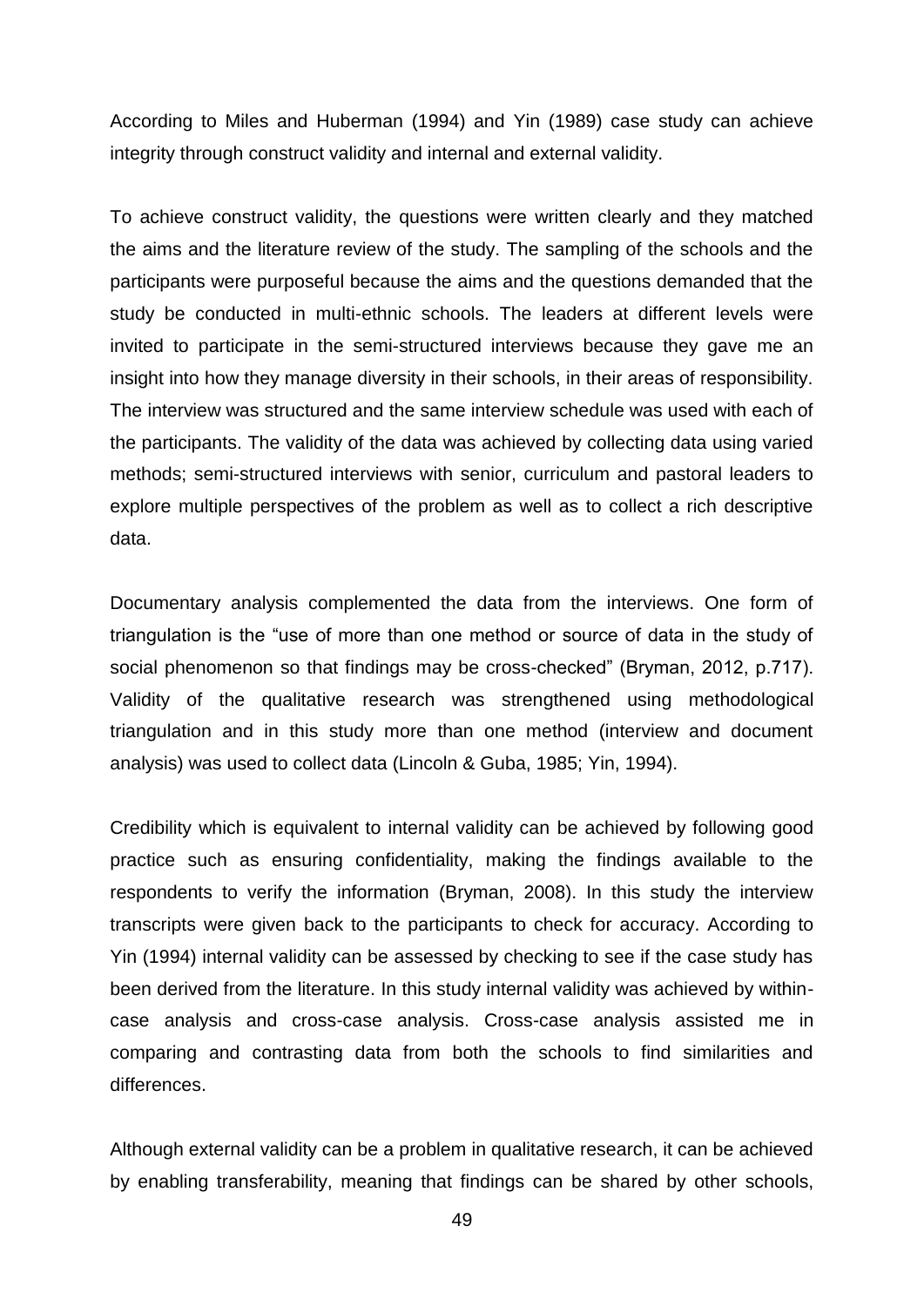individuals or communities. In other words those who read the research can transfer relevant ideas to their own settings. External validity achieved through transferability could also be beneficial to other schools in the same context (Bryman, 2012; Creswell, 2013). In naturalistic research such as this study, generalisation means comparing and transferring the findings to a similar setting. This was achieved by presenting findings of a multiple case study, cross case analysis and through writing a thick, rich description of the analysed data (Cohen et al., 2007; Miles & Huberman, 1984).

Bryman (2008) defines reliability as "the degree to which a measure of a concept is stable" (p.714). Reliability is more a strength of quantitative research and validity is the strength of qualitative research because the method used to collect data in quantitative research, if replicated will produce the same results. But, qualitative research is interpretative and therefore, it is difficult to produce the same data if the method was replicated (Davidson & Tolich, 2003). Honesty is another vital criteria and trust can be established as internal reliability. This was achieved by preparing the respondents prior to the interviews by giving them the questions before the interview. Accurate recording, sampling the questions of the interview and then giving the transcribed interview to the respondents to check is called 'audit trail' and this adds to reliability (Bryman, 2008; Cohen et al., 2007).

One of the challenges of validity of interviews was that of bias that could be found either in the interviewer or the interviewee as well as how the questions were written and used. According to Bryman (2012) and Cohen, et al., (2007) questions should be consistent in all interviews. I avoided bias by using two different data collecting tools. To reduce bias, I collected data from the leaders by asking them the same broad and open-ended questions. Ribbins (2007) supports semi-structured interviews and says that "it substantially reduces the possibility of interviewer bias and increases the comprehensiveness and comparability of interviewee response" (p. 210).

# **Ethical issues**

Although research of this nature is beneficial to the researcher, organisations and communities, it is fraught with burdens to all the people involved. Because of this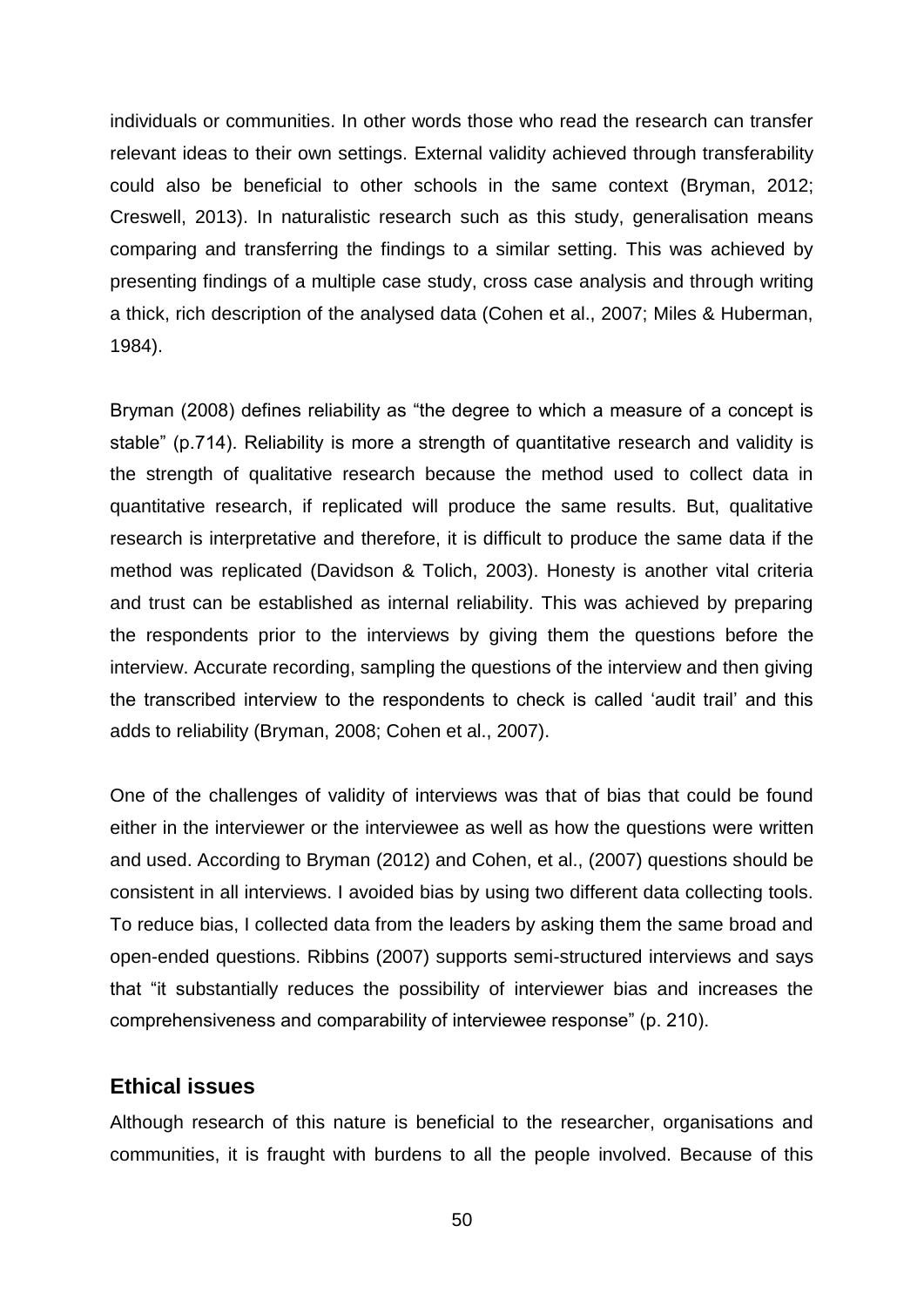there is a need to consider the ethics of the study. The central idea of ethics is how we treat others involved in the research process (Wilkinson, 2001). Ethical issues tend to arise at all stages of the research from planning to designing to data collection, analysing and reporting because research such as this involves humans as the subjects. As a result, the main concern is that of doing emotional harm to the individuals and this must be avoided at all costs (Creswell, 2013). To minimize harm to the participants, firstly a detailed information letter (Appendix 2) that met the needs of this study was sent out to the schools to invite them to voluntary participate in the study and seek permission to access schools to conduct this study. This was done so that the principals and the board of trustees completely understood what the study was about and what it involved. Additionally, the information letter was provided to assist principals in making informed decisions about their interest to be involved in the study (Bryman, 2012). Following this, a rigorous procedure was undertaken to seek approval from Unitec Research Ethics Committee (UREC).

All the participants in this study were fully informed in writing about the aims of the study (Appendix 3), how the data will be collected, recorded, analysed and stored. This was also verbally reiterated prior to the commencement of the interview and prior to signing the consent forms. I was confident that many participants had understood and were interested in the purpose of the study from the comments made at the end of the interview. One of the senior leader's commented that it was an "interesting topic". According to Wilkinson (2001) informed consent (Appendix 4) must be taken from the participants. To ensure it is absolutely voluntary, consent "is obtained neither by coercion nor by force" (p.16). Informed consent is used to show respect of autonomy and the well-being of the participants involved in the research. The advantage of getting informed consent from the participants gave the researcher the opportunity to provide information to the participants of the nature and the implications of participating (Bryman, 2012; Wilkinson, 2001).

According to Bryman (2012) and Cohen et al., (2007) confidentiality and anonymity of all participants including the organisation must be maintained throughout the research process. In this study, as I was restricting the research to a small demographic area, I gave a description using greater demography so that it was difficult to identify the schools. The participants were assured of confidentiality and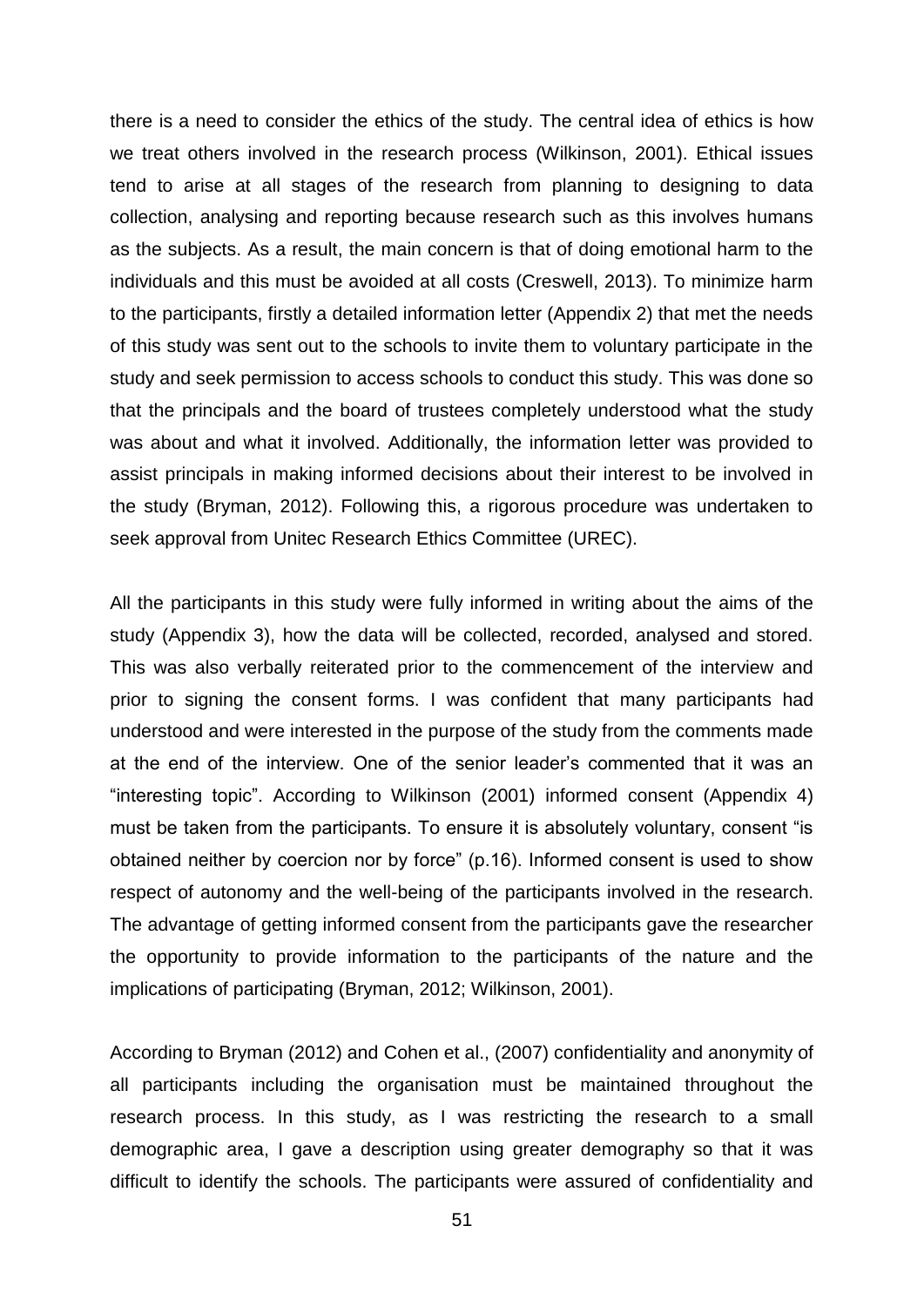anonymity of their participation and as such no names were used but pseudonyms for schools (Crowgrove High School and Rosecrest High School) were used and the participants were given codes (SL1, SL2, CL1, CL2, CL3, PL1) during the process of data analysis. In addition, all identifiable words that could link the study to the school were removed from the transcripts.

According to Creswell (2013) the ethical issue of reporting false data, evidence, findings, conclusions and using inappropriate language to report must be addressed. To avoid deception, I was open and honest about the purpose and the methodology of the research. All the data that were collected was reported honestly avoiding bias, and the language used was appropriate to the research and the readers. The interview schedule was provided to the participants prior to the interviews. All the data were included in the analysis and the transcripts of the individual interviews were given back to the participant to check for accuracy. This ensured that the subjects had greater control and autonomy (Wilkinson, 2001). It was indeed valuable to me that one of the principals wanted to know the results of the study in order to identify the gaps in his school and take actions to improve the understanding of how to manage diversity to achieve inclusion.

### **Summary**

This chapter strives to explain the methodology used in this study on managing diversity to achieve inclusion in multi-ethnic schools. This study used a qualitative research methodology to collect data and the findings will be examined and analysed in the succeeding chapters. The primary method that was used to collect data was semi-structured interviews that provided an opportunity to gather data from different perspectives of leaders at different levels of the school. Documentary analysis was the secondary method used to complement the findings from the interviews. The chapter also discussed sampling methods and methods used to ensure validity. The chapter was concluded with a discussion of ethical considerations relevant to the research. The rich data gathered from the interviews and the documents will be examined and analysed in the subsequent two chapters. Chapter Four and Chapter Five will report respectively on the findings in Crowgrove and Rosecrest High School.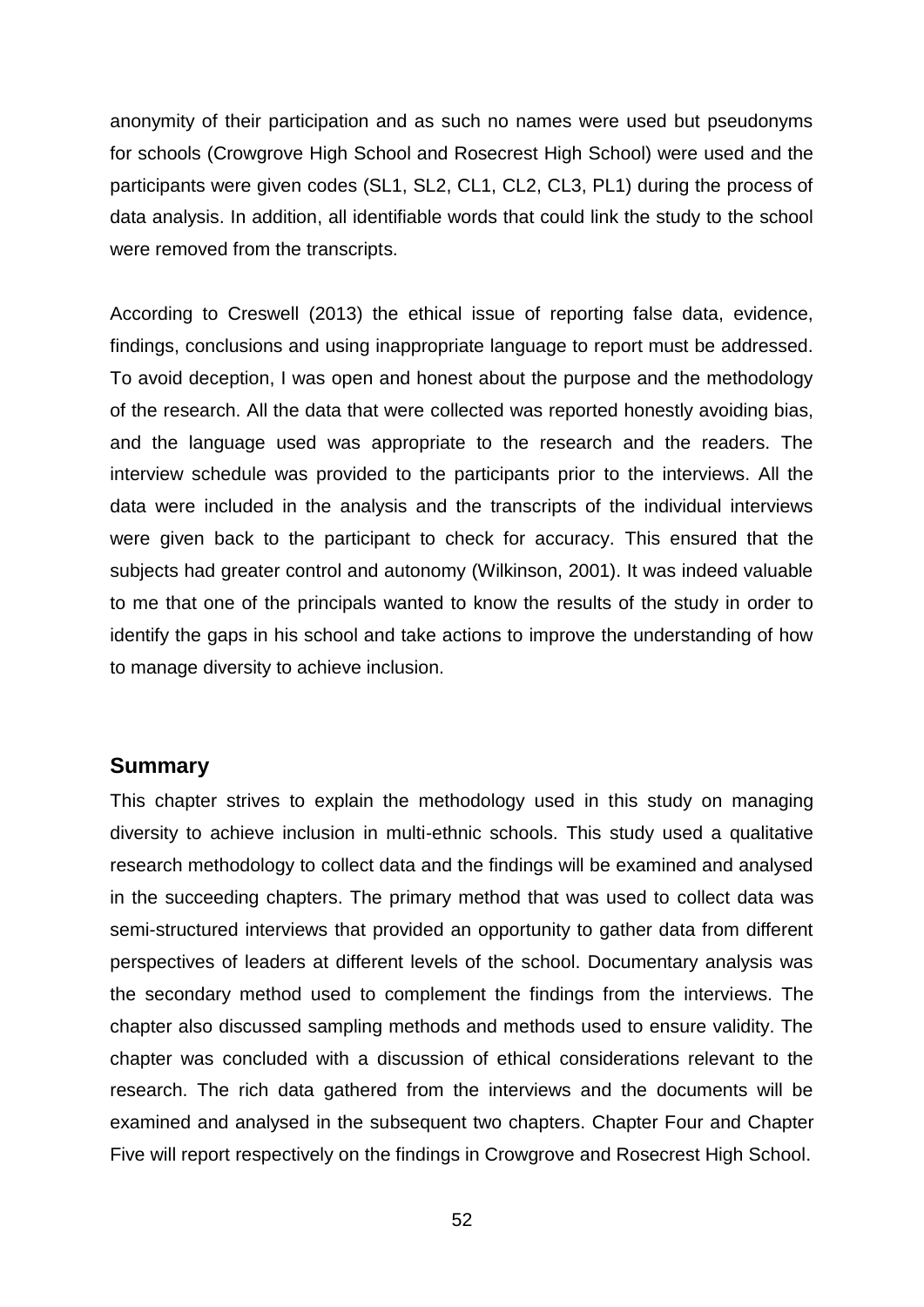# **CHAPTER FOUR: FINDINGS IN THE CASE STUDY OF CROWGROVE HIGH SCHOOL**

# **Introduction**

This chapter is about a unique multi-ethnic secondary school and for the purpose of this study I have named it as Crowgrove High School. I chose to study this school because of the multi-ethnic nature and the demography of the school. Both these features fulfilled the need as per the demands of the research aims and questions. By studying this school I was able to find answers to the key research question which related to the managing of diversity to achieve ethnic inclusion.

In this chapter, I have described the nature of the school which is then followed by the findings which are arranged under five headings. Under each heading the findings from the interview data are summarised from the perspectives of one senior leader (SL1), three curriculum leaders (CL1, CL2, CL3) and one pastoral leader (PL1) on their understanding of managing diversity to achieve ethnic inclusion.

A thematic approach to analysis of the data allowed for comparisons, similarities, differences, surprises and interesting data. In this chapter, a within-case analysis has been used to provide a triangulation of data from multiple perspectives to provide a detailed description of Crowgrove High School and the themes within this case. The five themes that emerged from the analysis of the interview data were: institutional racism, leaders understanding of a diverse community, value and development of diverse staff, intergroup relationships and teacher attitudes, beliefs and values.

At the end of this case, I have summarised the key findings in relation to the leaders understanding of diversity and inclusion, and how they manage diversity to achieve ethnic inclusion in their school. The analysis of this case will contribute to the crosscase analysis and discussion in chapter six.

53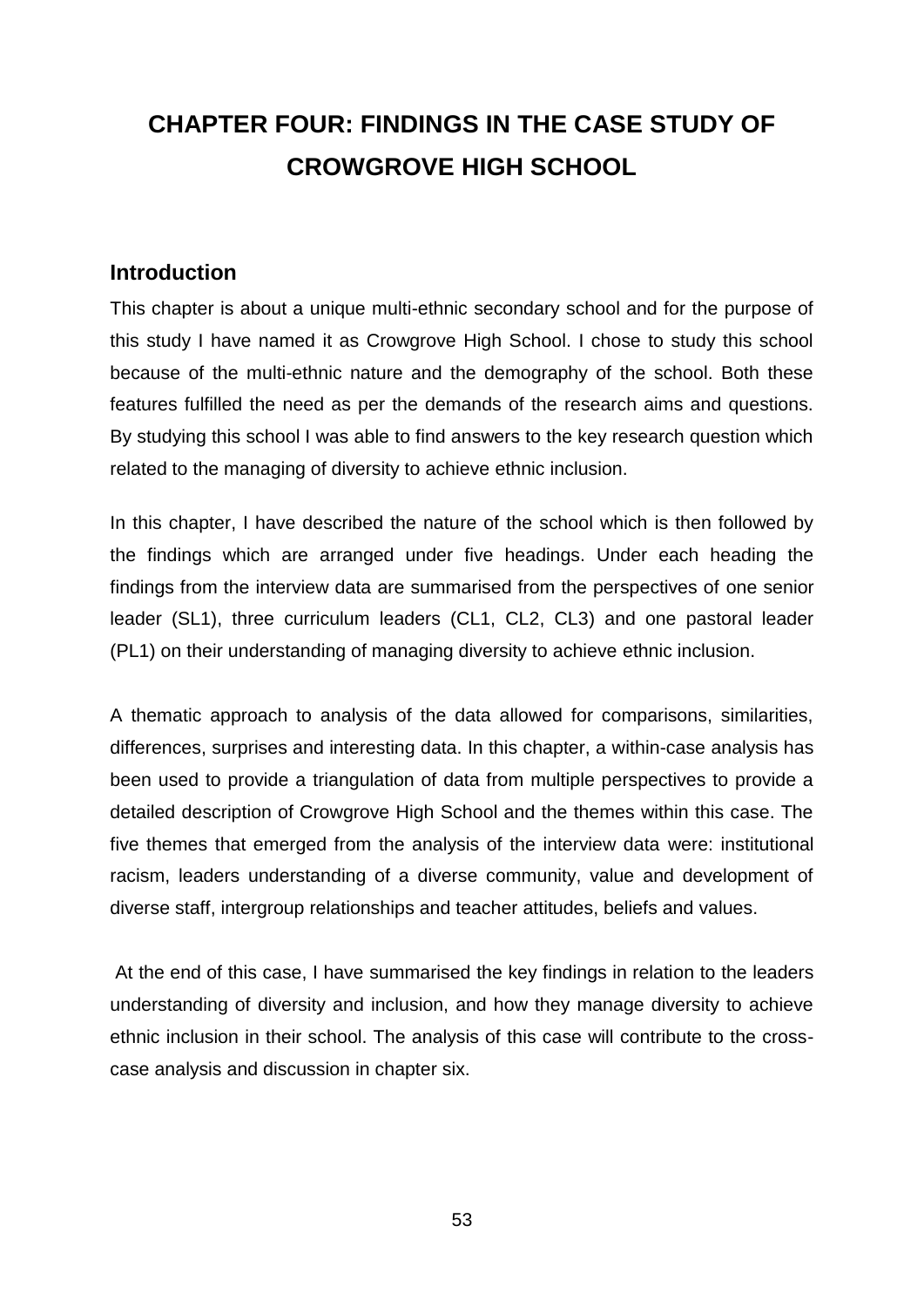# **The Nature of Crowgrove High School**

Crowgrove High School is a decile one, multi-ethnic, co-educational state secondary school located in South Auckland. The roll of the school is approximately 1,400. The student populations comprise of approximately, Maori 44%, Samoans 23%, New Zealand Pakeha 7%, Cook Island Maori 8%, Indians 5%, Tongans 5%, Niuean 2%, Middle Eastern 1% and other ethnicities 1%. The student populations reflect the populations in the community in which the school is located and according to the CL1, the community comprises of, *Maori, Pacific, few Fijian Indian families and New Zealand European Pakeha amongst the population.* Most of the students are from a low socio-economic background. The students may come from large families, a single parent, and family with single or double parent income. According to CL1, *the number of children makes things difficult. So the funds are spread more thinly than it is as opposed to having only one child. So that has its impact.*

The number of teaching and non-teaching staff in the school is approximately 90. All the leaders that were interviewed said that there is a noticeable ethnic diversity among staff. Nonetheless, the number of New Zealand Pakeha teachers is higher and the ethnic diversity in staff did not reflect the student populations.

*We have a number of English born English teachers. We have, probably 5% to 10% Maori teachers. And we have, probably similar number of, Pasifika teachers. The hierarchy of the school is European with Maori and the Senior Leadership Team and the Middle Leadership group, it's predominantly Pakeha. The teachers nowhere near the same numbers as that of the students reflected in our staff. It's still largely, Anglo-Saxon, whether it that be from South Africa, whether that or not that be from England, or New Zealand*  (CL 3).

One of the significant results that emerged from the analysis of the interview data was the value of ethnically diverse teachers in Crowgrove High School. In the policy for recruitment and retaining of staff there is substantial emphasis placed on *recruiting and retaining staff that have the qualities to meet the school's vision, values and goals.* This is repeated in the purpose and the guidelines of the policy. Interestingly one of the guidelines states *that as far as possible reflect an intention to provide suitable and*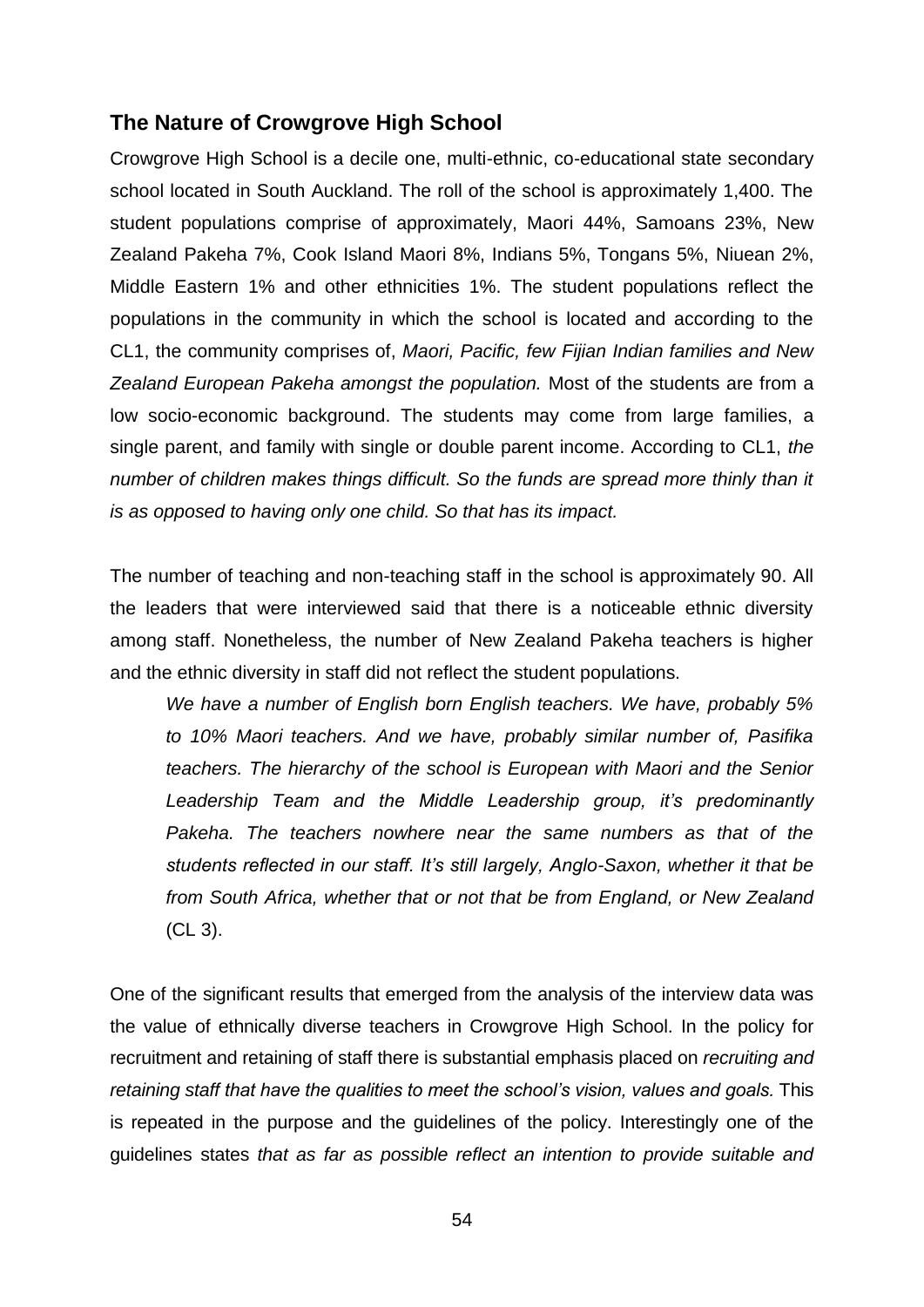*credible role models* for the school which I assume means recruiting teachers that identify with different ethnic groups of students.

The philosophy of the school includes the vision, mission statements and the values of the school. Crowgrove High School has several values but the most relevant to this study is the value of the *richness of the different cultures* and this is reflected in the multi-ethnic nature of the school.

The most striking result to emerge from the analysis of Crowgrove High School's charter document is the practice of exclusion. The document has a separate goal for special recognition of Māori students: *Māori students will achieve success as Māori (with a special focus on mainstream Māori)*. This is consistent across the interview findings as well. In order for the Māori students to achieve, all teachers are trained in the Te Kotahitanga programme and the senior leadership team looks into the *impact of school-wide policies and practices on the achievement of Māori students.* One of the actions under this goal states that *Home School Partnership (HSP) meetings are conducted in a culturally responsive manner and feedback opportunities are provided to the whanau in a number of culturally appropriate ways.* This finding has important implication for managing diversity to achieve ethnic inclusion in multi-ethnic schools.

According to the charter, the school *caters for students from predominantly Māori and Pacific cultural backgrounds.* In response to that, *the school will continue to offer learning opportunities for Māori students in the Puutake, the Māori bilingual/immersion unit.* According to the CL3, *on a smaller scale, we show we value Maori by providing the bilingual unit*. For the Samoan students there is the *Malaga, the Samoan bilingual unit.* To further cater for the Māori students the school has *recently re-engaged with Te Kotahitanga initiative which aims to improve educational outcomes for Maori students.* The Te Kotahitanga is a professional development programme supported by the Ministry of Education that aims at improving the achievement of Māori students.

Two other initiatives, the *Starpath* programme supported by the Auckland University, aims to address the inequality in the achievement of Māori, Pasifika and students from low socio-economic areas. The CL3 believes that *Starpath is designed around*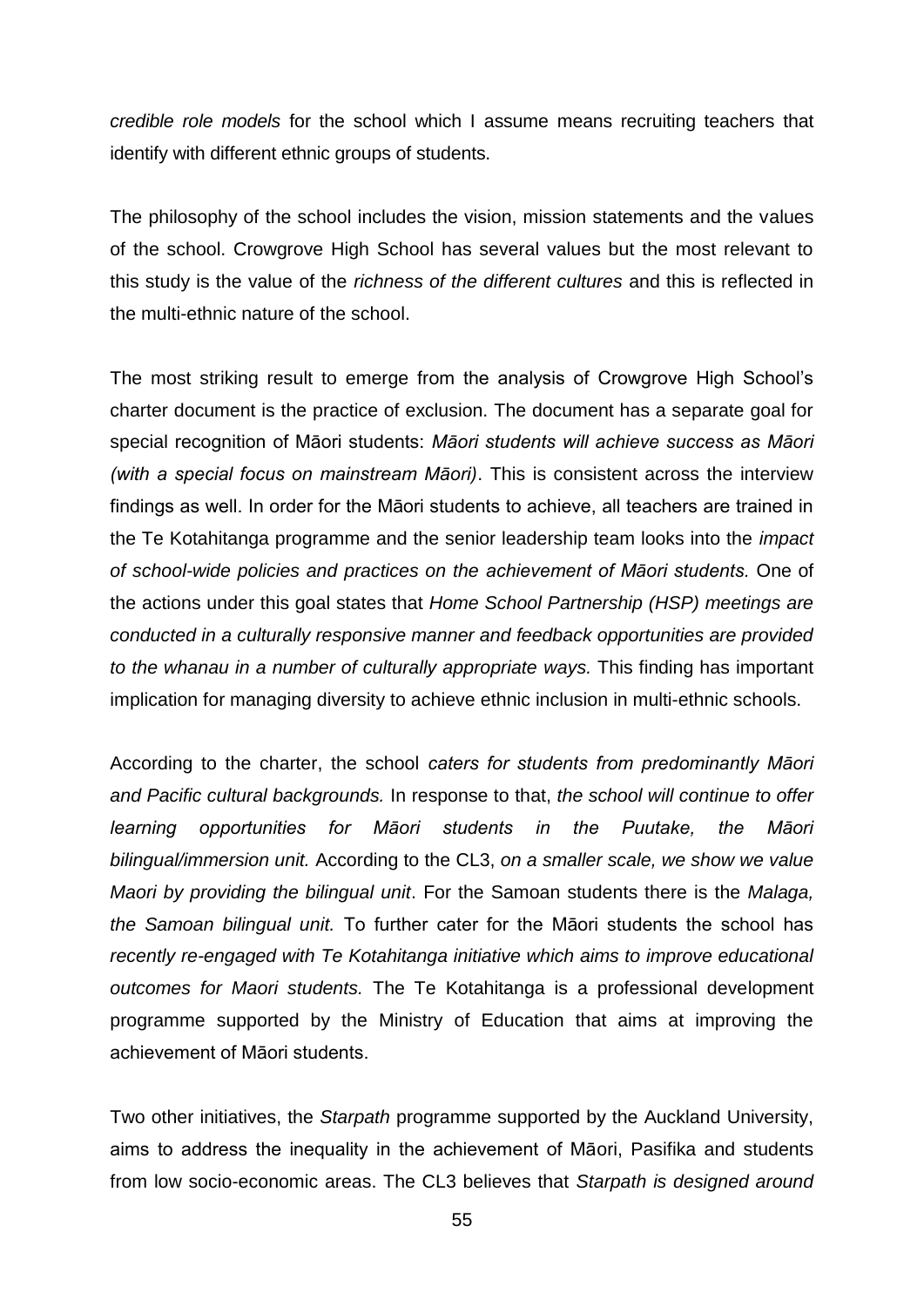*involving the community more in your school.* The *Positive Behaviour for Learning initiative (PB4L)*, a Ministry supported programme has been initialised in the school in the hope of engaging students to develop *meaningful learning relationships.*

The academic goals set by the school are inclusive of all students from all ethnic groups from years 9 through to 13. The actions that are inclusive of all students outlined to achieve the strategic aim is to *create individualised achievement targets for each year 11 student and academically mentor students throughout the year.* The second goal focuses on student engagement and looks at education holistically for all students. The targets include improving attendance data, increasing the percentage of families attending HSP and increasing the percentage of students participating in co-curricular activities such as cultural performing groups. For this goal, although the baseline data has been given, it includes all students but it does not give a breakdown of data based upon different ethnicities. As a result, it is difficult to say how the school will manage this goal without data based on ethnicities because barriers to student engagement in school vary between students from each ethnicity. The target to implement PB4L framework includes the word *co-construct* to develop rules and behaviour matrix but the co-construction will be done by the teachers or senior leadership team and not the students. However, the success of the programme will be monitored using student voice.

The narrative of Crowgrove High School has been based upon the findings from the interviews with one senior, three curriculum and one pastoral leader. In addition the documentary analysis of the school charter and the policy for recruitment and retention of the staff have also been used in this section.

The school charter 2013 is an internal document which has been produced and published recently by Crowgrove High School. The school charter has the school crest seal on the first page. It is clearly stated that this document is reviewed annually by the Board of trustees (BOT) and the last renewal date was November 2012, therefore, it is a reliable document that can be analysed.

The 'Policy-policy making' and all other school policies are internal documents which has been produced and published by Crowgrove High School. The school policies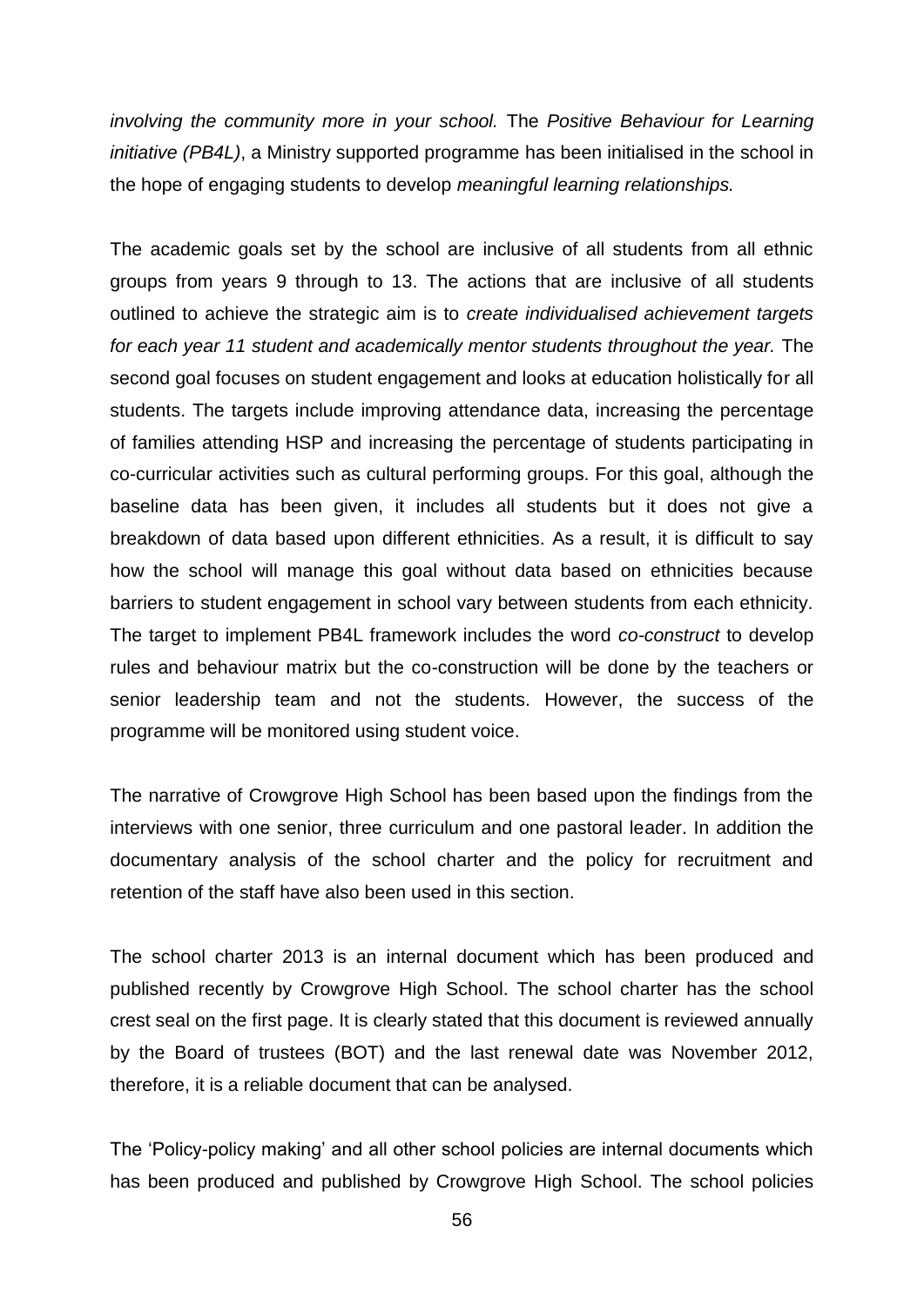have reference codes and the footer reveals that the policies are reviewed annually. I chose to analyse the policy for recruitment and retaining of staff because one of the significant results that emerged from the analysis of interview data was the value of ethnically diverse teachers in Crowgrove High School.

# **Findings from the semi-structured interview**

# **Institutional racism**

# *Senior leader's perspectives*

The interview data from the viewpoint of SL1 clearly indicates that the school organisation largely focuses on accommodating the learning needs of the Māori and Pasifika students more than students from other ethnicities. The reason for that are the high percentages of Māori and Pasifika student populations. This is evident from the development of the Māori bilingual unit and the Malaga Samoan unit where the students who identify themselves from these ethnic groups are welcomed. Although, the school is multi-ethnic, a huge emphasis is placed on the importance of the understanding of Tikanga Maori as well as the customs and traditions of the Pasifika students.

We have a high proportion of Maori in this school, then understanding of *Tikanga Maori is pretty important, or a degree of understanding of Tikanga Maori, treaty of Waitangi, is important. And the same with our Samoan and Pasifika community* (SL1).

According to the SL1, the Māori students identify highly with the Puutake unit because of a feeling of belonging and as such the engagement of students in the various activities in the unit is quite high.

*If we go to our Puutake unit, which is our Maori unit, the engagement there is very high, 80, to 90%, it is high. And that's because of the way it operates, the*  expectations, and the inclusivity in the open door policy and, there's a lot of *reasons why. But mostly it's sort of underpinned by Tikanga. I know that it's a real challenge to engage the Samoan families. I'm not talking about homeschool partnerships. I'm talking about Hui, meetings* (SL1).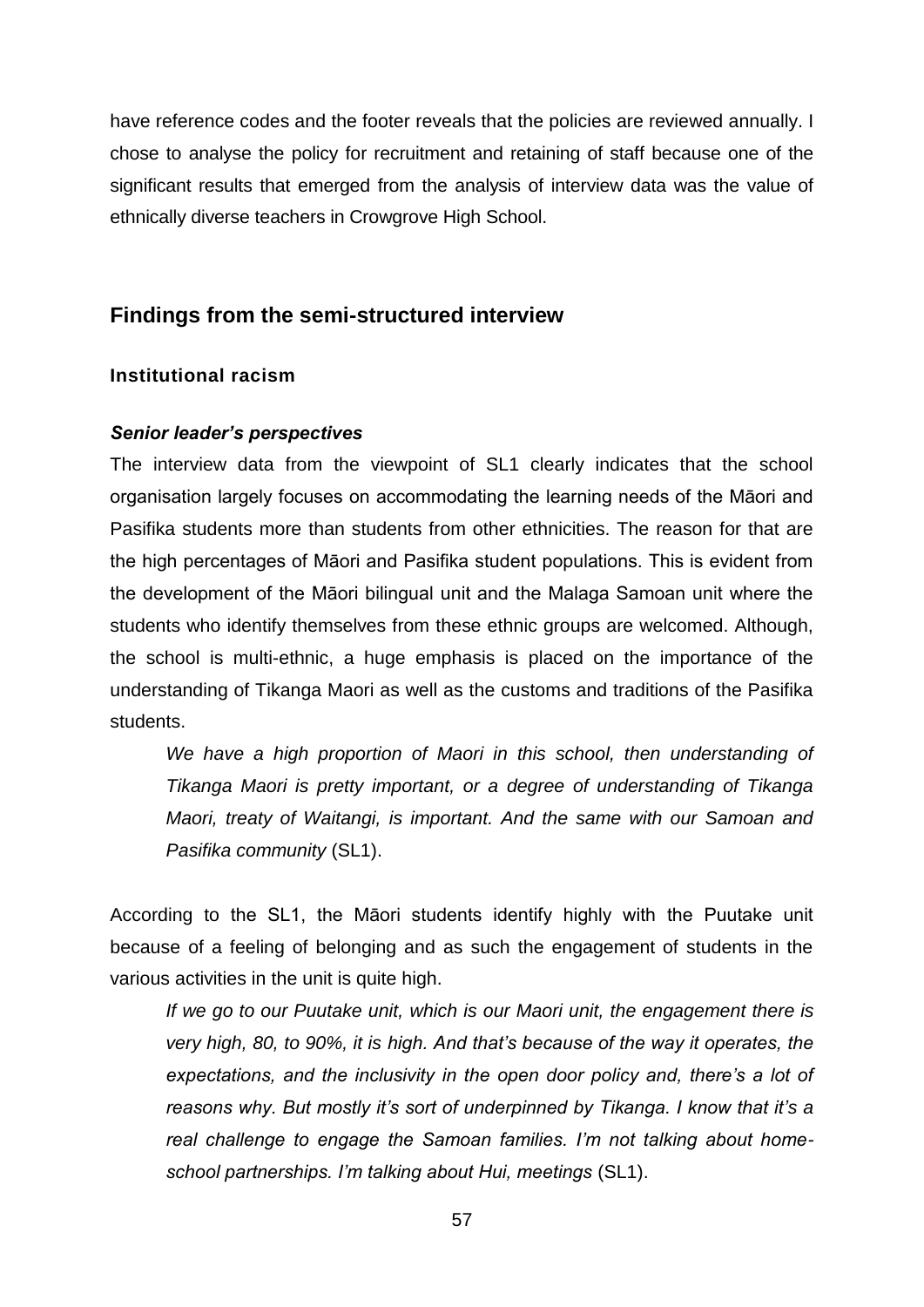Further analysis shows that the SL1 is aware of the multi-cultural nature of the New Zealand schools and acknowledges the fact that there can be consequences if ethnic diversity is not managed properly in these schools.

*There is a sort of a general acceptance of the richness of multi-culturalism in New Zealand… But that can easily go wrong, if it's not managed properly within the school* (SL1).

In response to avoiding the consequences, the school tries to be more inclusive of students from other ethnic groups apart from Māori and Samoan cultures. The SL1 believes that the school tries to be inclusive by celebrating language weeks and participating in Auckland Polyfest which is the Māori and Pacific Island cultural festival. The school is accepting towards the dress code of students from ethnicities such as the Middle Eastern.

*We have Maori language week. Next week I think is diversity language week or cultural week. So whether it's Indian, so, we're acknowledging the new*  wave of settlers really is probably the most accurate way of putting it. We have *Middle Eastern cultures here, who wear, varying degrees of burkhas or veils and it is totally accepted by the student body* (SL1).

# *Curriculum leaders' perspectives*

There is a conflict in the data between the SL1 and CL2 regarding inclusion of students from all ethnic groups in the celebration of cultures in the school through for example, language weeks. While SL1 espouses that all cultures are celebrated, CL2 perceives that not all the cultures are celebrated in the school and suggests a more fair method of celebrating cultures. The CL2 suggests organising an international day which would give an opportunity to all students to show off their cultures.

*We should have an international day where everybody of the different nationalities in our school come in their national dress and let's celebrate that instead of just one or two cultures* (CL2).

It is difficult to decipher the main reason for the weeks set aside for some of the ethnic groups. However, according to CL1 the students appreciate teachers dressed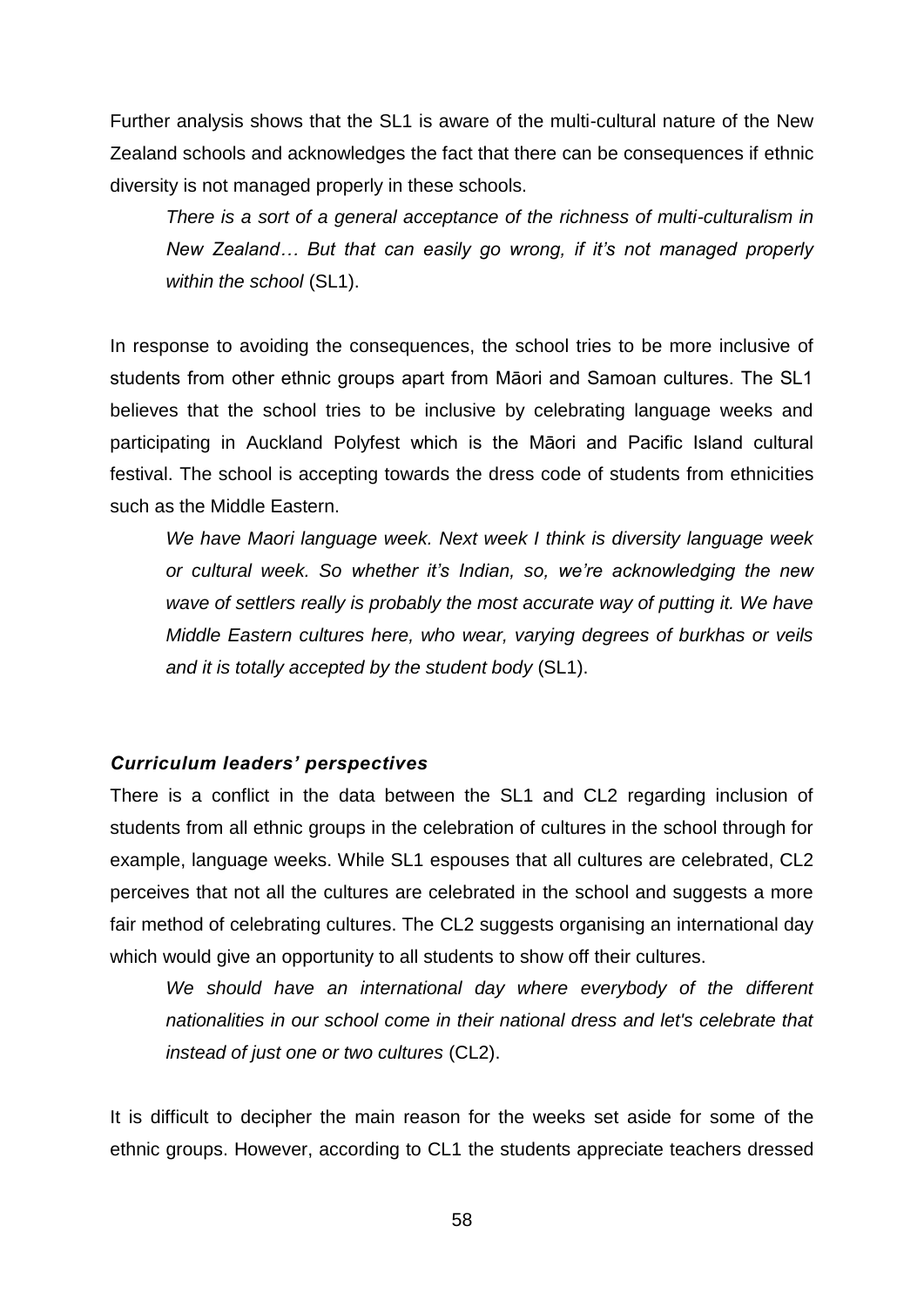in costumes from other cultures. They feel more at ease with the teachers and are able to engage in conversations.

*I wore a traditional, I got it from one of the students actually, "What are you doing in that, miss" and you know it opens up those conversations. Your culture can be your identity* (CL1).

From the interview with the CL1, it was evident that the bilingual Puutake unit catered only for Māori students. This leader felt quite strongly about exclusion of students from other ethnicities from that unit. The CL1 recognises that, Te Reo Māori is the language of the Indigenous and the second language of New Zealand; therefore, it should be available to all students.

*Our Puutake unit is doing really well. At the moment, you can only learn Te Reo Maori if you are down as a part of the bilingual Maori unit. Mainstream Maori don't have that option and I personally disagree with that. I prefer anybody since it's our second national language, I prefer for anybody in the school who wants to learn Te Reo for that option to be available to them*  (CL1).

The CL3 articulates that although the school is multi-ethnic, the Māori students are more valued and as such a bilingual unit has been developed to serve the students. Nonetheless, this exclusiveness is creating an issue for the school in terms of the mainstream Māori students. It was astonishing to hear that CL3 also believes that it is difficult to be inclusive of students from all ethnicities in the processes of the school when the majority of the students are from Māori and Pasifika background. It is very evident that although the school is multi-ethnic, more emphasis and inclusive practices involve only the Māori and the Pasifika students. Equal opportunity to CL3 probably means bridging the gap between the advantaged and the disadvantaged ethnic groups. He is not sure about where he should place the students from other ethnic groups.

*On a smaller scale, we value, show we value Maori by providing the bilingual unit. And that's where obviously the focal point for Maori culture in the school is. That creates problems with mainstream because most of the kids are 400 Maori mainstream kids who don't have Te Reo. And that's a big issue the school's trying to sort, next year. Other students, it's kind of silly but, you*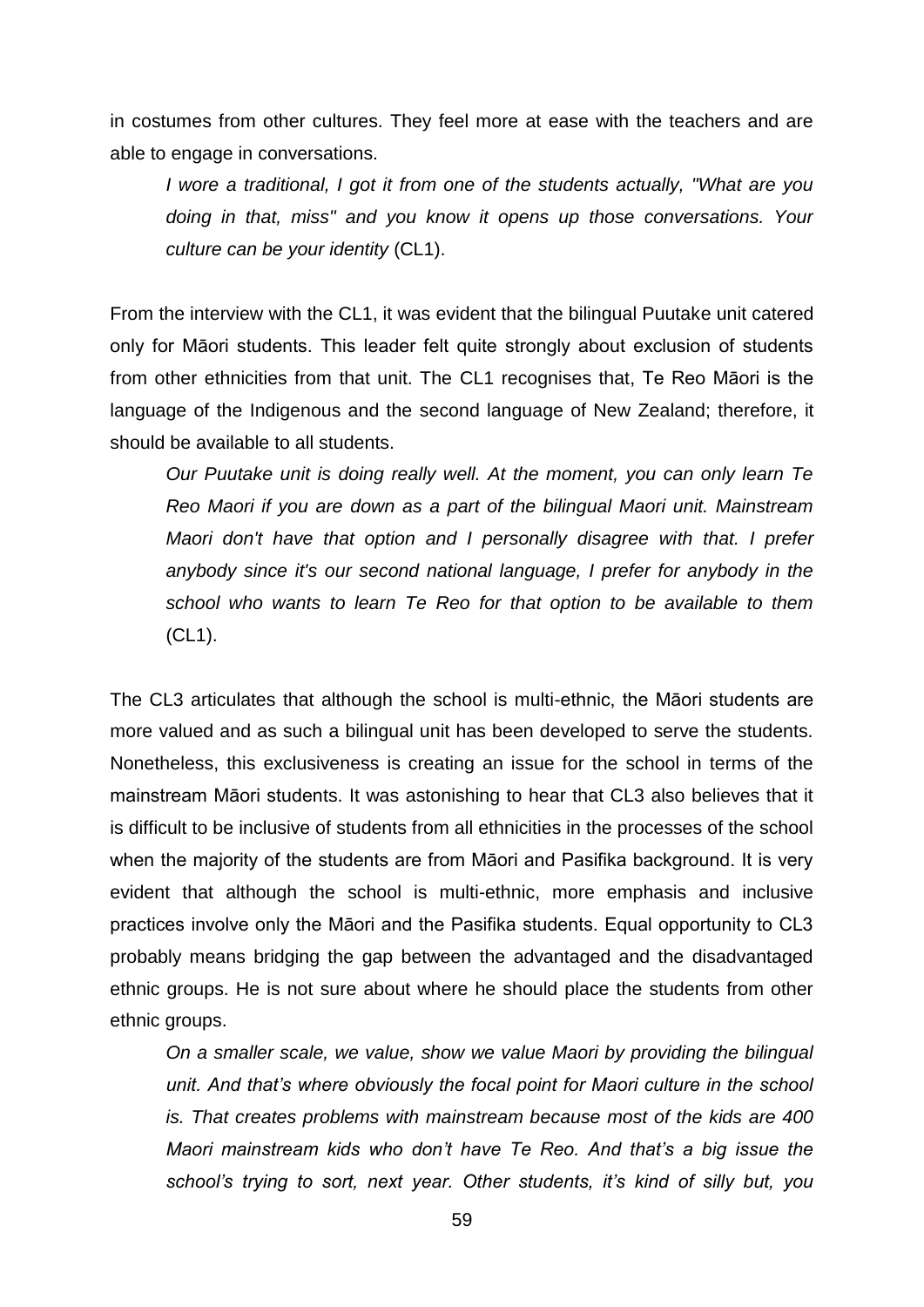*cannot include, multi-ethnicities in anything you do here because that's what we have. There is no Pakeha dominance, because there's no Pakeha to be dominant. In terms of achievement or in terms of rewards, it'll be nice to have Pasifika, awards evenings and Maori awards evenings. We tend to do it as one because all the kids are typically Pasifika or Maori. And then of course you've got other ethnicities. So, everything we do is to try and provide equal opportunities for the kids* (CL3).

From the data collected through the interviews with the curriculum leaders, it is clear that there are ethnic exclusive initiatives in the school. These initiatives include after school tutorials, language weeks, Health Academy programme and Hui. Although, after school tutorials are available and inclusive of all students, the Pasifika students' attendance to the tutorials held by the bilingual unit is higher.

*We do have a lot of specific programmes for specific ethnicities. We've got the Samoan unit which does Pasifika tutorials. After school tutorials for Pasifika students by Pasifika tutors. So they encourage the Pasifika students to go and they all go to that usually more often than they go to their normal classroom teacher tutorial. In saying that, I haven't known them to shut their door to a student who is non-Pacific to show up* (CL1).

The CL1 made it clear that exclusiveness of students from these initiatives was not fair. As such, students from other ethnicities were invited to the Health Academy programme which is led by Pasifika Medical Association to assist and mentor Pasifika students who will pursue a career that would lead them into health workforce.

*We were strong and we took in a couple of students who were European, we took in an Asian student, and a Fijian Indian student* (CL1).

The CL2 was aware that there were ethnic specific programmes and the leader suggested that, there was room for inclusiveness of students from all ethnic groups. The school needed to look into including other ethnicities in similar programmes.

*We can definitely do more. We do quite a bit on Maori. We are starting to do a bit more on Samoan and I'm sure the Tongans have started up as well. But yeah, we should look at all; we should be inclusive of all the ethnicities* (CL2).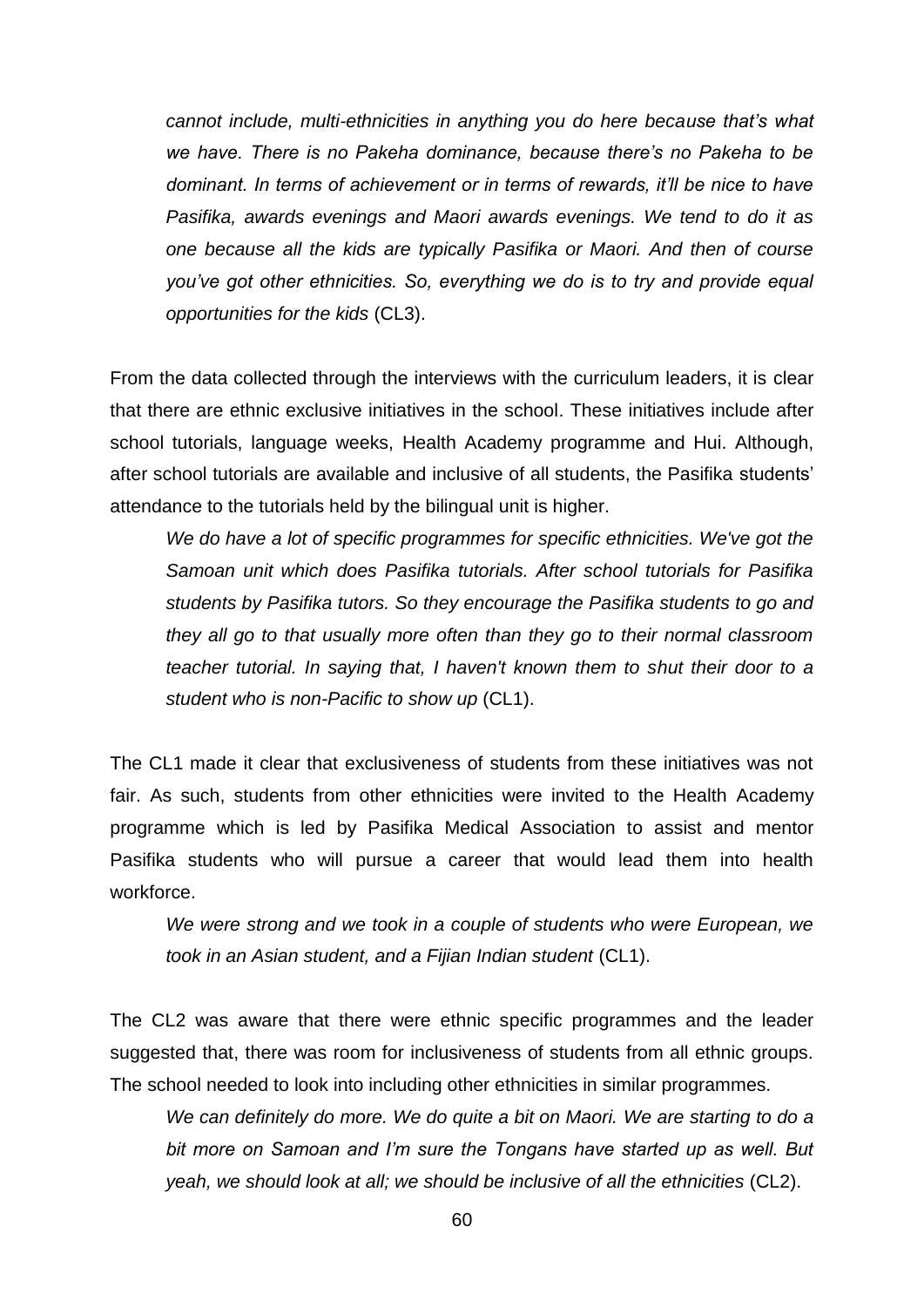A striking result that emerged from the interview data with the CL2 was the leader's ability to foresee the consequence of ethnic specific programmes on the students from other ethnicities which were lesser in number. The initiatives through priority programmes and the time spent on the students who are majority in number, the Māori and the Pasifika means that students from other ethnicities can be academically and socially affected.

*…the minorities can get left behind if we're not careful* (CL2).

According to the CL3, thoughtful and systematic academic tracking of results are achieved with major focus on the Pasifika and the Māori students. This is executed to identify weaknesses and strengths to help students from these ethnicities to achieve better academic results.

*And so we are getting much tighter at identifying issues through data that are based around ethnic groups and that works for Pasifika and Māori* (CL3).

#### *Pastoral leader's perspectives*

The pastoral leader felt that that the diversity in school was managed through professional development where the teachers discussed different groups. However, as can be seen it is obvious that the focus is mostly on the Māori and Pasifika students.

*In terms of how the school manages diversity, it's through PD definitely. We have a really good PD, sort of program, whereby we have those conversations, about different groups, predominantly Māori and Pasifika because those are the big groups within the community* (PL1).

#### **Summary**

Crowgrove High School while trying to implement equity values in the school perhaps unintentionally reflects institutional racism through implementation of the school charter. A few of the leaders who are aware of exclusion of students from initiatives through priority programmes have been strong and as such have included students from other ethnic groups apart from Māori and Pasifika students to make the programme more inclusive.

61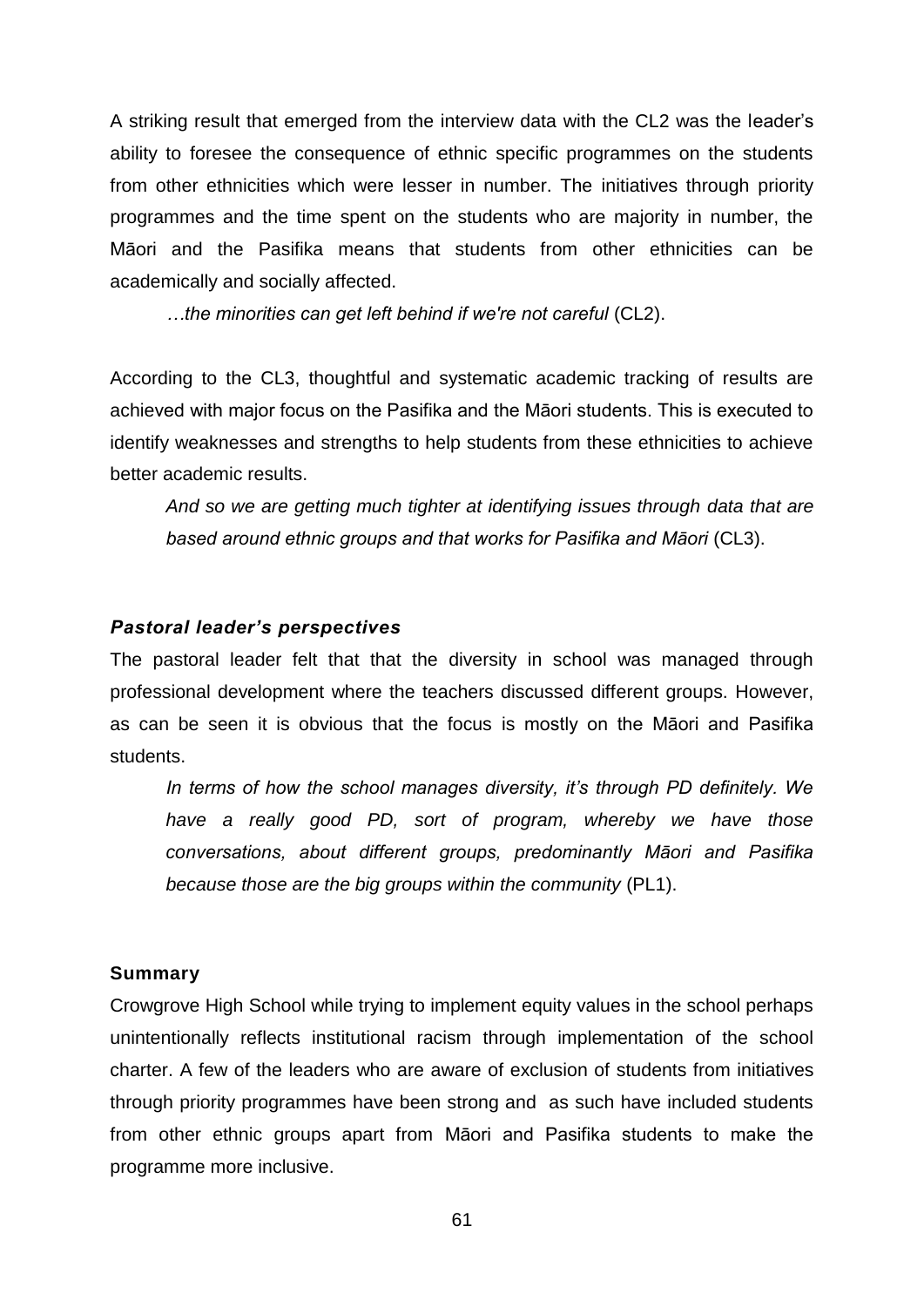# **Leaders' understanding of a diverse community**

### *Senior leader's perspectives*

The parental attitude towards the education of their children varies in each ethnicity. The SL1 felt that the Pasifika parents left the responsibility of educating their children in the hands of the school and were not available as much to engage in the academic progress of their children. On the other hand, these Pasifika parents were more interested in engaging with the school in terms of more social engagements.

*I have a sense that they, with our, Pacific nations, they have a view that the job of educating their children is the teacher's. They are happy to engage with us over discussions on their child one-on-one like they're being naughty or parents' evening if they're being awarded a prize, they'll come in. But, just the of routine of parental engagement over the year, there seems to be a, view that, that's your job. I, personally think that if we threw a big feast at, the community, then we'd get a lot of engagement and we could build on that*  (SL1).

### *Curriculum leader's perspectives*

There is some correlation between the perspectives of the SL1 and CL3 regarding the attitude of the Pasifika families towards the education of their children in the school. The curriculum leader believes that this attitude stems from unpleasant experiences that the parents may have endured when they were in school.

*A student will have had negative experiences in school. For our Pasifika whanau, often, schooling is perceived as, the job of the school. I'll sort out the kids at home, you sort them out there and I'll pick them up at the end of the day* (CL3).

The CL1 believes that although both the parents and teachers want the students to be successful but, there is a clash between how parents and teachers perceive success of their children.

*Student is not a student. They are connected to a family with beliefs, with values, and ultimately, a goal they want for their child and they want their child to succeed… what my view as a teacher of their success doesn't always match-up with the parent's feel of what is success* (CL1).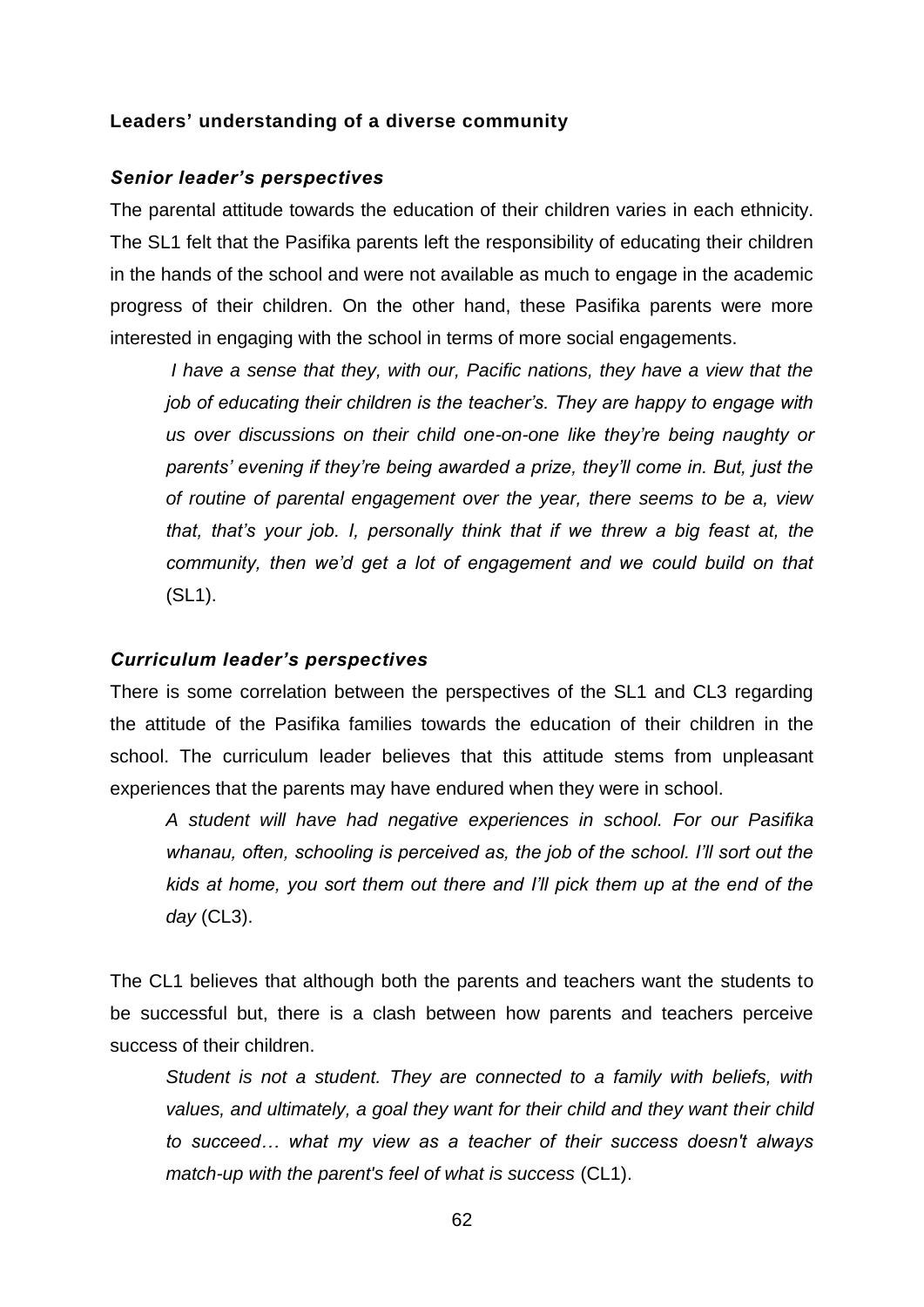Unlike the Pasifika parents, the Maori parents in this school would want to participate but they identify more with and trust their own context such as the bilingual unit. In contrast, the Pakeha parents are more involved in the school and do not hesitate to voice their concerns and make sure that things happen.

*Māori families I would say want to participate, but they'll have to trust the context. The ones that do often end up in Puutake and have a big involvement in school. But mainstream Maori, there isn't huge parental involvement in school and feedback on what's going on. And then we've got the other smaller groups, I'd say Pakeha parents, pretty demanding, the ones that we have. When they don't like something, they're pretty clear about it, and they make it known* (CL3).

### *Pastoral leader's perspectives*

The perspectives of the PL1 and CL3 shows a positive correlation between the students coming from low socio-economic backgrounds, their length of stay in school and the activities they carry out in the school to raise funds. It is also evident that the dropout rates of the Maori students are higher when compared to the Pasifika students. A more surprising result is the correlation between the Pasifika students coming from low socio-economic backgrounds and their prolonged stay in school. The Pasifika students stayed in school longer, either they were interested or not in education but, it meant that the families continued to receive financial benefits.

*We have a lot of kids who will make money out of selling cigarettes and selling drugs. We have kids who do get sent to school to sell drugs by their families because that's their source of income, that's what they do. We have a lot of Maori students who drop off like after year 11, that's when they tend to start dropping out of school, where as our Pasifika kids tend to stay on and some of the kids that stay on. They stay on because they are at school and they are entitled to money. That is the reason why they are at school, not because they want to be here, they want to learn or anything like that (PL1).* 

#### **Summary**

In terms of managing diversity, this school faces the challenge of getting Māori and Pasifika parents' involvement in the education of their children. The school is located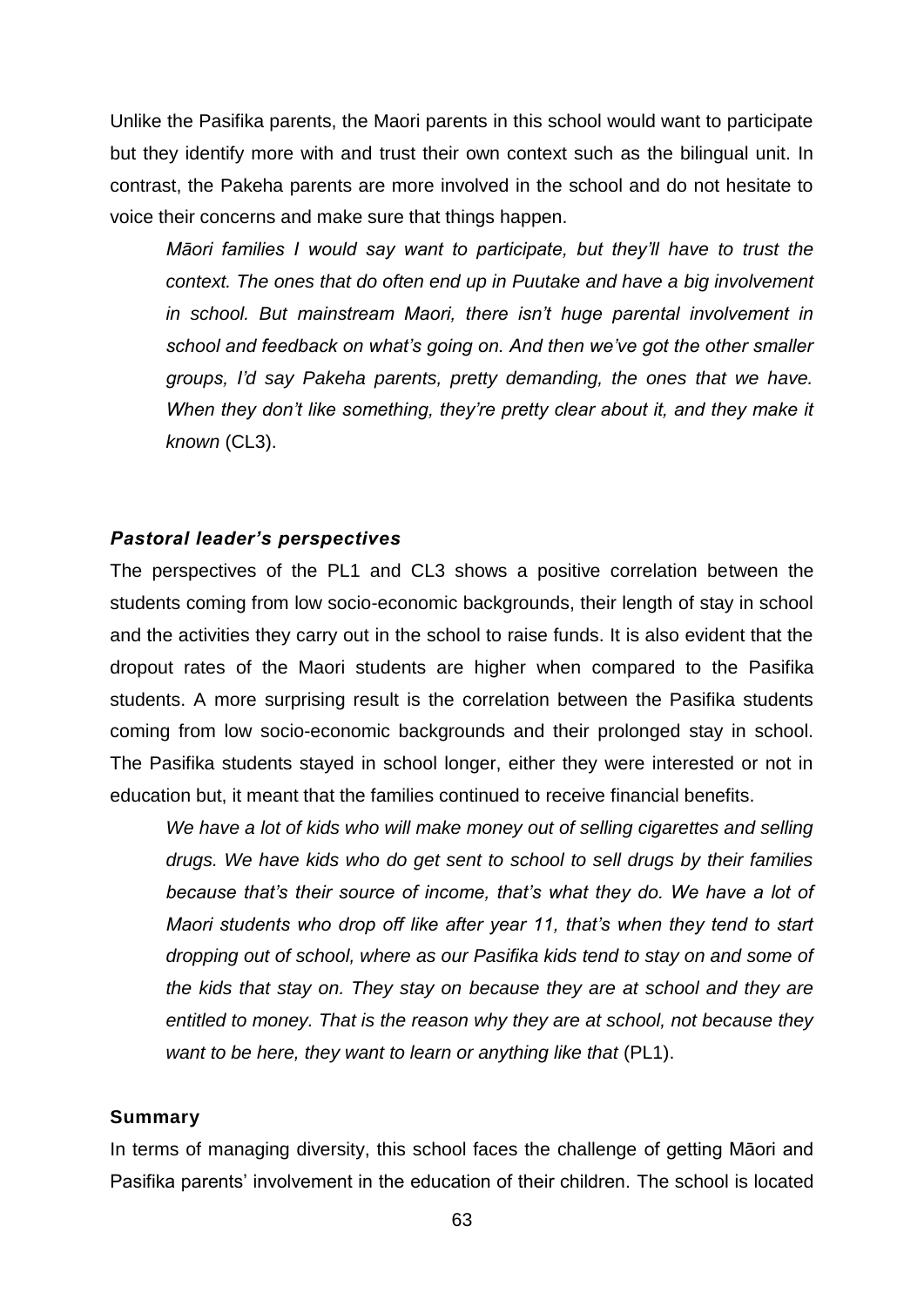in a low socio-economic area. As a result, there is a low retention rate of Māori students in school as opposed to more Pasifika students who tended to complete the school years.

### **Value and development of a diverse staff**

### *Senior leader's perspective*

The SL1 views equal opportunities as giving preferential treatment of some ethnic groups, such as the Māori and Pasifika by creating bilingual units for the students. From that I presume, these two ethnic groups are underachieving and higher in numbers, therefore are more included in the school structures and processes. Teachers who identified with those ethnic groups were given the responsibility to provide equal opportunity to the students.

*We create equal opportunities from a Euro-centric point of view. We create, pretty equal opportunities from a Maori perspective and a Samoan perspective. We would be less strong from a Tongan perspective and a Cook Island perspective. Although, we're definitely aware, we definitely consider our staffing, we definitely place them in places of influence to encourage and give them responsibilities to encourage those equal opportunities.*

*We've got a sizeable Māori bilingual unit in this school. And, you can think of them as a school within a school in a way. They integrate significantly with whole school activities like for example year 9 powhiri, which is done properly, in terms of Tikanga Maori. Also the Samoan unit would be a lesser but still significant example of influence across the whole staff. Te Kotahitanga, that's what facilitates a broader understanding and recognition of, and acknowledgement of the diverse cultural nature of this school* (SL1).

# *Curriculum leaders' perspectives*

According to the CL1 and CL2, diversity in teachers meant that the students had more respect for teachers who identified with the same ethnicity as that of the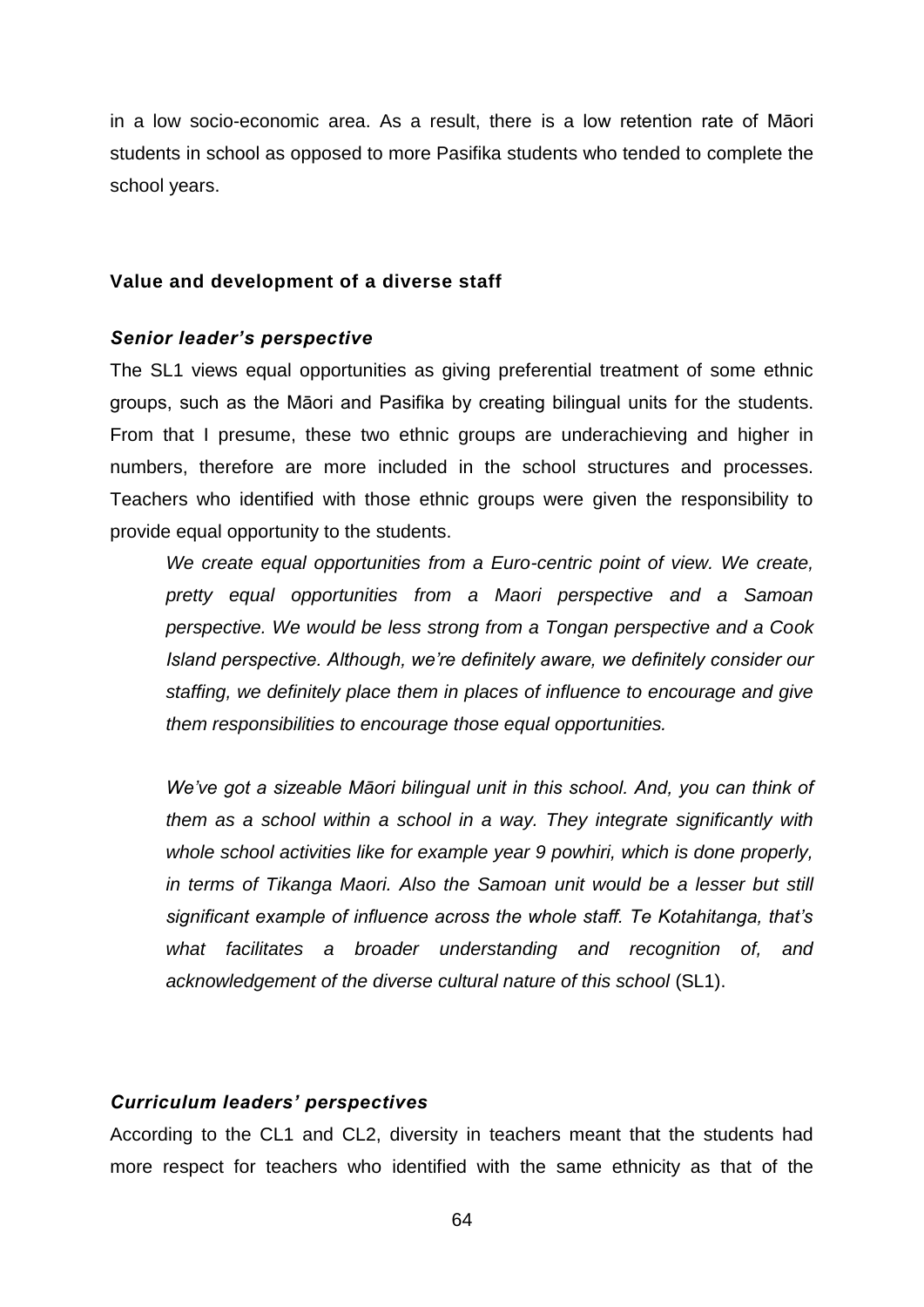students. The other teachers had less respect and students showed negative behaviour towards them. They suggested that this can be overcome by developing a good relationship with the students by establishing their identity. Once the students understood who and where the teachers came from, they developed respect for these teachers as well.

*Within our school, teachers of Pasfika background are really well respected by the Pasifika students in terms of ways in culture and knowledge, in terms of management. Likewise, Maori teachers have really good standing within Maori students. I find from personal conversations, teachers of a, usually, Indian or Fijian Indian background sometimes have students show disrespect to them in some ways* (CL 1).

*Students have been rude too because of their race, I think. Making fun of the way they speak or something like that* (CL 2).

From the data above, the correlation between respect for teachers by the students from the same ethnicity as that of the teachers and teachers from different ethnicities is interesting because it is not about the understanding of each other's cultures but it is about racism. According to the CL2, the knowledge of the protocols of the different ethnicities was gained through students or by visiting the bilingual unit. This leader also expressed the value of understanding the different cultures in the classroom. According to CL2, there is a need for professional development in learning about the culture, background and protocols of each ethnic group represented in the student populations.

*We had some Middle Eastern Groups and Indian groups that used to use my room to practice for ASB Polyfest, which was quite nice because I learnt a bit about their* culture. *I think we should have something in school where all the teachers learn about the different cultures because we have got Muslims, Hindus, and Maoris: all these ethnicities, we need to learn about their backgrounds, really. What we should do and what we shouldn't do, what's right, you know, protocol* (CL 2).

65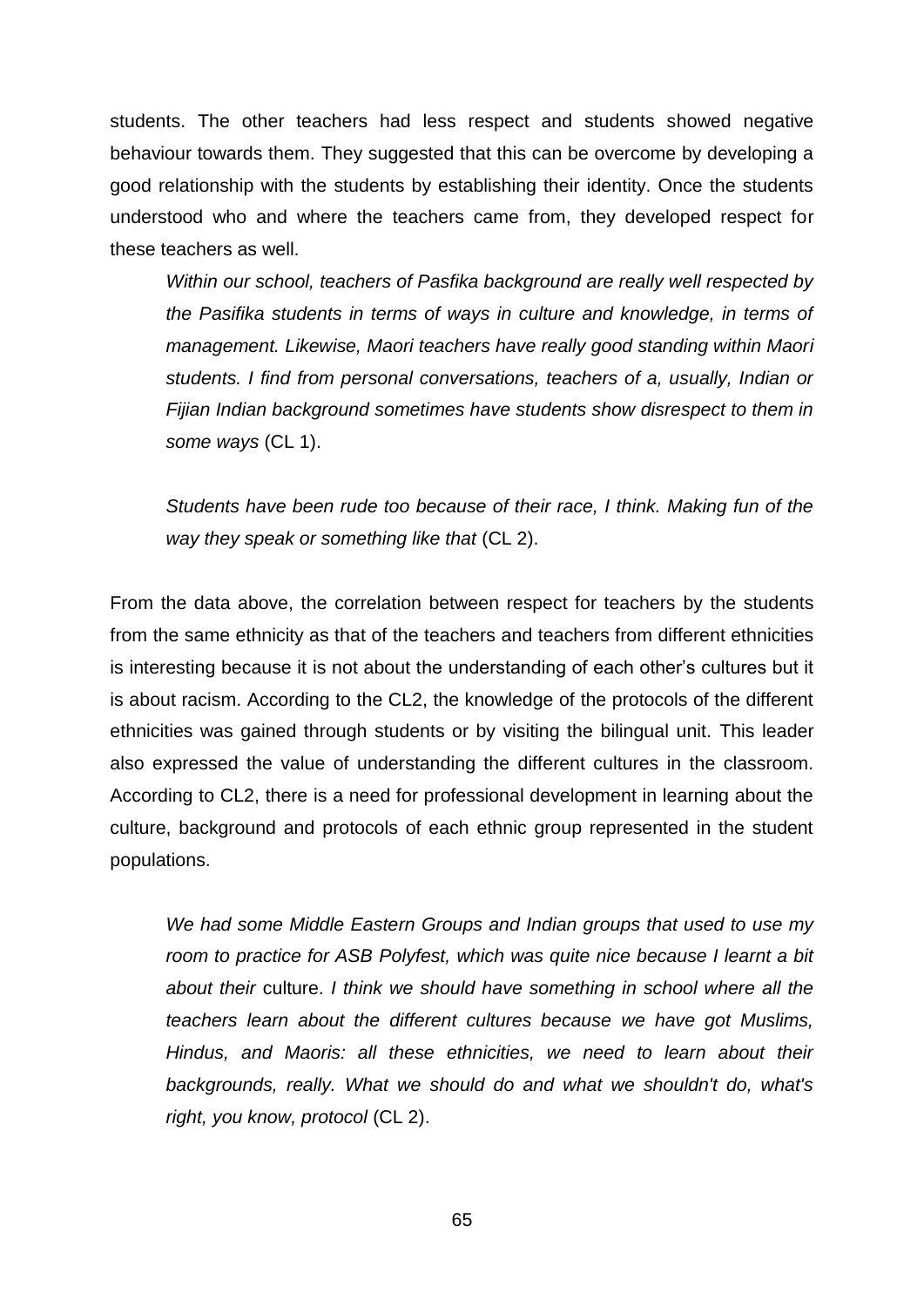# *Pastoral leader's perspectives*

As a pastoral leader the diversity in teachers was important in terms of understanding the behaviour of students from the cultural perspective. The PL1 found that diversity in staff meant that if she came across students who she could not communicate with due to language barrier; these students were sent to teachers who were able to connect because of the same language.

*So, I think, in that sense, it's really nice if I've got a student who is like for example, I've got a student who is very ESOL and finding people who can speak her language, just to have that communication as well sometimes is quite good* (PL1).

The PL1 when dealing with behavioural issues felt that teachers from different ethnicities were valuable because they provided her with the knowledge regarding cultural values and norms that assisted her in understanding and resolving the behavioural issues of the students.

*If I am having a problem with the student who is Cook Island, if I go and talk to the teacher who is Cook Island to kind of go over what's going on here, to give me a bit more of an idea of what's happening, sort of thing. Just to get background* (PL1).

# **Summary**

It is apparent from all the leaders that the school staff is predominantly white and the ethnic backgrounds of the teaching and non-teaching staff do not reflect the students' ethnicities. The policy on recruitment of the teachers leans more towards hiring teachers who can meet the needs of the school in terms of the school's vision. Nevertheless, the students from different ethnic groups identify and have more respect for teachers from their own ethnic backgrounds. A few leaders have expressed that there is a gap in the knowledge of the leaders and the teaching staff concerning different cultures, values and norms that students from different ethnic groups bring to the school.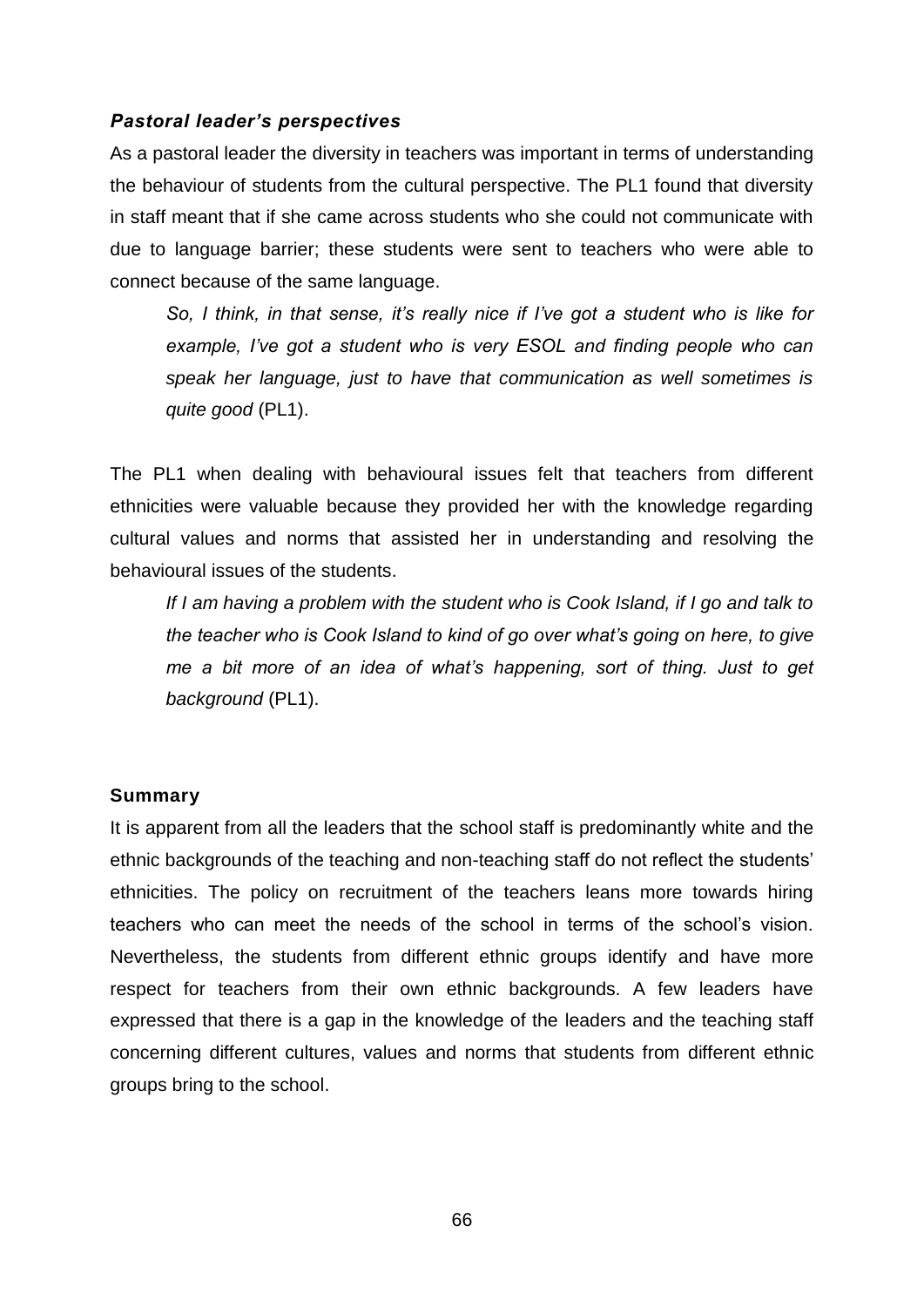#### **Intergroup relationships**

#### *Senior leader's perspectives*

This school is multi-ethnic and as such relationship between students from different ethnicities can be a challenge. I was interested in finding out how the leaders manage this challenge in terms of inclusion. According to the SL1, the students from different ethnic groups tend to develop positive intergroup relationships but there was a gang culture in some ethnic groups that permeated from the community.

*Generally speaking, our school environment is a calm one, and it's a positive one. And kids get on really well. But don't forget what I've said. If we do have tension, it's usually between Tongans and Samoans. There are members of various gangs in this school, we know that. But, most of them leave that nonsense at the gate, they don't all. Most of them do* (SL1).

#### **Curriculum leaders' perspectives**

The CL2 clearly expressed concern over students who identified with the same ethnic groups socialising in homogeneous groups and found it hard to come to terms with such actions of the students.

*I remember when I first came here. I was very surprised at how there were little factions of groups. There would be Asians here, Chinese Asians in this community, Māori and Pasifika here, Indians and South Africans here: I found it really hard* (CL2).

The SL1 and the CL3 also found that there were tensions between certain groups of students from different ethnicities. What actually caused the tensions was not made clear.

*I mean, next to that, multi-ethnic context you have frictions between kids around ethnicity. I don't see them as much as what I hear, so, I trust that staff are being honest when they say that* (CL3).

The school has used the student body in the form of student support groups to overcome the challenge of intergroup relationships. The CL1 views student voice as a positive move to remove racist bullying of students.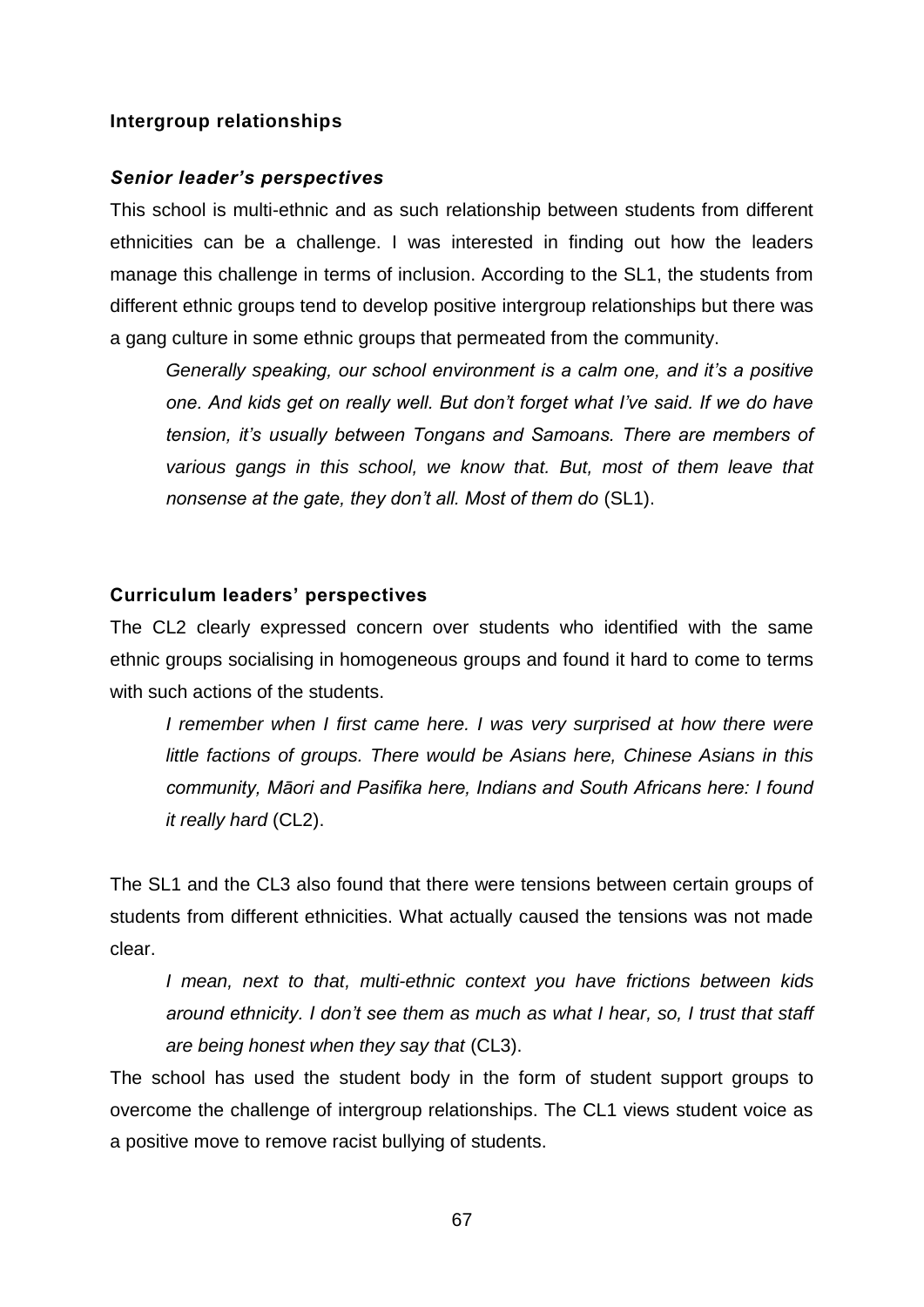*I think the anti-bullying campaign is a big one as well because that links into things like racism-based bullying which, as I've said, I haven't experienced first-hand here but there are under currents of it. The kids of the students*  support groups have been set-up: they've been campaigning against it (CL1).

The CL3 strongly advocated for a more inclusive approach in the classrooms. This leader promotes pedagogical approaches, classroom organisations, team spirit and open dialogue as important steps to promoting positive relationships between students from different ethnic groups. But, this leader finds promoting positive relationships a challenge outside the classroom.

*Well, really, try to push the idea of whanau and team in class, as pedagogical leaders, which are what we're trying to advocate for in modern pedagogy. Conversation between students is central to learning. And that's a really good way of building whanaungatanga. I would advocate, they regularly mix them up, you know we regularly mix up staff, during, professional development – almost never are left in their social group and we try to advocate that for the classroom. You get kids talking to each other. So that's one way you manage, in a class. Um, outside of a classroom, the friction between students is challenging* (CL3).

# *Pastoral leader's perspectives*

The PL1 expressed similar views as that of the SL1 about students maintaining positive relationships but the tensions between students from different ethnicities lead to conflict and physical fighting involving large numbers of students. The PL1 finds these situations difficult to resolve due to lack of understanding of history between the groups of students.

*Generally everybody is in harmony, but then you have sort of cross cultural conflict and stuff like that which can be, difficult to manage. I don't know the history between these two groups of people kind of thing but they kind of form a mob situation* (PL1).

The relationship between racial tension among different ethnic groups and how the problems are resolved is interesting. Although, the PL1 tries to get to the root of the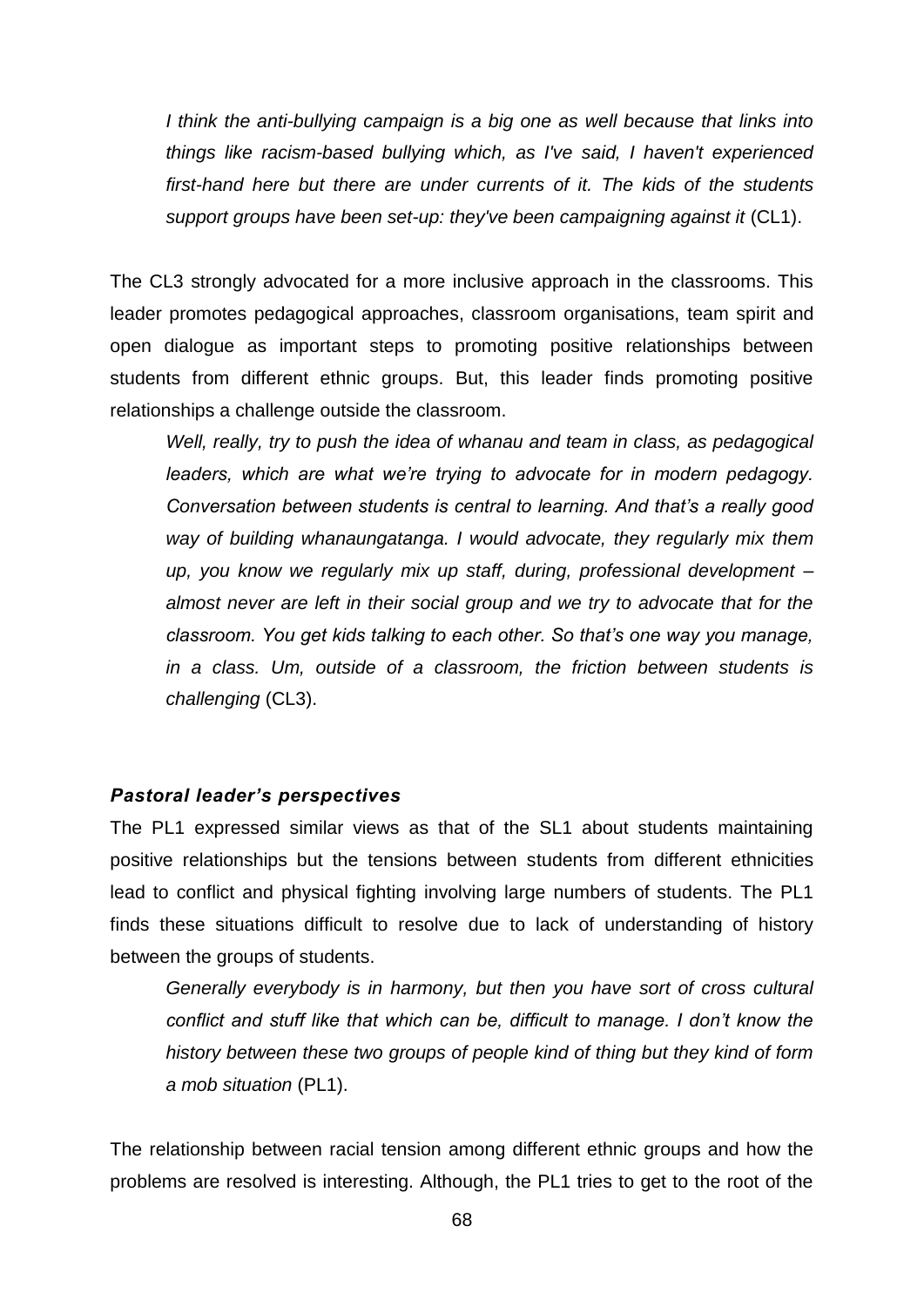cause, the leader lacks understanding of where the problem comes from. As such, PL1 leaves the students to resolve their problem or communicates with colleagues who have the expertise and can assist in resolving the conflicts.

*We kind of go in there and try to fix the problem. But it's not for us to fix, it's for them to fix because if we fix it, it's not resolved. If they fix it, it's resolved. We do have fantastic people down in the guidance area that will mediate and do that for us, so that's really good. So a lot of it is drawing on resources as well, not trying to do everything yourself, managing the situation, not doing everything. And also, drawing on advice. You know if there is a situation, if there is a conflict within a family, going and talking to somebody because I don't have all the answers, and I won't have all the answers* (PL1).

#### **Summary**

It is evident that the students from the different ethnic groups gather in homogeneous groups and there is racial tension between students from different ethnicities in particular, the Samoans and the Tongans. The professional development programme, Te Kotahitanga is being used in the classrooms to enhance the relationship between the students. There is also a drive by one of the curriculum leaders to mix students from different ethnic groups in order to develop a more team attitude in the classroom.

#### **Teacher attitudes, beliefs and values**

#### *Senior leader's perspectives*

The SL1 believes that the understanding of the diverse cultures in the school is the result of Te Kotahitanga. This programme assists teachers in creating culturally responsive context for all students when planning lessons. The leader also expresses his viewpoint on Māori bilingual and Samoan unit having a significant influence on the staff by helping them to understand the cultures of the Māori and Samoan students.

*Which need, necessarily generate an understanding of the diverse nature of student body, but it does, and but it's not, it doesn't do that by accident in this*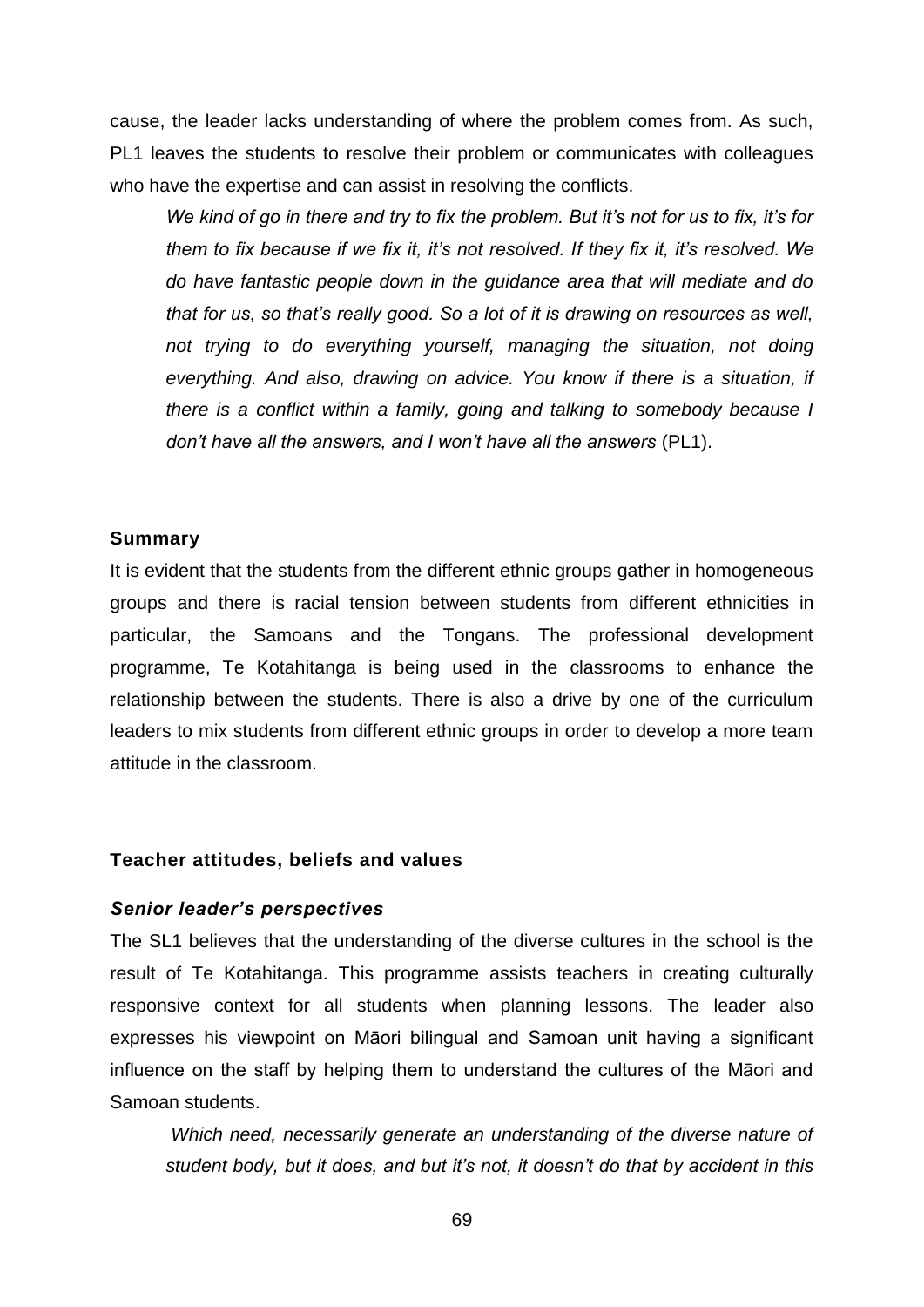*school, it does it by design in my view, because of our involvement in Te Kotahitanga. Te Kotahitanga it's very important, what works for Māori students' works for all students. We, have engaged working with Auckland University on Star Path, we've engaged them with Positive Behaviour for Learning* (CL3).

# *Curriculum leaders' perspectives*

CL1 and CL3 pointed out that it was important to design culturally responsive contexts for learning which are responsive to the students' understanding of the concepts. In order to do this successfully, teachers had to collaborate and work as a team to share the knowledge that they had of different ethnic groups. They had to be respectful, understand the different cultures and acknowledge what the students bring to class and be honest and open when including cultural context in their planning.

*You've got to be really sensitive and open in terms of how you approach those topics and it's not a matter of saying, "No, you're wrong this is the way it is", saying, "Here is another way of looking at it". It's about being respectful and trying to encourage that learning within the classroom. Got to bring in all those aspects of prior knowledge, where they've been, who they are, what the things are like in the islands. Contextual based learning topics and activities. Working with staff to develop and co-construct units of work which would tap into the kid's prior knowledge* (CL1).

However, CL2 expressed that it was difficult to incorporate cultural specific context into lesson plans.

*It's very hard because we do volcanoes and you still cannot bring legends into it* (CL2).

The CL3 points out that although the school celebrated the different cultures of the students, the leader observed that this was not transferred or integrated into the teaching and learning in the classrooms. The CL3 advocates for on-going celebration of cultures in terms of delivery of lessons and how teachers interacted with students.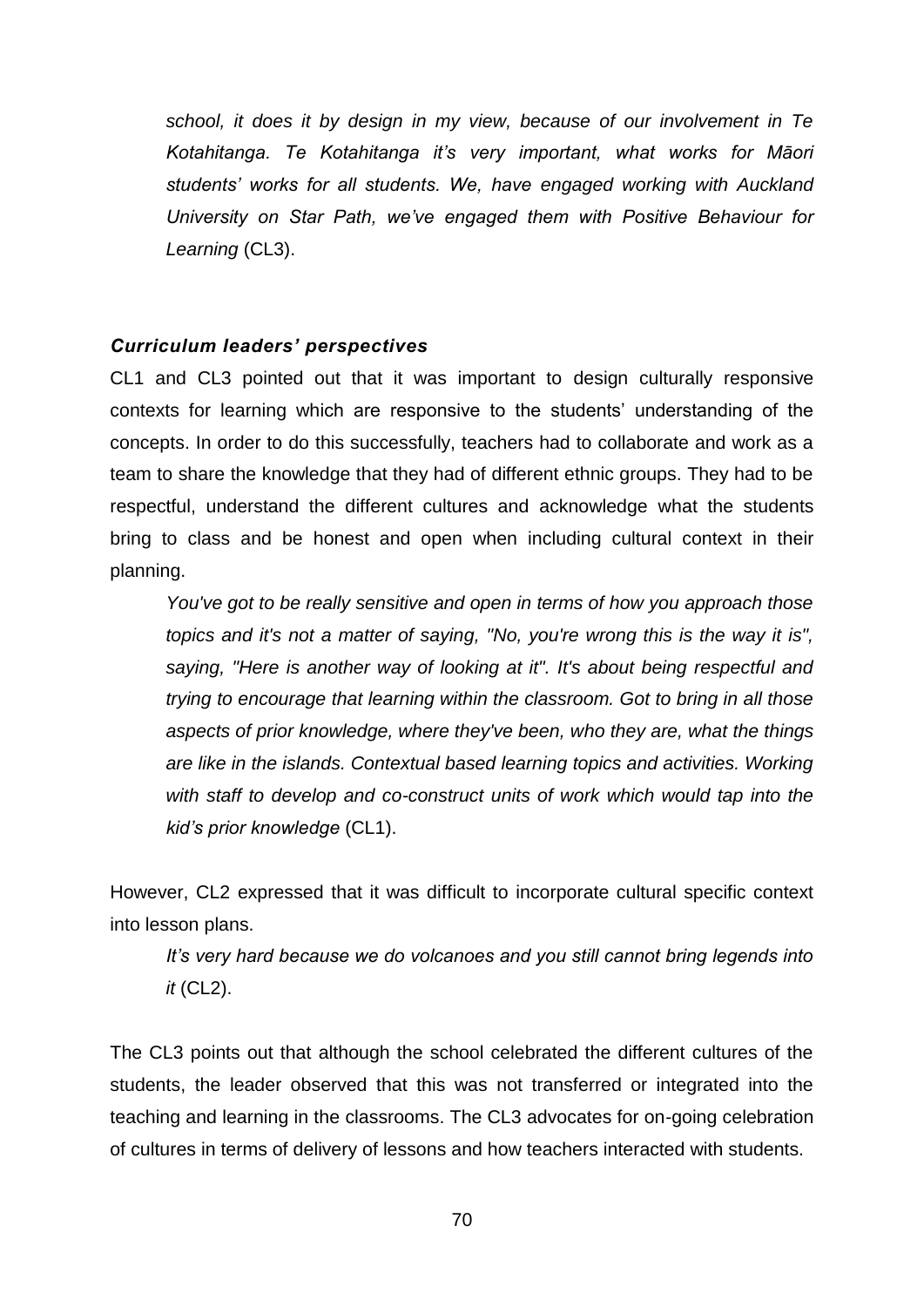*It's a big question, it depends on what, we're defining as celebrate. There's Diwali, celebrations that happen like I say, there's Cook Island celebrations, Samoan Independence Day, and Maori culture is becoming more part of the common language in this school. But in terms of celebrate, like in a classroom*  context, maybe not as much as we'd like. I think we still, get caught up, in *traditional interactions around that, so you kind of tend to wait for the big moments, rather than an on-going celebration of culture, through the way you question, the way you set up an activity. I don't see a lot of that, when I go into a lot of rooms* (CL3).

The CL2 and CL3 both expressed the importance of developing and maintaining high expectations of all students. The CL2 identifies literacy as the barrier to learning which means that students' achievement is viewed holistically and the engagement of students was also important.

*So we need to keep our expectations high and engage in things like literacy to support their learning* (CL2).

The CL3 expressed concern and found teachers' attitudes towards developing high expectations a challenge and the question remains as to how to instil that skill in teachers.

*High expectations of teachers have of students is one of the biggest challenges. A poor asTTle score doesn't mean poor educational outcomes. So let's not tolerate it when the students aren't producing good work. And let's demand that of them in a really nice way. But let's demand it of them and that's the biggest challenge as a school. How do we get the staff to buy into having high expectations, what does it look like in a realistic context* (CL3)?

# *Pastoral leader's perspectives*

The PL1 strongly believes that students from each ethnic group have different values and beliefs therefore, it was important to respect who they were and where they came from. According to PL1, respect for each individual was an important value. If the teachers did not understand the values and beliefs of any ethnic group, it was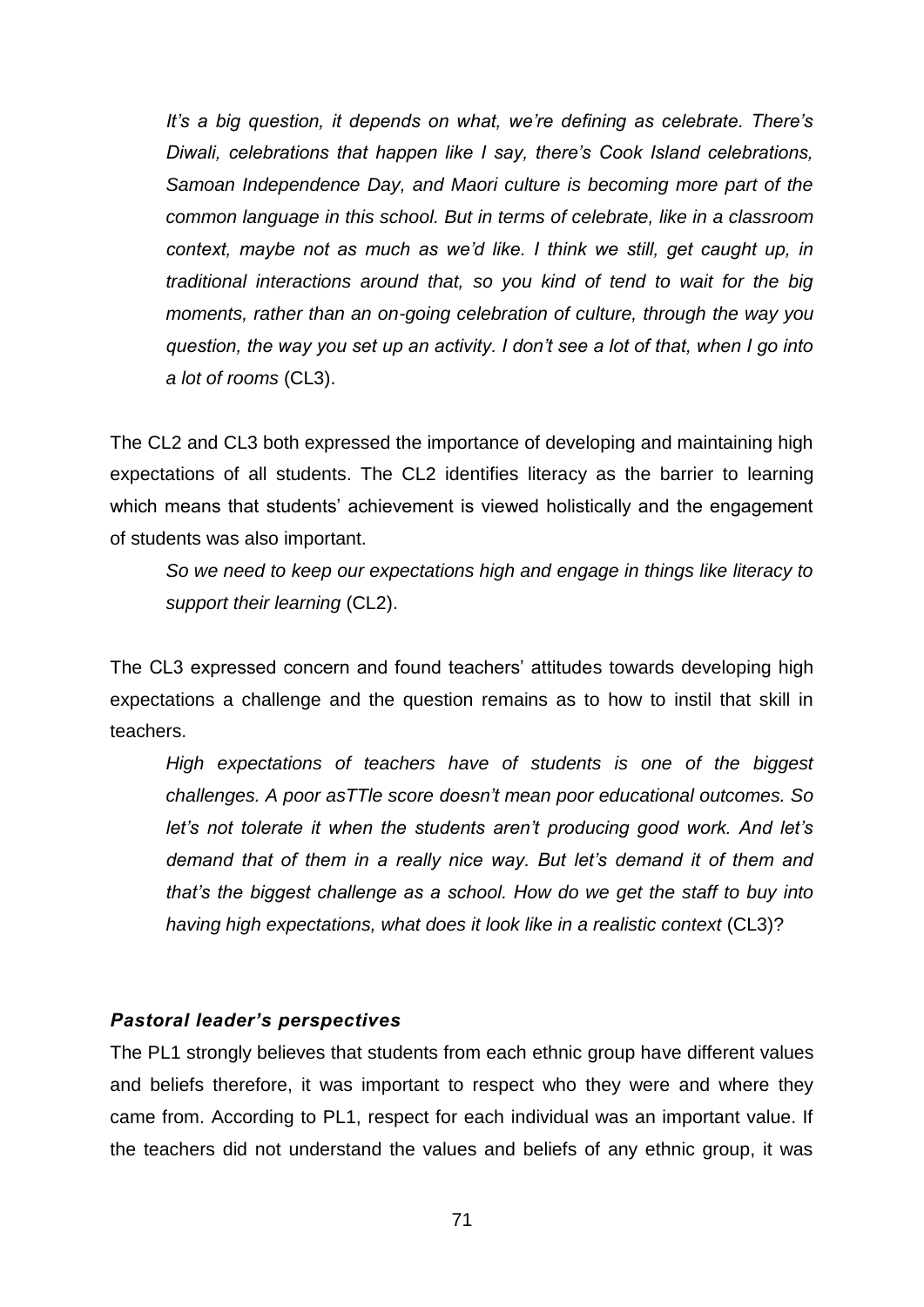vital to consult with those colleagues who would be able to provide information and support in relation to the issues surrounding the students.

*I think the best thing you can do is be respectful but be aware, that Tongans are not Samoans, as much as a Fijian Indian is not an Indian or a South African Indian. Don't just lump them, because that does present challenges. Like I said right at the beginning, going and talking to the teacher whose from that culture sheds light on things* (PL1).

The PL1 was more sensitive towards some of the difficulties that a student faced and tolerant of students' excuses such as travelling distances or if they were living with relatives, checking on their parents on their way to school. I assume these students are possibly from parents who have been separated and students live with either of the parents or with other relatives. The PL1 was quite happy to excuse these students and allowed them to come late to school which meant that students missed certain classes.

*She was saying, sometimes I'm with my aunty, but sometimes I'm with my mum, and if I'm with my mum, I need to catch a bus then a train, but with my aunty I need to catch a train then a bus. And then someone else said to me, oh but she also has to see her papa on the way to school to check in on him. And so, it's those kinds of difficulties that you face and you kind of go okay well, how about we try, and, not get here by 8:45 when school starts, but saying okay, well how about we get here at 9:30 just kind of giving them a bit of breathing space and being flexible in that way.*

### **Summary**

In Crowgrove High School respect for all students as individuals from different ethnic groups was advocated by a few leaders. A high expectation in all areas seems to be a struggle in this school. Many leaders promote culturally contextual teaching in the classrooms. The school celebrates the cultures of different ethnic groups through Polyfest which is inclusive of all students but the language weeks are celebrated only for the Māori and the Pasifika cultures. Although, the cultures are celebrated the leaders would like to see transference of that in the classrooms.

72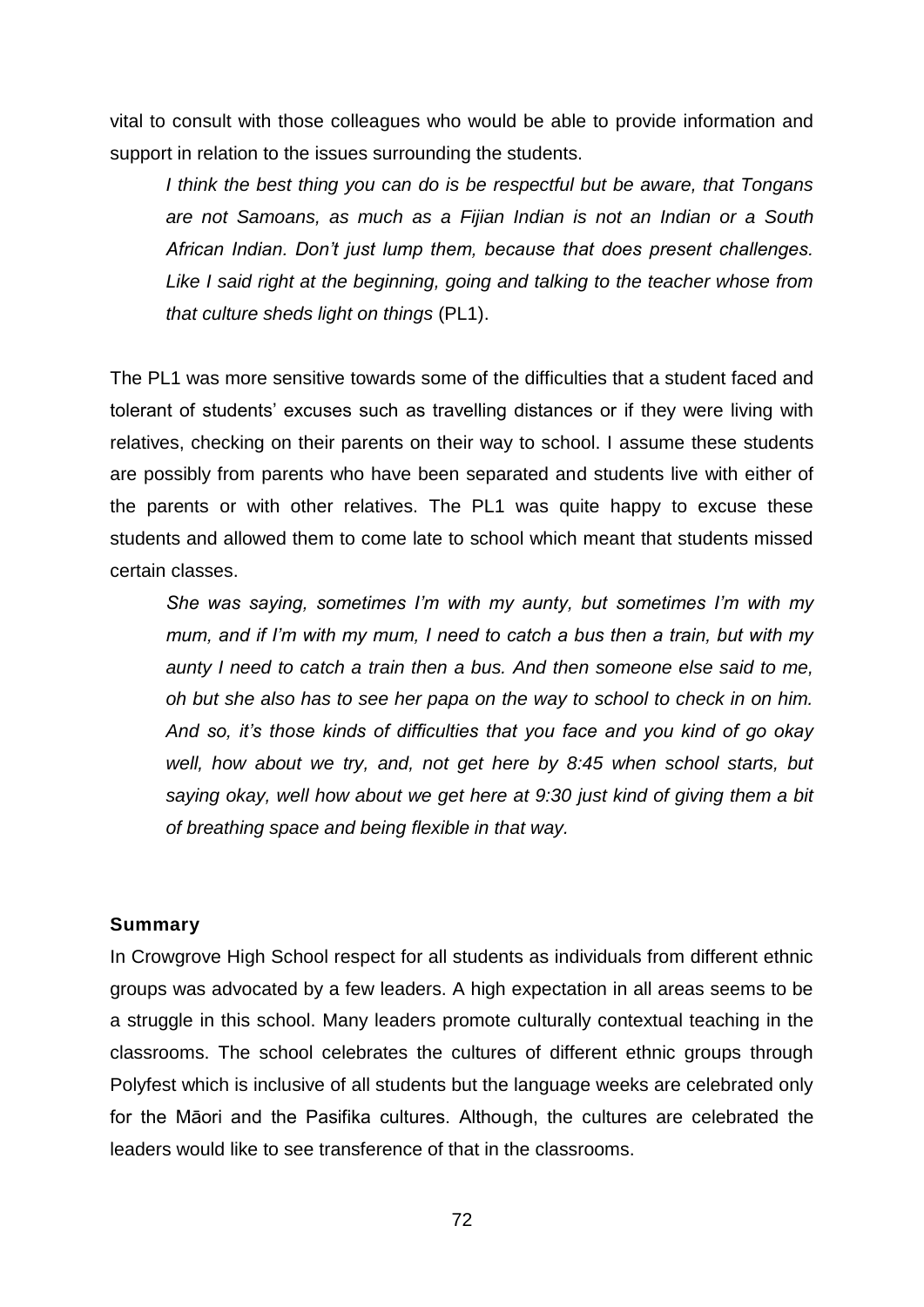# **The key findings: the challenges and how the school manages diversity to achieve inclusion.**

This study of Crowgrove High School has highlighted the need to identify the challenges that the leaders at different levels of the school face and how they manage diversity to achieve ethnic inclusion in a multi-ethnic school. The ethnic profile of the student population in this school firmly shapes the setting of the school. The ethnic profile of the school populations decides the actions and responses of the leaders in order to manage the challenges of ethnic diversity and inclusion.

### **The challenges of leading Crowgrove High School**

There was existence of processes in the school which presents a major challenge to a more inclusive organisational culture. These processes include the two majority populations in the school, the Māori and the Pasifika students. According to some of the leaders, they found ethnicity driven initiatives unfair to the students of other ethnicities and the challenge was to make them more ethnically inclusive.

The leaders perceived that the parents and caregivers were not whole heartedly involved in the education of their children. The attendance of the parents/caregivers to important events such as academic conferencing was very low. There were no data to show the attendance by ethnicity. In addition, the leaders lacked the understanding of cultural values and norms of the ethnic groups that were in minority. Students from different ethnic groups mean that there is a challenge to create an environment of safety and respect so that there is little to no interethnic conflicts. The leaders found it difficult to motivate teachers into demanding high standards and expectations of all students.

# **Managing the challenges in Crowgrove High School**

Te Kotahitanga programme is designed to raise the achievement of the Māori students and it is used to develop effective relationships between teachers and students from all ethnic groups. In some areas of the school, the students' voice is considered important in designing and delivering lessons and as such student surveys are used as feedback for the teachers.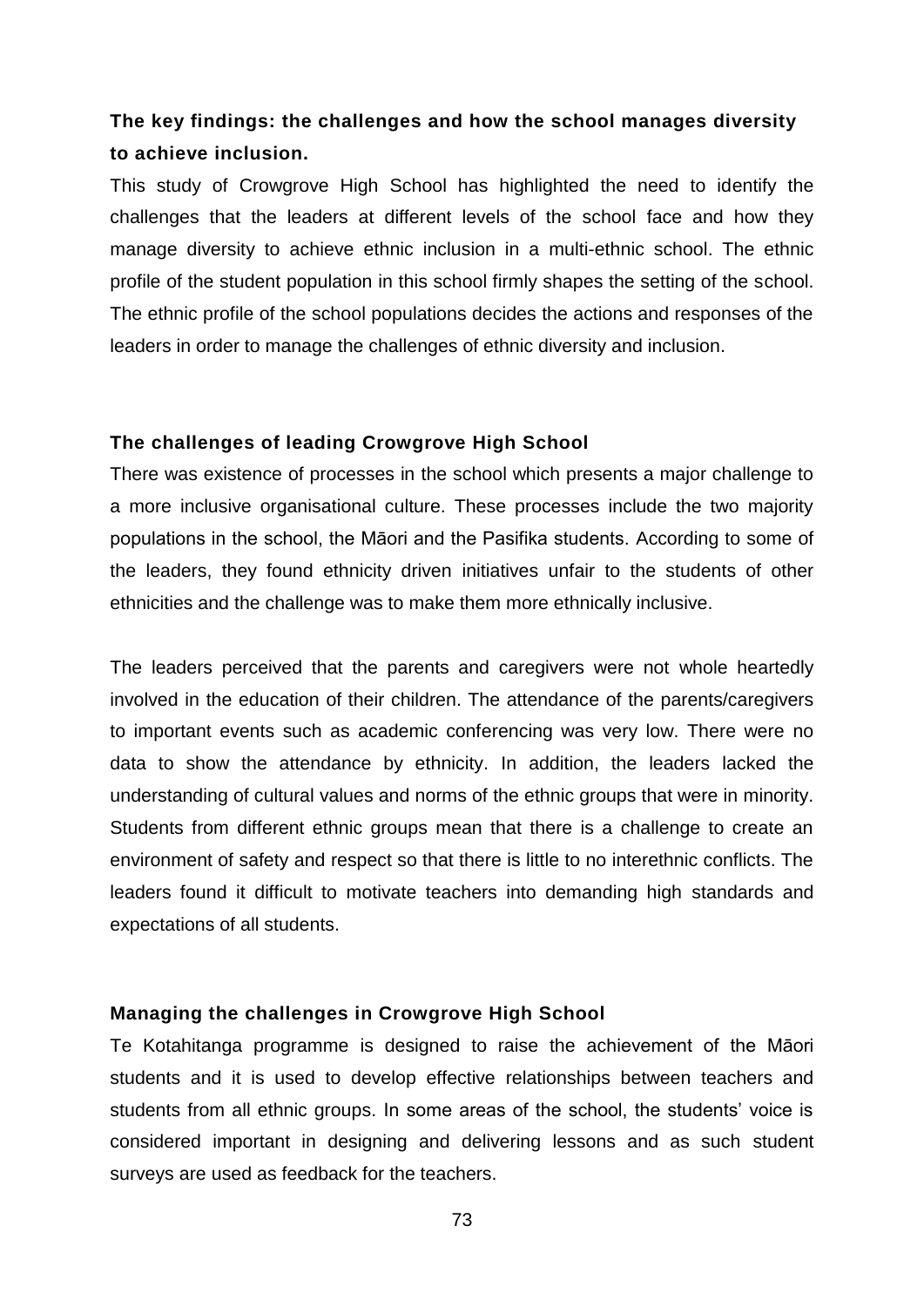The school has made a concerted effort to celebrate the cultures of most ethnic groups through Auckland Polyfest and cultural weeks. Academic counselling which is part of the Starpath programme is used to attract more parents into the school and help them to get more involved in the academic achievement of their children.

Although, the students in the school have a good relationship, there is conflict between students from different ethnic groups and as such, most students socialize with students from the same ethnic background. Any conflicts and fights in the school are settled by the pastoral leaders or using teachers from the same ethnic backgrounds and the social welfare.

# **School values in Crowgrove High School**

The school values ethnic diversity among staff but according to the policy teachers are hired who can work towards the school vision. The school values diversity in the students and the different cultures are celebrated through the Auckland Polyfest festival and cultural weeks.

# **The key inclusive practices in Crowgrove High School**

According to the charter of the school, all the students from year eleven are mentored to create individual targets to improve the academic achievement of these students. There is a range of sporting activities in this school and students from different ethnic groups are welcomed in the different sports teams. One of the goals of the school is to encourage more students to participate in the cultural activities to represent their school and all students are welcome to join the different ethnic groups to represent in the Auckland Polyfest festival.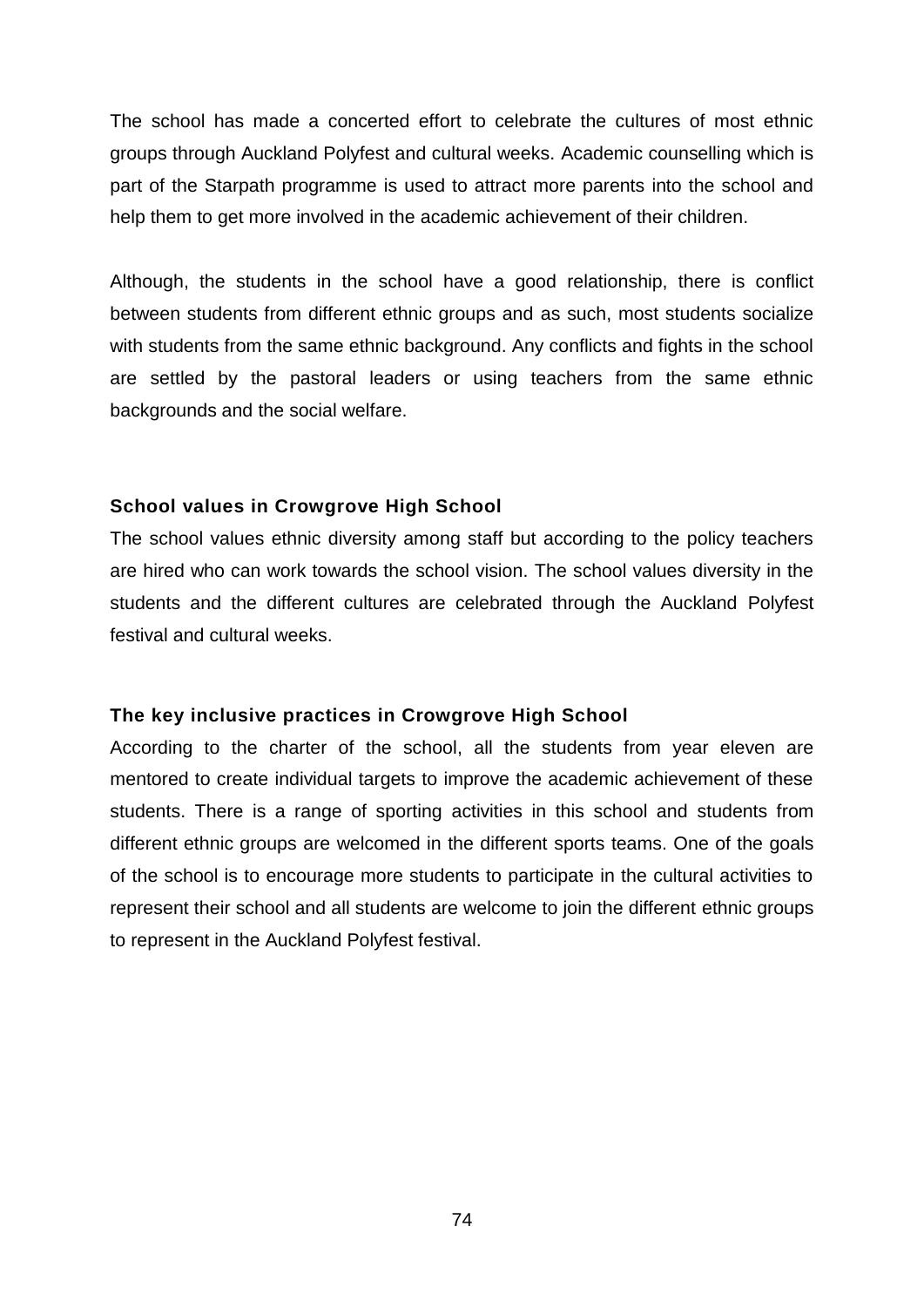# **CHAPTER FIVE: FINDINGS IN THE CASE STUDY OF ROSECREST HIGH SCHOOL**

# **Introduction**

This chapter is about a distinctive multi-ethnic secondary school and for the purpose of this study I have named it as Rosecrest High School. The multi-ethnic nature and the demography of the school provided an ideal context for study as per the demands of the research aims and questions. By studying this school I was able to find answers to the key research question which related to managing diversity to achieve ethnic inclusion.

Initially in this chapter, I have described the nature of the school. Following this, the data gathered on the understanding of managing ethnic diversity to achieve inclusion from the point of view of two senior leaders (SL1, SL2), two curriculum leaders (CL1, CL2) and one pastoral leader (PL1) are summarised under each heading.

The five themes that emerged from the analysis of the interview data were: institutional racism, leaders understanding of a diverse community, value and development of diverse staff, intergroup relationships and teacher attitudes, beliefs and values. As such, the thematic approach to the analysis of data allowed for comparisons, similarities, differences, surprises and interesting data. In this chapter, a within-case analysis has been used to provide a triangulation of data from multiple perspectives to provide a detailed description of Rosecrest High School and the themes within this case.

At the end of this case, I have summarised the key findings in relation to the leaders understanding of diversity and inclusion, and how they manage diversity to achieve ethnic inclusion in their school. The analysis of this case will contribute to cross-case analysis and discussion in chapter six.

# **The Nature of Rosecrest High School**

Rosecrest High School is a decile two, multi-ethnic, co-educational state secondary school located in South Auckland. The roll of the school is approximately 1,500. The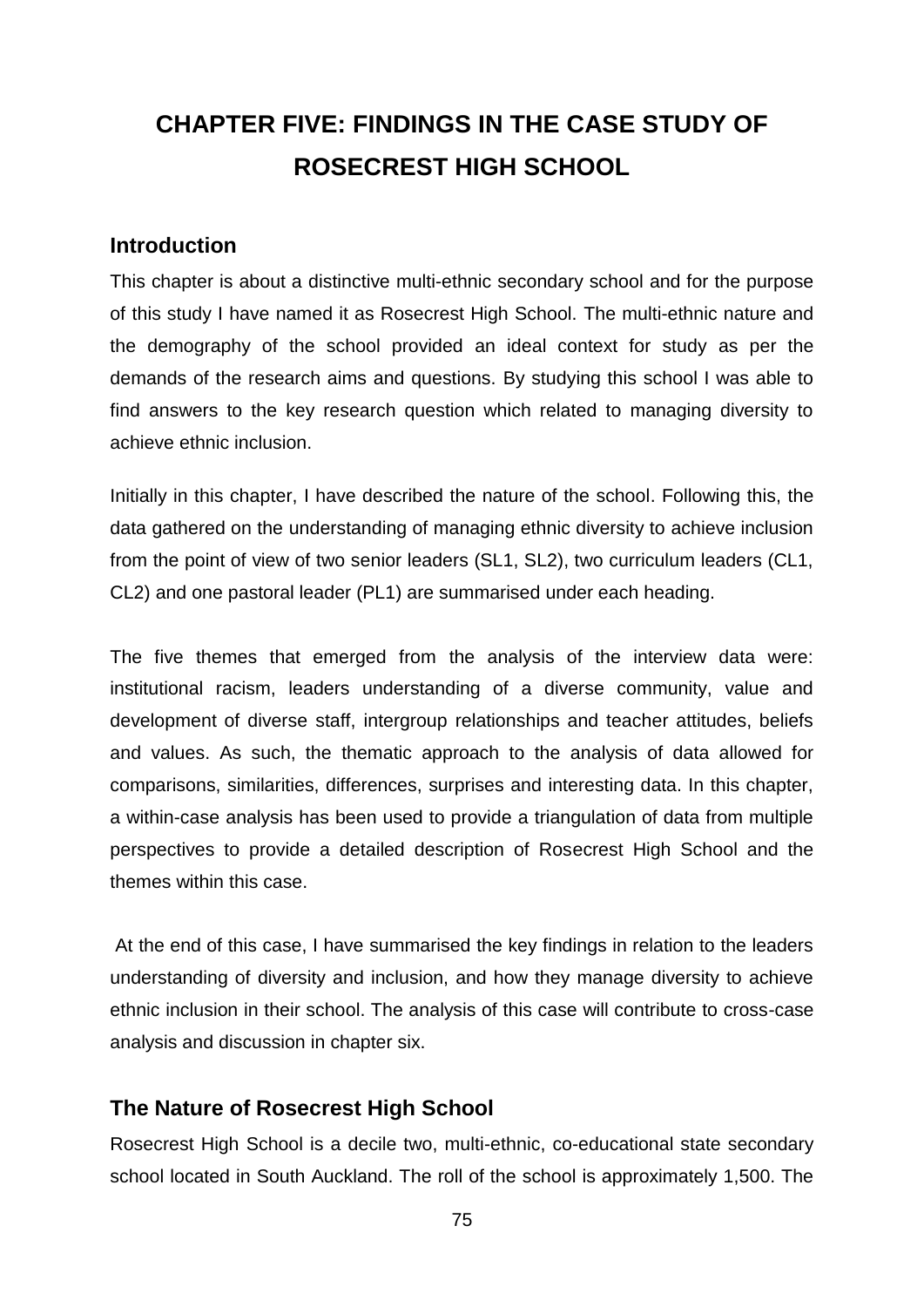student populations comprise of approximately 18 or more different ethnic groups. The approximate percentages of some of these groups are: Maori 19%, Samoans 24%, New Zealand Pakeha 2%, Cook Island Maori 8%, Indians including Indians from India and Indo-Fijians 21%, Tongans 14%, Niueans 4.3% and South East Asians 3%. All the leaders agreed that the student populations reflected the populations in the community in which the school is located. *Ethnic makeup of the community reflects the ethnic makeup of the school* (PL1).

All the leaders that were interviewed articulated that the students came from low socio-economic backgrounds and according to the SL2:

*So, our families are in a lot in state housing, on benefits, a lot work several jobs to make ends meet and of those only one parent or grandparent that is supporting the child with a family. So, being in a low socio-economic …there are factors such as no money but we can't use that as an excuse that they have no money to buy uniform because that is their priority, education. They all buy uniform first but then go without food on the table.* 

The number of staff in the school is approximately 100 including teaching and nonteaching staff. Although, all the leaders that were interviewed said that there is a noticeable ethnic diversity among staff, the numbers of New Zealand Pakeha teachers are higher. As such, the ethnic diversity in staff did not reflect the student populations.

*There's quite a diverse mix of ethnicities amongst the staff. But it's interesting after reading the question and looking around the staff room, you do notice it is predominantly Pakeha. That is an impression that I've just suddenly had but I've never had it before* (PL1).

One of the significant results that emerged from the analysis of interview data was the value of ethnically diverse teachers in Rosecrest High School. In the policy, Equal Employment Opportunities (EEO), the purpose of the policy states that the *EEO is about creating a workplace that attracts, retains and values diverse staff, and enables all staff to contribute to their full potential.*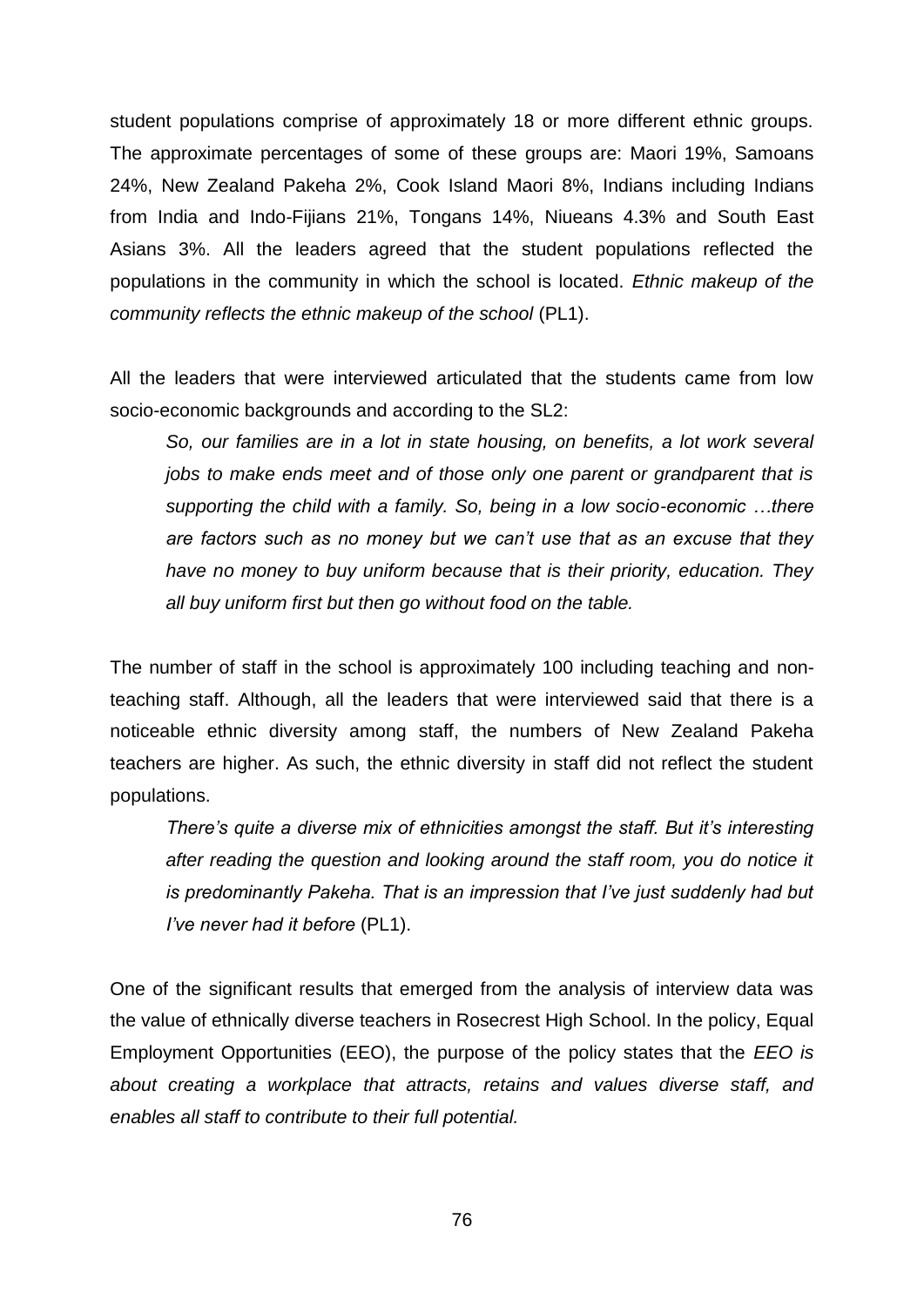The philosophy of the school includes the vision, principles and the values. The principles of the school include two statements relevant to this study. They are*, Inclusion of all students from all backgrounds* and the school recognises *cultural diversity as an asset to learning*. Some of the values relevant to this study that includes students from all ethnic groups are, respect for oneself, others and the environment; and high academic achievement. The strategic intents are based upon the values but underpinned by the policies and practices that reflect New Zealand's cultural diversity, the *unique position of Māori* and best practice in resource management. Rosecrest High School has set four targets for 2013 of which two of those targets focuses on the attendance and retention of Māori students.

What are interesting in the school charter are the two principles that attempts to acknowledge inclusiveness but exclusiveness is apparent in the strategic intents of the school. In the school charter, strategic intent one is about raising academic achievement, but it is *with a particular focus on Māori and Pasifika achievement*. This finding from the documentary analysis is consistent across the interview findings as well.

In order for the Māori and Pasifika students to achieve, the school is involved in external and internal based initiatives. The first initiative includes the Ministry of Education funded professional learning and development for teachers to identify GATE Māori students to develop and implement appropriate teaching strategies. The second initiative is also a Ministry contract but led by the Auckland University of Technology (AUT) for Pasifika students. This initiative involves professional development courses for teachers which are targeted towards the achievement of the Pasifika students. In response to this initiative, CL2 states that the teachers already face a huge workload and initiative fatigue does not help when the teachers are asked to:

*Analyse Maori kid's achievement, and Pasifika kid's achievement what you are doing and what you can do better and so on. It's taking time away from planning and other things to gather data for the facilitators. So, I guess the teachers are faced with time management problems* (CL2).

77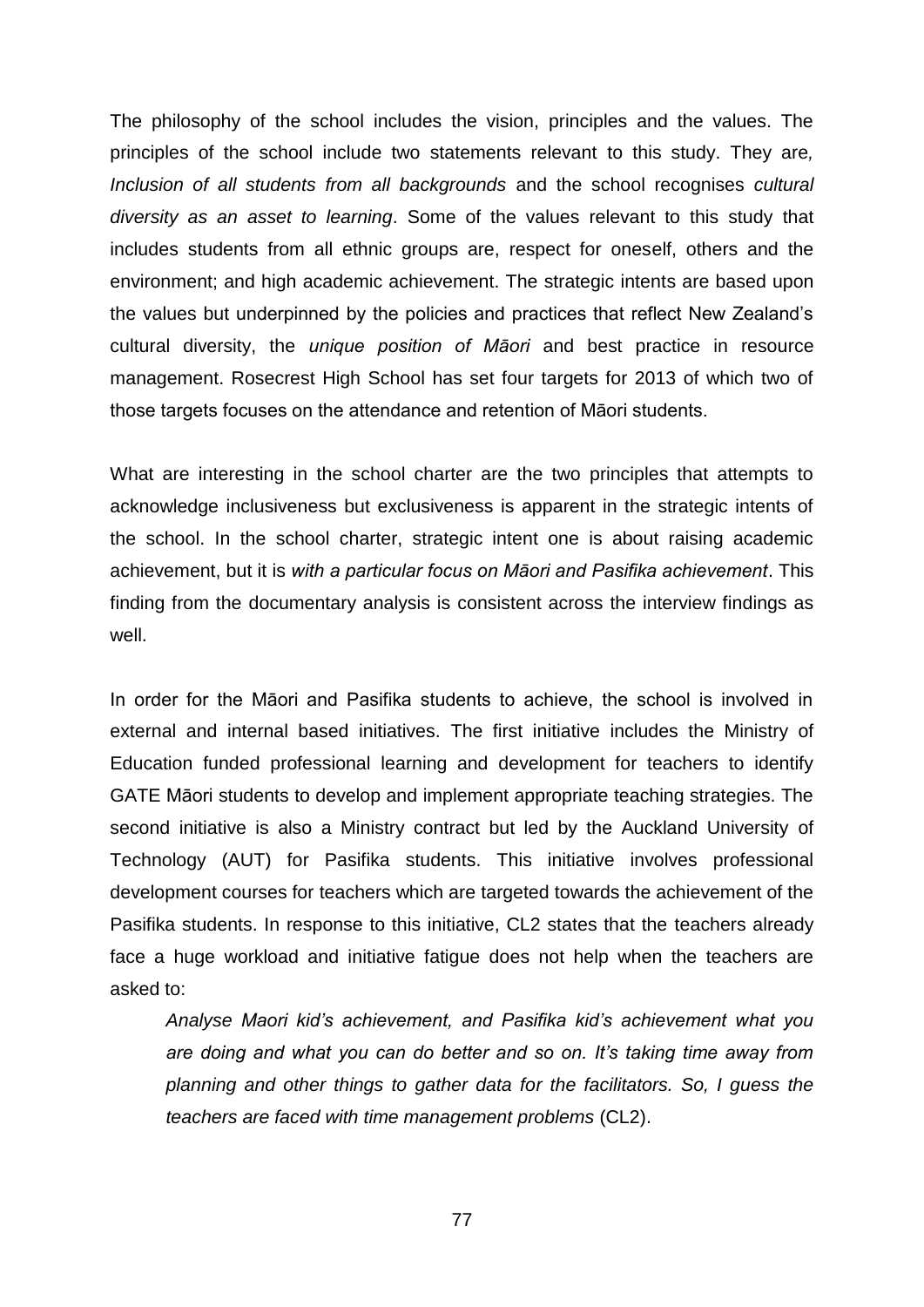The third initiative involves Auckland University led MATES. This programme is targeted towards students from all ethnic groups who are at risk of underachievement. The university provides mentor/tutor to encourage students to aspire and achieve. The Affirming Works Secondary School mentoring programme is designed to mentor at risk students from all ethnic groups to grow in character. The programme supports the students to stay in school and to bridge the young people into post-education or better workplace environment. Kei A Tatou Te Ihi programme from Careers and Transition Education Association is targeted at year 11 Māori students to make informed decisions about their educational future. Similarly, Taimana an internal initiative is also targeted at year 11 Māori students. The Starpath project led by the Auckland University aims to address educational inequality with Māori and Pasifika students and students from low socio-economic backgrounds when compared to their peers who have higher achievement levels. In addition, the Starpath programme is used to as stated in the strategic intent five, *to further engage parents in the learning of their sons/daughters.* 

The narrative of Rosecrest High School has been based upon the findings from the interviews with two senior, two curriculum, one pastoral leader, documentary analysis of the school charter and the policy for recruitment and the retention of the staff. The school charter 2013-2015 is an internal document which has been produced and published by the Rosecrest High School. The school charter has the school crest seal on the first page. This document relates to the philosophy of the school and outlines the strategic intents in alignment with the National Education Goals and National Administration Guidelines.

The Equal Employment Opportunities policies are internal documents which has been produced and published by Rosecrest High School. The school policies do not have school crest or any information to say who and when the policies were written.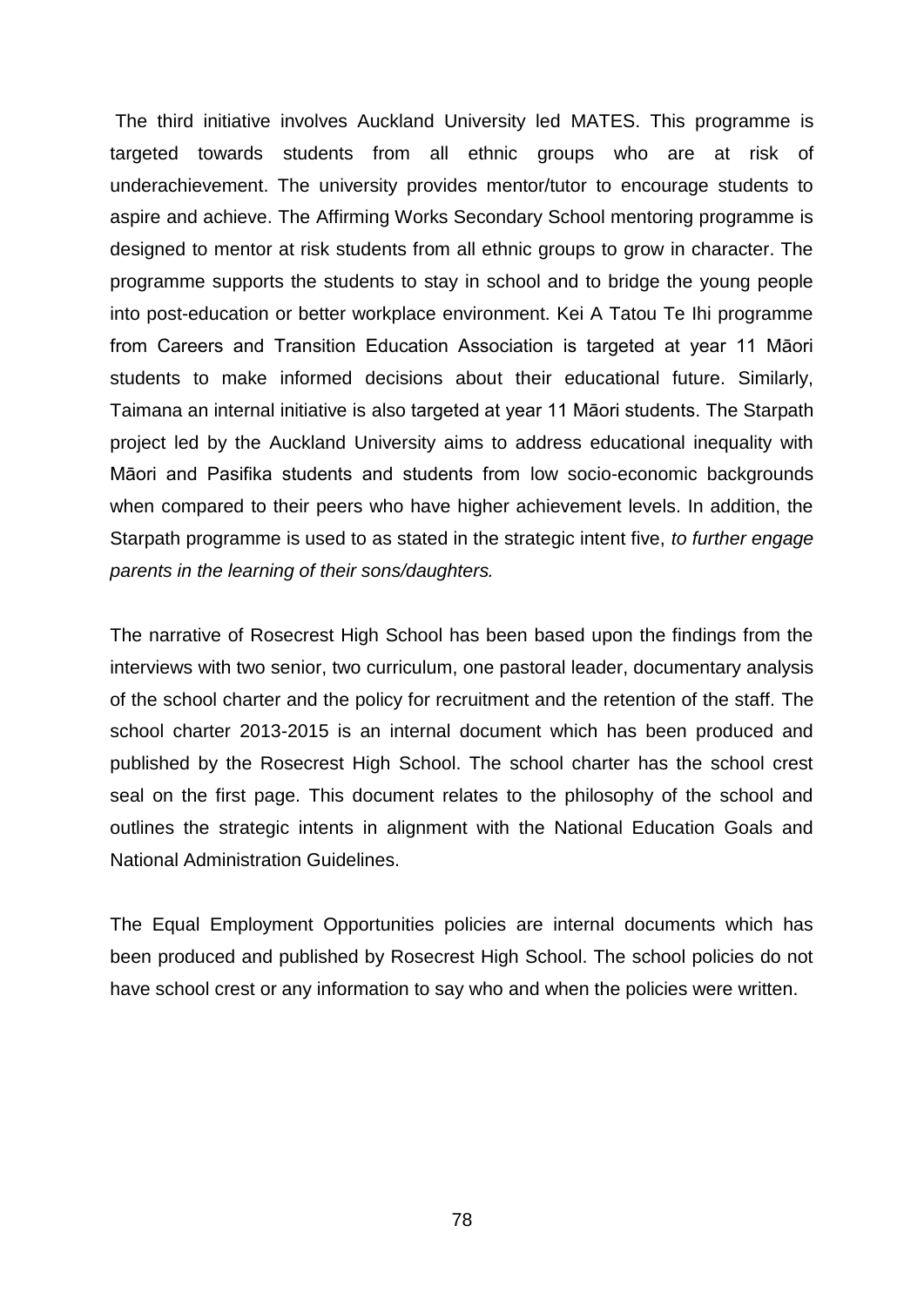# **Findings from the semi-structured interviews**

# **Institutional racism**

# *Senior leader's perspectives*

The interview data from the viewpoint of SL2 who is in charge of the day to day management of the school revealed some significant and interesting data in terms of how diversity is managed to achieve ethnic inclusion. There is an indication that there are initiatives put in place by the school to improve the outcomes of the Māori and Pasifika students because the data in school indicates the low achievement in these ethnic groups.

*A lot of our programmes are Ministry funded and they target specific groups, Maori and Pasifika as a national tail and so the government are trying to put more money in helping Maori and Pasifika rise up. Because we are such a diverse community in Auckland that a lot of our community in the future of course is going to be Maori and Pasifika, one in five I think, in the next 20 years there's going to be Pasifika and Maori* (SL2).

The SL2 also identified that the Māori students needed to be paid more attention and as a result, a teacher has been appointed with a unit of salary to look after the data and to support the initiative that caters for that group.

*So one of the most needy group in our school is our Maori children so we have to look at what we can do to support our Maori children, so different initiatives that we have put in place is having a person who has a unit for looking at the data and trying to put in initiatives for our Maori children and getting teachers to support and run extra school after school programmes*  (SL2).

Similar to the Māori students, the Pasifika students have also been given additional support to improve their achievement. These initiatives are managed by the teachers mostly after school hours. The Ministry funded mentoring programme called Pasifika high achievers started in school several years ago but it continued after the funding had stopped hence, showing the commitment of the school towards achievement of Pasifika students.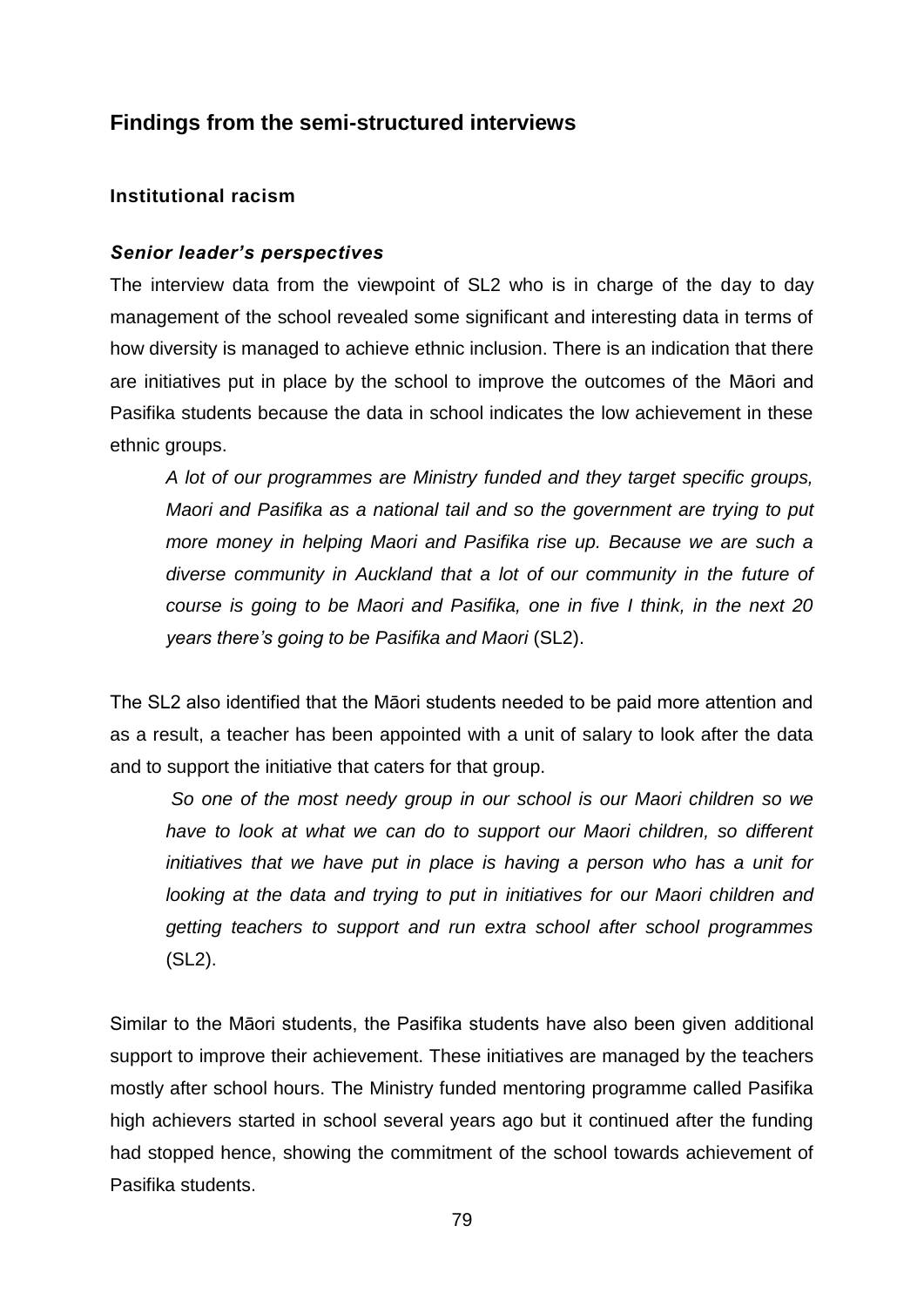*We look at the data and what specific programme needs to be put in place so we did have a Pasifika achievers programme through again Ministry funded programme but when the funding stopped we continued the programme* (SL2).

The SL2 was asked about the effect of these initiatives through priority programmes on the students from other ethnic groups. The leader responded by saying that there was nothing they could do about the Ministry funded programmes and that, they had to carry on with those but for students from other ethnic backgrounds there were other inclusive processes in school.

*Unfortunately we cannot do much about the Ministry funded programmes because that is Ministry initiative. But, I think there are so many other groups too they can join, they can be a librarian, they can be a prefect, and they can be a school leader so they do get a lot of the opportunities that the rest of the students get. Everyone can go to after school tutorials. At the moment we are looking at and again it's through a contract through AUT, specific contract that's Ministry funded looking at Pasifika achievement so we've targeted at year eleven Pasifika students* (SL2).

It is significant to note here that the senior leader is aware of the effect of these priority programmes on the students. The student voice has been heard and the school has provided high achievers groups for students from other ethnic groups.

*I have talked to students in the past about that. Some of them do see it as unfair and so in response to that we have set up groups for those students. And it's good they make us aware of that* (SL2).

#### **Curriculum leaders' perspectives**

The CL2 expressed her concerns in relation to the unfair distribution of the academic scholarships. There are a number of scholarships available to the Pasifika and the Māori students. The leader perceives that apart from Pasifika students, the students from other ethnic groups feel disillusioned with this arrangement.

*It's normally the Pacific Island students get their own quota of scholarships and the others they have to be highly academic in order to get the remaining few ones. Other students are very disappointed. Most of them already prepare*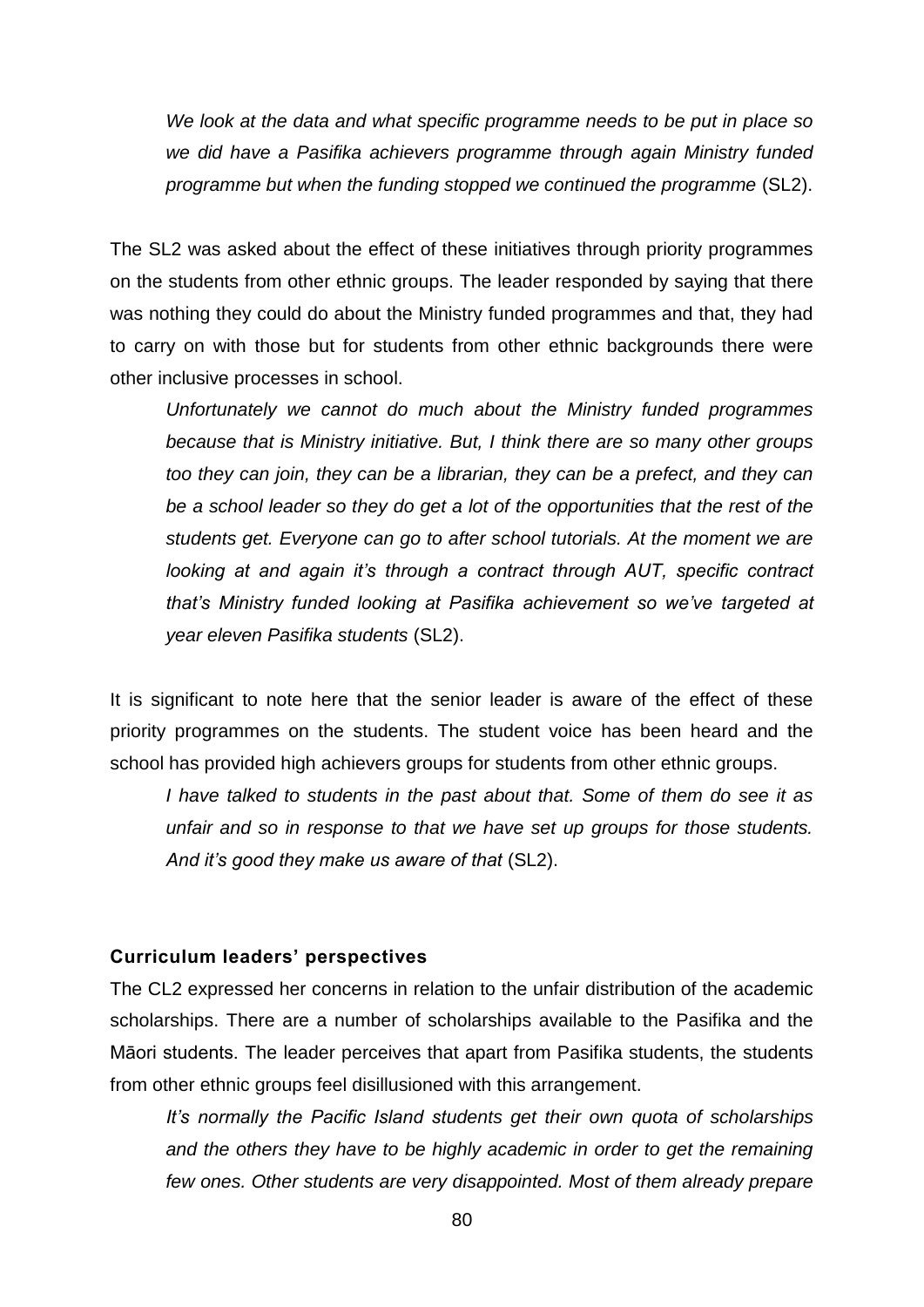*to pay their own way through university. They know they won't get the scholarships* (CL2).

From the perspective of the CL2, it seems that the teachers consider ethnic targeted programmes unfair to students from other ethnicities, but they are compelled to contribute because the initiatives are driven by the senior leaders who in turn are directed by the Ministry of Education.

*Ministry of Education came in for a PD and at the end of the PD they gave their paper and said; can you jot down some ideas how you as teachers can instil learning in the Pasifika kids. I have to keep telling my teachers to be aware of the demands of these ethnic groups as opposed to others. Some of them don't take it well. They say it's not fair on other students but then we have to do it because it comes from top down* (CL2).

The CL2 views students' leadership as being dominated by the Pasifika students and the representation of different ethnic group on the student leadership is not reflective of the student populations in the school.

*Student leadership. I mean normally even though the biggest groups are Indians and Samoans, the ratio is not matching up, so you have one isolated Indian or two maybe and the rest are all other Pacific Island students (CL2).*

Exclusion of groups of students from different ethnicities in school initiatives is corroborated by CL1. This leader perceives that equity is about working with the low achieving Pasifika and the Maori students only so that they can achieve parity in academic achievement when compared to their peers.

*We do, I mean a whole raft of other things in terms of say having Pasifika academic groups, the Māori academic achievement groups and so on. Mostly focused on the tail to bring the tail up and that's where we are trying to get equity across the school in that academic achievement. We have just started to do more in the way of scholarship groups to cater for the top end* (CL1).

The CL1 leader believes that having ethnic specific programmes can be beneficial because it makes parents feel more at ease when approaching and communicating with the teacher in charge of those mentoring programmes.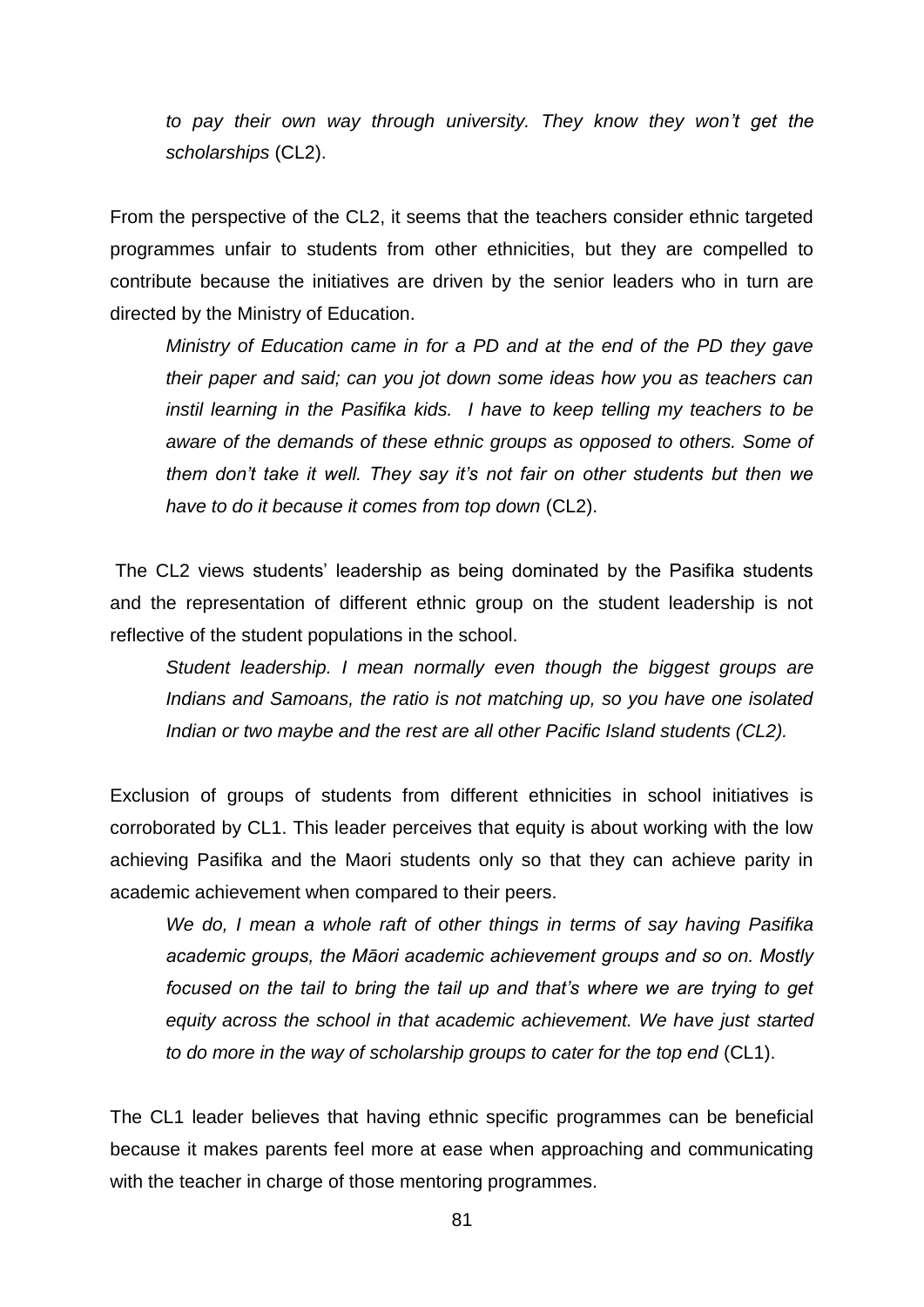*Taimana group which is for Māori students who have been red lighted and will not be achieving NCEA L1 this year if things continue as they are. So, we have set up a group and we communicate to parents. We have set up tutoring, mentoring for these students so when we having teachers who are interested in leading those it works really well. I think all students need something like that to happen and who will reach out to the parents and tell the parents you can come to us and talk to us about your child's welfare* (CL1).

#### *Pastoral leader's perspectives*

*There's a Pasifika achievers group which is all Pacific Island students, it's not targeted specifically. And, then there's the Maori which is targeted specifically at Maori students* (PL1).

When the PL1 was asked about the effect of the above programmes on students of other ethnic groups, the leader expressed interest in the question and was dissatisfied with an achiever's group called as the 'other' group which included the Pakeha students.

*The only thing that I have been a bit unhappy about over my time is this 'other' group, and I wonder how they feel sometimes. Being just there, you're not really in a group, you're the others. I need to talk to someone about that from senior management about the others group whether that's still going and whether it's still operating under that title, because that's not very inclusive*  (PL1).

#### **Summary**

When investigating how leaders manage diversity to achieve ethnic inclusion, it is clear from the perspectives of some of the leaders that there is more focus on narrowing the achievement gap between the disadvantaged who in this school I understand are the Pasifika and the Māori students and other high achieving ethnic groups. This has probably led to unintentional discrimination against some of the ethnic groups. In this school, managing diversity is associated with providing initiatives through priority programmes to those ethnic groups who are considered as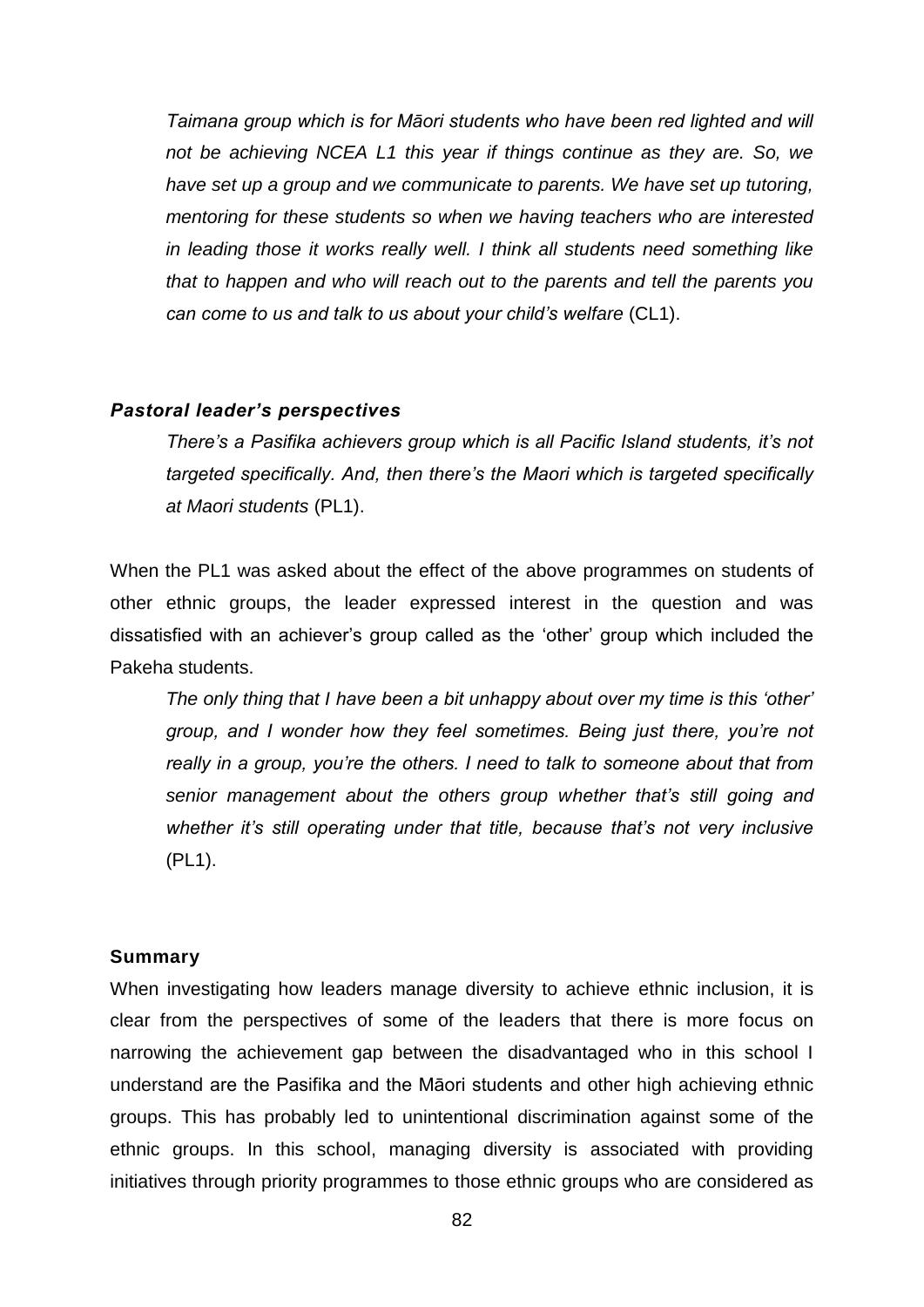underachievers or the disadvantaged. Some of the teachers feel that these programmes are not fair to the students from other ethnic backgrounds. It is also clear that exclusive priority programmes have an effect on students from ethnic groups who do not have that opportunity and as such students have raised their voice. As a result, the school has responded by saying that there were other programmes for them.

#### **Leaders understanding of a diverse community**

#### *Senior leader's perspectives*

There is variance in the understanding of the attitude of parents from different ethnic groups towards the education of their children by the senior leaders. The SL1 of this school felt that the Pasifika parents were more comfortable dealing with the school and their children in the cultural matters. However, the parents were not sure of how involved they should be in the academic life of their children.

*Ideally I think you seeing the parent community are very confident in their own culture but less confident in the academic work of the school so they feel less comfortable coming in and engaging at that level…so if you transfer one or the other and that would be absolute brilliant* (SL1).

This view of the Pasifika parents was further corroborated by SL2 who also said that the school would appreciate the involvement of Pasifika parents in the academic matters of the school and the children.

*We would like the parents to have a say as well, so often they are very shy and don't want to make a fuss* (SL2).

However, according to SL2, despite the Pasifika and Māori parents' reluctance to get involved in the education of their children they would still like to see their children gain tertiary education. Nevertheless, sometimes this is not so successful due to the lack of role models in the families and the belief in reciprocity.

*Though the parents want their children to go to university or get good outcomes, they don't have the role models for their children to look up to. And often also, because of their culture it's about the whanau and giving back to*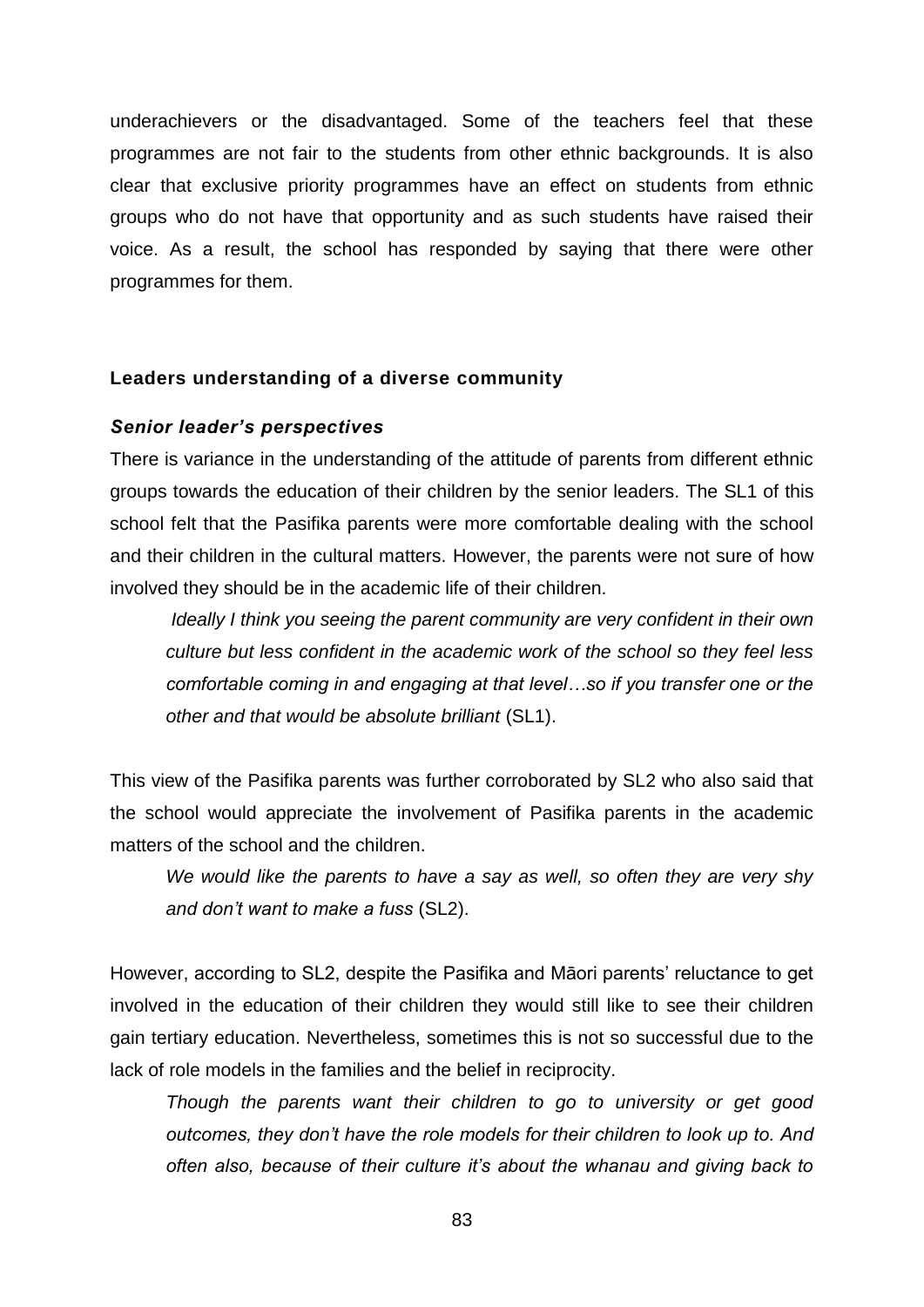*the family. So in some ways we have to educate parents as well, so we do want them to help their children* (SL2).

The SL2 believed that it was difficult to get the Maori parents involved in the school academically and they could be quite critical of the school if their children's needs were not met by the school.

*To be honest our Maori parents are quite difficult. Perhaps weren't successful at school often and they didn't have a good experience at school* (SL2).

The SL2 expressed her views of the Indo Fijian parents as accommodating of the school.

*Our Fiji Indian community are very supportive of the school and they are very good to work with* (SL2).

The SL2's view of the Indo Fijian community was further supported by the SL1 who validated that the Indo Fijian community understood the value of education and the leader would like to connect with that community.

*It's a community which is highly aspirational I would say, relatively new immigrant community, understand education to be honest, generalising here and understand the power of education. How do we connect to that… there's few variation within that community* (SL1*).*

The academic conference which is part of an initiative called *Starpath* led by the Auckland University has played a huge role in the increase of the number of parents from all ethnic groups attending these conferences to discuss their children's progress in school. The SL1 feels that this initiative has assisted the school in engaging the parents more in the academic success of their children.

*The parents, their attendance are over 84% at the academic conferences. It is telling us that school is less threatening. There is a window there for us to keep that dialogue going. Family connection is really powerful, very powerful, so we are fully supporting that strategy and it's built into the annual plan and strategic plan* (SL1).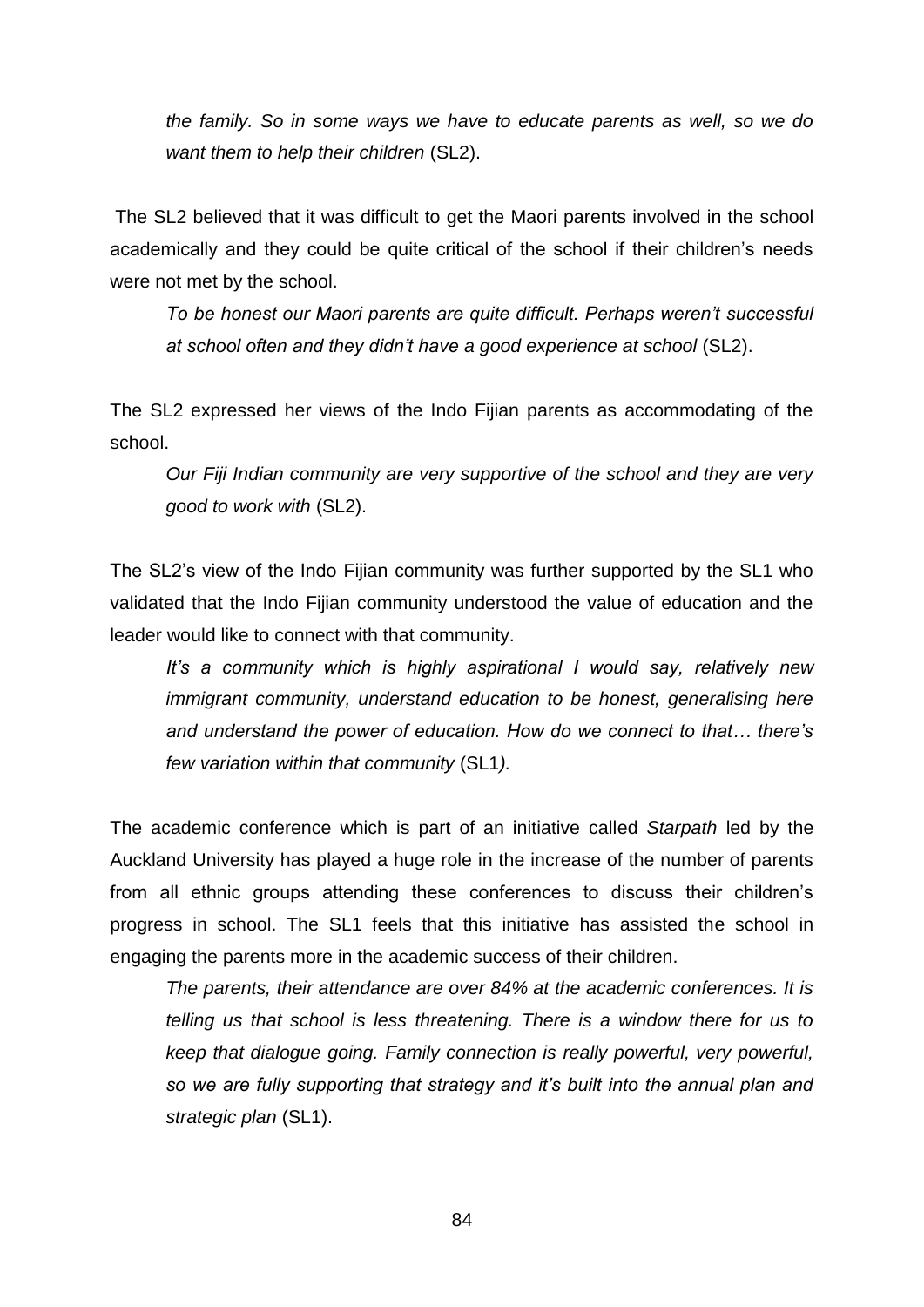#### *Curriculum leader's perspectives*

There is a correlation between the perspective of the senior leaders and the CL1 in relation to the lack of parents' involvement in the academic life of their children. The CL1 believes that this could be the result of language barrier, parents are not confident in communicating with the teachers and as such, the school is seen as the ultimate authority.

*There is always that challenge of encouraging parents to inquire about their own child. I think the reasons that we have had, one is language. I think there is a number of parents in the community I belief who may not feel so strong in English. I think there is a number of parents who will not speak English at home and may see that as a barrier and a number of parents I think who see that as not their place to really discuss this or approach or broach these issues with teachers as if teachers are seen as the authority, the experts who might question. They may have perhaps that fear maybe some parents don't know the pathways that they can use to follow up maybe with their child's particular teachers classroom* (CL1).

The parents' reluctance to get involved in the education of their children is further corroborated by CL2 who also feels that when parents are not academic, then that has an effect on their involvement in the school.

*Communication, some of them can't speak English so the teachers are unable talk to them over the phone and some of the caregivers some of the caregivers probably buy in the words of the students and some of them are not academic so they don't have any interest in whether the kid is doing the work or not* (CL2).

#### *Pastoral leader's perspectives*

The PL1's perspective is similar to the senior and curriculum leaders in that it is difficult to get parents from different ethnic groups involved in the education of their children. The leader felt that parents had other priorities and the education of their children was not on top of the list. The PL1 also faced similar problem such as guiding students into believing in education.

85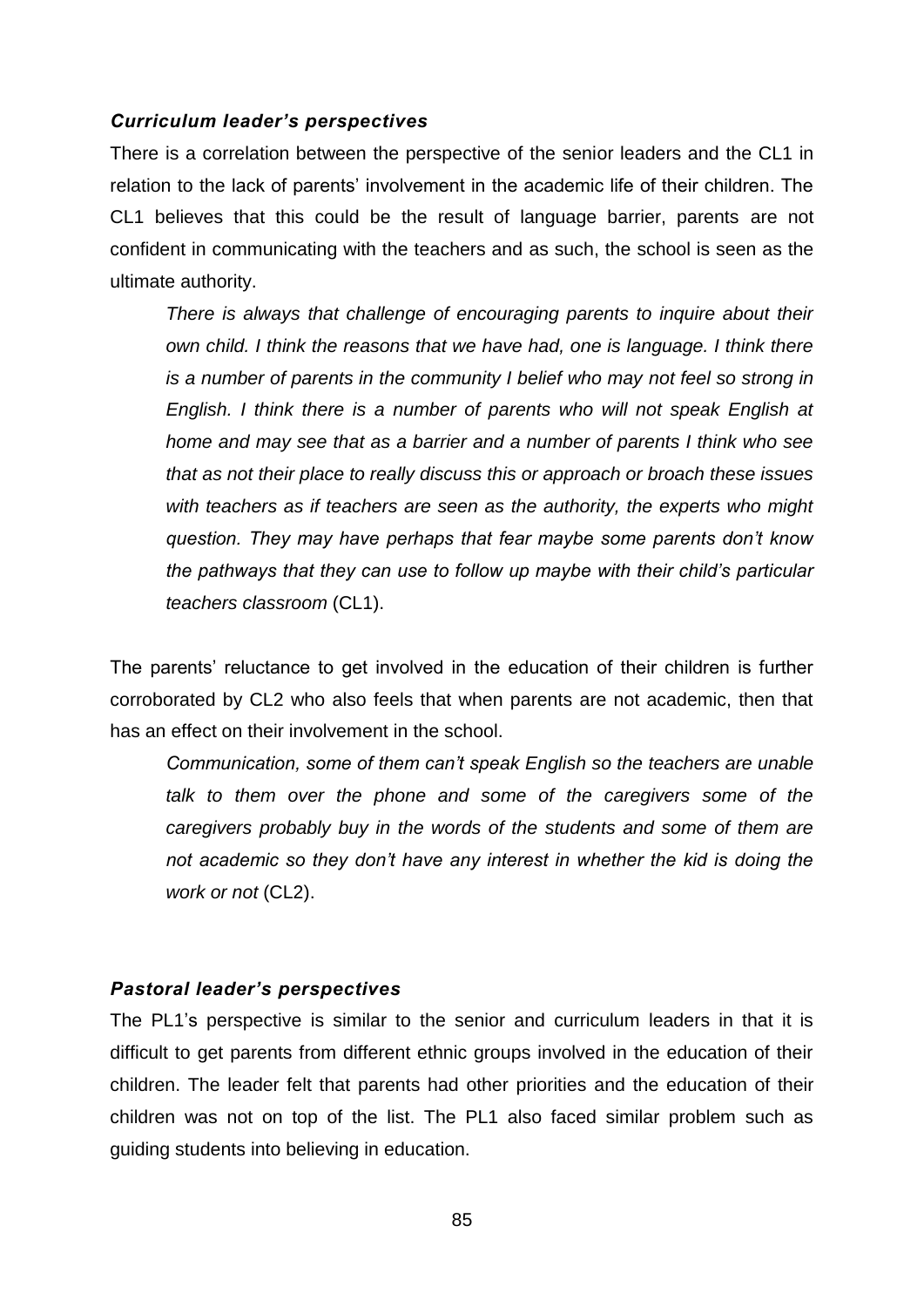*Not only motivating students to want to achieve but to help them see the* relevance in achievement and what that actually means for them, in their *future pathways. Then, on top of that, getting families and parents on board. And, they already have their priorities and what is most important to them in life. And for some of them school isn't the most important thing* (PL1).

As a pastoral leader when dealing with the students' behavioural or academic problems, PL1 feels that parents from some ethnic groups are more aggressive and it is a real challenge to deal with those parents to resolve issues. In those cases extra support from for example, social workers are appreciated.

*I mean that's a Samoan thing where I notice it with parents, wanting to scold them and tell them off and tell them they're going to give them a hiding when they get home. In terms of, some of our Maori families, I notice some really sad stories behind the scenes that are happening very quietly and sometimes the students are told to not, obviously keep it a secret. They're told to keep it a secret* (PL1).

Although, the PL1 feels that *Starpath* programme has been successful the leader strongly feels the need for parents to get more involved in the processes of the school. Additionally the PL1 would like to see parents being more assertive of their voice apart from attending academic conferences and cultural celebrations.

*I think in terms of these academic conferences, it is fulfilling because I do feel that we are opening our school up more than we have in the past, to students uh – parents to actually come in for a decent time, we're opening communication between academic mentors and parents a lot more. But in terms of, what is our community and how are we, inviting them in, not just to be recipients, not just to sit there and listen to us deliver. But, for them to be proactive, apart from things like Polyfest. What have they got to offer our students and what have our students got to offer people in the community*  (PL1)?

# **Summary**

Although the parents from all ethnic groups have high aspirations for their children, the school finds it challenging to involve Pasifika and Māori parents in the education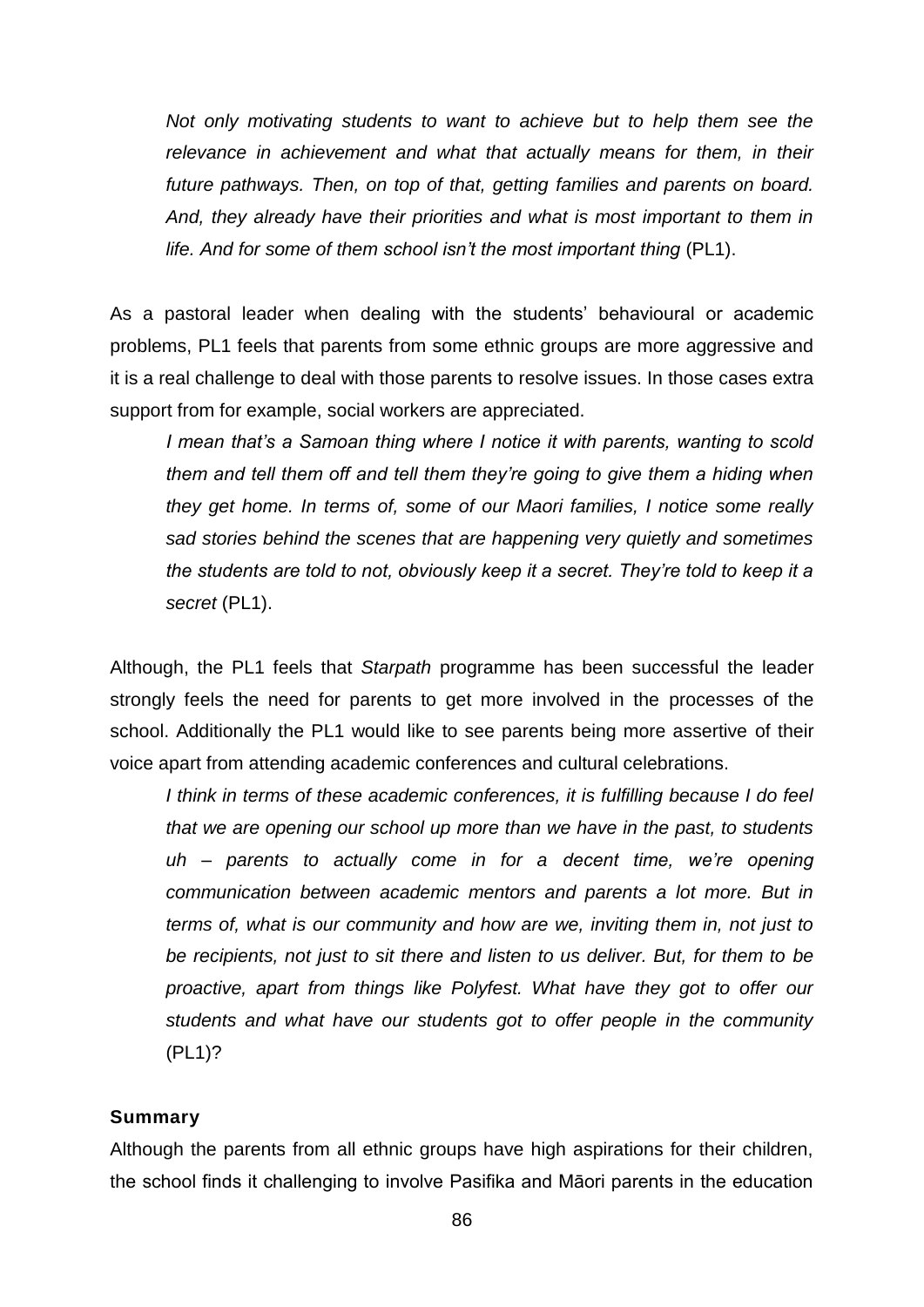of their children. Without ethnic specific attendance of parents to academic conferences, it can only be assumed that the Starpath programme has been successful in attracting more parents into the school.

### **Value and development of the diverse staff**

# *Senior leader's perspective*

From the SL1 and SL2 perspectives, it is clear that an ethnically diverse staff in this school is highly valued and the leaders are dependent on the teachers from different ethnic groups for guidance in dealing with culturally sensitive situations. According to SL2, the ethnic diversity in the staff is important in terms of understanding of the different cultural values and norms as well as the needs of the students from different ethnic groups.

*I think if we called our Pasifika a minority than very important having our Pasifika teachers as role models, because as teachers the students within that cultural group really identify with those teachers and likewise for our Fiji Indian teachers. We have quite a few Fiji Indian teachers and also good for those students. And it contributes not only to the students but also to the staff as a*  whole as it gives a different perspective from their point of view, their *upbringing, their cultural values and norms, that and they tell the management I guess about what's needed, what they see as the need for the students in the school* (SL2).

The importance and the value of an ethnically diverse staff are recognised by SL1 in terms of dealing with culturally sensitive issues or situations that arise in the community and the school has to participate in them.

*And I think the other thing is just asking as senior leaders questions of our staff that actually have cultural connections to say look what's appropriate here and we do that a lot you know. We get help from Samoan staff you know in terms of times of crisis in the community might be bereavement or something like that, so it's just what's appropriate here* (SL1).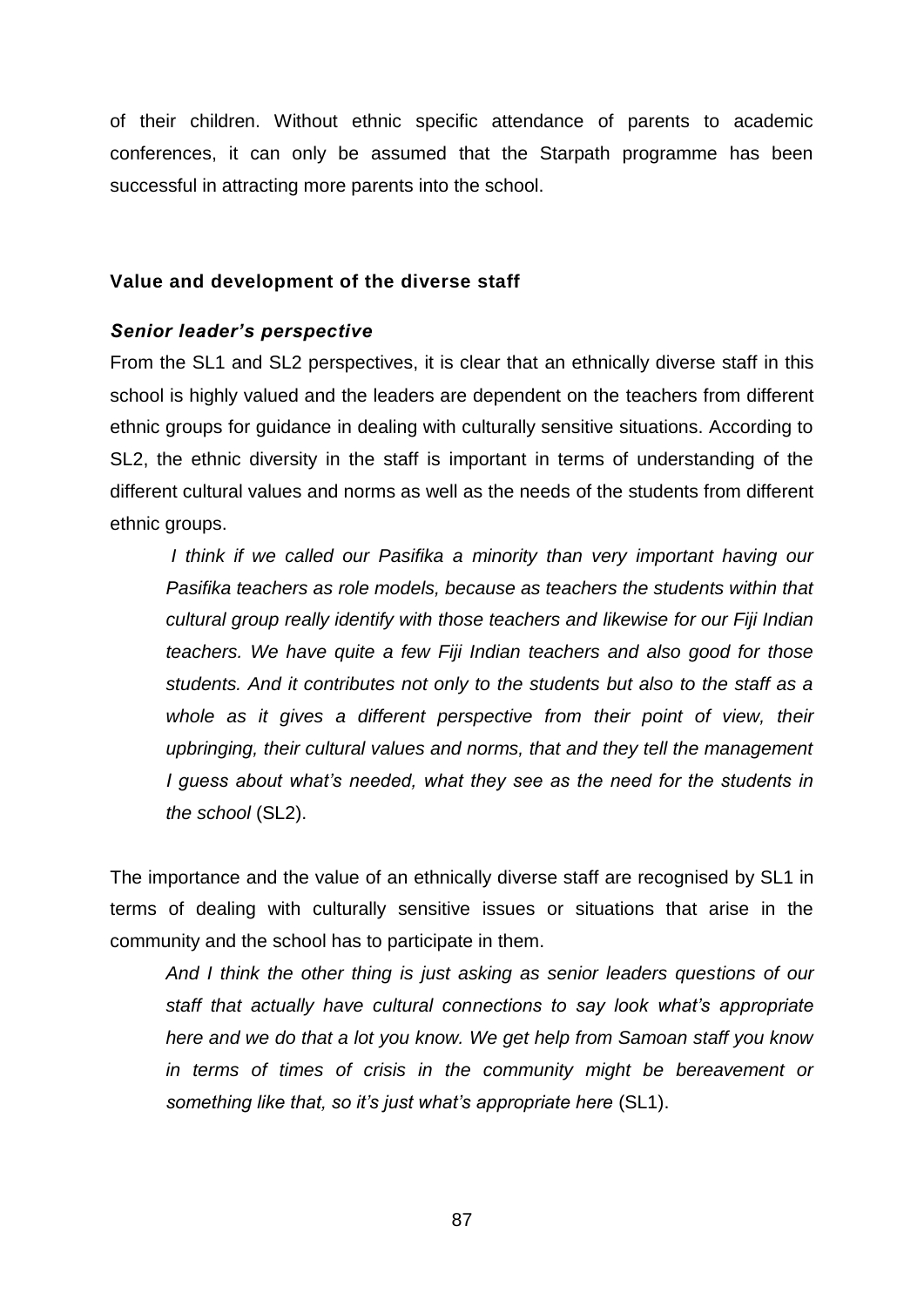Although there is ethnic diversity in the staff of this school and the ratio of each student ethnic population is not reflected in the composition of the staff, the SL1 is aware of the need for a more ethnically diverse staff. The leader expresses concern over the number of individuals from different ethnicities graduating as teachers and reflective of the community in which the school is located.

*So, but again predominantly you know this is a dilemma for teaching really. We haven't got the graduates coming through that reflect the community like ours* (SL1).

### **Curriculum leaders' perspectives**

Similar to the perspectives of SL1 and SL2, CL1 feels that the ethnic diversity in the staff is valuable because of the support they are able to provide to teachers in the classrooms and when communicating with the parents. The leader also feels that the ethnic diversity plays a role in celebrating different cultures in the school.

*Pasifika teachers have a strong effect, number of them step up in leading and in terms of support for Pasifika students' academic support teacher parent liaison. Similarly we have a very strong Fijian Indian group and that reflects in the demographics of our school and again I think that has a strong effect not only in the classroom but also in the extracurricular activities, Diwali and other sort of celebrations* (CL1).

According to CL2, the understanding of the cultures of different ethnic groups has come partly from professional development but largely from communicating with the students as well as self-development.

*PD's and mostly have been self-directed so I got to learn from them, understood the community and it got better every year (CL2).* 

# *Pastoral leader's perspectives*

As a pastoral leader the ethnic diversity in teachers and leaders was important because the leader felt supported in resolving issues with students who were able to identify with teachers from similar backgrounds.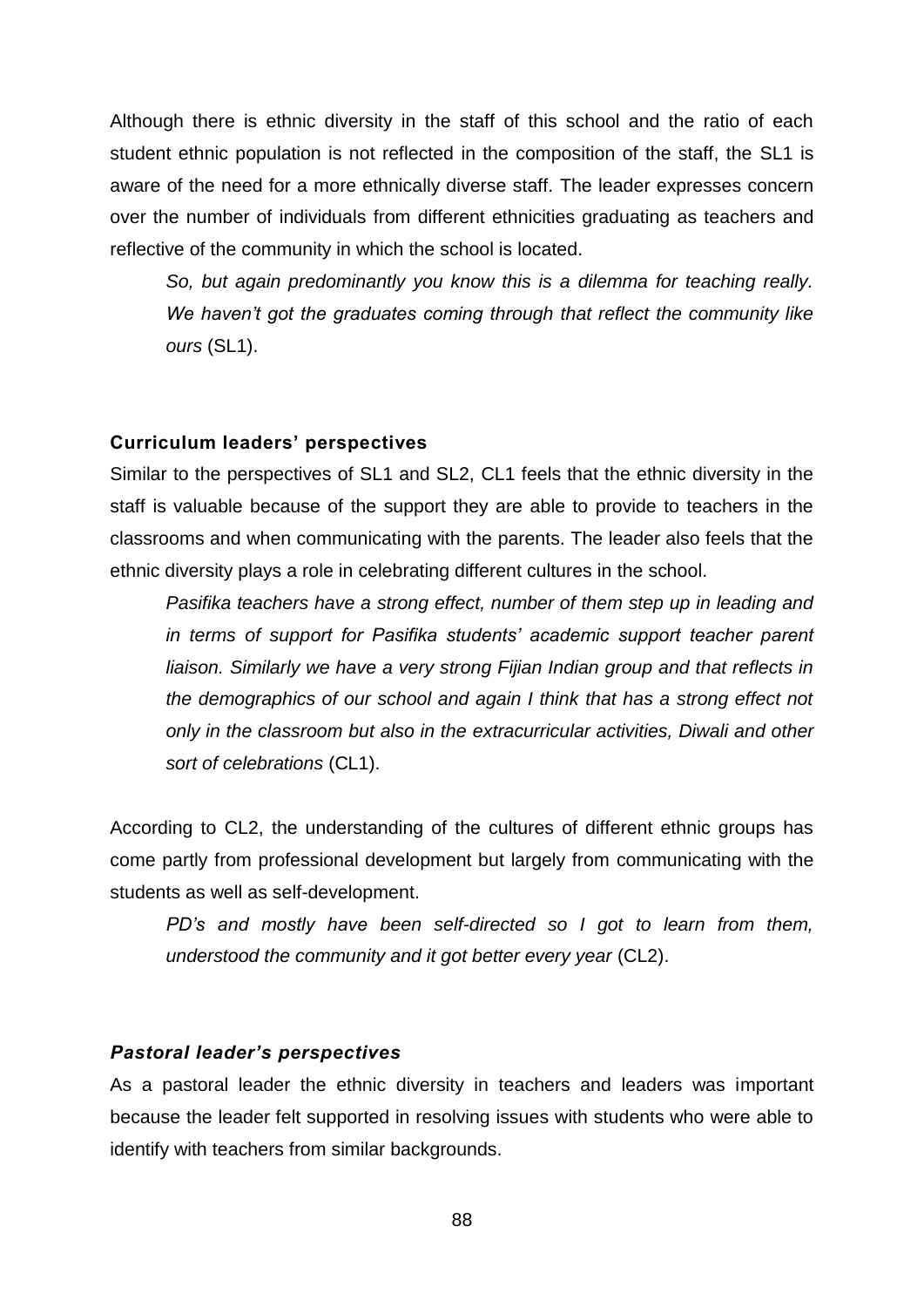*Staff who identify with that culture and also identify with the student and have the knowledge and the know-how, as to how to actually help that student and help the parents as well, deal with that situation. Because I do feel that sometimes, it's, you know, you don't get it, you're Pakeha. So that is a challenge, but, I think having more varied ethnicities of staff in senior management roles… I mean we do have a mix and it definitely helps in some situations with translating and also not with translating the language but translating a lot of the cultural differences. But, just thinking about Indians in particular. There's no one… middle, pastoral or senior management of that nationality* (PL1).

According to the PL1, it is valuable to understand the values and the protocols of different ethnicities in order to not only add to existing knowledge but feel open to learning as well. The PL1 also expressed that professional development in this area would be valuable.

*Where, it was just staff from different ethnicities came and spoke to us about little cultural differences and etiquette in their culture. I found that really interesting and lots of things I've never heard of and I thought this is so interesting to me that I feel so open and knowledgeable (PL1).* 

#### **Summary**

The teaching staff in the school is largely white while the school is ethnically diverse. The teachers from different ethnic backgrounds are highly valued in terms of leaders needing advice and guidance in culturally sensitive matters either in or out of school. These teachers are also looked upon to lead the initiatives through priority programmes. It is also apparent that there is a gap in the understanding of the values, norms and traditions of the different ethnic groups among leaders and that professional development in that area will be appreciated.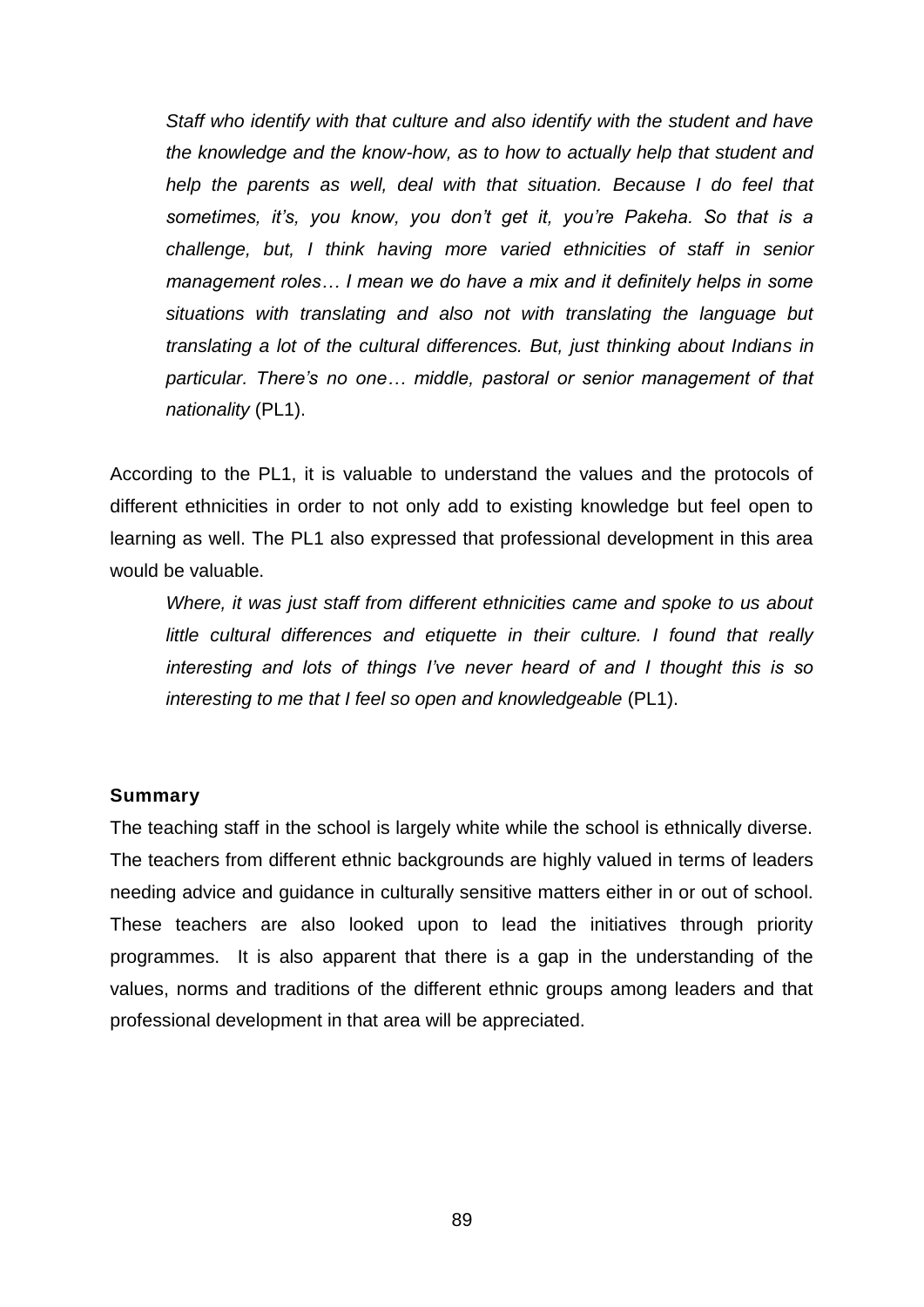# **Intergroup relationships**

#### *Senior leader's perspectives*

According to the SL2, the students from different ethnic groups tend to socialize within their own ethnic groups. However, the leader believes that the students from all ethnic groups have a good relationship and in ethnically mixed groups they work well together in the classrooms.

*I think children see each other as children, not as a Tongan or a Samoan. Perhaps, I think they probably do a little bit but children get on well together and they are very accepting of each other. I think they just tend to like being together as their own ethnic group in their break times and I think that's a good thing, that's fine, there's nothing wrong with that. But I think when they come into classroom they do still, they do tend to mix as a group* (SL2).

#### *Curriculum leaders' perspectives*

The CL2 justifies the reason for students of the same ethnic groups socializing together as their way of protecting themselves and abstaining from problems such as physical fighting that may occur between students of different ethnicities.

*Fights and other things to avoid that, they tend to stay in their own groups. You will have those groups where there is a bunch of mixed kids, but those are good friends. But majority of the kids will be in their own groups. So, some of the kids that I have spoken to say that, to stay out of trouble we just tend to stick to our groups (CL2).*

In the classroom the CL2 encourages other teachers to have a seating plan or group students heterogeneously so that the students can work better and are more engaged.

*So if you mix them up, they know it is serious work and they do that and that's what I have told other teachers to do* (CL2).

#### *Pastoral leader's perspectives*

From the PL1 view, it seems that there is some tension between students from different ethnic groups and this may be a contributing factor to physical fighting in the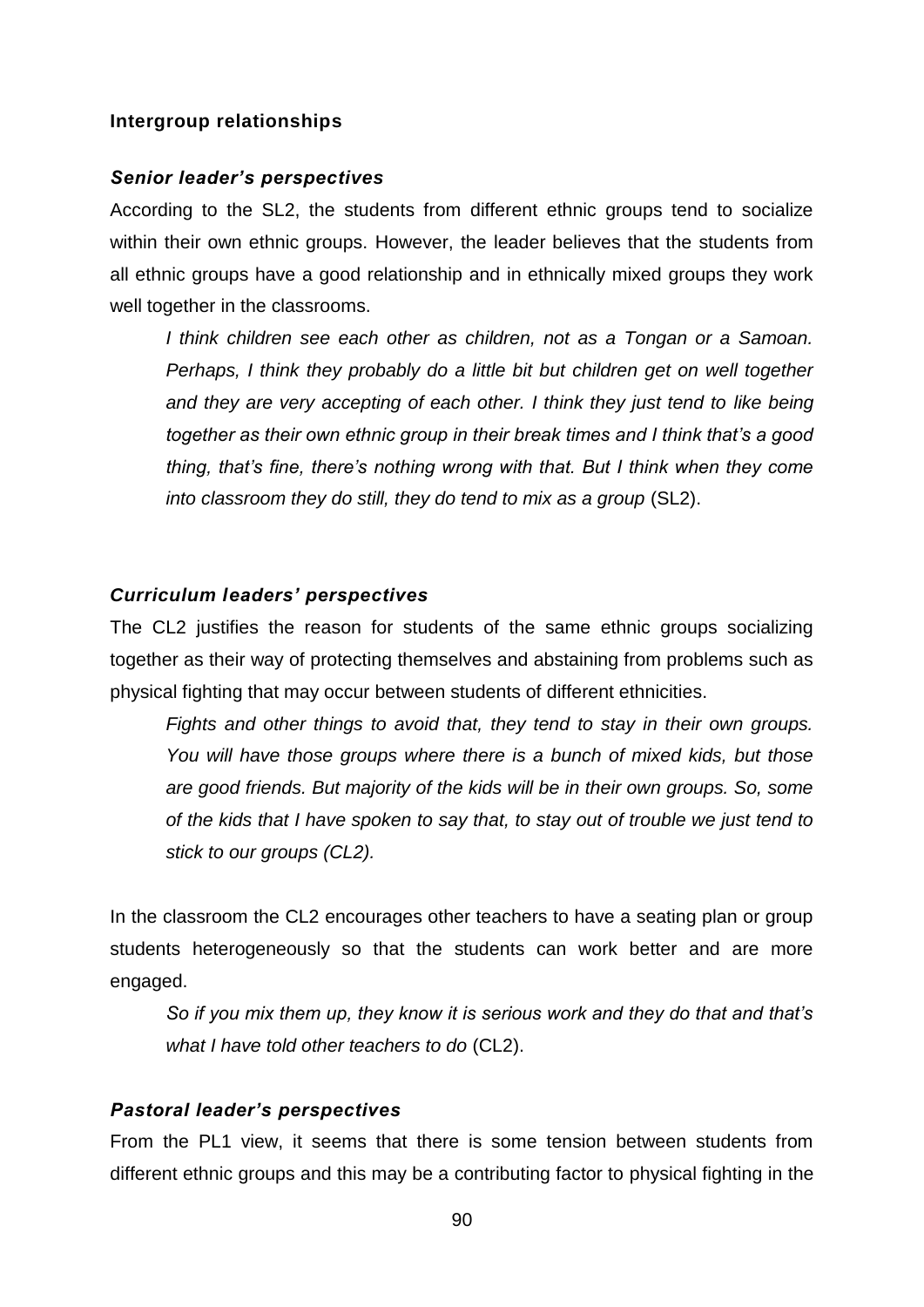school. According to the leader the fights between students are resolved successfully using restorative justice which involves a meeting with the students and their families.

*Well, fights are on-going aren't they? Quite often it is to do with cultural rivalry or differences. And even within the same culture. It's interesting. …restorative meeting between a group of Tongan boys and a group of Samoan boys and their families with them. It was extremely emotional and extremely moving to be there. And, hear what these boys had to say, and where this whole thing started from. And it was all based on, not culture, but the gang that's associated with that culture, generally. I felt, that the students when they spoke, they were really honest. It was fantastic to hear their parents also speaking and leading them by saying, "We are friends with Tongans", or, "we are friends with the Samoans, we don't treat our brothers and sisters like this". It was really amazing, to hear that message being passed down* (PL1).

#### **Summary**

The students in this school tend to socialize outside the classrooms with students who share the same identity and in the classrooms teachers are encouraged to use heterogeneous groups where students perform better. Students of the same ethnic groups gather together for the purpose of protection and to avoid intergroup tensions that may lead to fights in the school. It is clear that there is cultural and associated gang rivalry between certain ethnic groups and this challenge is overcome by using restorative justice, a strategy to resolve issues which involves students and parents.

#### **Teacher attitudes, beliefs and values**

#### *Senior leader's perspectives*

The SL1 believes that although it is important to reinforce cultural values in the classroom and the school, it is equally if not more critical to reinforce high expectations of students in the school. The leader views each ethnic group as possessing different cultural values and beliefs. The leader uses examples to express his concerns for cultural beliefs hampering the academic achievement of students.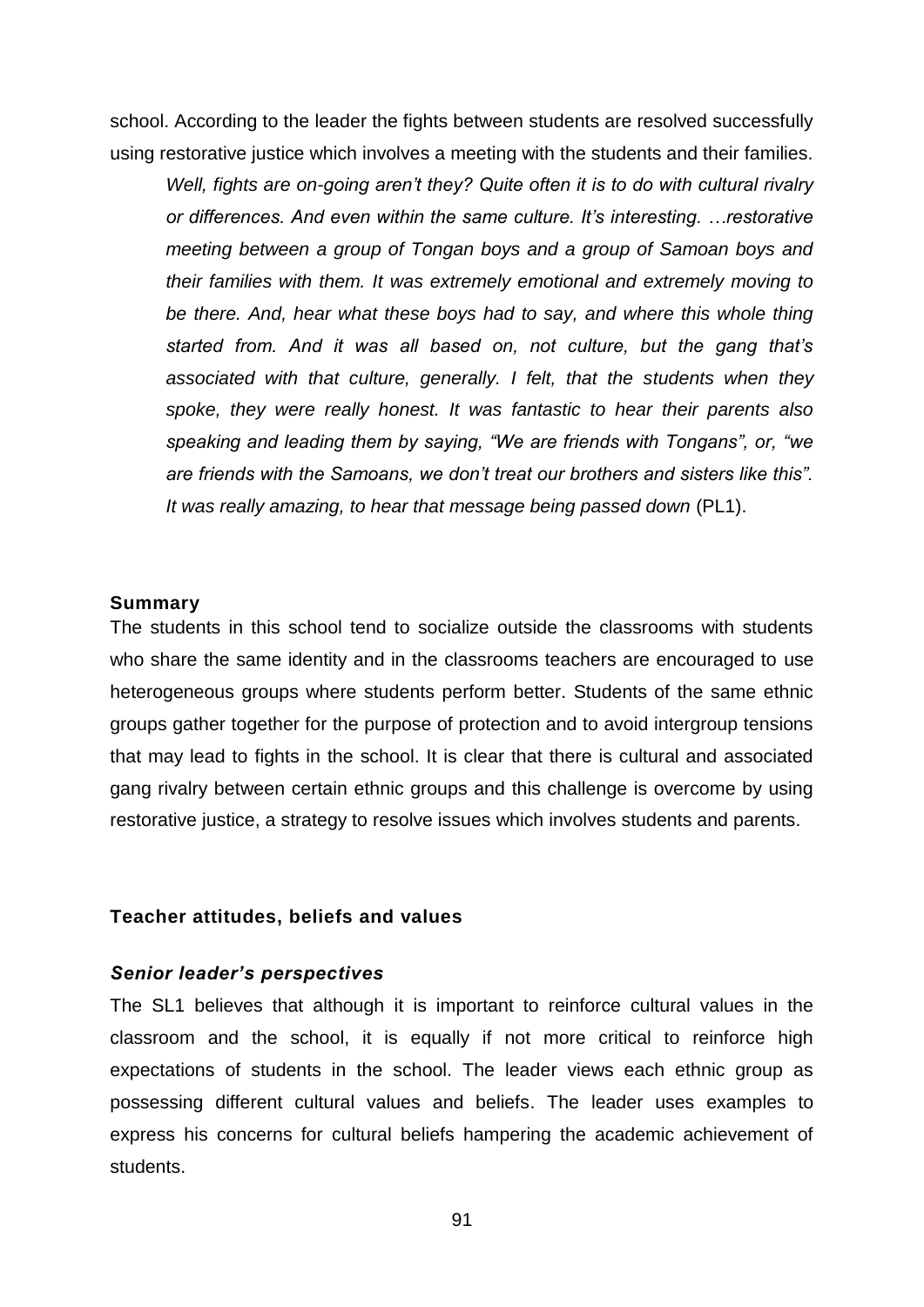*Now, success as Maori means that you go away from for a month to a Tangi because that's culturally appropriate. Then that's going to challenge teachers. It's going to challenge the school. Because is that success that we should be celebrating or do we need to also tamper with the fact that we need continuity in the education, continuity of attendance in school? So there is the tight rope to walk there and it is constantly trying to get seek advice what's appropriate here. How much do we support that approach or should we say now look maybe the young boy needs to be in class and those sort of. So, I suppose having that dialogue there where we are affirming and reinforcing, the cultural values but also reinforcing the expectations around the process for academic success* (SL1).

According to the SL2 apart from demanding high expectations of the students, it is equally important to have an understanding of the background of the students as each student is different. The leader also emphasises that to develop an effective relationship with students it is equally important for leaders and teachers to share their experiences. The leader believes that by developing relationships, students perform better at school.

*So, by taking a personal interest in the child, asking them about their families, what they do in their spare time, also sharing their own experiences, our kids like to know who you are and that you just not a body in front of them. They*  like to know your family and so that sharing that as well (SL2).

The SL1 feels that there is a feeling of stereotyping of the Indian students who make up about 24% of the student population. The leader expresses his concern over this matter and wonders if the school should let the students continue as they are because their work ethics allows them to be academically successful.

*One of the things that is to me is really interesting is our Indian community, because they are often left out in many ways probably because many of those students are successful you know so they sort of like that work ethics. And is it because they are doing ok and we just let them keep doing ok. That's quite an interesting question* (SL1).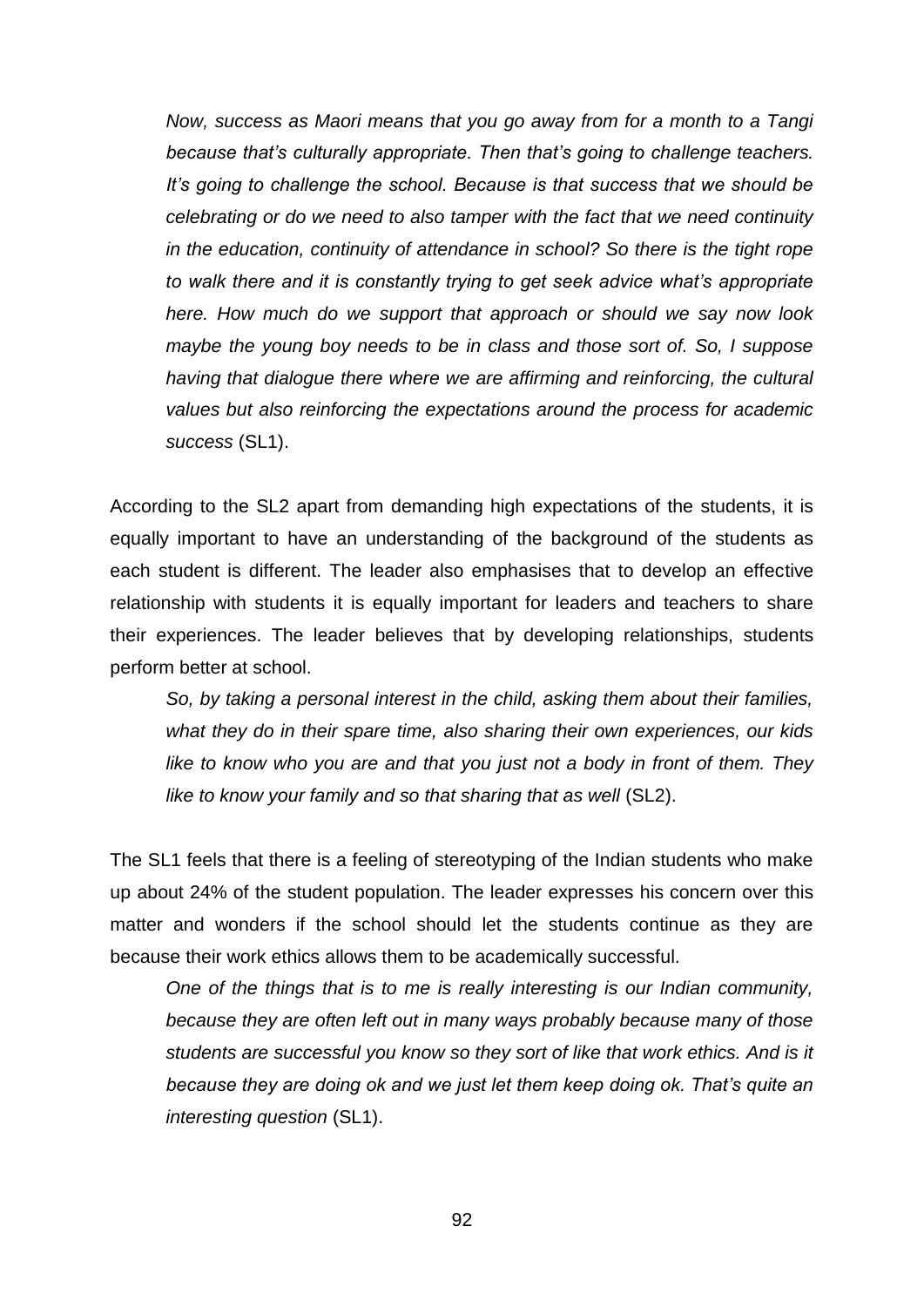#### *Curriculum leaders' perspectives*

The CL1 believes that by celebrating language weeks, the school portrays that it values the background of the students from different ethnic groups. This leads to developing relationships between the teachers and the students.

*We do a range of activities, celebrate the language. Teachers are encouraged to put up words on the white board, whakatauki, or proverbs and encouraged to use it because that's a way of trying to create a culture of inclusiveness. It might be tokenistic but if it actually appeals to the students then that's great. That's important because like I said earlier we are predominantly Pasifika cohort but a large number of European teachers. Pasifika students can say my European teachers use some of my language and that's going to enhance the*  relationship and that's great and shows importance of and validity of each of *our students backgrounds* (CL1).

According to the CL1, student voice is important in terms of learning in the classroom. He believes that not all the students from different ethnic groups would like to be taught using culturally rich context. He believes that students view the world from the perspective of youth.

*I think it is all about really the students if you can hear their perspectives are on diversity and equity and what's most important to them in terms of their learning…Not every student needs to be treated as a Samoan student as such. Not all need to be catered to in terms of language or me as a teacher going to bring in say Samoan poetry or Samoan film. They actually have different world view. I suppose at their age it's possibly more of a youth world view* (CL1).

For CL2, the challenge in managing diversity is the differences in the values that students from different ethnic groups hold in regards to schooling. Similar to SL1, this leader also expresses concerns regarding their involvement in the community activities and the absence of students from school.

*Their community involvement is affecting a lot of their school work. So, most of them are in youth groups and they stay away a lot. Maybe sometimes they stay away for weeks, for Tangi and other things, so, this is beyond our control but this is one of the challenges* (CL2).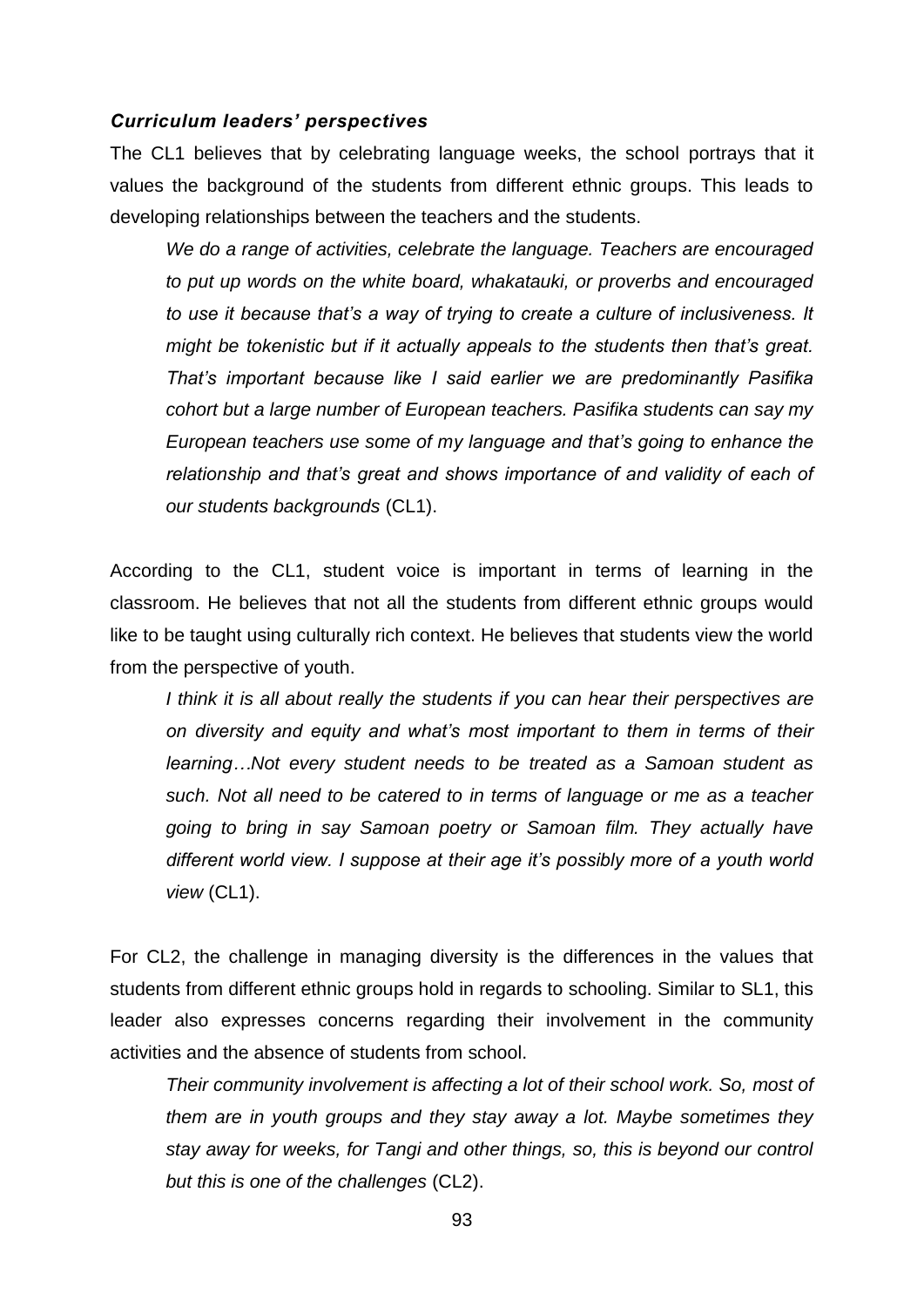The CL1 feels that the distribution of resources such as books in the school are relevant and fair to all students.

*We talk to our students types of things that are current, or always open to looking at new text so we try to keep resources relevant and up to date to engage students so that might come into equity or fairness* (CL1).

# *Pastoral leader's perspectives*

The PL1 feels strongly about developing effective relationships with students and the leader believes that what the students bring with them to school should be valued. The leader feels that getting involved in the co-curricular activities with the students show that the students are valued.

*I think I value, each and every student and I try and make them feel that. I'm concerned for their learning, I'm concerned for their well-being and I try and let them know that. I think also through my co-curricular, music work that I do with groups, being present around Polyfest, particularly with the Tongan group*  (PL1).

The PL1 believes that students from all ethnic groups should be treated fairly. The leader feels that the students from each ethnic group should be treated as separate individuals and not linked to any ethnic groups. It seems that the leader feels that each student has different values and beliefs; therefore, it is important to respect who they were and where they came from.

*…being fair with children and treating them as individuals, not in groups, not in terms of ethnicity but treating them as an individual, within that comes their cultural identity* (PL1).

Unlike CL1 who believes that students have a different world view, PL1 believes that the traditions of the different ethnic groups need to be taken into account when developing teaching strategies.

*You know, we don't really give them much autonomy in terms of what we teach. In terms of how we teach it, I know we have a curriculum, we have a*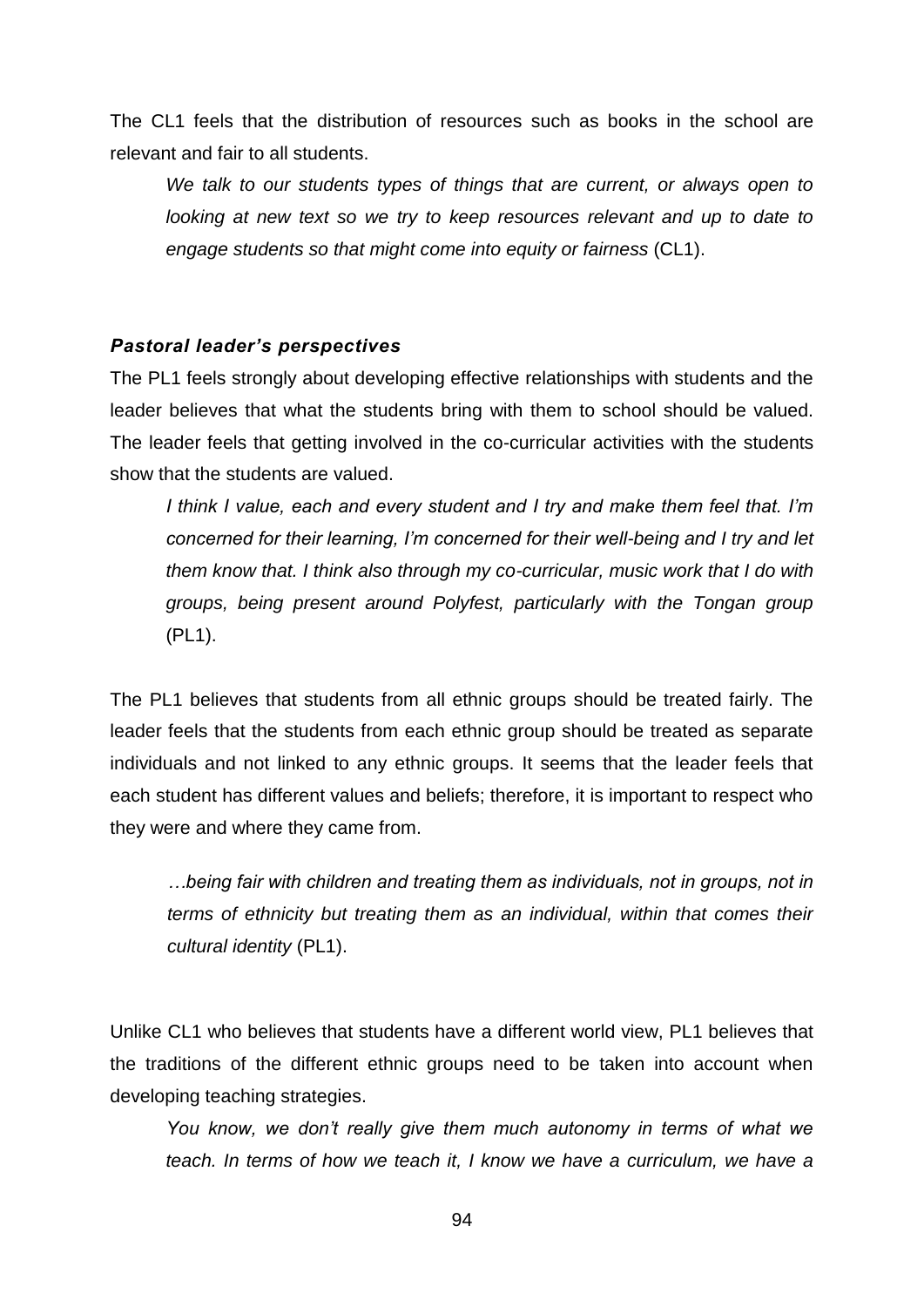*syllabus, and we need to stick to it. But, I think, the more practical we can make it, the better that is for students. I just notice that as a music teacher and as a social studies teacher. I think, involving not just written work, actually being out of your seat, just talking about, what you've learnt. Talking about–I mean a lot of our students come from quite oral traditions where things are shared through talking about it and we expect them to write everything down*  (PL1).

#### **Summary**

One of the challenges that the school faces is developing relationships between teachers and students from different ethnic groups. As such, the school has set aside language weeks to celebrate different languages to enhance the relationships as well as to assist students in developing positive identity. In addition, the school participates in the Auckland Polyfest which allows students from all ethnic groups to participate and compete in music and dancing with other schools in Auckland. This festival involves teachers, parents and students and as such relationships are enhanced. From the data some leaders perceive that to manage diversity it is important to look at integrating cultural experiences of students in the classrooms. Some leaders perceive that it is not important as students view the world differently and it will be worthwhile to hear students' perspectives on ethnic diversity and how to manage that in an inclusive manner in the classrooms.

# **The key findings: the challenges and how the school manages diversity to achieve inclusion**

This study of Rosecrest High School has highlighted the need to identify the challenges that leaders at different levels of the school face and how they manage ethnic diversity to achieve inclusion in multi-ethnic schools. The ethnic profile of the student population in this school firmly shapes the setting of the school, and decides the actions and responses of the leaders in order to manage the challenges of ethnic diversity and inclusion.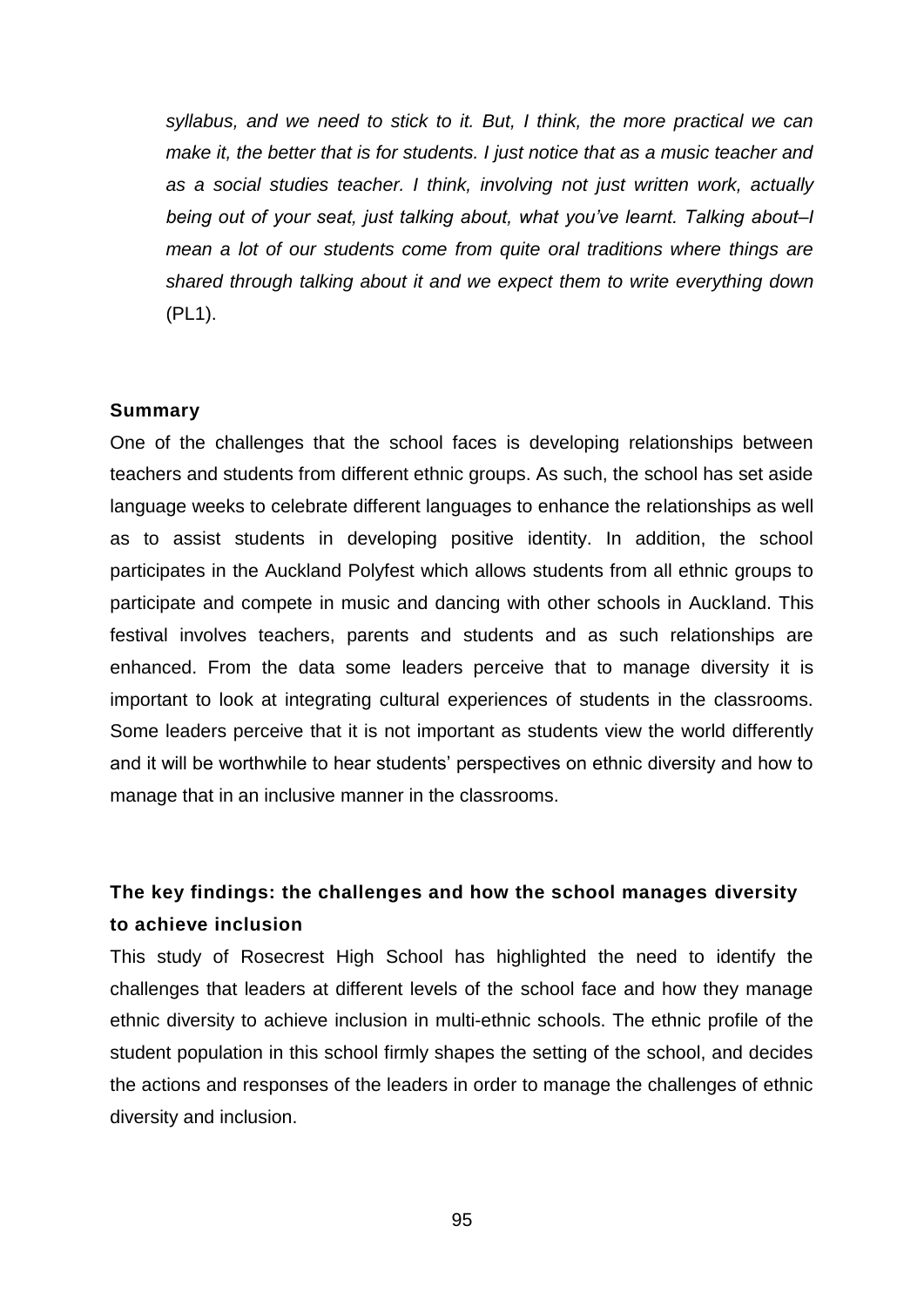# **The challenges of leading Rosecrest High School**

The challenge for the school is to reflect the principles of inclusion in the practices of the school. The senior leaders found it difficult to recruit teachers from different ethnicities due to the low number of teachers from different ethnic backgrounds graduating from the university. The leaders perceived that the parents and caregivers were not entirely involved in the education of their children.

Lack of understanding of cultural values and norms of some ethnic groups led to misunderstandings when dealing with pastoral issues of students. Students from different ethnic groups mean that there is a challenge to create an environment of safety and respect so that there is little to no interethnic conflicts.

According to some of the leaders, the teachers found ethnicity driven initiatives, for example, ethnic specific analysis of data for the supporters of the programmes as an additional workload. This also led to stereotyping of students from some of the ethnic groups. A few leaders felt that although some students understood concepts better using their cultural background and it was important to draw on their background knowledge, at the same time not all students would like to learn using culturally based context.

# **Managing the challenges in Rosecrest High School**

Although, one of the principles of Rosecrest High School is *inclusion of all students from all backgrounds,* diversity is managed using internal and external initiatives through priority programmes. The challenge is to practice inclusion of students from all ethnic groups in these programmes.

The school has made a concerted effort to understand the cultures of most of the ethnic groups through cultural celebrations during Auckland Polyfest and language weeks. Although, some of the leaders advocated openly about the Māori and the Pasifika students, I felt that some leaders were not comfortable discussing other ethnic groups.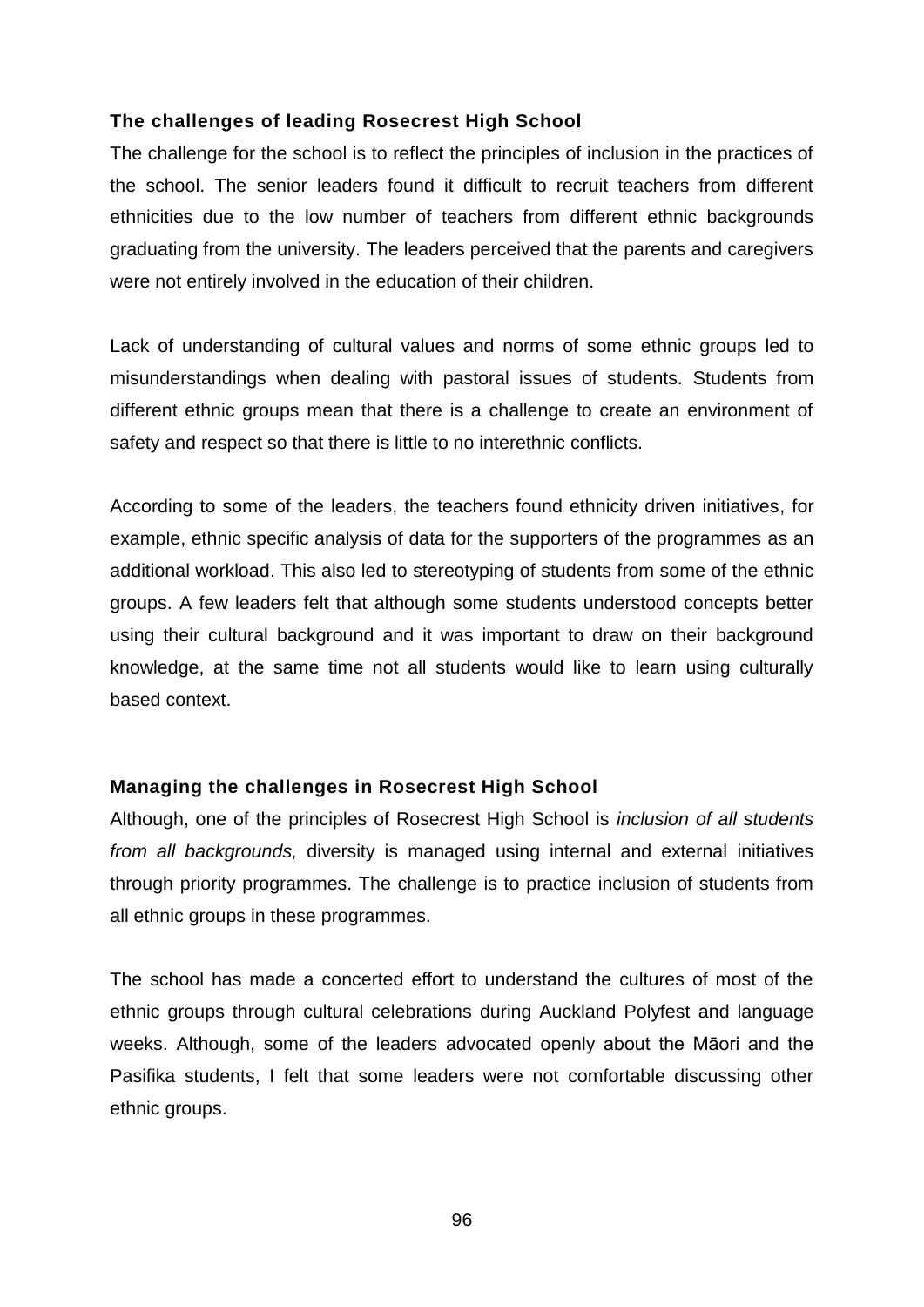From some of the leaders' perspectives it was evident that there is a gap in the leaders understanding of the cultural values and norms of some ethnic groups.

It was clear that the leaders in Rosecrest High School project their leadership into the wider community. Leaders encouraged their teachers to be in constant communication with the parents. The attendance of the parents was high at academic conferences and in cultural activities. The leaders of the school would like to see parents from all ethnic groups more engaged and involved in the education of their children.

Although the students in the school have a good relationship, there is conflict between students from different ethnic groups and as such, most students socialize with students from the same ethnic background. Any conflicts and fights in school are settled using restorative justice which is a strategy that assists pastoral leaders to get to the root of the problem and resolving it together with the parents of the students involved.

#### **School values in Rosecrest High School**

The school values ethnic diversity among staff and makes a concerted effort to hire teachers from different ethnic groups and which are representative of the student populations. From the perspectives of all leaders it is very clear that although the school is positioned in a low socio-economic area, the leaders have set high expectations of all students.

The school values diversity in students and different cultures are celebrated through Polyfest festival, assemblies and language weeks. The school has allowed students from the Muslim community to pray at lunchtime under the guidance of a Muslim teacher.

#### **The Key inclusive practices in Rosecrest High School**

According to the leaders, each department in the school provide after school tutorials for all students. The students are given the opportunity to be a school leader,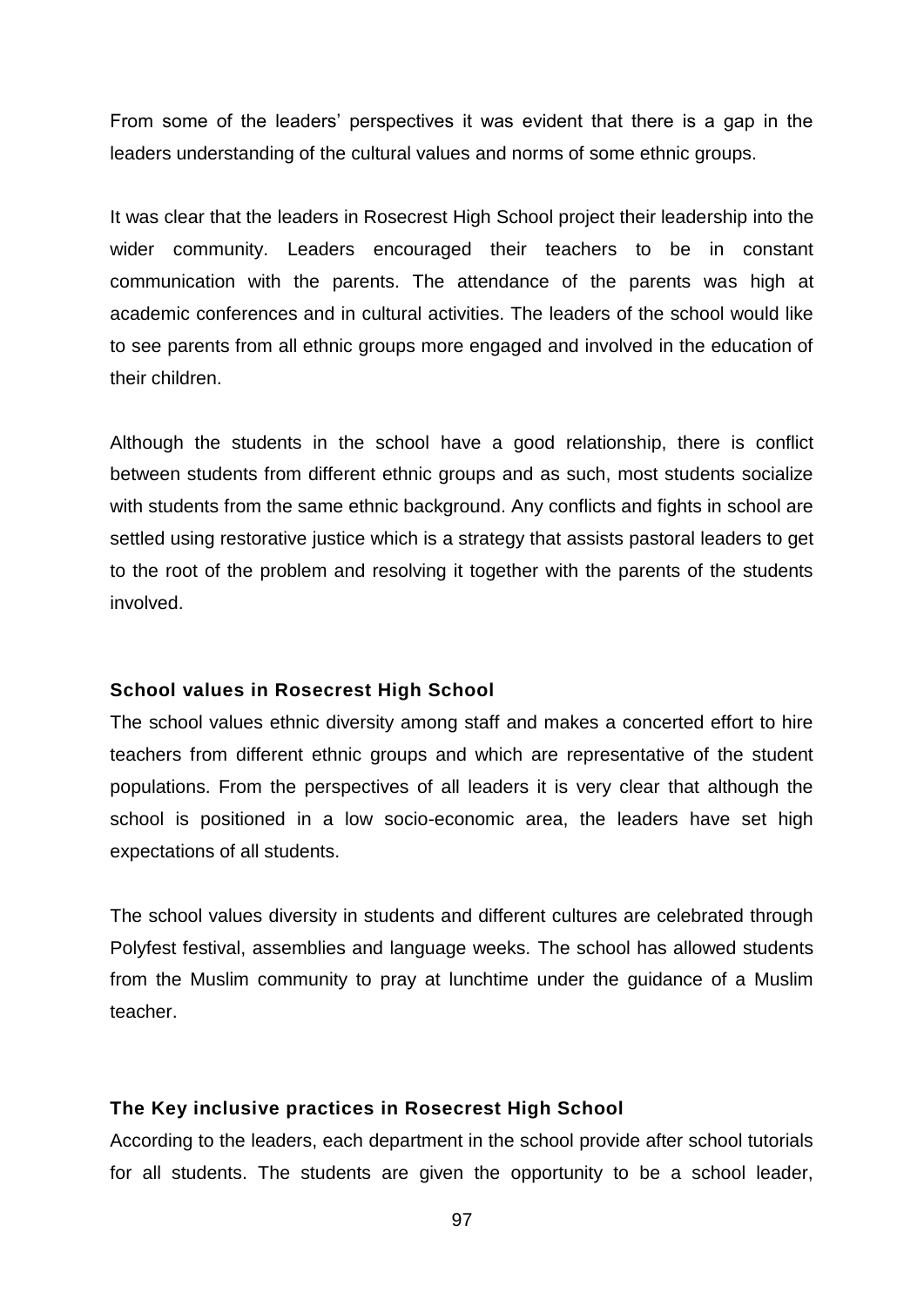librarian and class captains. There is a range of sporting activities in this school and all students are welcome in the different sports teams. There is a culture of high standards and expectations of all the students in the school. All students are welcome to join the different Polyfest groups.

The key findings from Crowgrove High School and Rosecrest High School are discussed in the following chapter.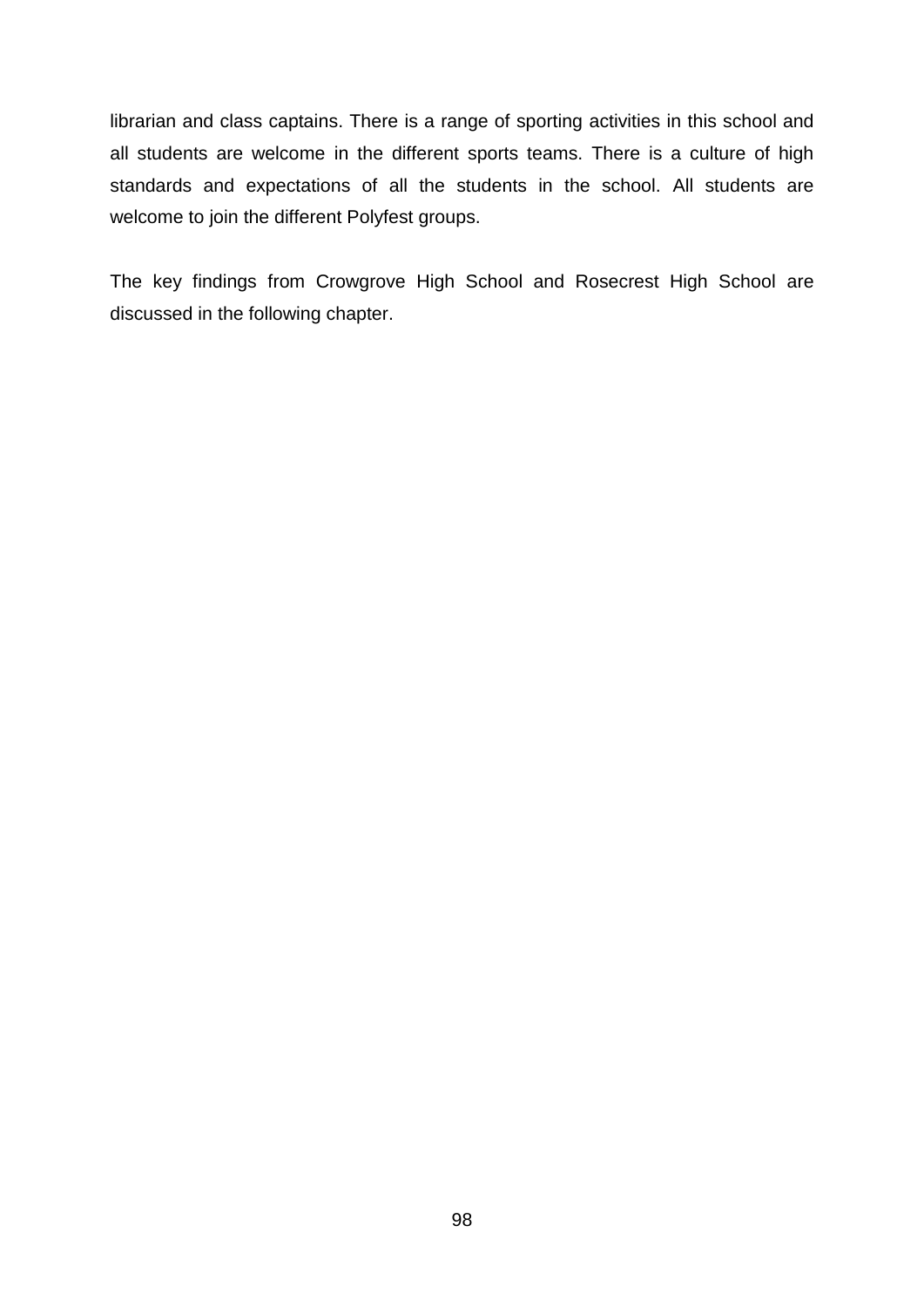# **CHAPTER SIX: DEEPER ANALYSIS AND DISCUSSION OF THE TWO CASES**

# **Introduction**

This chapter begins with a cross analysis of the findings across the two cases. It is followed by the integration of the ideas in the literature review in chapter two with an analysis of the similarities and the differing results of each case. The research aims and the questions that were generated from the literature are all within the context of managing diversity to achieve ethnic inclusion in multi-ethnic secondary schools.

This chapter discusses the findings that were identified in the two cases under the following headings:

- The challenges of leading multi-ethnic schools;
- How do the leaders manage the challenges they face in multi-ethnic schools;
- **The values in multi-ethnic schools; and**
- **Inclusive practices in multi-ethnic schools.**

Table 6.1 summarises the similarities and the differences between the two schools under the themes listed above.

# **The challenges of leading multi-ethnic schools**

Multi-ethnic schools such as Crowgrove High School and Rosecrest High School comprise of students from many different ethnicities. As such, each student brings with them their own values, cultures, traditions, norms and languages, identity and expectations (Blackmore, 2006). The decile rating and the locations of the schools imply that students in these schools come from low socio-economic backgrounds. To be able to cater for all ethnic groups without discrimination of any group needs an understanding of the *inclusive* processes. From the analysis of the data, it seems that there were gaps in the understanding of *inclusion* as a process versus *equal opportunity*. *Equal opportunity* according to Friesen (2007) means allowing all students to access resources in order to develop independently.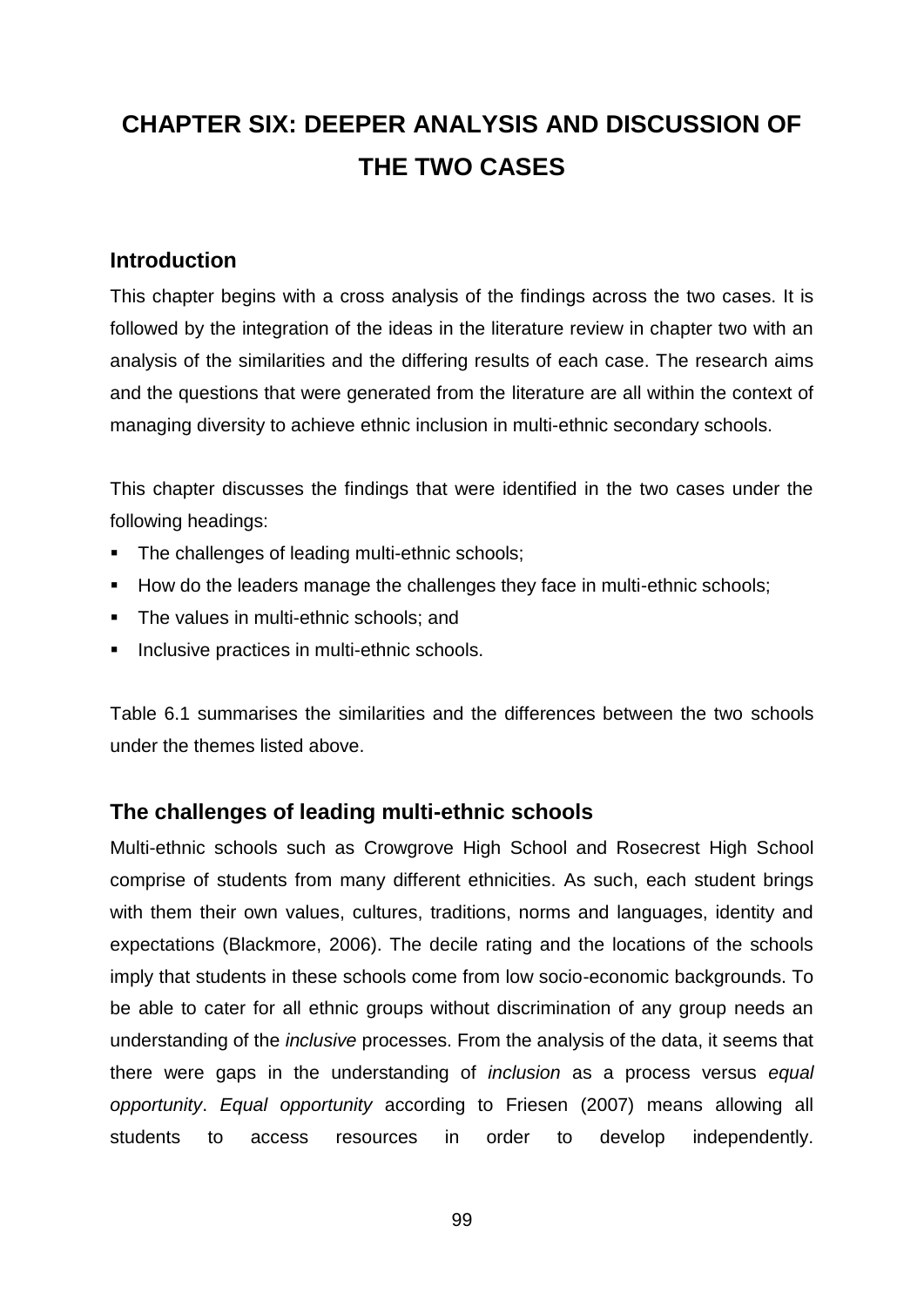| <b>Theme</b>                                                                                                                       | <b>Similarities</b>                                                                                                                                                                                                                                                                                                                                                                                                                                                                                                                                                                                                                                                                                                                                                                                                                                                                                                    | <b>Differences</b>                                                                                                                                                                                                                                                                                                                                                                                                                                                                                                                                                                                                                                                                                    |
|------------------------------------------------------------------------------------------------------------------------------------|------------------------------------------------------------------------------------------------------------------------------------------------------------------------------------------------------------------------------------------------------------------------------------------------------------------------------------------------------------------------------------------------------------------------------------------------------------------------------------------------------------------------------------------------------------------------------------------------------------------------------------------------------------------------------------------------------------------------------------------------------------------------------------------------------------------------------------------------------------------------------------------------------------------------|-------------------------------------------------------------------------------------------------------------------------------------------------------------------------------------------------------------------------------------------------------------------------------------------------------------------------------------------------------------------------------------------------------------------------------------------------------------------------------------------------------------------------------------------------------------------------------------------------------------------------------------------------------------------------------------------------------|
| The challenges •<br>of the two case<br><b>studies</b><br>$\blacksquare$<br>$\blacksquare$<br>$\blacksquare$<br>$\blacksquare$<br>٠ | From the findings, there seems to be a gap in the $\blacksquare$<br>understanding and practice of the construct of inclusion.<br>Most of the leaders were more focused on narrowing the<br>achievement gap between the students from the<br>disadvantaged and the advantaged ethnic groups.<br>In both the schools there was unfair representation of<br>teachers and leaders that identified with the student $\blacksquare$<br>populations.<br>In both the schools the leaders perceived that it was<br>difficult to involve parents in the academic achievement<br>of their children as opposed to cultural or social activities.<br>The leaders in both the schools felt that the teachers<br>lacked understanding of the cultural values and norms of $\blacksquare$<br>students from some ethnic groups.<br>The leaders in both the schools perceived that there<br>were interethnic conflicts between students. | While Rosecrest High School had inclusion as<br>one of their principles in their school charter,<br>the term inclusion was not cited in the school<br>charter of Crowgrove High School.<br>Rosecrest High School had difficulty in<br>$\blacksquare$<br>recruiting ethnically diverse teachers.<br>While Rosecrest High School had set high<br>standards and expectations of all students<br>despite the students coming from low socio-<br>economic areas, the leaders from Crowgrove<br>High School had difficulty with teachers setting<br>high expectations.<br>Some leaders in Crowgrove High School used<br>low-socio economic background of the students<br>as an excuse for low expectations. |

# **Table 6.1: Cross case analysis of the findings from Crowgrove and Rosecrest High School**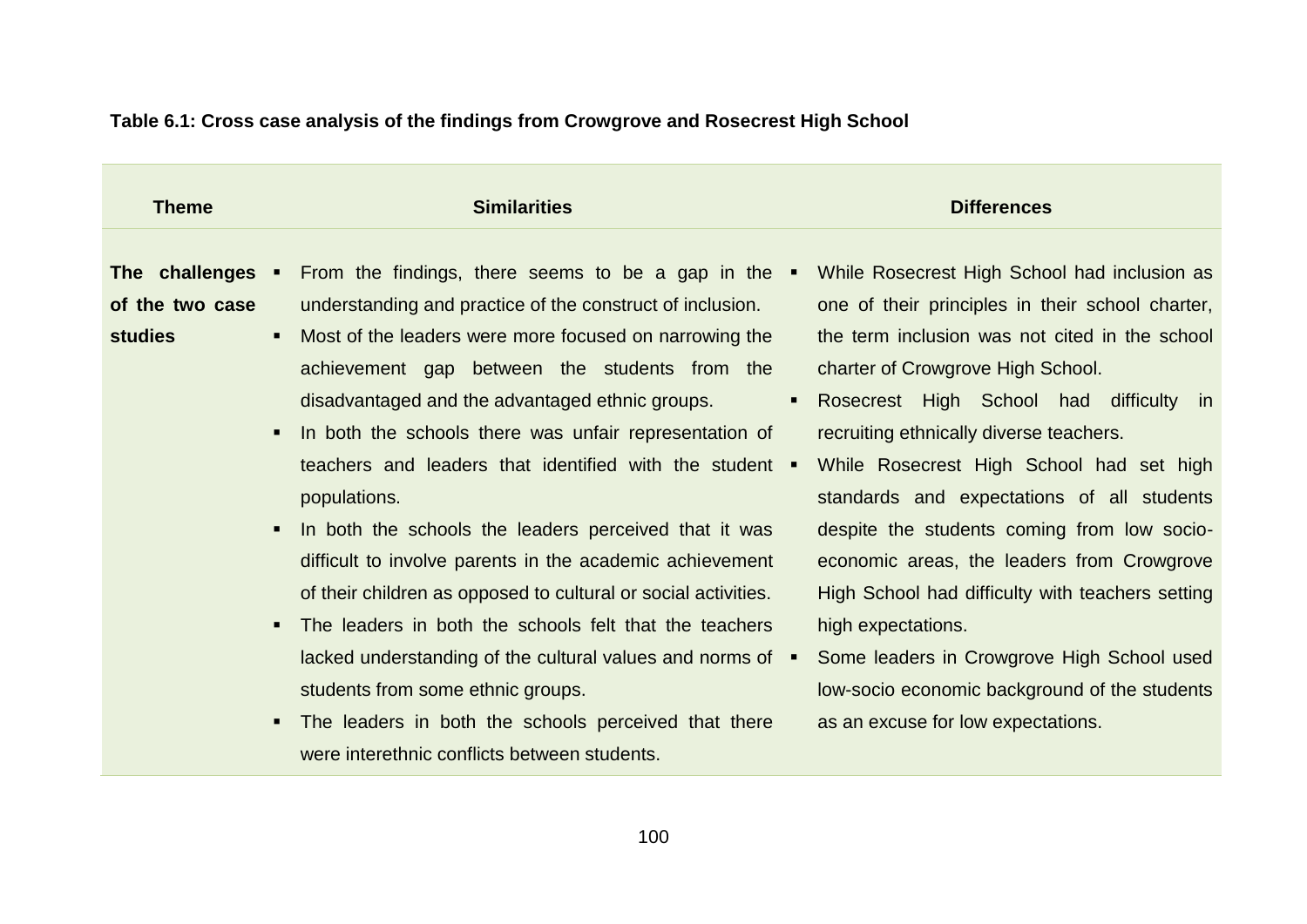| <b>Theme</b>                                                 | <b>Similarities</b>                                                                                                                                                                                                                                                                                                                                                                                                                                                                                                         | <b>Differences</b>                                                                                                                                                                                                                                                                                                                    |
|--------------------------------------------------------------|-----------------------------------------------------------------------------------------------------------------------------------------------------------------------------------------------------------------------------------------------------------------------------------------------------------------------------------------------------------------------------------------------------------------------------------------------------------------------------------------------------------------------------|---------------------------------------------------------------------------------------------------------------------------------------------------------------------------------------------------------------------------------------------------------------------------------------------------------------------------------------|
| <b>Managing the</b><br>challenges in the<br>two case studies | Both the schools used initiatives through priority<br>programmes to raise the achievement of the<br>students from the Māori and Pasifika ethnic<br>groups.<br>In both the schools, the cultures of the students<br>$\blacksquare$<br>from some ethnic groups were celebrated so that<br>students could relate to their identity.<br>Academic counselling was used in both the<br>п.<br>schools to attract more parents into the schools to<br>participate in the academic dialogue with the<br>teachers and their children. | Rosecrest High School used Restorative Justice<br>to resolve interethnic conflicts. Crowgrove High<br>School has just initiated the programme PB4L to<br>develop better relationships between students.<br>Te kotahitanga is used in Crowgrove High School<br>л.<br>to develop better relationships between teachers<br>and students. |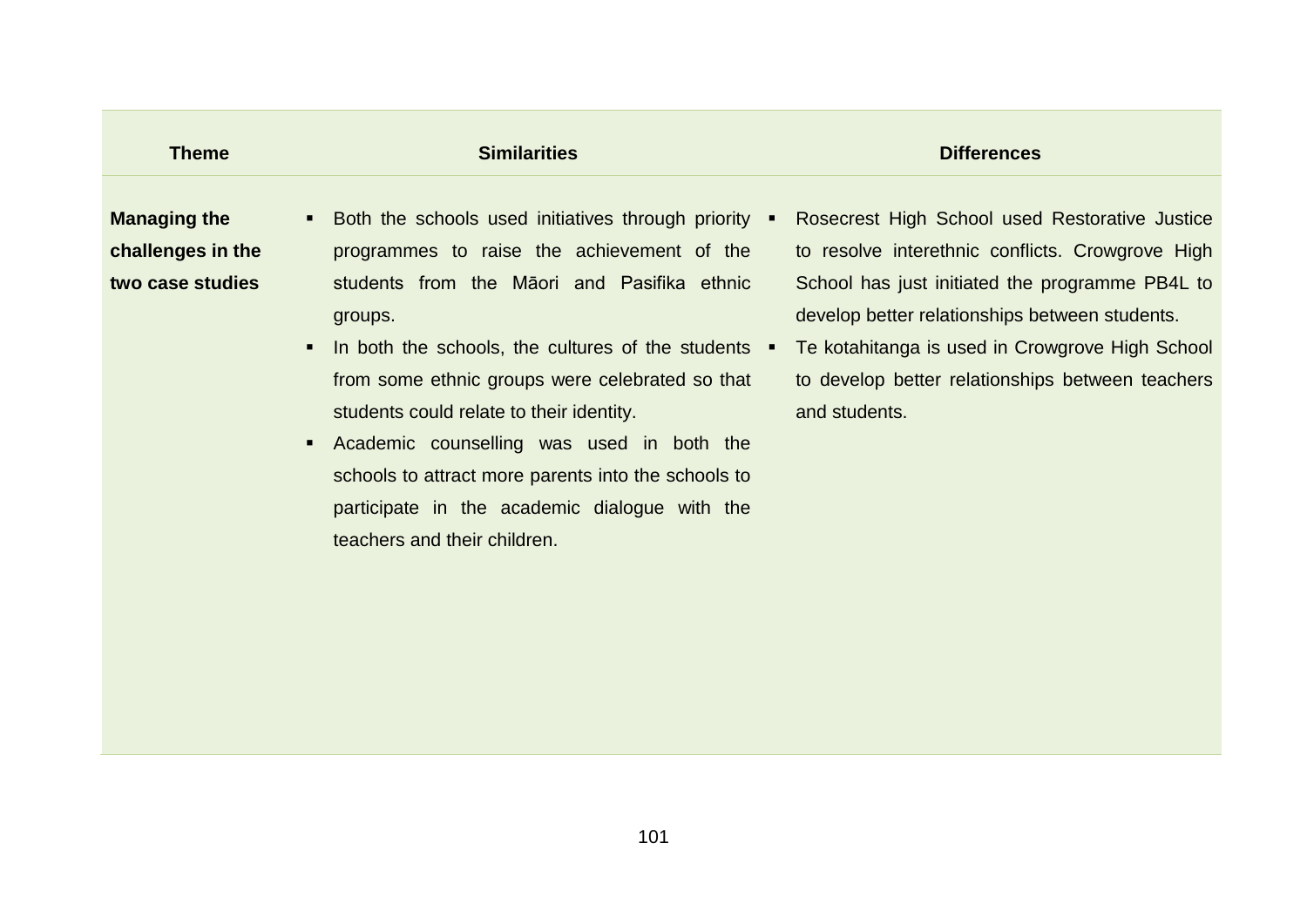| <b>Theme</b>      | <b>Similarities</b>                                               | <b>Differences</b>                                 |
|-------------------|-------------------------------------------------------------------|----------------------------------------------------|
| The school values | • It is clear from the leaders of both the schools that •         | Rosecrest High School values diversity in students |
| in the two case   | they value high academic achievements of all                      | and makes concerted effort to practice inclusion,  |
| <b>studies</b>    | students but with major emphasis on the Māori                     | for example, the school has made allowances for    |
|                   | and Pasifika students.                                            | Muslim students to pray in school.                 |
|                   | Both the schools value ethnically diverse staff in $\blacksquare$ | Although both the schools value parents' voice,    |
|                   | their schools.                                                    | Crowgrove High School has more structures in       |
|                   | Both the schools value diversity in the student                   | place for parents' voice than Rosecrest High       |
|                   | populations and celebrate their cultures through                  | School.                                            |
|                   | participating in Polyfest and language weeks.                     | The Crowgrove High School has also provided        |
|                   | Both the schools value the contributions and                      | structures and processes for student voice unlike  |
|                   | involvement of parents in the schools.                            | <b>Rosecrest High School.</b>                      |
|                   |                                                                   |                                                    |
|                   |                                                                   |                                                    |
|                   |                                                                   |                                                    |
|                   |                                                                   |                                                    |
|                   |                                                                   |                                                    |
|                   |                                                                   |                                                    |
|                   |                                                                   |                                                    |
|                   |                                                                   |                                                    |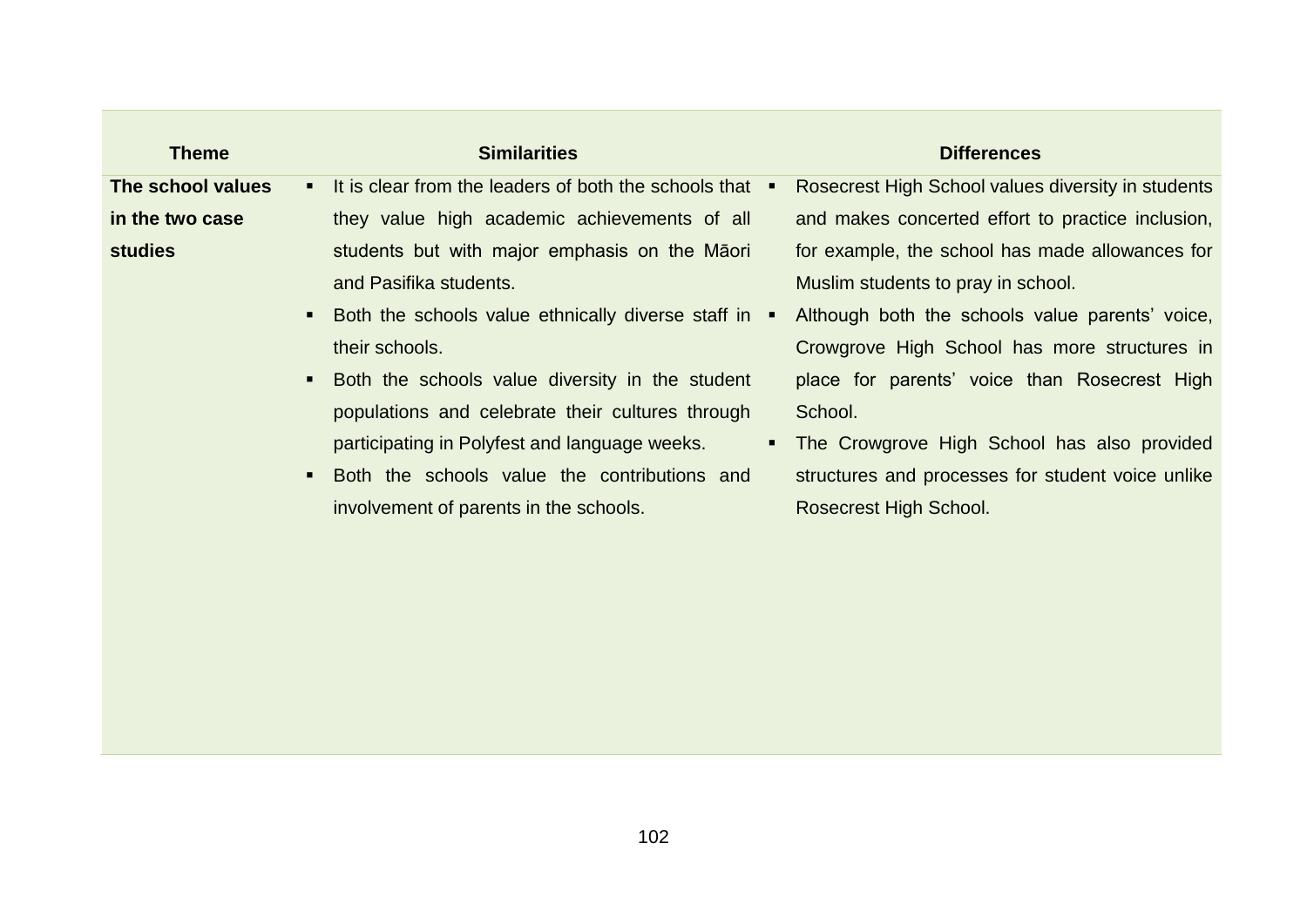| <b>Theme</b>                                                                 | <b>Similarities</b>                                                                                                                                                                                                                                                                                                                                                                                                                                                                                                                                          | <b>Differences</b>                                                                                                                                                                                                                                                                                                                                                                                                                                                                                                              |
|------------------------------------------------------------------------------|--------------------------------------------------------------------------------------------------------------------------------------------------------------------------------------------------------------------------------------------------------------------------------------------------------------------------------------------------------------------------------------------------------------------------------------------------------------------------------------------------------------------------------------------------------------|---------------------------------------------------------------------------------------------------------------------------------------------------------------------------------------------------------------------------------------------------------------------------------------------------------------------------------------------------------------------------------------------------------------------------------------------------------------------------------------------------------------------------------|
| Inclusive practices<br>in the two case<br><b>studies</b><br>п<br>п<br>٠<br>п | Academic<br>ethnicities as part of the Starpath programme is<br>practiced in both the schools.<br>Students from all the ethnic groups can participate<br>in sporting activities.<br>Students from all the ethnic groups are given $\blacksquare$<br>equal opportunity in accessing their choice of<br>academic subjects as part of their courses and<br>career pathway.<br>The celebration of cultures through Polyfest is<br>inclusive of students from all ethnic groups.<br>All students from all ethnic groups are invited to<br>after school tutorials. | mentoring of students from all • The Rosecrest High School has set high<br>expectations of all students but there is a conflict<br>among leaders and teachers in setting high<br>expectations for students in Crowgrove High<br>School.<br>Some of the leaders in Crowgrove High School<br>advocated for a more inclusive culturally<br>contextual teaching in the classrooms. However,<br>in Rosecrest High School there was conflict<br>among the leaders in the value of culturally<br>inclusive teaching in the classrooms. |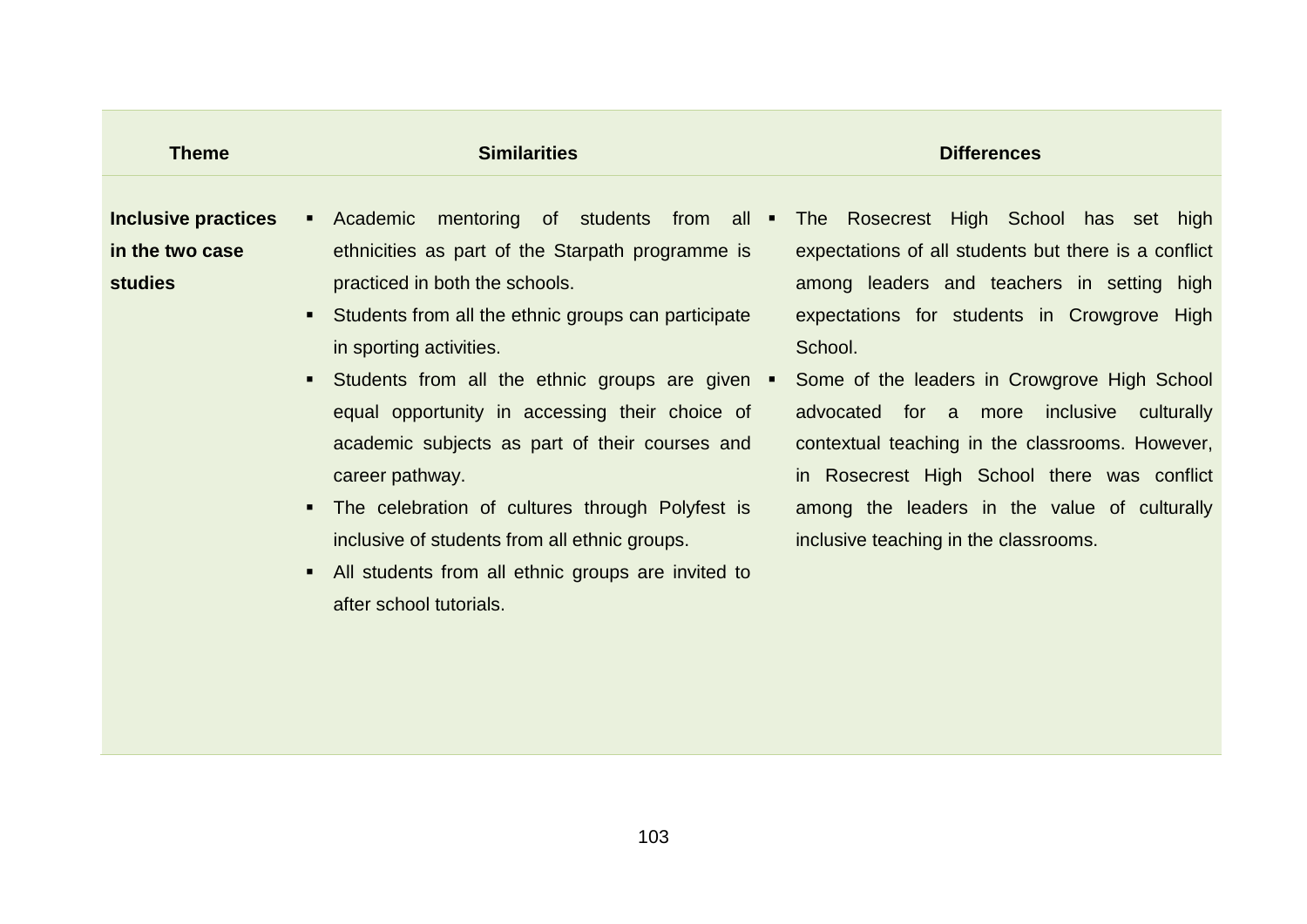Some of the leaders perceived equal opportunity as inclusion but in the context of narrowing the gap between the low and high achieving ethnic groups. As such, there was more emphasis on the academic achievement of Māori and the Pasifika students. According to Ryan (2006) "Everyone should have the right to be included fairly in all community and school practices and activities" (p.19). As can be noted from one of the curriculum leader's responses below that although there were students from other ethnic groups present in the school, the structures and processes accommodated the needs of Māori and Pasifika students more than students from other ethnic groups.

*That's a really good question because it's difficult here, because most of our students are Maori or Pasifika, you don't have to necessarily… I mean we'd still have programs set up for Maori, I mean Te Kotahitanga designed to be around Maori achievement.*

The finding is consistent with several studies that argue that to be inclusive of all students, developing a more inclusive school has become a challenge for the leaders of multi-ethnic schools (Ainscow et al., 2006; Ryan, 2006; Walker, 2005). Whilst schools espouse a commitment to being ethnically inclusive, their practices do not support this. Although, one of the principles of the Rosecrest High School was based on the *inclusion of all students from all backgrounds,* there were some inclusive practices alongside many exclusive practices. From the interview data, it can be perceived that all the leaders of Rosecrest High School were not aware of the existing principle on inclusion in the school charter. So, the advocacy and critical dialogue of the principles of *inclusion* and *diversity*, and recruiting key staff members to support inclusive processes are a challenge to the leaders (Ryan, 2006; Walker, 2005). From the data it is evident that the leaders in both the schools engage in critical conversations regarding the achievement of Māori and Pasifika students. One of the senior leaders expressed concern regarding the lack of attention given to the Indian students in that school because this leader believes that this group of students are *highly self-managed*. This is a reflection of negative stereotyping. The present finding seems to be consistent with other international studies and they suggest that negative stereotyping and ambiguous beliefs of students from any one ethnicity can have a negative impact on a student's inspiration, goals and engagement (Riley & Docking, 2004; Shah, 2008).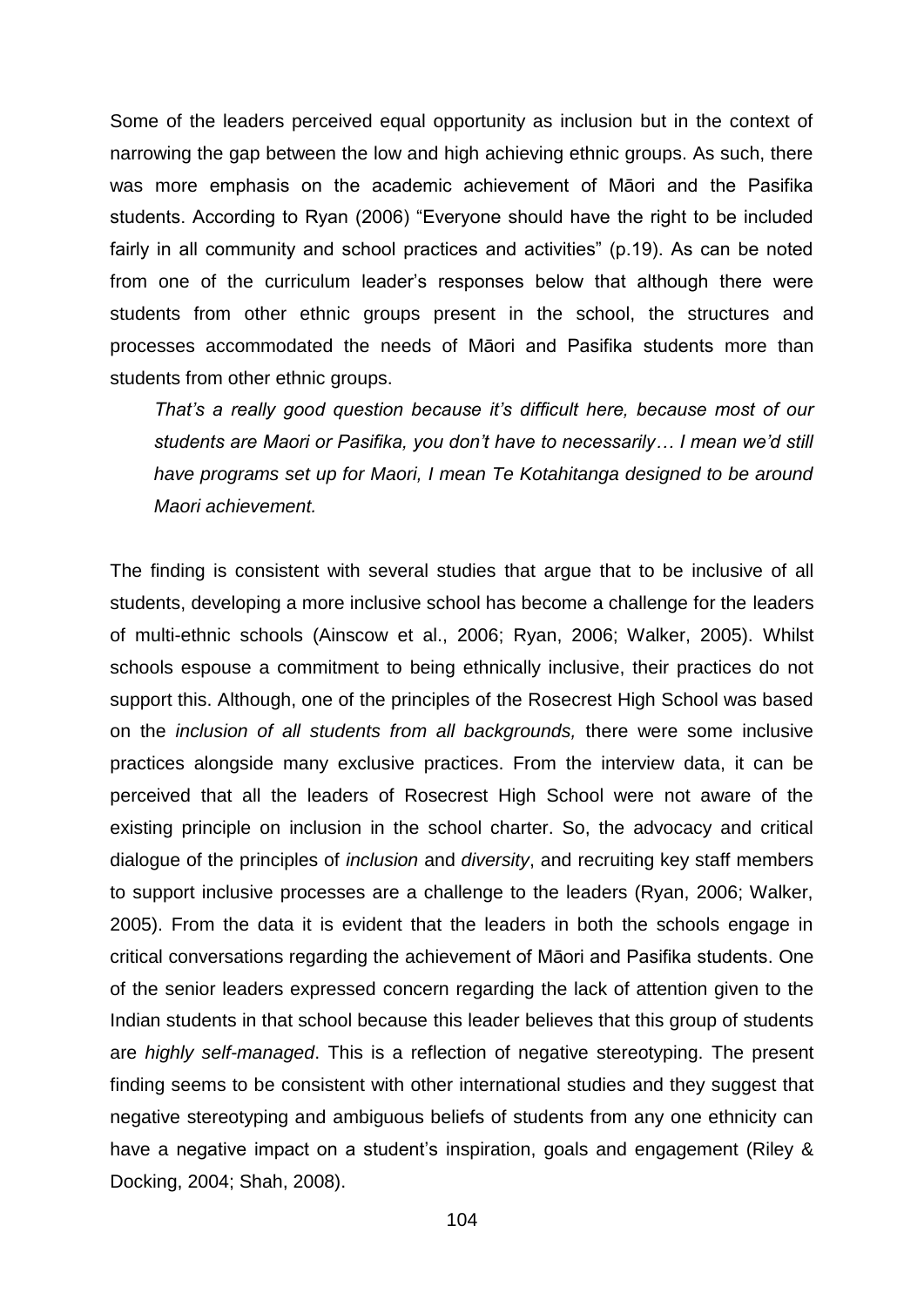In both the schools the leaders acknowledged that the representation of teachers from different ethnic groups did not reflect the student ethnic populations because a large number of teachers and leaders were from white ethnic background. According to a senior leader, the challenge was in recruiting ethnically diverse staff because not enough individuals from different ethnic groups were graduating as teachers. There were also concerns expressed regarding new beginning teachers understanding of the different cultures which led to difficulty in developing relationship with students. This leader said: *for one it's working but the other one is still having problems with respect of multi-ethnicity.* The low decile schools such as in this study are demanding places to work due to its location. This finding supports previous research (Dimmock, 2005) that says that schools in these areas find recruiting and retaining staff difficult. However, the findings of the current study do not support a more recent study where Nieto (2013) in her workshop argues that although there is a vast majority of white teachers in multi-ethnic schools, it is their responsibility as teachers to learn about their students because teaching is a lifelong learning profession. She also contends that only by using our own experiences to teach can be very limited and the teachers need to embrace a broader range of experiences. This is possible by learning about the different cultures that students bring with them to school.

Some of the leaders found understanding of cultures of the many different ethnicities in school a challenge and suggested professional development to learn the etiquettes of the different cultures. This finding supports a previous study of (Leithwood & Riehl, 2003) that view the different values that students bring to school as an asset and suggest that leaders can use this to develop positive and trusting relationships with the students. Surprisingly, one of the findings in this study relating to the ethnically diverse staff was the ethnic diversity in the senior leadership team. This was pointed out by a pastoral leader who believed that an ethnically diverse team in leadership would benefit the school. This is reflected in the comment made by the pastoral leader: but, yeah just thinking about Indian in particular. I see that there's a bit of a *communication breakdown between… There's no one, middle pastoral or senior management of that nationality.* This finding has important implications for the ethnic nature of leadership teams in multi-ethnic schools. This is further supported by Haas, (2010), Lumby and Coleman (2007) and they suggest that an ethnically diverse leadership brings a wider range of ideas and perspectives which contributes to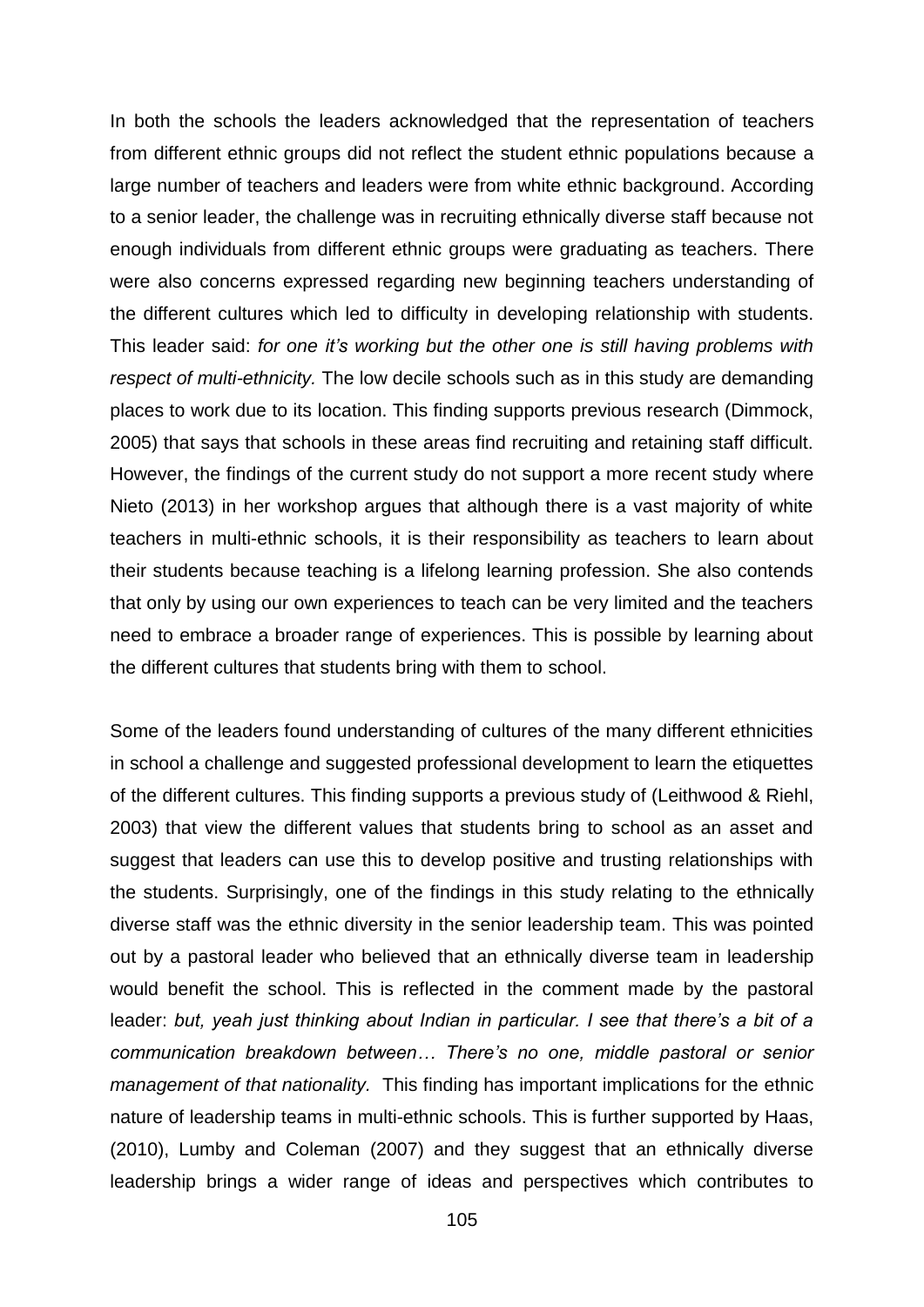improved decision making and better productivity. This finding was unexpected and suggests that this is an important issue for future research.

No significant differences were found in the ethnic composition of the communities of each of the schools. However, according to a senior leader there were significant differences between the ethnic groups and within the ethnic groups. He says that: *There's few variation within that community and we know that there's, faith variations, with Hindi and Muslims.* The challenge is to understand the values and norms of each of the ethnic groups. The ethnic groups for example, the Pasifika and Māori communities in South Auckland where the schools are located are influenced by its history and its socio-economic backgrounds. This finding is further corroborated with the studies of Blackmore (2006) and Dimmock (2005) and they say that a specific ethnic group in a specific area will have its own factors that decide their context. As such, it is vital for leaders to connect with the community to enable them to lead within their context. For example, from the data it has been suggested that poor educational experiences has led Māori and the Pasifika people to aspire for better education for their children. Nonetheless, it also acts as a barrier to their involvement in the education of their children. As a result, the Māori parents trust only their own context such as the bilingual unit in Crowgrove High School.

The Pasifika parents left the education of their children in the hands of the schools. However, these parents were confident and comfortable participating in social gatherings and contributing towards cultural activities. The leaders of both the schools are committed to improving the involvement of parents in the academic achievement of their children. Nevertheless, they find it challenging to involve in particular the Pasifika and the Maori parents in the academic achievement of their children. This finding seems to be consistent with several studies, and they advocate that leaders' who make efforts to connect with the parents, is a strategy used in assisting the families to understand how they can encourage and be an inspiration to their children's education. Efforts by leaders to overcome the challenge of reaching out to the parents by overcoming barriers will develop students' connection to the school (Dimmock, 2005; Walker, 2005, Zirkel, 2008).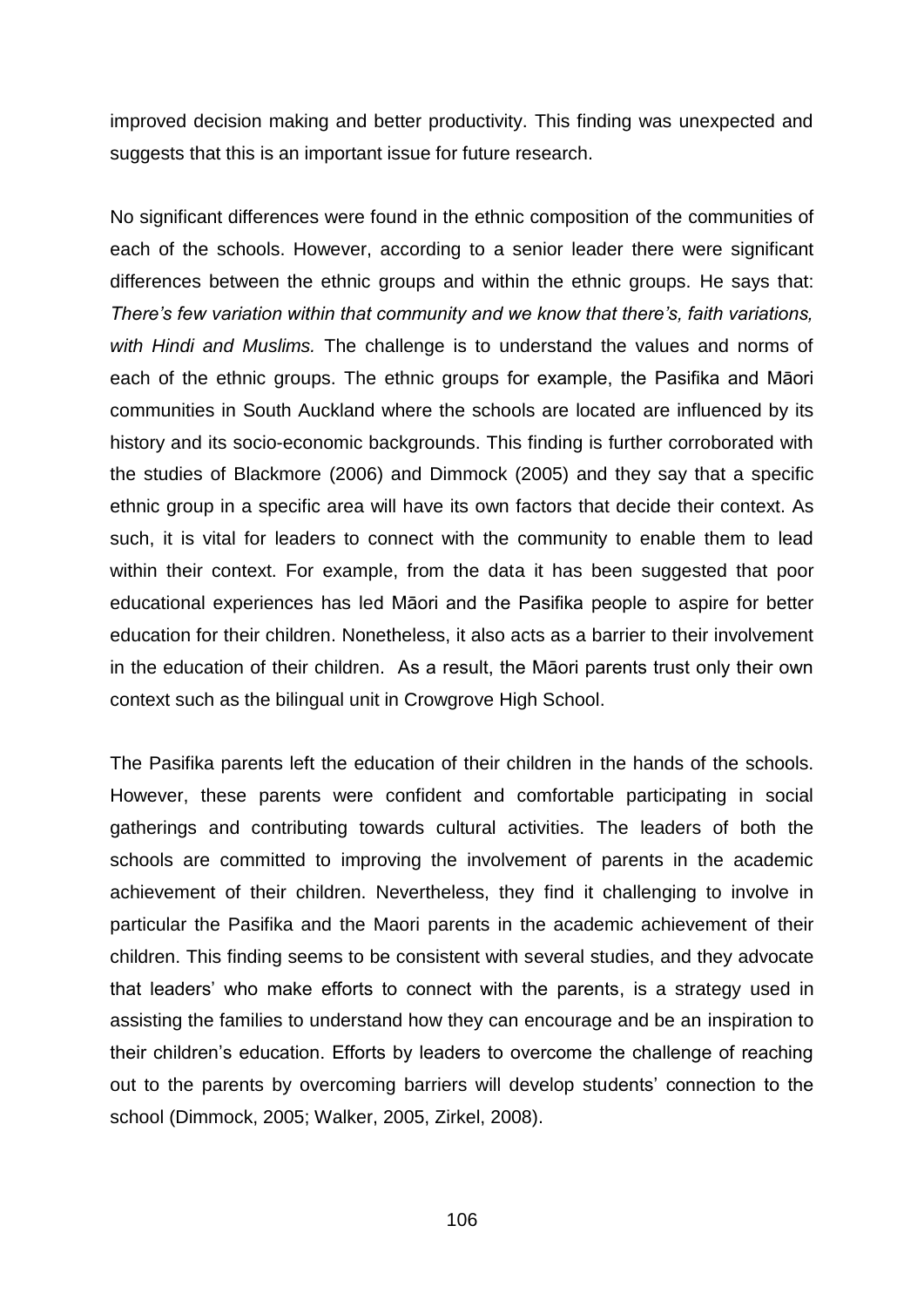One of the challenges that the data reflects is the development of interethnic relationships between the students from different ethnic groups. This study has shown that there exist racial tensions between students from different ethnic backgrounds which leads to physical fighting and bullying. The issues of interethnic relationships in multi-ethnic schools can be sensitive and emotional. According to most of the leaders in both the schools generally the students from different ethnic groups get along really well. From the data, the conflicts and tensions between students are caused by cultural rivalry, gangs which reflect the gangs in the community, bullying and racial discrimination. As a result, the students who identify with similar ethnic groups tend to congregate together to keep themselves safe. According to Henze (2001) and Verma et al., (1994) the students' relationships can range from harmony to hostility. This finding is in agreement with studies done by Henze (2001) which shows that students who socialize among their own ethnic groups feel safe, can be of assistance to each other, and feel good about their ethnic identity. According to Haas (2010) social groups bestow social identity to a member and strengthen their positive self-image. When each group compares itself to the other then members of other groups are seen as being dishonest and less trustworthy. This was not the same in the classrooms as teachers used either seating arrangements or co-operative strategies to mix students so they could work more productively. This is supported by several international studies that suggest students from disadvantaged and ethnically diverse backgrounds will contribute and learn more effectively in heterogeneous groups (Leithwood & Riehl, 2003; Leithwood et al., 2004).

The New Zealand curriculum is inclusive of all cultures but in reality most of the leaders articulated that planning and delivering the curriculum rich in cultural context was a challenge. The idea of an inclusive curriculum that supports the learning of all students and shows respect for knowledge and experiences of all ethnic groups is supported by several studies (Blackmore, 2010; Walker, 2005; Zirkel, 2008).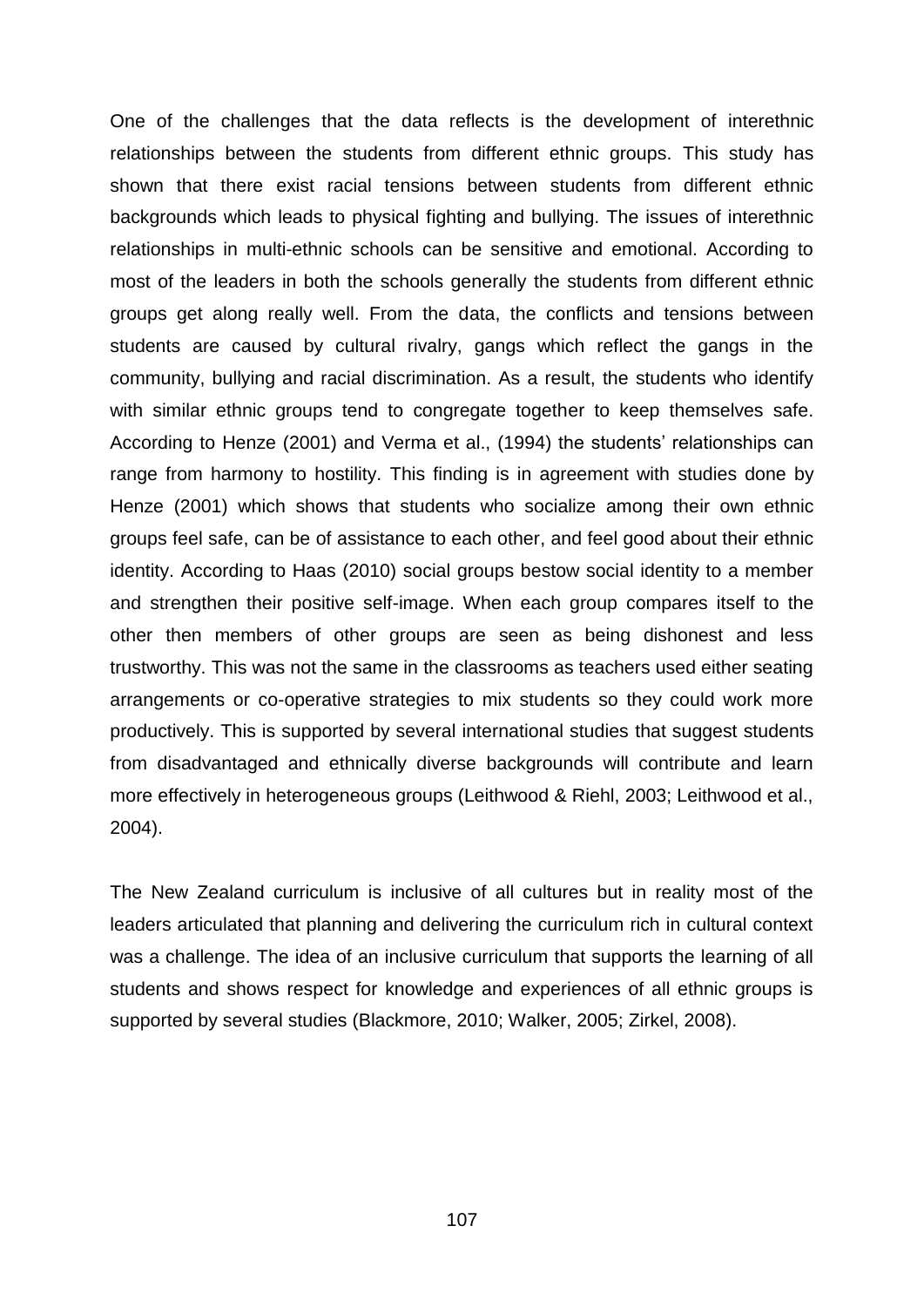# **How the leaders manage the challenges they face in multi-ethnic schools**

Both the schools are committed to the improvement of the academic achievement of the Māori and Pasifika students in order to close the achievement gap between these two ethnic groups and the others. This does not mean that students from other ethnic groups do not suffer the same disadvantages when living in the low-socio-economic areas where the schools are located. The reason for the low academic achievement of students in both the ethnic groups has been reasoned using a deficit theory approach. The blame is placed either on the students not being motivated, their socio-economic status, the different cultures or parents' lack of involvement. The present findings seem to be consistent with the studies of Walker (2005) and Zirkel (2008) and they argue that when leaders are faced with the realities of leading multiethnic schools, they take the option of deficit thinking of students, parents and their culture. They recommend that it is vital for the leaders to identify the gaps in their own knowledge and develop them to respect and value all the cultures in order to lead and create effective multi-ethnic schools.

Both the schools have adopted several initiatives through priority programmes led by the Ministry of Education, Universities and the District Health Board. These programmes offer professional development to the teachers, mentoring and providing academic scholarships for the Māori and Pasifika students. This finding is supported by a discussion paper, Human Rights Commission (2012) where they argue that despite the many initiatives, "Māori and Pacific peoples continue to experience significant disadvantage in terms of educational outcomes" (p.50). Some of the leaders expressed their concerns for the exclusive processes in their school and felt that it was socially unjust to the students from other ethnic groups. One of the curriculum leaders took a firm approach and made the Health Academy a more inclusive programme. Some of the leaders felt that not only were these initiatives exclusive, but, it was also initiative fatigue which brought about time management issues for the leaders and the teachers. Additionally, the initiatives had negative impact on students from other ethnic groups. According to a senior leader, *all our kids are treated the same. But actually treating them the same from a Euro-centric point of view isn't treating them all the same, right?* Institutional racism such as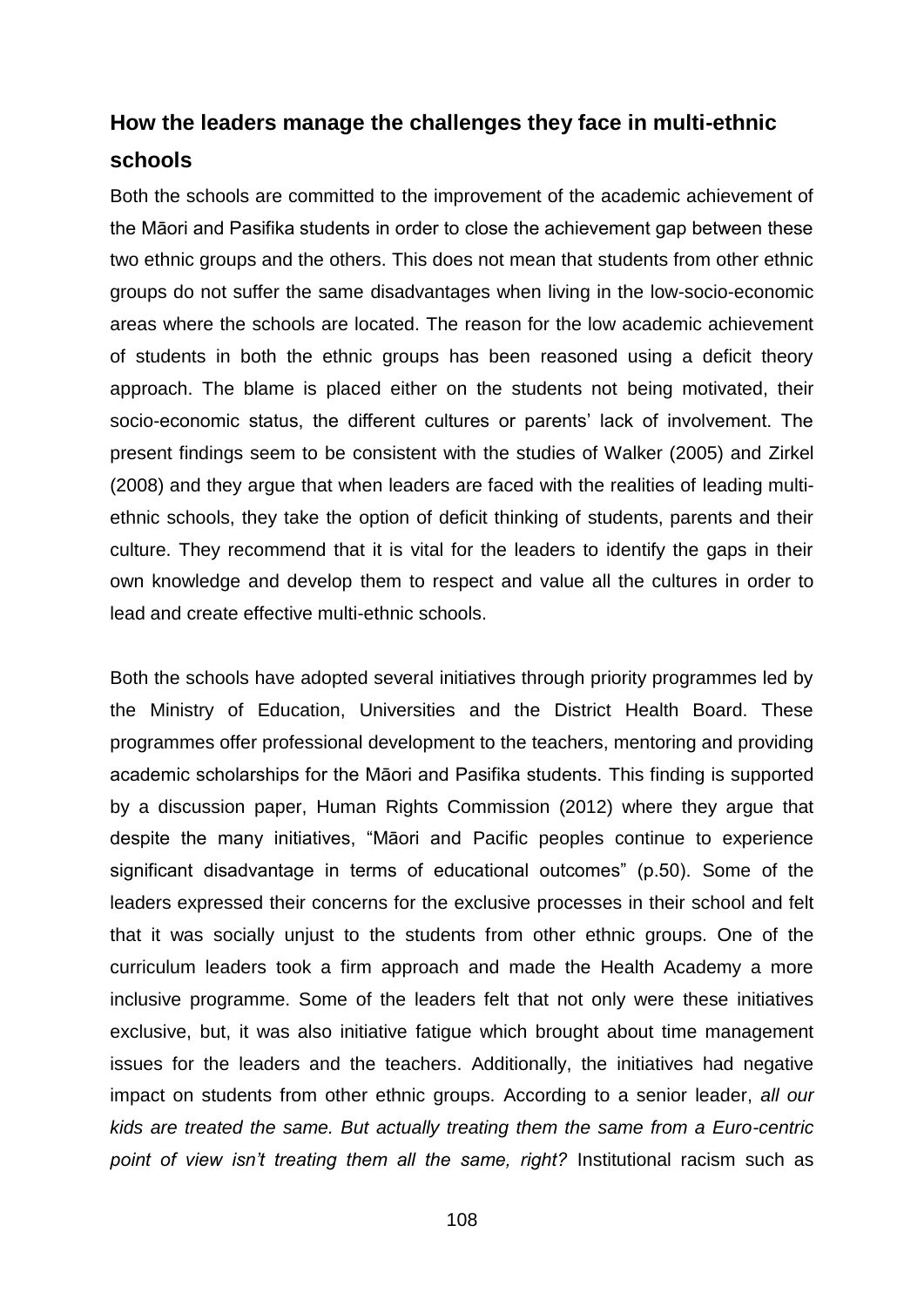initiatives through priority programmes as seen in both these schools is not caused by individuals and it may not be intentional. One of the senior leader said that, a *lot of our programmes are Ministry funded so they specifically target groups such as Maori and Pasifika as a national tail and so the government are trying to put more money into helping Maori and Pasifika students.* The present finding regarding institutional racism supports the idea of Zirkel (2008) who argues that it is the structures, policies and arrangements of the schools that determine the unequal distribution of resources.

From the analysis of the interview data and the charter of the schools, it was evident that the leaders of the schools espouse that the development and sustainability of relationships with the school and the community beyond the school was vital for higher achievement of the students. This finding is in agreement with the findings from the studies done by Rashid and Tikly (2010) and Shah (2008) which shows that there is a need to develop structures that enables the leaders to promote engagement of diversity positively on a more interethnic level involving families and students from all ethnic groups. The Starpath programme in both the schools led by the Auckland University is an inclusive process which caters for all ethnic groups living in low socio-economic areas such as these two schools. The programme is designed to urge parents from all ethnic groups to become more involved in their children's education. It will also make students feel that their parents and their cultures are valued. Te Kotahitanga used in Crowgrove High School is important to the school to develop effective relationships between students and the teachers. Although, it is a Māori based initiative, according to the senior leader, *what works for Maori students' works for all students.* This is described as a "one size fits all" approach, where the "one size to fit all is based on the cultural values of the dominant group" (Human Rights Commission, 2012, p.52), which in this case is the Māori group.

Both the schools participate in the Auckland Polyfest. This is a competitive festival of traditional music, dance and costumes and it has become an important inclusive event that showcases the diverse cultures and celebrates youth performance. This gives the students the opportunity to show off their heritage and share their cultures and to some extent helps the leaders in understanding of the different cultures. The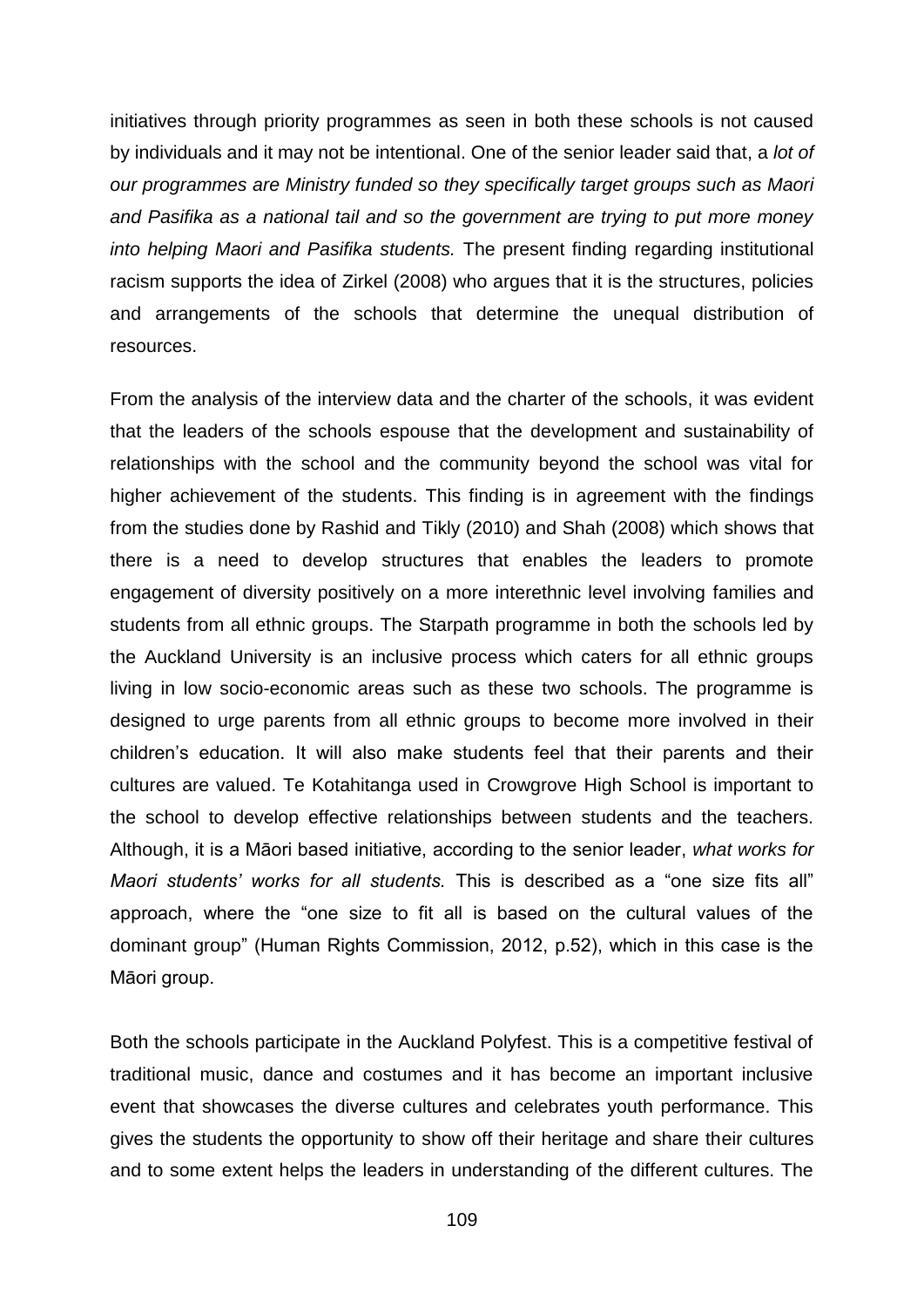festival also gives an opportunity to the parents in helping the school. However, one of the curriculum leaders argues that this is not enough and the celebration of different cultures must flow into the classrooms as well. This finding is supported by Goddard et al., (2006) and Nieto (2004) who say that just celebrating the cultures through food, music and dance is not enough to understand the values and beliefs of the students. This finding is also supported by several studies that advocate for a culturally inclusive curriculum that will assist in the understanding of the values, beliefs and norms of the different ethnic groups of students (Akey, 2006; Gibbs & Poskitt, 2010; Leithwood & Riehl 2003; Walker, 2005)

Celebration of language weeks in both the schools is seen as an inclusive process by few of the leaders while the others feel that all languages must be celebrated and not only the languages of the students who are in a majority in the schools. Nevertheless, according to a few of the leaders, the language weeks enhance the relationship between the students and the teachers and as one of the curriculum leaders says: *It might be tokenistic but if it actually appeals to the students then that's great, makes students think say wow my teachers knows a bit about my language.*

The challenging interethnic relationships between students in both the schools use inclusive processes such as Restorative Justice and PB4L to resolve conflicting issues between students. Restorative justice process allows the pastoral leaders to involve the students and the parents to find out the root causes of the overt conflicts and to resolve those conflicts. This study produced results which corroborate the findings of the previous work in this field by Henze (2001) that shows that by identifying the root causes for the overt conflicts, leaders can make changes in the structures and the processes of the school to develop a stronger inter-ethnic community.

According to a pastoral leader even though they use the process of restorative justice, there is a feeling of inadequacy about understanding the beliefs and norms of different ethnic groups. The pastoral leaders in both the schools felt that understanding the cultural backgrounds of the students will assist in dealing with issues that are culturally sensitive. In such cases in both the schools, the staff member identifying with that ethnic group is consulted to make the right decisions. In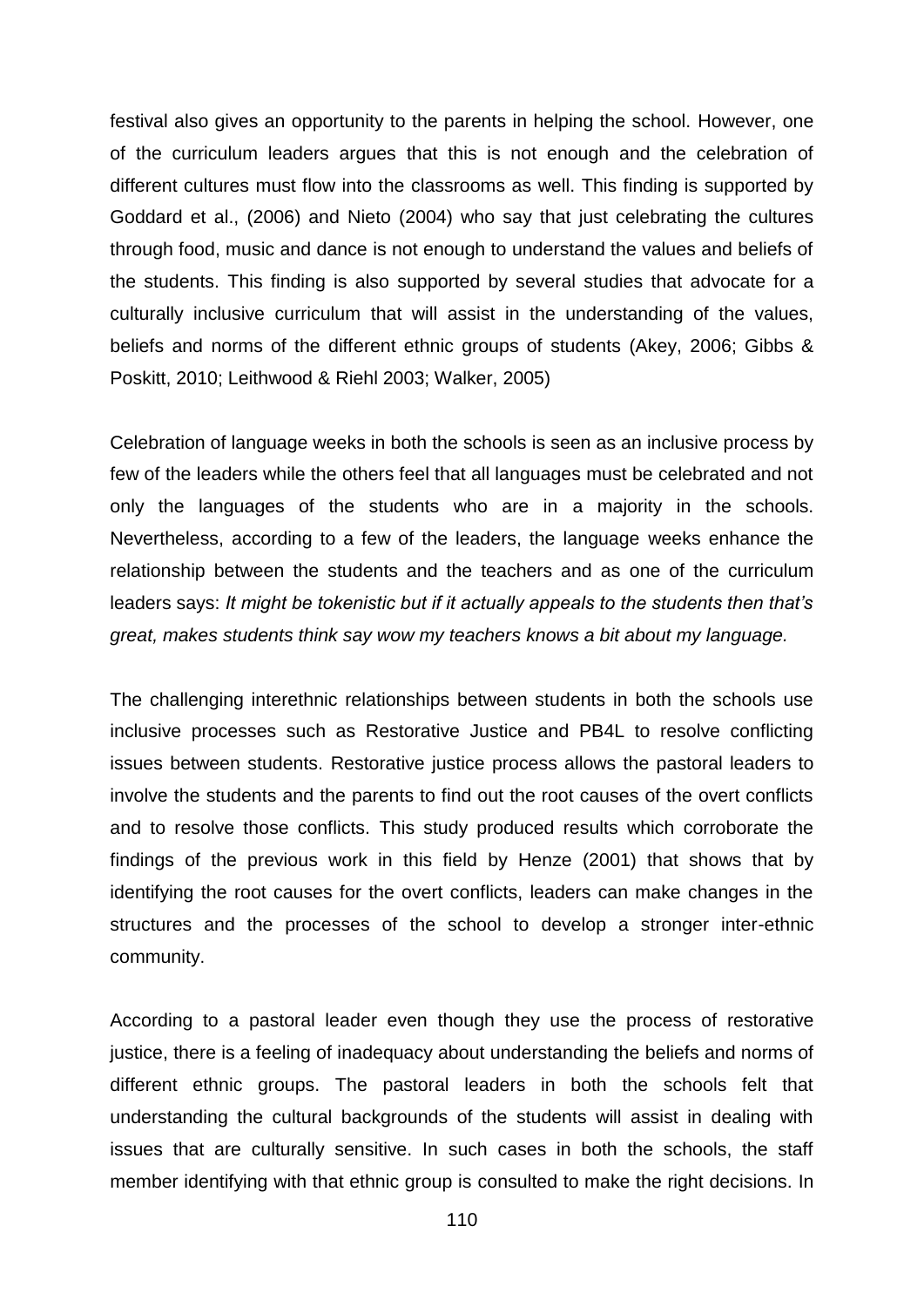reviewing the literature Riehl (2000) suggests that interethnic conflicts should be viewed positively because it provides opportunity to the leaders to make positive changes.

### **The values in multi-ethnic schools**

Inclusion as a process involves an all-encompassing articulation of values that symbolizes commitment to inclusive practices. Values are the underlying actions that are outlined in the school charter and the school policies for shaping of practice. Some of the inclusive values relate to equity, participation, respect for all ethnic groups and open communication (Ainscow, Booth & Dyson, 2006).

The documentary analysis of the school charters show that the leaders value the richness in ethnic diversity of students and some of the leaders chose to lead and teach in these schools. Although, the schools valued the ethnic diversity in students, there was a gap in the belief, policy and practice of inclusion in both the schools. A senior leader expressed concern about the exclusion of students from some ethnic groups from some processes in school. In both the schools the leaders were passionate about communication with the parents and the communities beyond the schools. This finding is in agreement with Blackmore (2010) and Dimmock (2005) who say that a values driven leadership is a characteristic of multi-ethnic schools. Global migration and conflicts have started to infiltrate into schools and have an effect on the micro-management. As a result, these schools value leaders who can connect to the local, national and global communities. It is also important to appreciate that the community context in each school is unique and that is the decisive factor in the responses of the leaders.

The leaders in both the schools value the ethnic diversity in staff and found them valuable in some of the decision making processes that involved cultural issues and were called upon to assist in the pastoral care of the students. The present finding seems to be consistent with several studies which suggest that a diverse staff can support students to make links between their own cultural backgrounds and the school systems which are usually established on the values and norms of the dominant culture (Dimmock, 2005; Howard, 2010; Zirkel, 2008).

111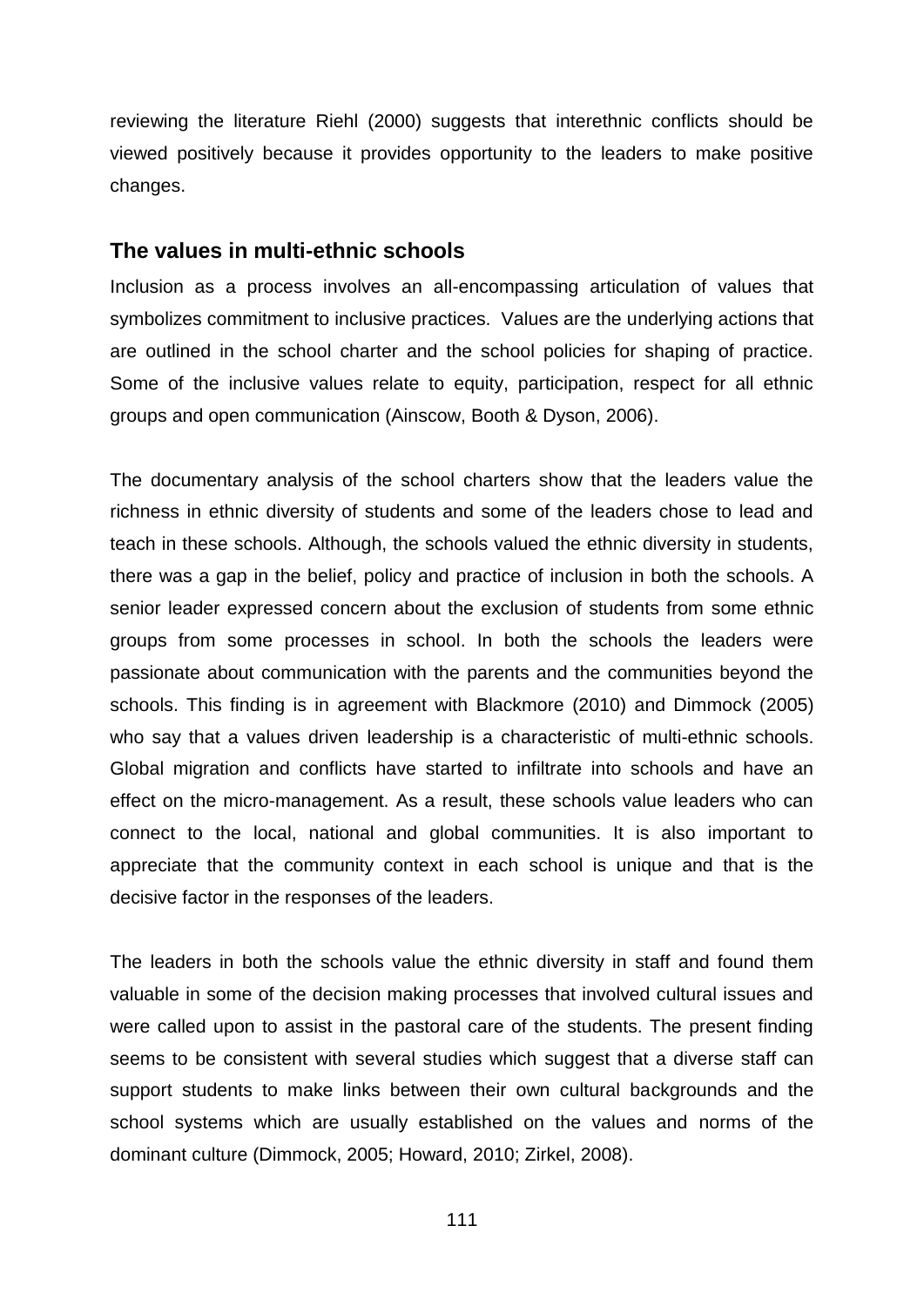From the analysis of the data, it was evident that the Crowgrove High School valued the voice of the parents and that of the students. The school has developed a parent portal in response to the low involvement of parents to school. The parent portal is easily accessible to parents to voice their opinions or suggestions and the school takes appropriate action. The school has a student council which is open to students from all ethnic groups. In both the schools, some curriculum leaders involved the students in their learning by co-constructing lessons and assessments. One of the curriculum leaders said that the students are included in the process of learning by, *trying to engage students' prior knowledge and even trying co-constructing content and courses with students. But don't do enough … restricted by time and those tensions to get through material for NCEA which is the reality.*

Surveys are used in both the schools as a tool for feedback from the parents or from the students but, there was need for more structures to involve parents and students in decision making of the school. There are some similarities between this study and the previous research of Dimmock (2005), Rashid and Tikly (2010) and Ryan (2006) that shows that the voice of the students and the parents are important in responding to ethnic diversity in multi-ethnic schools because their contributions can assist the leaders in creating a positive culture in the school.

## **Inclusive education practices in multi-ethnic schools**

Inclusive education practices include those that make students from different ethnic backgrounds feel welcome at school. This type of education allows students from all ethnic backgrounds to participate in all aspects of school life.

In this study, the analysis of the data of Rosecrest High School shows that the school has set high expectations and standards for all students. The students are expected to be in full, correct uniform, be on time to school and the classes, have their books and be prepared to learn. Crowgrove High School, on the other hand has low expectations of students, for example, coming late to school. It is encouraging to compare this finding with that obtained by Rashid and Tikly (2010) who also found that an inclusive school is one which sets high expectations of all students.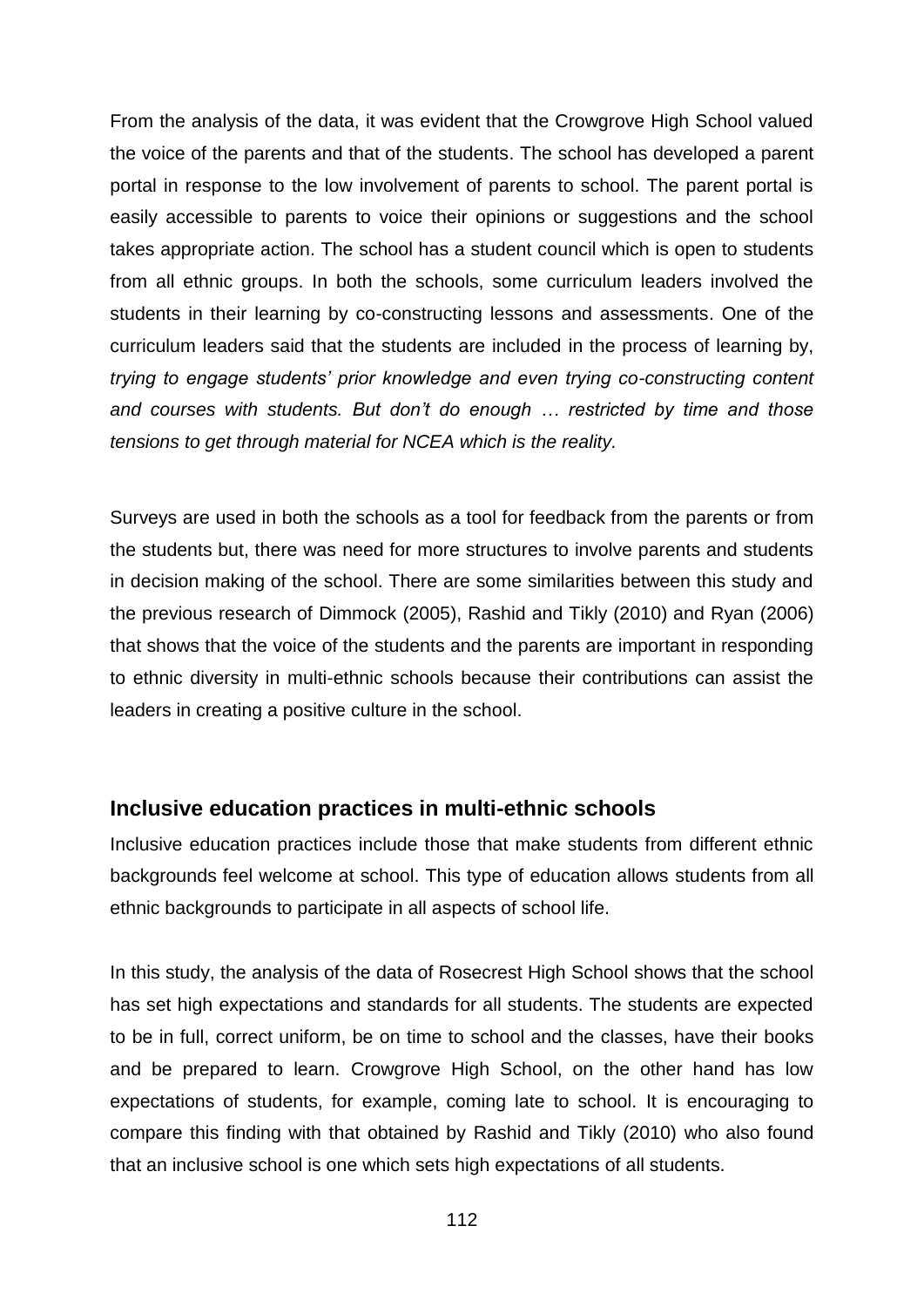Both the schools practice rigorous analysis of achievement data to find the strengths and weaknesses of students in order to raise the achievement levels of all students. However, in both the schools, data shows that a major focus is on the data analysis and teaching strategies to improve the academic achievement of Māori and Pasifika students, therefore, this is more an exclusive process. As a result, Rosecrest High School tends to stereotype Indian students. However, the findings of the current study do not support several researches which say that a culturally inclusive school is one which has high expectations of all students irrespective of their ethnic backgrounds. High expectation is linked to comprehensive data analysis. The data are then used to set school, department and individual goals. In this way the schools can monitor the progress of students from all ethnic backgrounds, identify gaps, put intervention programmes in place and challenge stereotyping (Rashid & Tikly, 2010, Shah, 2008, Ryan, 2006).

In both the schools, all the students are offered their choice of sport. All students are invited to participate in cultural activities such as the annual Auckland Polyfest. The data shows that by celebrating their cultures, students enjoy being given that opportunity to positively associate themselves with their culture, traditions, beliefs and values. This finding is in agreement with several studies Dimmock (2005) Goddard, Billlot and Cranston (2006) and, Rashid and Tikly (2010) which show that culturally inclusive schools are those that support inclusiveness of students and the wider school communities from different ethnic groups in activities such as celebrations in the school. As a result, the students feel valued, as well as becoming more culturally competent of other cultures.

### **Summary**

This chapter has presented a discussion of the findings. This has been done by triangulation of data to summarise the similarities and the differences between each case. By interpreting and discussing the data, it becomes apparent that there are challenges to managing diversity in multi-ethnic schools to achieve ethnic inclusion. It has also emanated from the findings that schools use different strategies to manage ethnic diversity but not all strategies are inclusive of all ethnic groups and that barriers do exists in developing inclusive processes in schools.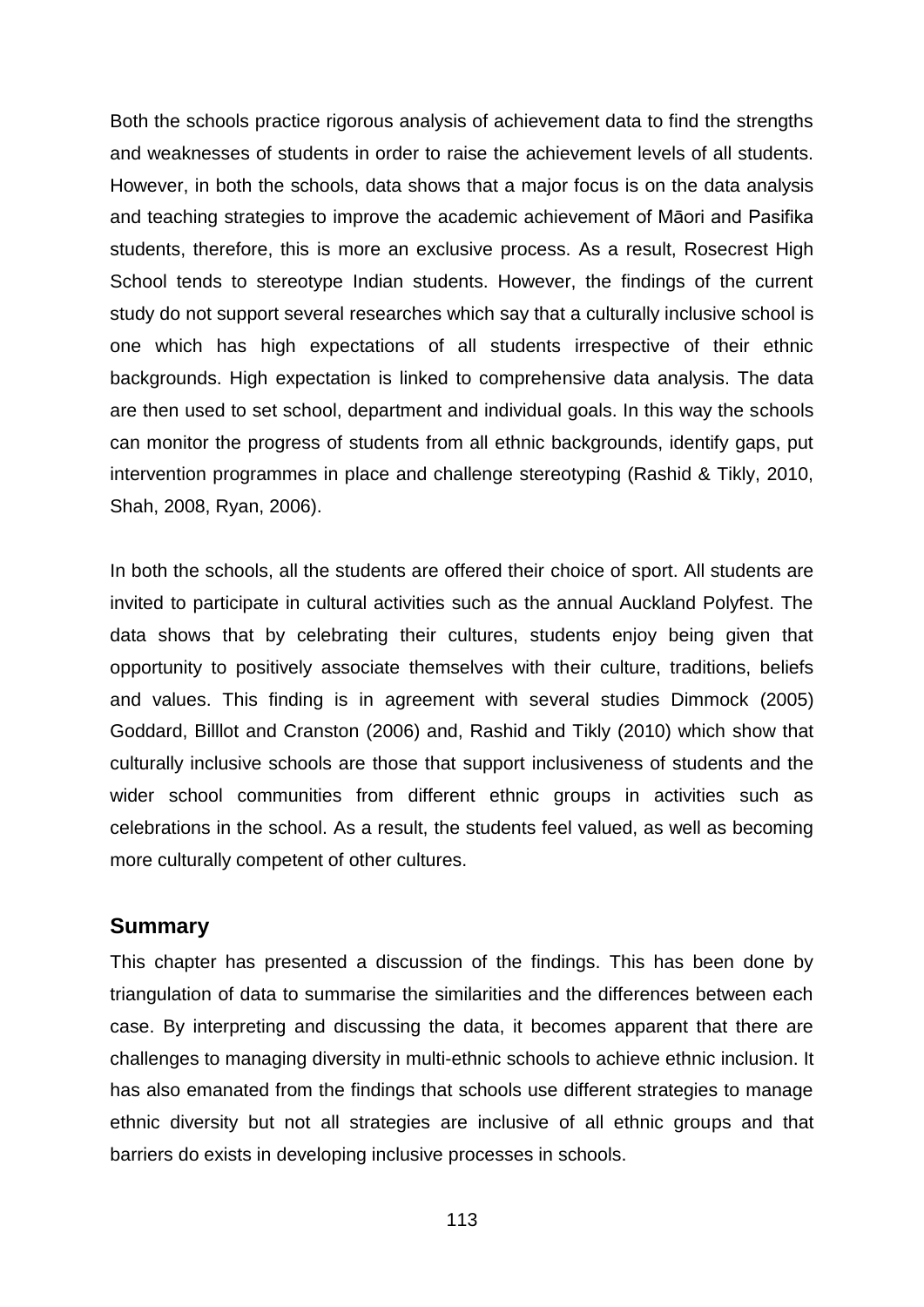# **CHAPTER SEVEN: CONCLUSIONS AND RECOMMENDATIONS**

## **Introduction**

The study was designed to determine an understanding of how the leaders of multiethnic secondary schools manage diversity to achieve ethnic inclusion. This chapter draws conclusions based upon the findings of this study relating to the research aims and questions. In addition, recommendations are made for improving practice and for further research.

This study was designed to meet the two aims:

- 1. To examine the nature and challenges of ethnic diversity in multi-ethnic secondary schools.
- 2. To investigate how the secondary schools manage diversity to achieve ethnic inclusion in multi-ethnic schools.

The three research questions that guided this study were:

- 1. What is the nature of multi-ethnic secondary schools?
- 2. What challenges do the multi-ethnic secondary schools face in relation to ethnic diversity?
- 3. How do these multi-ethnic secondary schools manage diversity to achieve ethnic inclusion?

## **Significant conclusions from the study**

In this study, a qualitative interpretative approach was used to gather rich descriptive data from the perspectives of senior, curriculum and pastoral leaders. By analysing the data collected using semi-structured interviews of the leaders, documentary analysis and using the existing literature, it is possible to draw the following conclusions and consider implications for school practice and research in this area.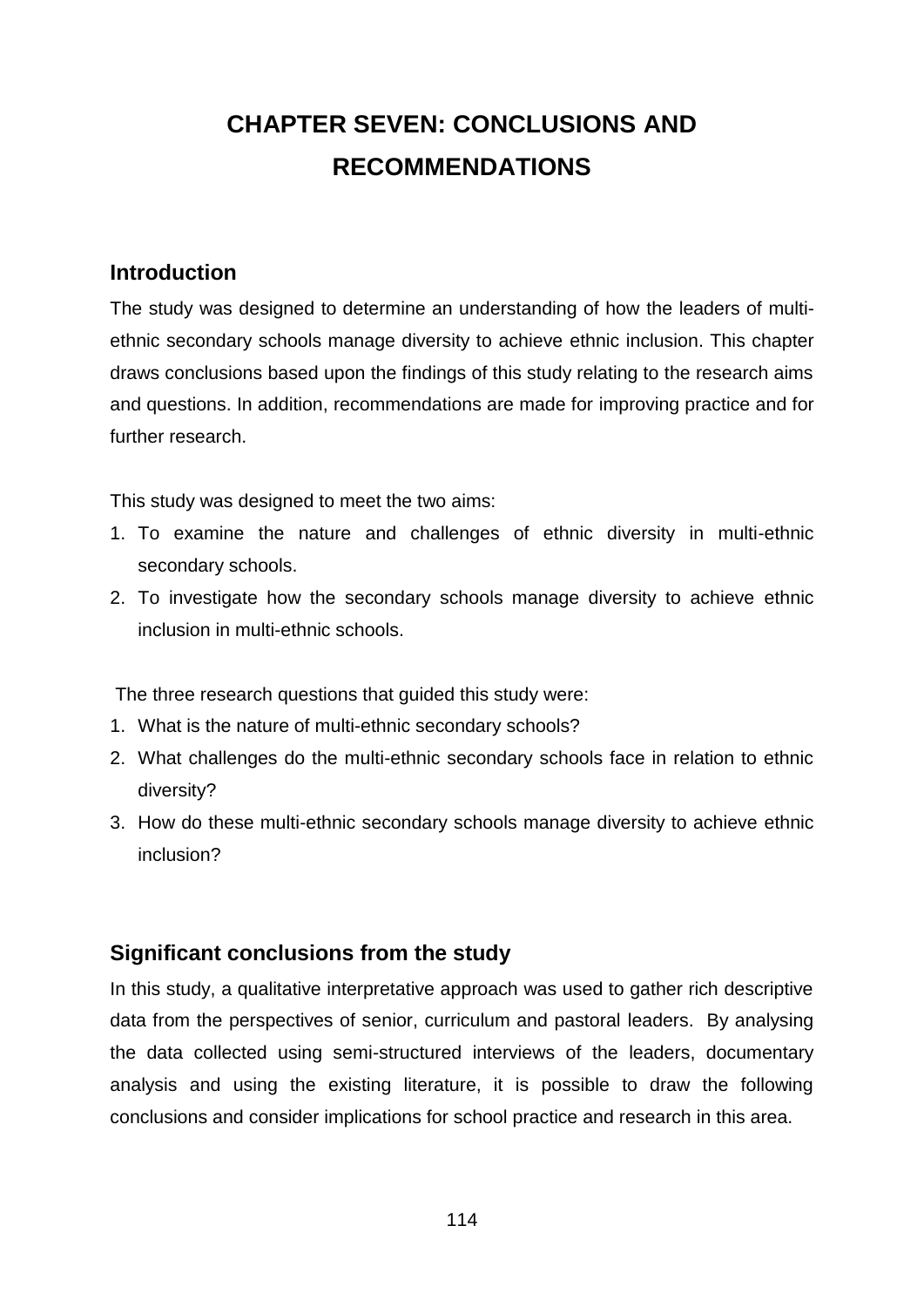The findings from Crowgrove High School indicates that the student populations comprise of approximately, Maori 44%, Samoans 23%, New Zealand Pakeha 7%, Cook Island Maori 8%, Indians 5%, Tongans 5%, Niuean 2%, Middle Eastern 1% and other ethnicities 1%. The student populations in Rosecrest High School comprises of approximately 18 or more different ethnic groups. The approximate percentages of some of these ethnic groups are: Maori 19%, Samoans 24%, New Zealand Pakeha 2%, Cook Island Maori 8%, Indians including Indians from India and Indo-Fijians 21%, Tongans 14%, Niueans 4.3%, and South East Asians 3%. As a result of the statistical data, it can be concluded that both the schools are multi-ethnic in nature. The leaders and the school documents indicated that ethnic diversity was acknowledged and valued in their schools. Leaders have a good reason to be concerned about social justice in terms of inclusion because ethnic diversity has become more obvious in our communities and this is reflected in the schools. In spite of the schools being multi-ethnic, this study has shown that although the leaders in the case study schools espouse inclusive practices their actual practices or lack of them demonstrate that this is not the case. The ethnic inclusive practices in the schools are minimal, not transparent and not well understood; therefore, this remains an ideal.

The ethnic diversity in the student populations at both the schools bring a variety of customs, traditions, history, culture, norms, values and expectations. From the discussion of my research findings that I have presented in the previous chapter it can be concluded that leaders lack an understanding of the concepts of ethnic inclusion. In addition, there is a gap in the leaders understanding of and familiarity with different cultures apart from Pasifika and Māori.

From this study an important idea that emerges from the findings and discussion is the need for the leaders to reflect and pay attention to the structures and practices in their schools in order to create effective multi-ethnic schools. There is a challenge to increase the learning for teachers and leaders in multi-ethnic schools. The leaders in the case studies were able to advocate for open and critical dialogue in respect to the Pasifika and Māori students but, there was a hint of wavering when discussing students from other ethnic groups.

115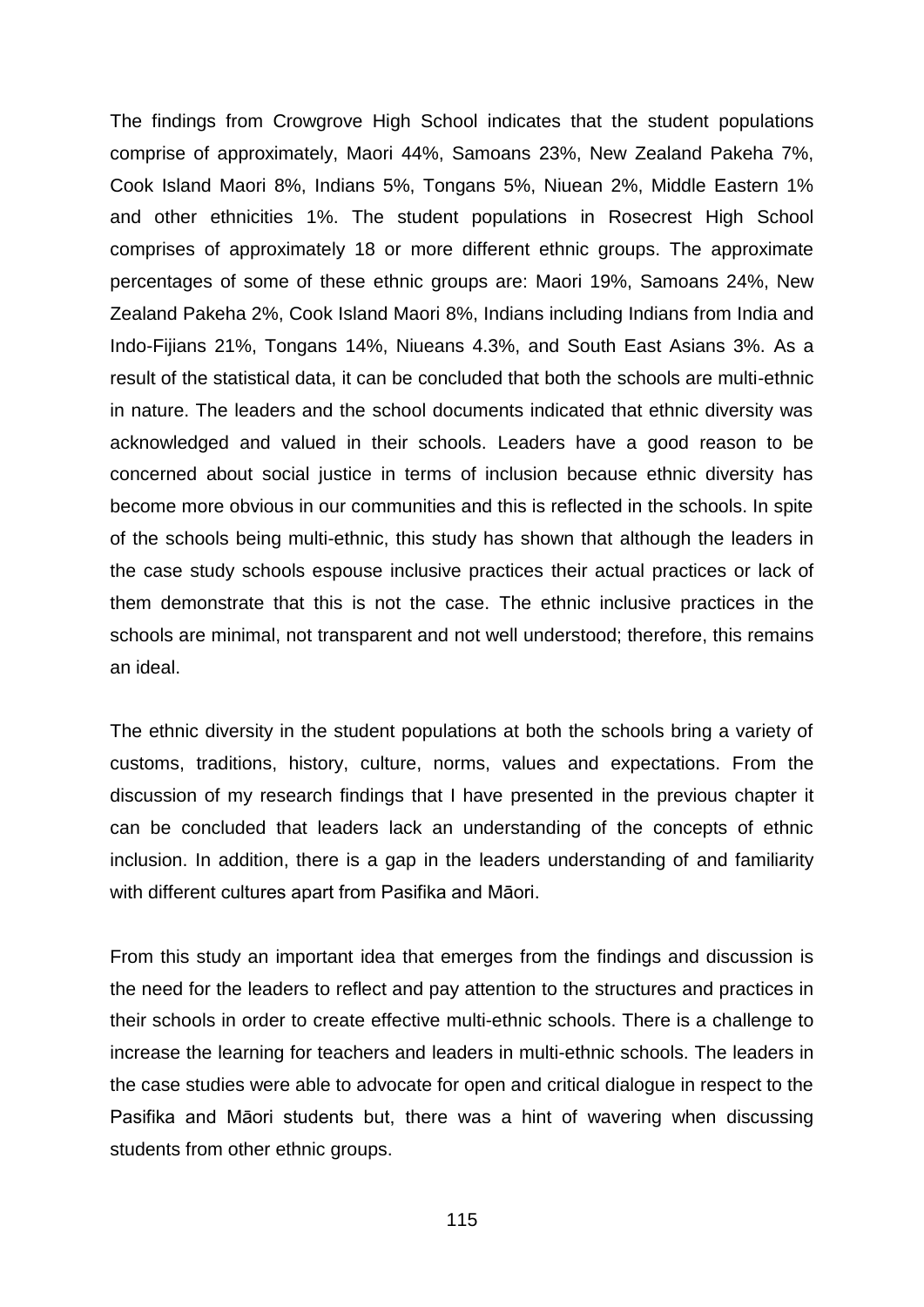There is a challenge for the senior leaders to appoint ethnically diverse teachers representative of the multi-ethnic community in which the school is located. The schools state that they value the ethnic diversity in staff, the students felt a sense of belonging and were able to relate to teachers from the same ethnic background as them in terms of, for example, language. As a result, it is concluded that ethnically matched teachers may positively support the development of the students and relationships between students. This remains an ideal that may never be achieved in these two schools.

# **Recommendations for creating a more ethnically inclusive school environment**

The discussions of my research findings and the conclusions shows that efforts are being made to make multi-ethnic schools more effective. In spite of that students from some ethnic groups remain marginalised by exclusive practices. The development of more inclusive schools remains one of the biggest challenges facing the leaders of multi-ethnic schools. However, inclusion remains a complicated and controversial issue. As a result of this study I am proposing that there are areas that can be further developed to create more effective and inclusive multi-ethnic schools.

### **Recommendation One**

First and foremost, it is vital that the leaders in multi-ethnic schools believe in inclusion as an important demonstration of social justice and advocate for the values of inclusion through their vision. The discourse of diversity and inclusive processes needs to be part of school policies, conversations, other forums for dialogue and the school goals. Leadership in multi-ethnic schools requires leaders with deeper moral purposes like a commitment to social justice because ethnic diversity has now become more noticeable in schools. To foster inclusion and achieve social justice, leaders can meaningfully include students from all ethnic groups in school's practices and processes. The leaders can motivate and engage their staff in open and critical dialogue about diversity and inclusion. There is a need to emphasize the shift of the use of *equal opportunity* to discourses of *diversity* and encourage the inclusion of this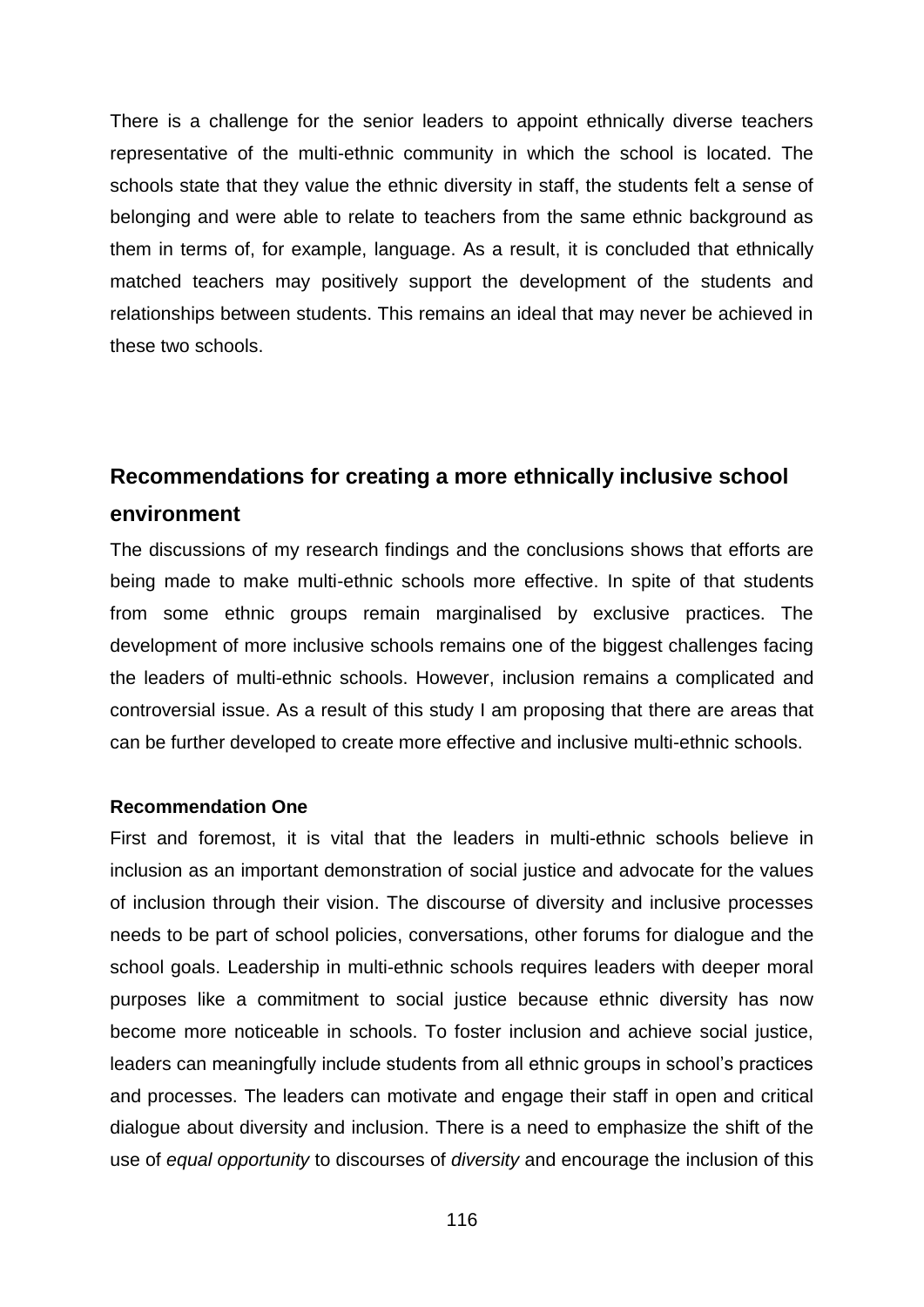in the educational policies. For this to happen, the leaders must increase their own understanding of the concepts of inclusion and social justice through professional development.

#### **Recommendation Two**

To create a safe and respectful environment for students of all ethnic groups where positive interethnic relationships thrive, the leaders can practice inclusion that is suitable to their role in the school. These actions include, teaching in context, increasing trust and removing negative stereotyping of students. In addition, developing effective relationships between teachers and students mean students will be more engaged in their learning. Leaders in multi-ethnic schools can assist and guide teachers towards appropriate professional development in developing classroom strategies such as cooperative learning that will reduce conflicts between students and improve interethnic relationships.

### **Recommendation Three**

Multi-ethnic schools such as the two schools that participated in this study are committed to the development of relationships between the school and the ethnically diverse community which includes the teachers, students and families and in which the schools are located. It is recommended that leaders of multi-ethnic schools look into appointing ethnically diverse senior leaders in multi-ethnic schools who can be valuable to decision making that involves culturally sensitive issues and connecting with parents who are new to the country and the education system. Additionally, to nurture the relationship it is important that leaders make themselves available to the community by visiting areas where students and parents tend to congregate or provide structures where relationships between the schools and community can develop.

### **Recommendation Four**

Leaders need to vigorously pursue the possibility of recruiting teachers and training teachers who are committed to teaching in multi-ethnic schools that are located in low socio-economic areas. Leaders can advocate for open and critical dialogue about diversity and inclusion and the teachers need to be given time to reflect on their teaching practices. Additionally, there is an urgent need to provide opportunities to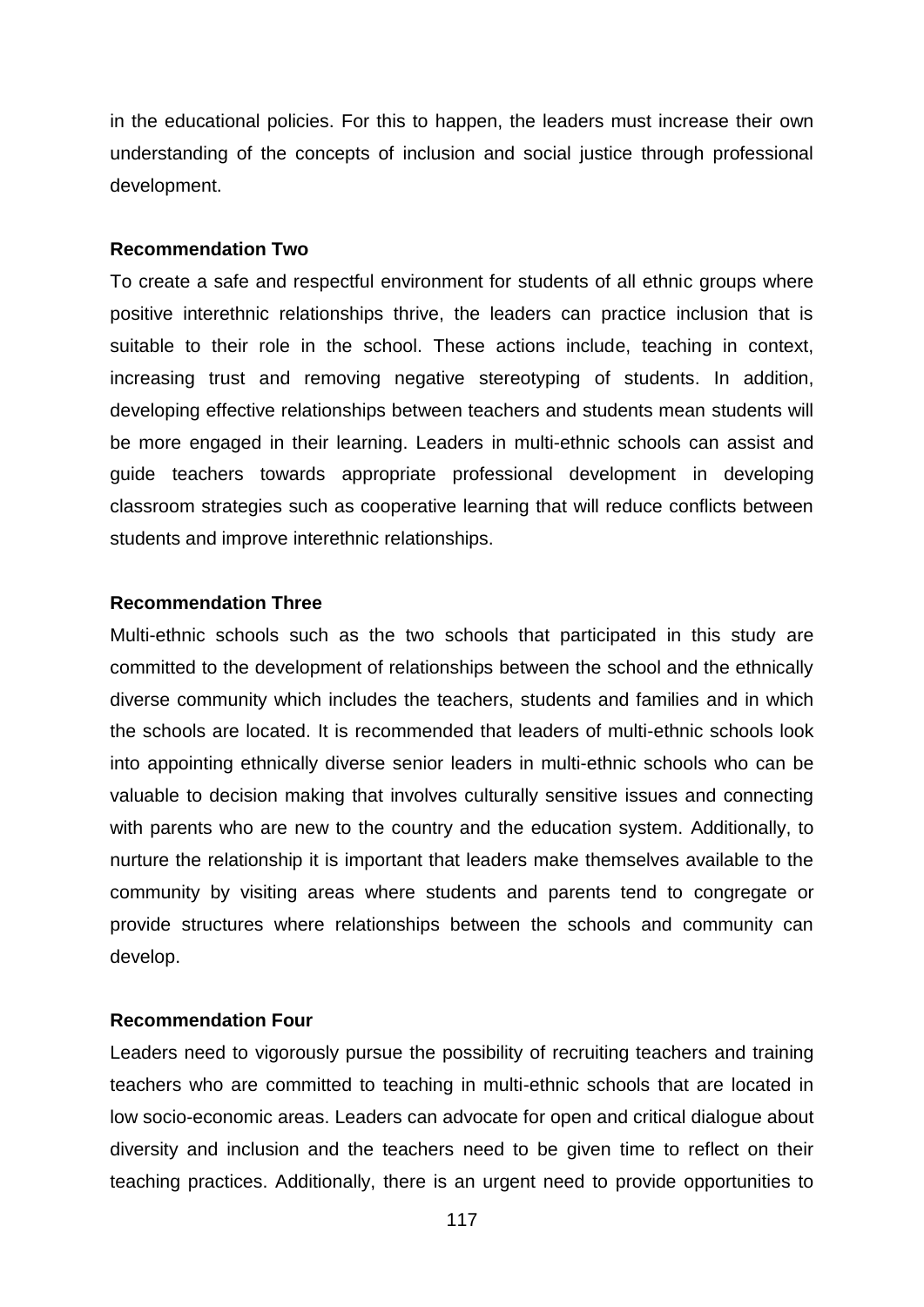the teachers for professional development to learn about the cultures of all ethnic groups. Advocating for acknowledgement of the fundamental attitudes and beliefs about all cultural groups is necessary. If this is not confronted, it will challenge the efforts of the leaders who try and improve the interethnic relationships between students and between teachers and students.

### **Recommendation Five**

Promoting inclusion in our schools and wider community is the responsibility of the leaders because the future of the schools depends on it. As a result, this is an important issue for future research. Further research to investigate how leaders manage diversity to achieve inclusion could include the voice and perspectives of the teachers, students and the wider community.

### **Limitations of this research**

The literature review shows that *Managing diversity to achieve ethnic inclusion in multi-ethnic secondary school* is an enormous topic and one of the limitations is the size of my study. This is a small scale study involving only the leaders of two case studies in South Auckland. The size of the study is determined by the practicalities of time availability and the busy nature of the secondary schools. A potential limitation of this study that I found problematic was the selection of the participants by the deputy principal of Crowgrove High School. This sampling bias could have weakened the external validity of the study. In spite of this limitation I was most fortunate to find schools that were willing to share their thoughts and practices in this sensitive area.

This qualitative research was based in two multi-ethnic South Auckland secondary schools and as such, the findings are context specific. As a result, they cannot be generalised. However, other schools could learn from the practices revealed in the study and the ideas could be transferred to other settings.

*<sup>&</sup>quot;Schools that include everyone promote harmony along with an appreciation for the differences that mark us individually and culturally. Segregation fosters unfamiliarity, distrust and disrespect, breeding grounds for harassment and bullying – among kids and countries"* [\(Helen Henderson, 2](http://www.thestar.com/living/article/574271)013).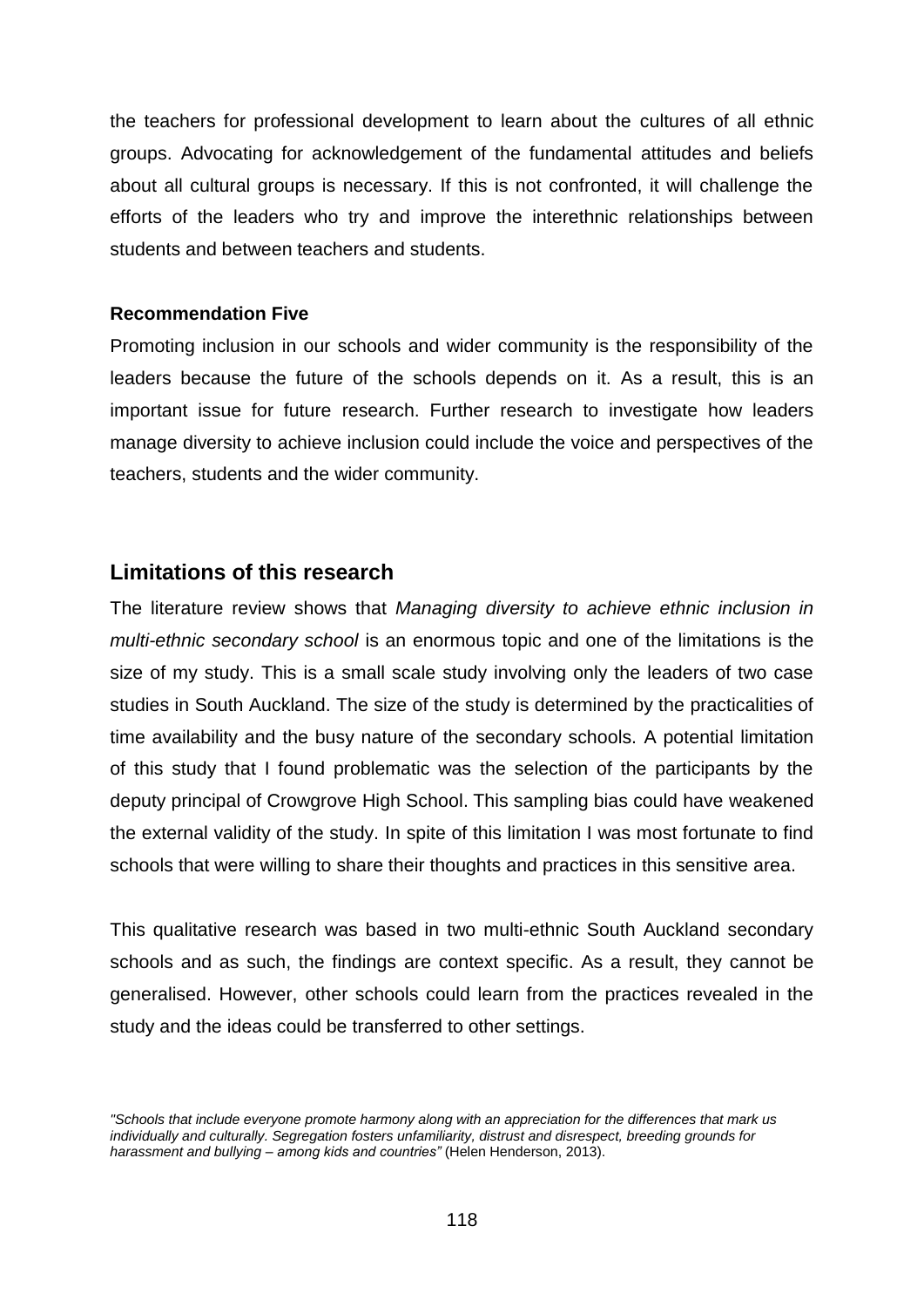#### **REFERENCES**

- Abbas, T. (2004). *The education of British South Asians: Ethnicity, capital and class structure.* London: Palgrave.
- Adcock, D. L. (1997). *School management in multicultural society: The case of King school, Unpublished doctoral dissertation*. USA: Saitama University.
- Ainscow, M., Booth, T., & Dyson, A. (2006). *Improving schools, developing inclusion.* New York: Routledge.
- Akey, T. (2006). *School context, student attitudes and behaviour and academic achievement.* New York: MDRC.
- Altheide, D. L. (1996). *Qualitative media analysis.* Thousand Oaks, CA: Sage.
- Ballard, K. (Eds.) (2003). The analysis of context: Some thoughts on teacher education, culture, colonization and inequality. In T. Booth, & K. N. Stromstad, *Developing inclusive teacher education.* London: Routledge Falmer.
- Banks, J. A. (2001). *Cultural diversity and education: Foundations, curriculum and teaching* (4th ed.). Boston: Allyn and Bacon Pearson Education Company.
- Blackmore, J. (2006). Deconstructing diversity discourses in the field of educational management and leadership. *Educational Management Administration & Leadership, 34*(2), 181-198.
- Blackmore, J. (2010). Preparing leaders to work with emotions in culturally diverse educational communities. *Journal of Educational Administration, 48*(5), 642- 658.
- Bowen, G. A. (2009). Document analysis as a qualitative research method. *Qualitative Research Journal, 9*(2), 27-40.
- Bryman, A. (2012). *Social research methods* (4th ed.). New York: Oxford University Press.
- Charmaz, K. (2001). Grounded theory. In R. M. Emerson, *Contemporary field research: Perspectives and formulations* (pp. 335-352). Prospect Heights, IL: Waveland Press.
- Cohen, L., Manion, L., & Morrison, K. (2007). *Research methods in education* (6th ed.). Abingdon: Routledge.
- Counties Manukau Health. (n.d.). *Health Could B 4 U programme*. Retrieved from Counties Manukau Health: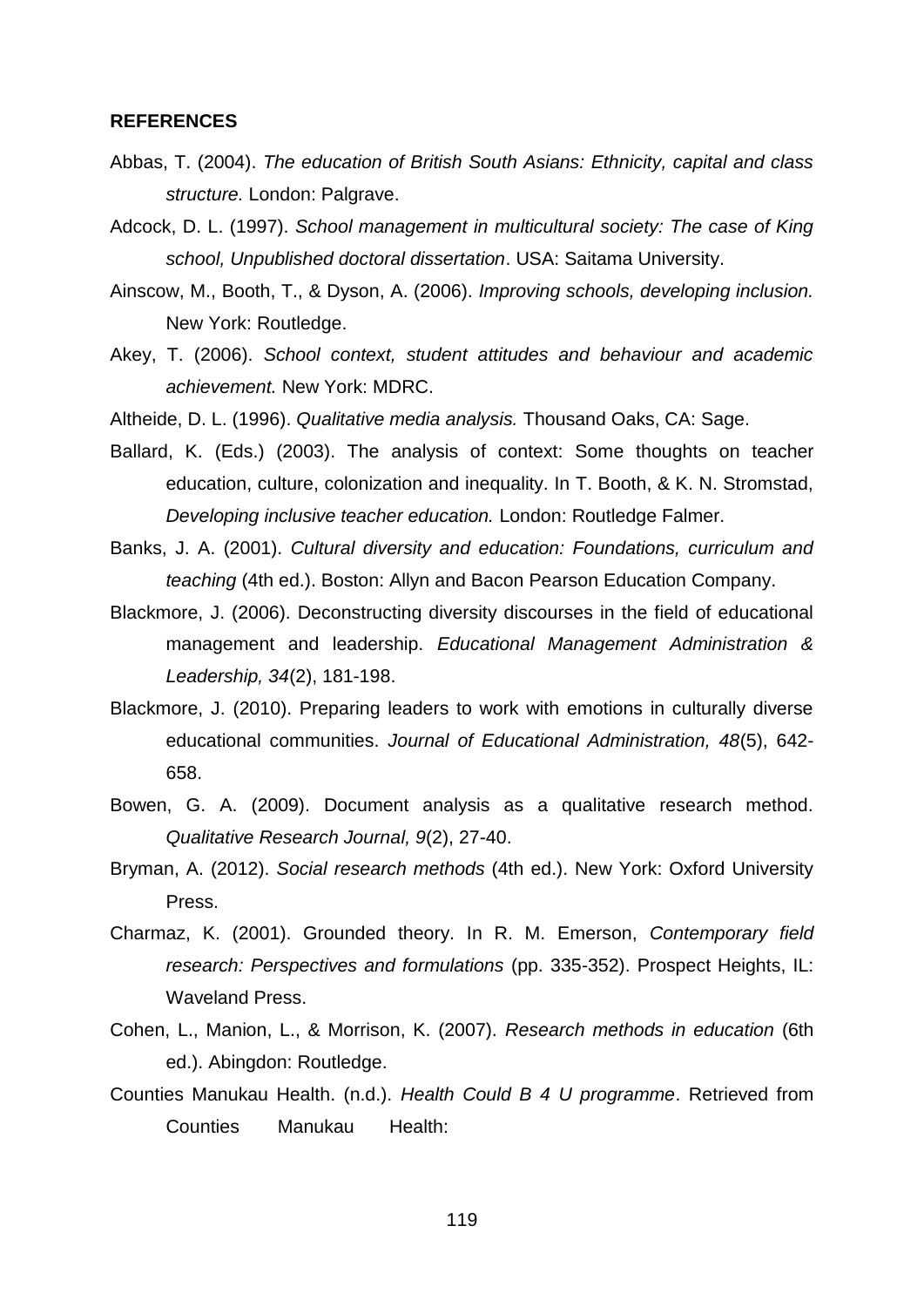http://www.countieshealthjobs.com/healthcouldb4u/why-health/health-could-b-4-u-programme

- Creswell, J. W. (2013). *Qualitative inquiry and research design* (3rd ed.). Thousand Oaks, California: Sage .
- Davidson, C. & Tolich, M. (Eds.) (2003). Competing traditions. In C. Davidson, & M. Tolich, *Social science research in New Zealand: Many paths to understanding* (2nd ed., pp. 23-38). Auckland: Pearson Education.
- Dimmock, C. (2005). The Leadership of multi-ethnic schools: What we know and don't know about values-driven leadership. *Education Research and Perspectives, 32*(2), 80-96.
- Dimmock, C. (2005). *School community perspectives and their leadership implications.* Nottingham: National College for School Leadership. Retrieved from http//www.ncls.org.uk
- Dimmock, C., Stevenson, H., Bignold, B., Shah, S. & Middlewood, D. (2005). *Effective leadership in multi-ethnic schools: Part 2: School community perspectives and their leadership implications.* University of Leicester, Centre for Educational Leadership and Management. Nottingham: National College for School Leadership. Retrieved from: http//www.ncls.org.uk
- Durie, M. (2005, March). Race and ethnicity in public policy: Does it work? *Social Policy Journal of New Zealand, 24*, 1-11. Retrieved from https://msd.govt.nz/documents/about-msd-and-our-work/publicationsresources/journals-and-magazines/social-policy-journal/spj24/24-pages1- 11.pdf
- Education Counts. (2013). *Statistics: Education Counts*. Retrieved from Ministry of Education:

http://www.educationcounts.govt.nz/statistics/schooling/july\_school\_roll\_return s/6028

Education Review Office. (2012). *Evaluation at a Glance: Transitions from primary schools to secondary schools.* Wellington: Education Review Office. Retrieved from:

http://www.ero.govt.nz/National-Reports/Evaluation-at-a-Glance-Transitionsfrom-Primary-to-Secondary-School-December-2012/Transition-from-Primaryto-Secondary-School/Responsive-curriculum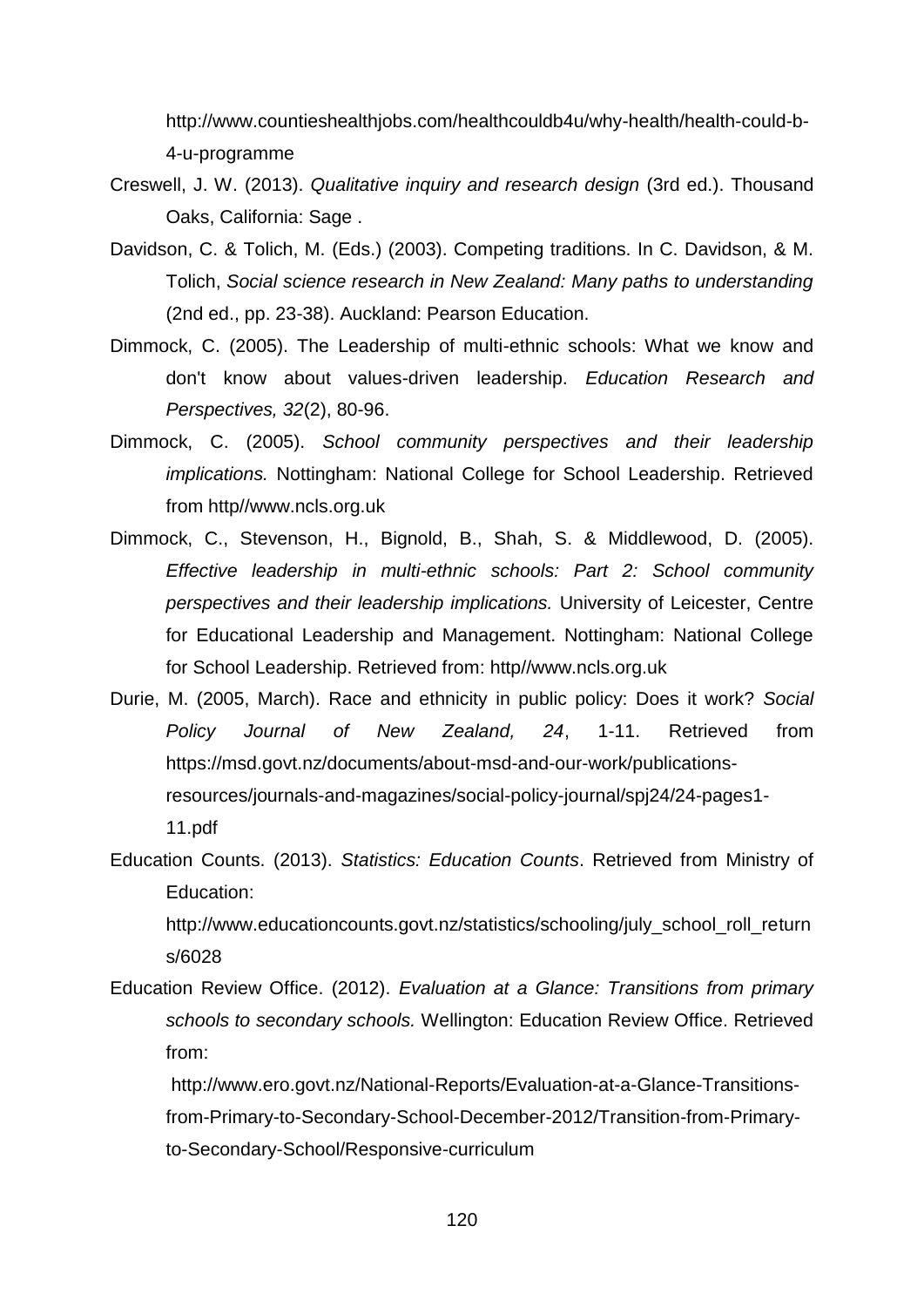- Else, A. (1997). *Maori participation & performance in education: A literature review & research programme.* Wellington: Ministry of Education.
- Fitzgerald, T. (2012). Documents and documentary analysis. In A. R. Briggs, M. Coleman, & M. Morrison (Eds.), *Research methods in educational leadership and management* (3rd ed., pp. 296-308). London: Sage Publications.
- Fontana, A. & Frey, J. H. (Eds.) (2005). The interview: From neutral stance to political involvement. In N. K. Denzin, & Y. S. Lincoln, *The Sage handbook of qualitative research* (pp. 695-727). Thousand Oaks, CA: Sage.
- Friesen, M. (2007). *Perceptions of social justice in New Zealand.* Retrieved from Google Scholar: http://www.maxim.org.nz/site/DefaultSite/filesystem/documents/Social%20justi ce.pdf
- Gibbs, R. & Poskitt, J. (2010). *Student engagement in the middle years of schooling (years 7-10): A literature review.* Wellington: Ministry of Education.
- Goddard, T. J., Billot, J. & Cranston, N. (2006). Decision-making by school principals: the impact of ethnocultural diversity. *Paper presented at the CCEAM Annual Conference*, (pp. 1-23). Cyprus.
- Goduka, I.M. (1999). *Affirming unity in diversity in education.* Capetown: Juta.
- Gordon, J. A. (2002). The color of teaching revisited. *Multicultural Perspectives, 4*(2), 3-7.
- Gunter, H. M. (2006). Educational leadership and the challenge of diversity. *Educational Management Administration & Leadership, 34*(2), 257-268.
- Haas, H. (2010). "How can we explain mixed effects of diversity on team performance? A review with emphasis on context". *Equality, Diversity and Inclusion: An International Journal, 29*(5), 458-490.
- Harker, R. (2007). *Ethnicity and school achievement in New Zealand: Some data to supplement the Biddulph et al., (2003) Best Evidence Synthesis.* Wellington: Ministry of Education.
- Harris, C. (1993). Whitness as property. *Havard Law Review, 106*(8), 1707–1791.
- Hattie, J. (2003). Teachers make a difference: What is research evidence? . *Australian Council for Educational Research Annual Conference on Building Teacher Quality.* Melbourne.
- Hawker, S. (1997). *Oxford Dictionary and Thesaurus.* Great Britain: Charles Letts & Company.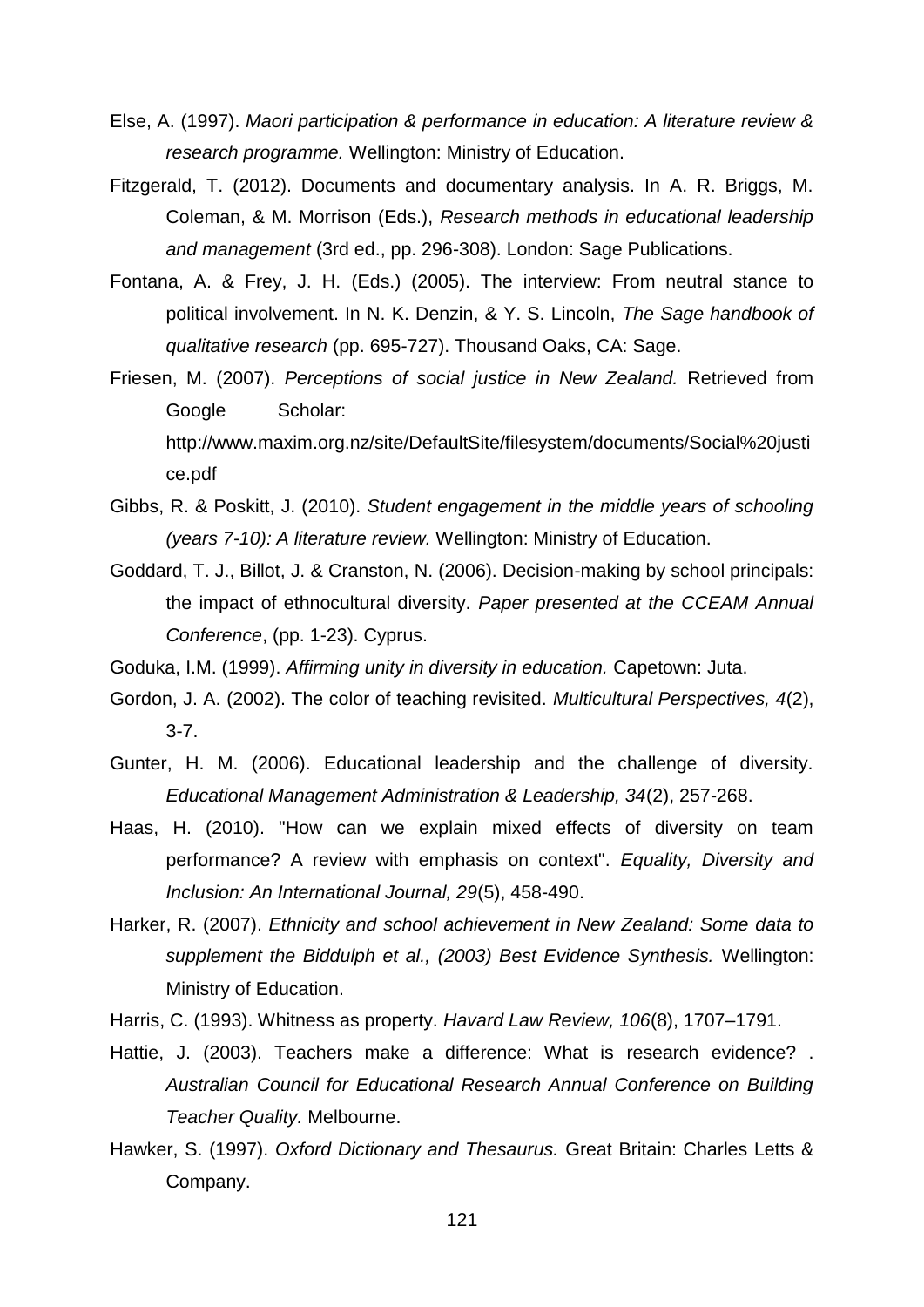- Henderson, H. (2013). *Because education is about community*. Retrieved from thestar.com: http://www.thestar.com/life/2009/01/24/because\_education\_is\_about\_commun ity.html#
- Henze, R. (2001). *Leading for diversity: How school leaders can improve interethnic relations.* Santa Cruz: Center for Research on Education, Diversity & Excellence.
- Hinds. D. (Eds.) (2000). Research instruments. In D. Wilkinson, *The researcher's toolkit* (pp. 41-54). London: Routledge.
- Howard, J. (2010). The value of ethnic diversity in the teaching profession: A New Zealand case study. *International Journal of Education, 2*(1), 1-22.
- Human Rights Commission. (2012). *A fair go for all? Rite tahi tatou katoa?: Addressing structural discrimination in public services.* Wellington: Human Rights Commission.
- Hurtado, S. (2010). *Benefits and challenges of diversity in academic settings* (2nd ed.). Winsconsin: The Board of Regents of the University of Winsconsin Systems.
- Institute for Educational Leadership. (n.d). *Preparing and supporting diverse, culturally competent leaders: Practice and policy considerations.* Institute for Educational Leadership, School Leadership Learning Community. Washington, D.C: Institute for Educational Leadership. Retrieved from http//www.iel.org
- Kane, P. R. & Orsini, A. J. (2003). *The colors of excellence: Hiring and keeping teachers of color in independent schools.* New York: Teachers College Press.
- Kearney, A. C. (2009). *Barriers to school inclusion: An investigation into the exclusion of disabled students from and within New Zealand schools.* Massey University College for Education, Palmerston North.
- Kelly, F. (2001). *Definition and selection of competencies: Theoretical and conceptual foundation.* Wellington: Ministry of Education.
- Kennedy, M.M. (1989). *Policy issues in teacher education.* Michigan: National Center for Research on Teacher Education, College of Education.
- Kvale, S. (1996). *Interviews: An introduction to qualitative research interviewing.*  Thousand Oaks: Sage.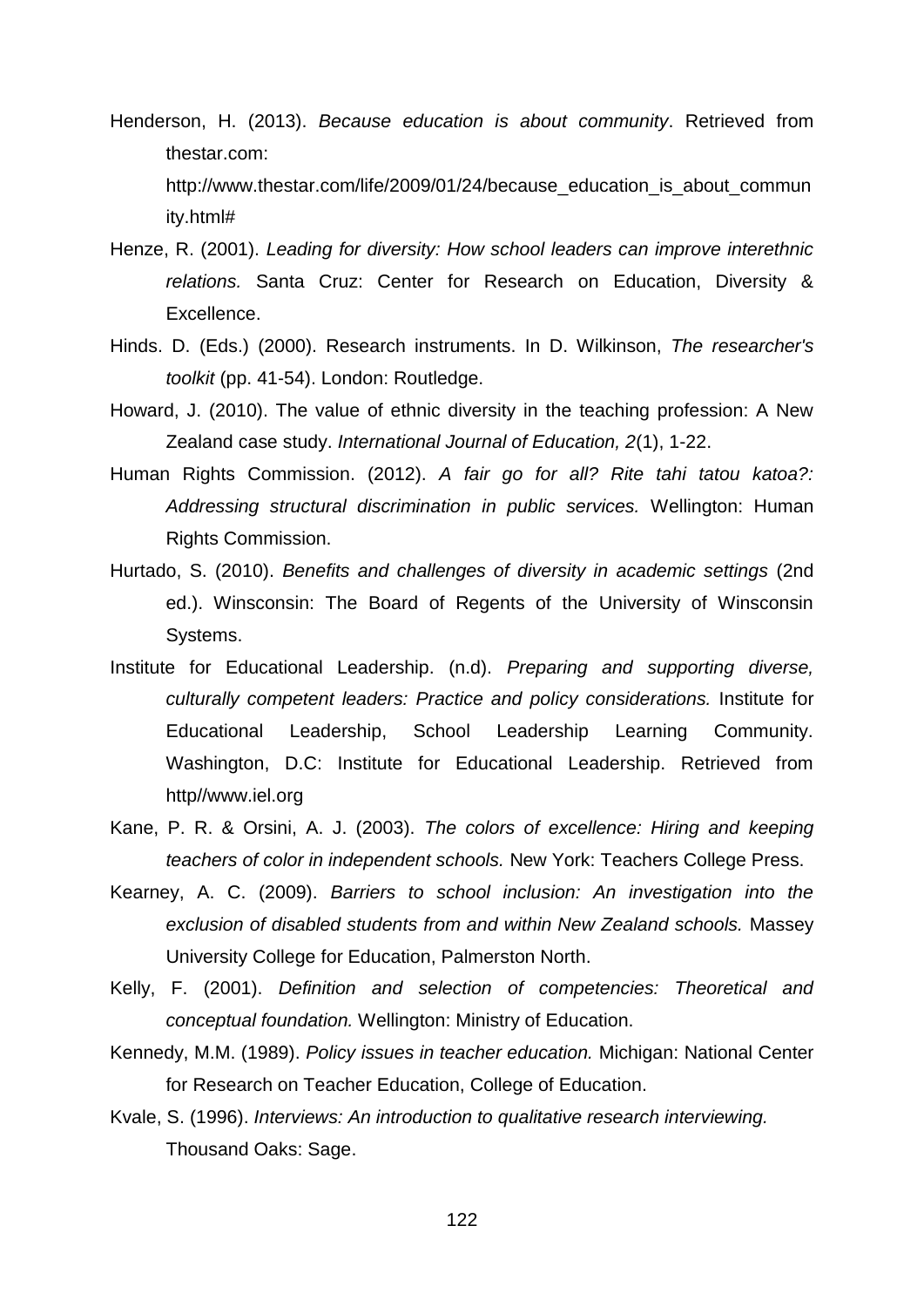- Lee, C. (1991). *Achieving diversity: Issues in the recruitment and retention of underrepresented racial/ethnic students in higher education.* Alexandria, VA: National Association of College Admission Counselors.
- Leithwood, K. A., & Riehl, C. (2003). *What we know about successful school leadership.* Philadelphia, PA: Laboratory for Student Success, Temple University.
- Leithwood, K. A. (2004). *Review of research: How leadership influences student learning.* New York: The Wallace Foundation.
- Lincoln, Y. S & Guba, E. G. (1985). *Naturalistic inquiry.* Newbury Park: Sage.
- Lincoln, Y. S. & Guba, E. G. (2005). Paradigmatic controversies, contradictions, and emerging confluences. In N. K. Denzin, & Y. S. Lincoln, *The sage handbook of qualitative research* (pp. 191-215). Thousand Oaks: Sage.
- Lofland, J., Snow, D., Anderson, L. & Lofland, L. H. (2006). *Analyzing social settings: A guide to qualitative observation and analysis* (4th ed.). Belmont: Wadsworth/Thomson Learning.
- Lorbiecki, A. & Jack, G. (2000). Critical turns in the evolution of diversity management. *British Journal of Management, 11*, 17-31.
- Lumby, J., & Coleman, M. (2007). *Leadership and diversity: Challenging theory and practice in education.* London: Sage.
- Lumby, J. & Morrison, M. (2010). Leadership and diversity: theory and research. *School Leadership and Management, 30*(1), 3-17.
- MacArthur, J. (2009). *Working better together: Working towards inclusive education in New Zealand schools.* New Zealand: Intellectually handicapped children.
- Macfarlane, A., Glynn, T., Cavanagh, T., & Bateman, S. (2007). Creating culturally safe schools for Maori students. *Australian Journal of Indigenous Education, 36*, 65-76.
- Maringe, F., Lumby, J., Morrison, M., Bhopal, K. & Dyke, M. (2007). *Leadership, diversity and decision making.* Lancaster University Management School, Leadership for Learning and Skills Sector. Lancaster: Centre for Excellence in Leadership. Retrieved from http//www.centreforexcellence.org.uk
- Merriam, S. (1988). *Case study research in education: A qualitative approach.* San Francisco: Jossey-Bass.
- Merriam, S. B. (1998a). *Case studies as qualitative research.* San Francisco: John Wiley & Sons.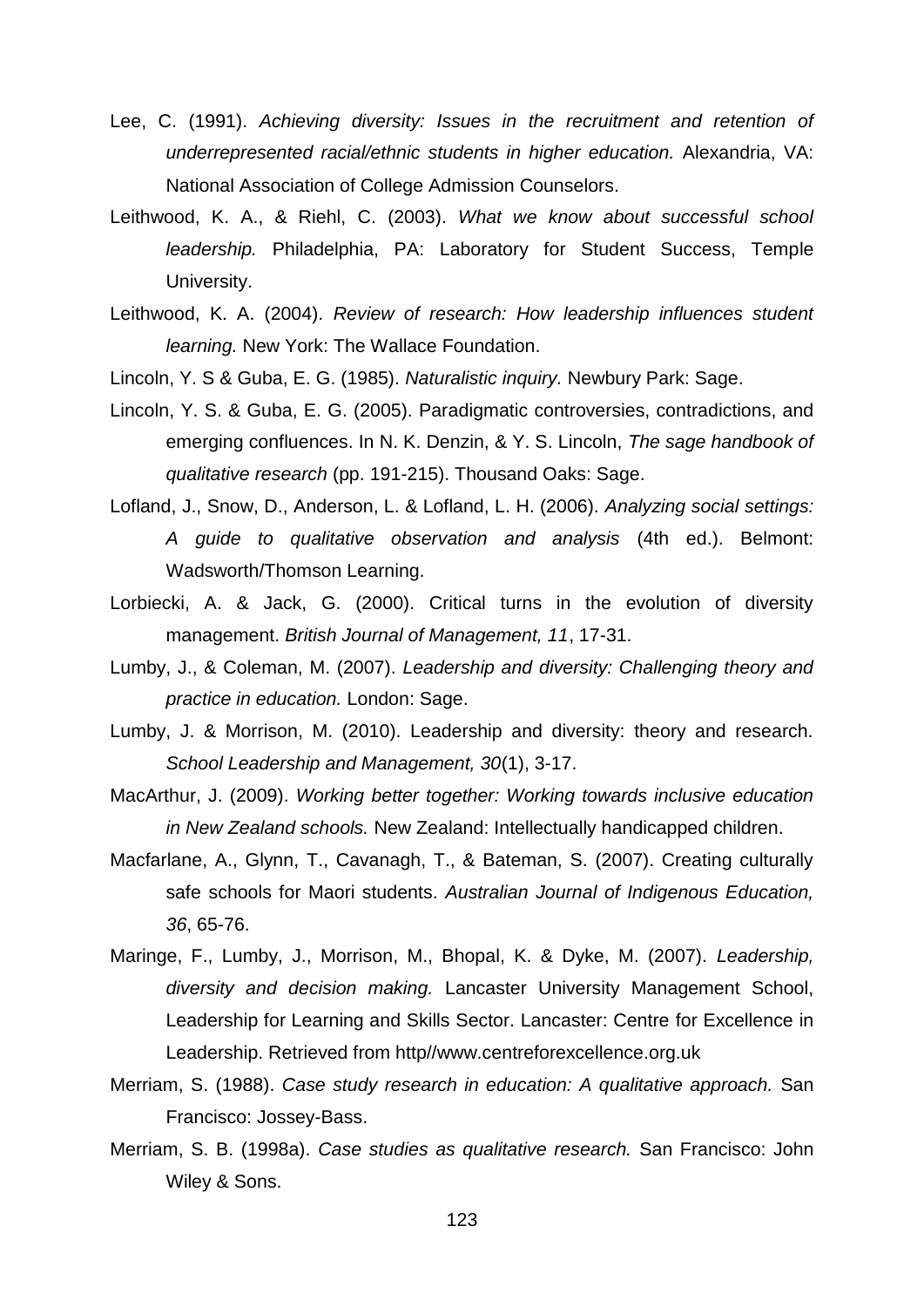- Merriam, S. B. (1998b). *Qualitative research and case study applications in education.* San Francisco: John Wiley & Sons.
- Merriam, S. (2009). *Qualitative research: A guide to design and implementation.* San Francisco: John Wiley & Sons.
- Miles, M. B. & Huberman, A. M. (1984). *Qualitative data analysis: A sourcebook for new methods* (1st ed.). New York: Sage.
- Miles, M. B. & Huberman, A. M. (1994). *Qualitative data analysis: An expanded sourcebook of new methods* (2nd ed.). Thousand Oaks: Sage.
- Ministry of Education. (2007). *The New Zealand Curriculum: For English medium teaching and learning in years 1-13.* Wellington: Learning Media Limited.
- Ministry of Education. (2010). *Success for all: Every school, every child.* Wellington: Ministry of Education.
- Ministry of Education. (2012). *Policy and strategy*. Retrieved from Ministry of Education:

http://www.minedu.govt.nz/NZEducation/EducationPolicies/Schools/PolicyAnd Strategy.aspx

- Ministry of Education. (2013a). *New Zealand education system overview*. Retrieved from School Education-Ministry of Education: http://www.minedu.govt.nz/
- Ministry of Education. (2013b). *School decile ratings*. Retrieved from Ministry of Education:

http://www.minedu.govt.nz/Parents/AllAges/EducationInNZ/SchoolsInNewZeal and/SchoolDecileRatings.aspx

- Ministry of Education. (2013c). *Statistics*. Retrieved from Education Counts: http://www.educationcounts.govt.nz/statistics
- Ministry of Education. (2013d). *Pasifika education plan 2013-2017*. Retrieved from Ministry of Education: http://www.minedu.govt.nz/NZEducation/EducationPolicies/PasifikaEducation/ PasifikaEducationPlan2013.aspx
- Ministry of Education. (n.d.). *Te Kotahitanga*. Retrieved from Te Kete Ipurangi: http://tekotahitanga.tki.org.nz/
- Mitchell, D. (2010). *Education that fits: Review of international trends in the education of students with special educational needs.* Wellington: Education Counts.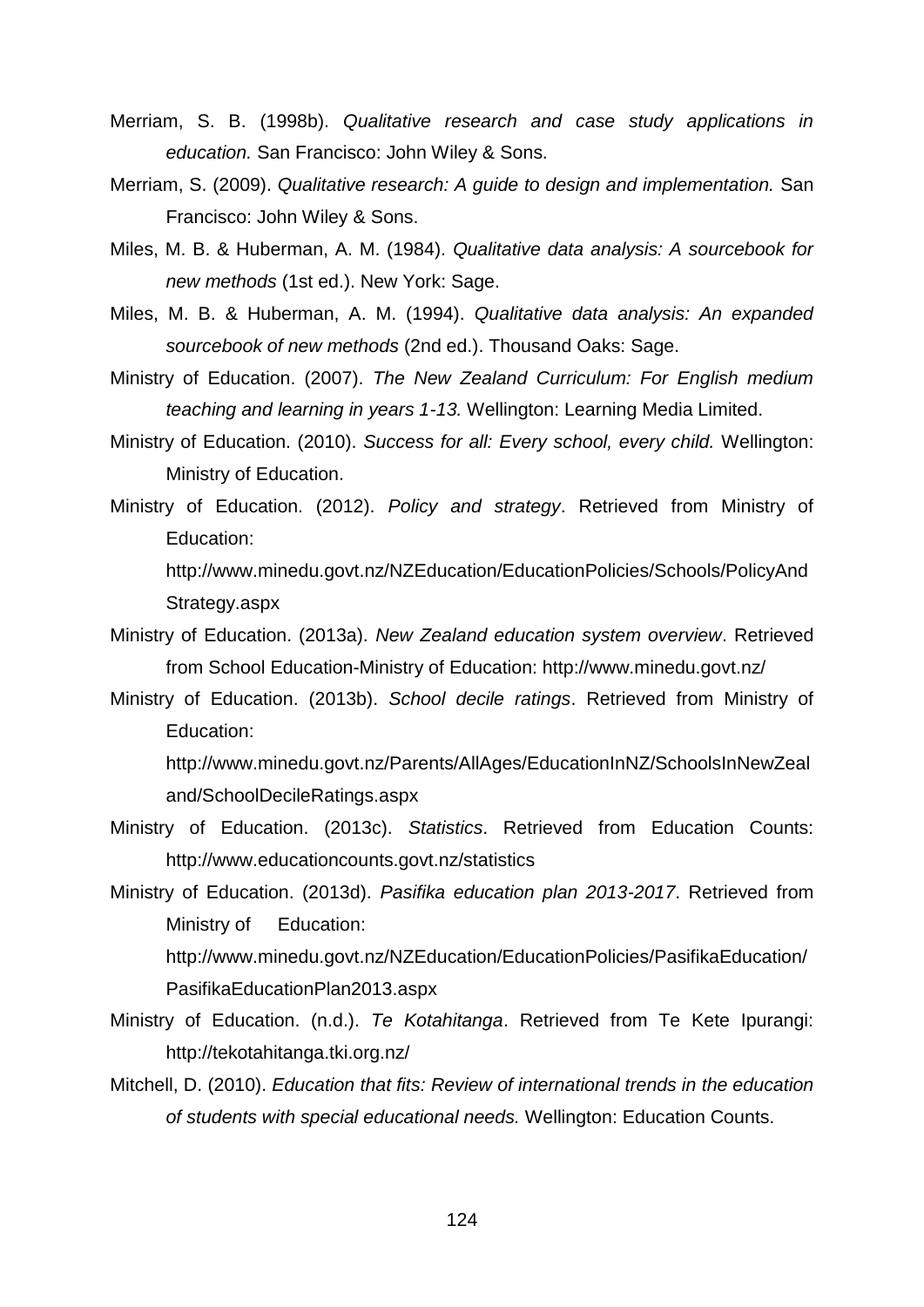- Morrison, M. & Lumby, J. (2009). Is leadership observable? Qualitative orientations to leadership for diversity. A case from FE. *Ethnography and education, 4*(1), 65-82.
- Newman, M. (2013, July 18th ). *Institutional racism*. Retrieved from: Scoop politics independent news: http://www.scoop.co.nz/stories/PO1307/S00230/nzcprweekly-institutional-racism.htm
- Nieto, S. (2004). *Affirming diversity: The sociopolitical context of multicultural education* (4th ed.). Boston: Pearson Education, Inc.
- Nieto, S. (2013). *Annenberg Learner: Teacher resources and professional development across the curriculum*. Retrieved from: Teaching multicultural literature:Workshop1:

http://www.learner.org/workshops/tml/workshop1/commentary3.html

- Nusche, D., Laveault, D., MacBeath, J., Santiago, P. (2012). *OECD reviews of evaluation and assessment in education: New Zealand 2011.* OECD Publications.
- Organisation for Economic Cooperation and Development. (2010). *OECD review on evaluation and assessment: Frameworks for improving school outcomes.* Retrieved from:

http://www.educationcounts.govt.nz/publications/schooling/oecd-review-onevaluation-and-assessment-frameworks-for-improving-schooloutcomes/foreword

- Pasifika Medical Association. (n.d.). *Working together to meet the health needs of Pacific people in the region*. Retrieved from Pasifika Medical Association: http://www.pacifichealth.org.nz/whatwedo/healthcare-heroes-programme/
- Rashid, N., & Tikly, L. (2010). *Inclusion and diversity: Guidelines for inclusion and diversity in schools.* Madrid: British Council. Retrieved from http://www.britishcouncil.org/malta-indie-best-practice-guidelines.pdf
- Rawls, J. (1972). *A theory of justice.* Oxford: Oxford University Press.
- Ribbins, P. (Eds.) (2007). Interviews in educational research: Conversations with a purpose. In A. Briggs, & M. Coleman, *Research methods in educational leadership and management* (2nd ed., pp. 207-223). London: Sage.
- Riehl, C. J. (2000). The principal's role in creating inclusive schools for diverse students: A review of normative, empirical, and critical literature on the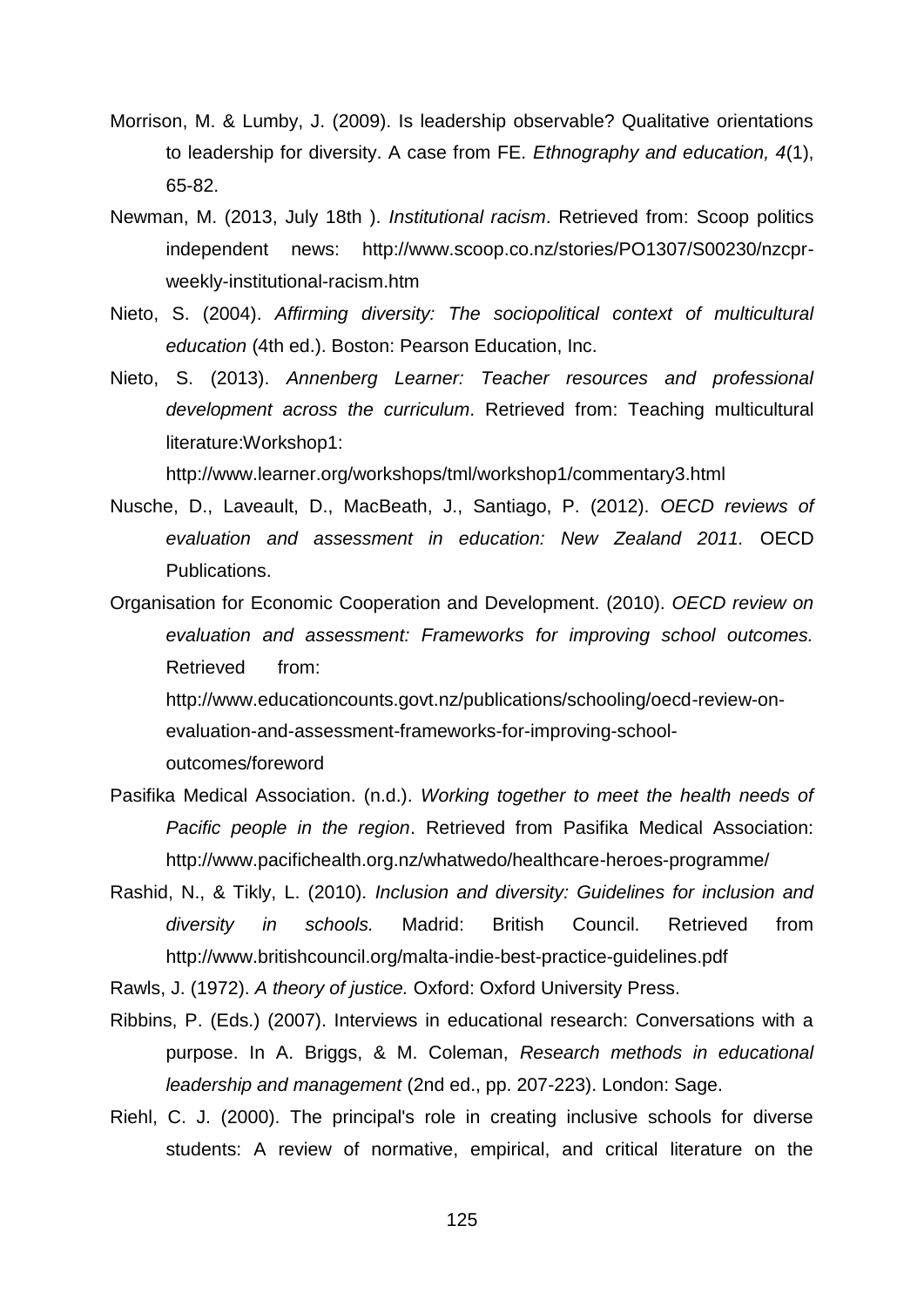practice of educational administration. *Review of Educational Research, 70*(1), 55-81.

- Riley, K. & Docking, J. (2004). Voices of disaffected pupils: Implications for policy and practice. *British Journal of Educational Studies, 52*(2), 166-179.
- Robinson, V., Hohepa, M., & Lloyd, C. (2009). *School leadership and student outcomes: Identifying what works and why.* Wellington: Ministry of Education.
- Rosado, C. (2006). What do we mean by "Managing Diversity". *Workforce Diversity, 3*, 1-14. Retrieved from http://www.edchange.org/multicultural/papers/rosado\_managing\_diversity.pdf
- Ryan, J. (1999). *Race and ethnicity in multi-ethnic schools.* Philadelphia: Multilingual Matters Ltd.
- Ryan, J. (2006). *Inclusive leadership*. San Francisco: Jossey-Bass.
- Ryan, J. (2006). Inclusive leadership and social justice for schools. *Leadership and Policy in schools, 5*, 3-17.
- Sanchez, J., Thornton, B., & Usinger, J. (2008). *Promoting diversity in public education leadership*. Retrieved from Connexions: http://cnx.org/content/m18745/1.2/
- Shah, S. (2008). Leading multi-ethnic schools: adjustments in concepts and practices for engaging with diversity. *British Journal of Sociology of Education, 29*(5), 523-536.
- Shields, C. M. (2010). Transformative leadership: Working for equity in diverse contexts. *Educational Administration Quarterly, 46*(4), 558-589.
- Smith, A. (1986). *The ethnic origin of nations.* Blackwell: Oxford.
- Stake, R. (1995). *The art of case study research.* Thousand Oaks, CA: Sage.
- Statistics New Zealand. (2006). *Statistics New Zealand, Tautauranga, Aotearoa*. Retrieved from Statistics New Zealand: http://www.stats.govt.nz/
- Strauss, A. & Corbin, J. . (2008). *Basics of qualitative research: Techniques and procedures for developing grounded theory* (3rd ed.). Thousand Oaks, CA: Sage.
- Swartz, E. (2009). Diversity: Gatekeeping knowledge and maintaining inequalities. *Review of Educational Research, 79*(2), 1044-1083.
- The University of Auckland. (n.d.). *Faculty of Education: Starpath*. Retrieved from The University of Auckland: Faculty of Education: http://www.education.auckland.ac.nz/uoa/home/about/research/starpath-home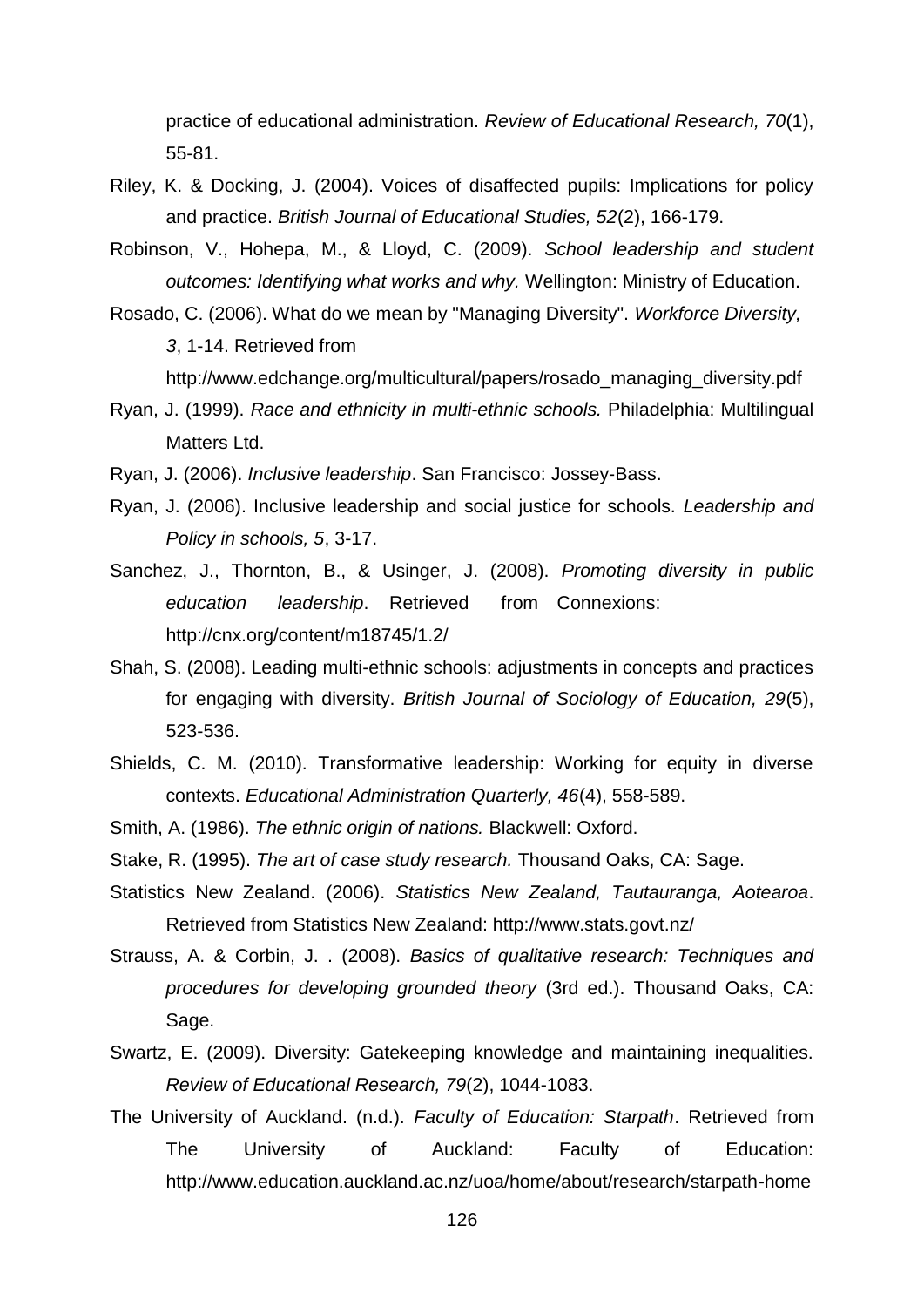- Vaught, E. S. & Castagno, E. A. (2008). "I don't think I'm a racist": Critical race theory, teacher attitudes & structural racism. *Race, Ethnicity & Education, 11*(2), 95-113.
- Verma, G., Zec, P., & Skinner, &. G. (1994). *The ethnic crucible: Harmony and hostility in multi-ethnic schools.* London: The Falmer Press.
- Walker, A. (2005). *Effective leadership in Multi-ethnic schools: Part 1: Priorities, strategies and challenges.* Nottingham: National College for School Leadership. Retrieved from http//www.ncls.org.uk
- Walters, S. (2012). *Ethnicity, Race and Education.* London: Continuum International Publishing Group.
- Watkins, A. & D'Alessio, S. (2009). Assessment for learning and pupils with special educational needs. A discussion of the finding emerging from the Assessment in Inclusive Setting Project. *Ricerc Azione Journal, 1*(2), 177-192.
- Wellington, J. (2000). *Educational research: Contemporary issues and practical approaches.* London: Continuum.
- Wilkinson, T. M. (Eds.) (2001). The core ideas of research ethics. In M. Tolich, *Research ethics in Aotearoa New Zealand* (pp. 13-24). Auckland: Longman.
- Winter, P. (2013, August 26th). *Targeted money for priority learners welcome*. Retrieved from Ministry of Pacific Island affairs: http://www.mpia.govt.nz/targeted-money-for-priority-learners-welcome/
- Yin, R. (1994). *Case Study Research: Design and methods.* London: Thousand Oaks.
- Yin, R. K. (1989). *Case study research design and methods.* Newbury Park: Sage.
- Yin, R.K. (2009). *Case study research: Design and method* (4th ed.). Thousand Oaks, CA: Sage.
- Zirkel, S. (2008). Creating more effective multiethnic schools. *Social Issues and Policy Review, 2*, 187-241.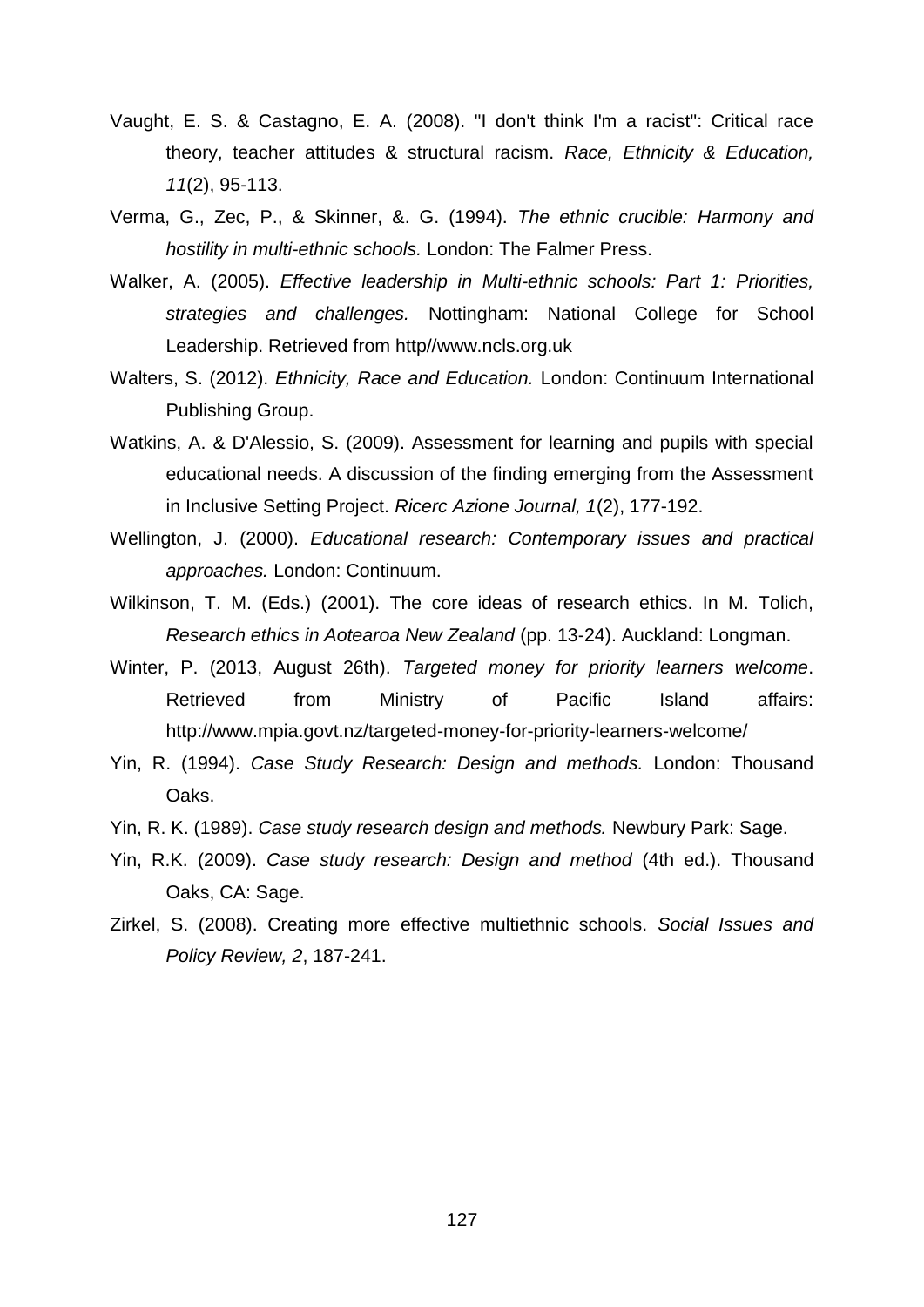## **APPENDICES**

## **APPENDIX 1**

**Interview schedule:** Possible questions

**Researcher:** Manjula Handjani

**Research Topic:** Managing diversity to achieve ethnic inclusion in multi-ethnic schools

## **Introductory questions**

- 1. Could you please state your name
- 2. How would you describe your ethnicity
- 3. How would you describe the ethnic make-up of students in this school?
- 4. How would you describe the ethnic make-up of teachers in this school?
- 5. How would you describe the ethnic make-up of the community in which the school is located?
- 6. How would you describe the socio-economic background of the students?
- 7. What factors motivated you to come to this school? (Probes: Were you prepared to come here? Are you in a better position now? What factors contributed to you being better prepared?)

## **Main questions**

### **For the senior leaders**

- 1. As a senior leader of the school what have been your experiences in leading this multi-ethnic school? Can you share a specific example or story of an experience that you have had?
- 2. As a senior leader of this school, what challenges do you face leading this multiethnic school?
- 3. As a senior leader how do you manage these challenges?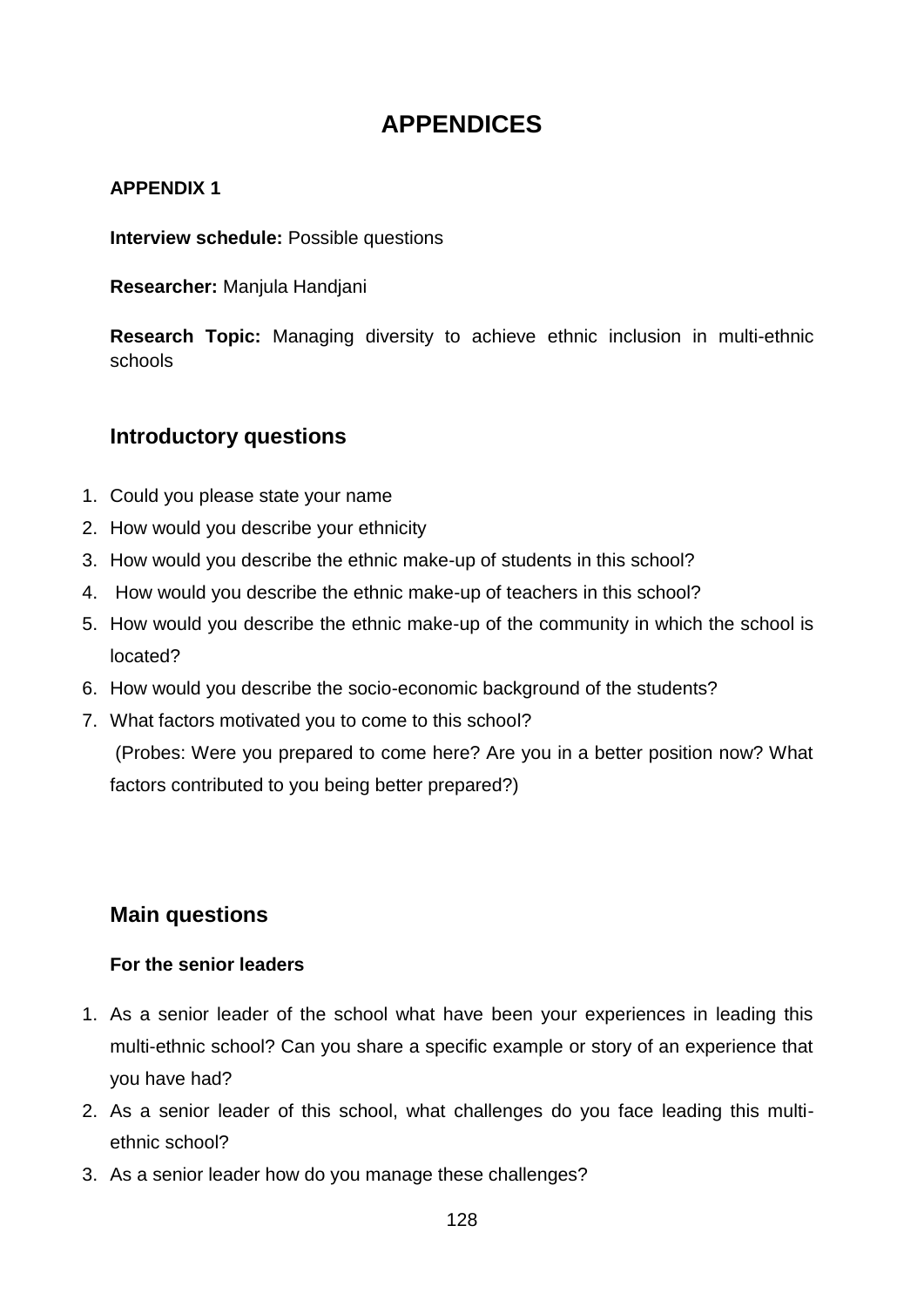- 4. As a senior leader what conditions have been created in the school to provide equal opportunities for all students?
- 5. As a senior leader of the school, would you like to give culturally specific examples of how you have met the challenges?

### **For the curriculum leaders**

- 1. As a curriculum leader what have been your experiences in leading your department in this multi-ethnic school? Can you share a specific example or story of an experience that you have had?
- 2. As a curriculum leader what are the challenges that you face in your school?
- 3. As a curriculum leader how do you manage these challenges?
- 4. As a curriculum leader what conditions have been created to provide equal opportunities for all students?
- 5. As a curriculum leader of the school, would you like to give culturally specific examples of how you have met the challenges?

### **For the pastoral leader**

- 1. As a pastoral leader what have been your experiences as a pastoral leader in this multi-ethnic school? Can you share a specific example or story of an experience that you have had?
- 2. As a pastoral leader what are the challenges that you face in this school?
- 3. As a pastoral leader how do you manage these challenges?
- 4. As a pastoral leader what conditions have been created in the school to provide equal opportunities for all students?
- *5.* As a pastoral leader of the school, would you like to give culturally specific examples of how you have met the challenges?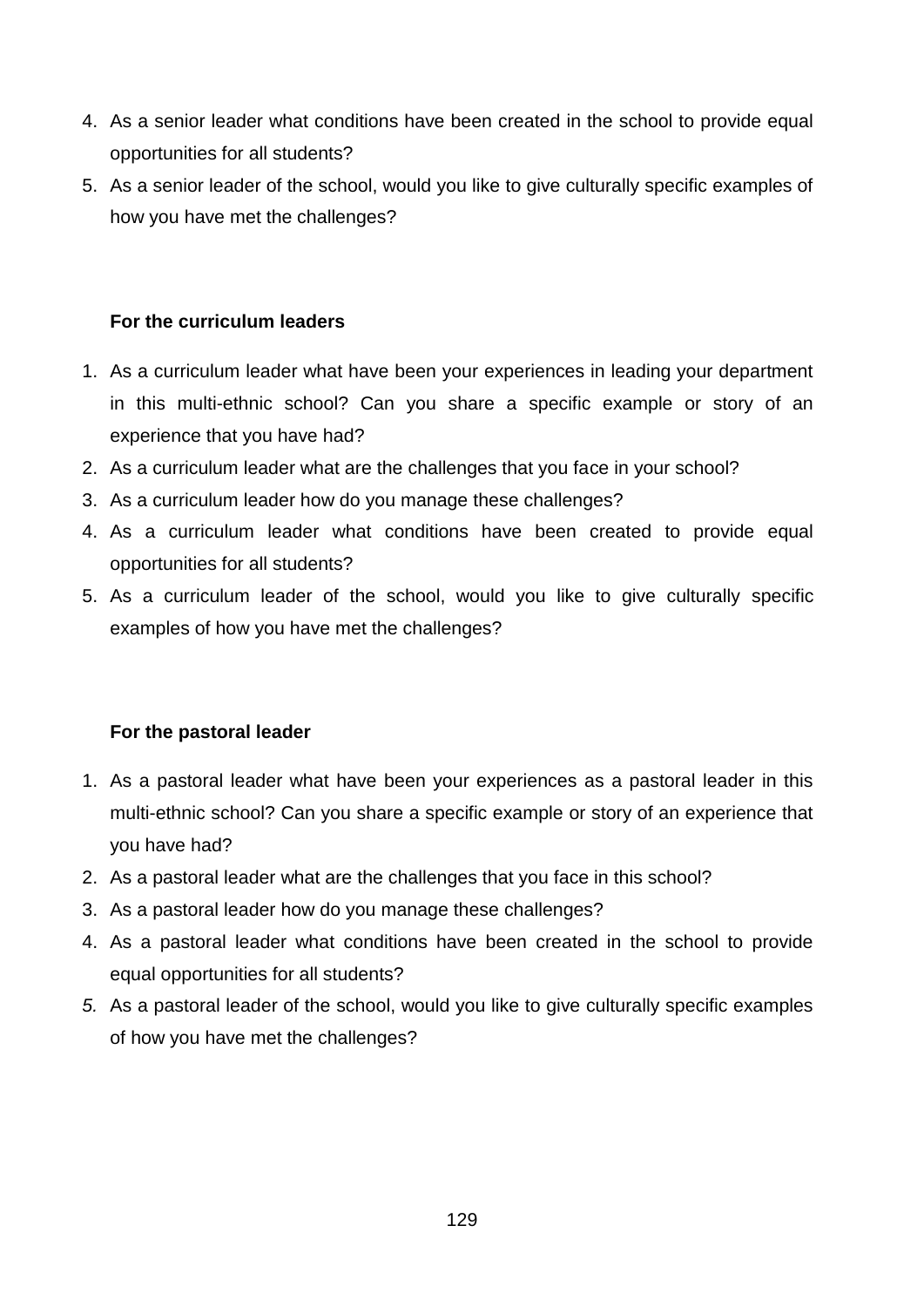# **APPENDIX 2 INFORMATION SHEET TO THE PRINCIPALS**



## **INFORMATION SHEET**

Dear Principal and Board of Trustees members,

**Title of Thesis:** Managing diversity to achieve ethnic inclusion in multi-ethnic schools

My name is Manjula Handjani and I am currently enrolled in the Master of Educational Leadership and Management degree in the Department of Education at Unitec Institute of Technology. I am seeking your help in meeting the requirements of the research for a Thesis course which forms a substantial part of this degree. To collect rich data, it is important that I carry out this research in a multi-ethnic school. I would like to take this opportunity to invite either you or in your absence any two other members of the Senior Leadership Team, 2 Heads of faculty /Heads of Department/Teacher in charge and one dean to participate in this research project. The aims of the study are to carry out a case study:

1. To examine the nature and challenges of ethnic diversity in the three case study schools.

2. To investigate how the schools manage diversity to achieve equity across all ethnic groups in terms of equal opportunities for student success.

I am interested in collecting data using multi-level views. I assure you that neither you, members of the staff participating nor your organisation will at any time be identified in the Thesis.

I request your organisation's participation in the following way.

 $\Box$  I will be collecting data using an hour long interview schedule and would appreciate being able to interview you or any two other members of the senior leadership team at a time that is mutually suitable. The interview schedule will be sent to the participants prior to the scheduled interviews. Once you agree, I will also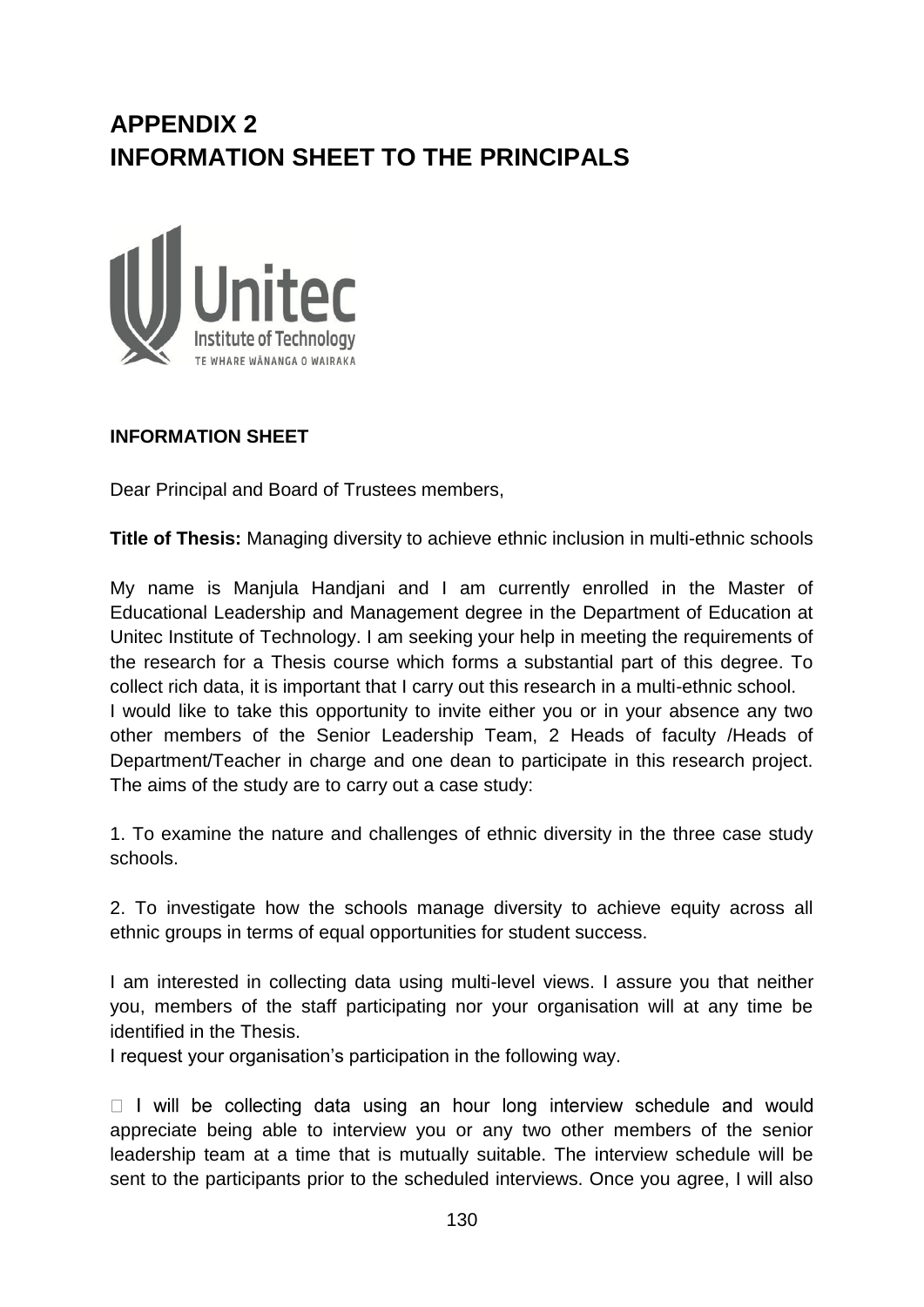be asking you to sign a consent form giving permission for the organisation and you to participate in the research. Each participant will also be asked to sign a consent form prior to the interview. The interviews will be digitally recorded and later the transcript will be provided for checking or adding more information before data analysis is undertaken.

 $\Box$  I am also using documentary analysis as a means to enhance my data and make it more valid; therefore, I will be requesting documents such as the school development/strategic plan, equity policy(s), schemes of work, unit plans, newsletters, pastoral records and school websites.

The participation of all the members is completely voluntary and their participation or non-participation will not be revealed to anyone except the researcher. They may withdraw their permission after 10 working days after the interview. Only the researcher, person assisting me with the interviews and the academic supervisors will have access to the information contained in the interviews and documents. The person assisting will have signed a confidentiality form prior to the interviews. Any hard copies or electronic copies, data analysis and consent forms will be stored for 5 years in a locked cupboard in my supervisor's office. At the end of 5 years all hard copies will be destroyed and electronic copies deleted from my files. The data gathered at your school and content from the subsequent Master's thesis may be published for a wider academic audience, but the identity of your school and the identity of the participants will not be disclosed at any point. The principal of the school will be presented with the final report on request.

If you have any questions about this research or would like to discuss any concerns prior to providing consent, please feel free to contact me at ….You may contact my supervisors at Unitec Institute of Technology.

My supervisor is Prof Carol Cardno and she may be contacted by phone or email: My associate supervisor is Dr Josephine Howse and she may be contacted by phone or email:

Yours sincerely

Manjula Handjani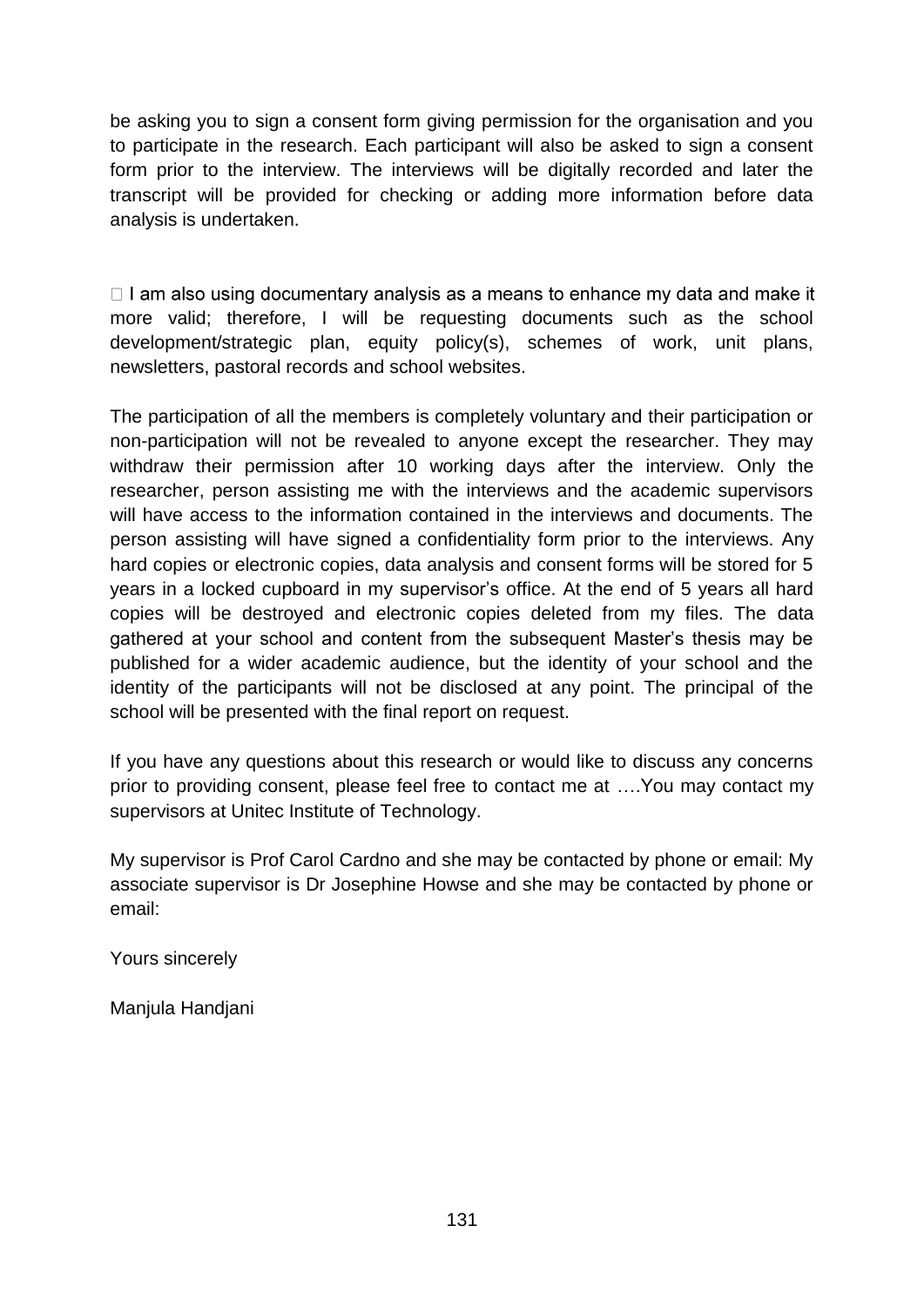# **APPENDIX 3 INFORMATION SHEET (individual interview)**



## **INFORMATION SHEET (individual interview)**

**Title of Thesis:** Managing diversity to achieve ethnic inclusion in multi-ethnic schools

My name is Manjula Handjani and I am currently enrolled in the Master of Educational Leadership and Management degree in the Department of Education at Unitec Institute of Technology. I am seeking your help in meeting the requirements of research for a Thesis course which forms a substantial part of this degree.

I would like to invite you to participate in this research. Your participation will, of course, be voluntary and I am happy to be contacted with any questions to ensure you are fully informed before you agree to sign a consent form.

The aims of the study are to carry out a case study:

- 1.To examine the nature and challenges of ethnic diversity in the three case study schools.
- 2.To investigate how the schools manage diversity to achieve equity across all ethnic groups in terms of equal opportunities for student success.

I would like to invite you to a confidential 60 mins individual interview. The session will be conducted on the school grounds at a time that causes least disruption to the school day. The interview schedule will be provided to you prior to the interview.

Neither you nor your organisation will be identified in the Thesis. I will be recording your contribution and will provide a transcript for you to check and add any information that you see of interest before data analysis. If you have any queries about the project, you may contact my supervisor at Unitec Institute of Technology.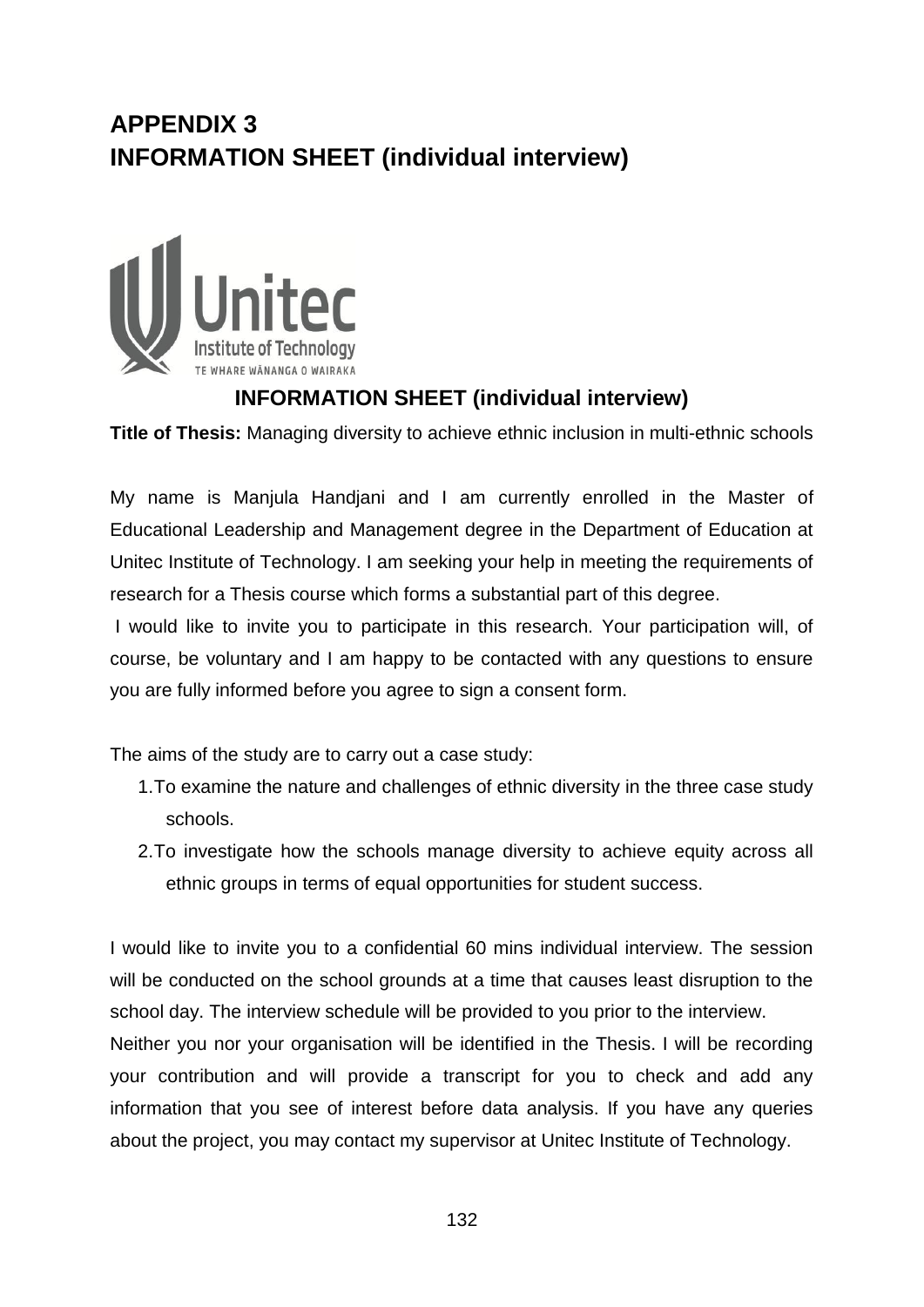My supervisor is Prof Carol Cardno and she may be contacted by phone or email: My associate supervisor is Dr Josephine Howse and she may be contacted by phone or email:

Yours sincerely

**UREC REGISTRATION NUMBER: (2013-1052). This study has been approved by the Unitec Research Ethics Committee from (2.8.2013) to (2.8.14). If you have any complaints or reservations about the ethical conduct of this research, you may contact the Committee through the UREC Secretary (ph: 09 815-4321 ext 6162). Any issues you raise will be treated in confidence and investigated fully, and you will be informed of the outcome.**